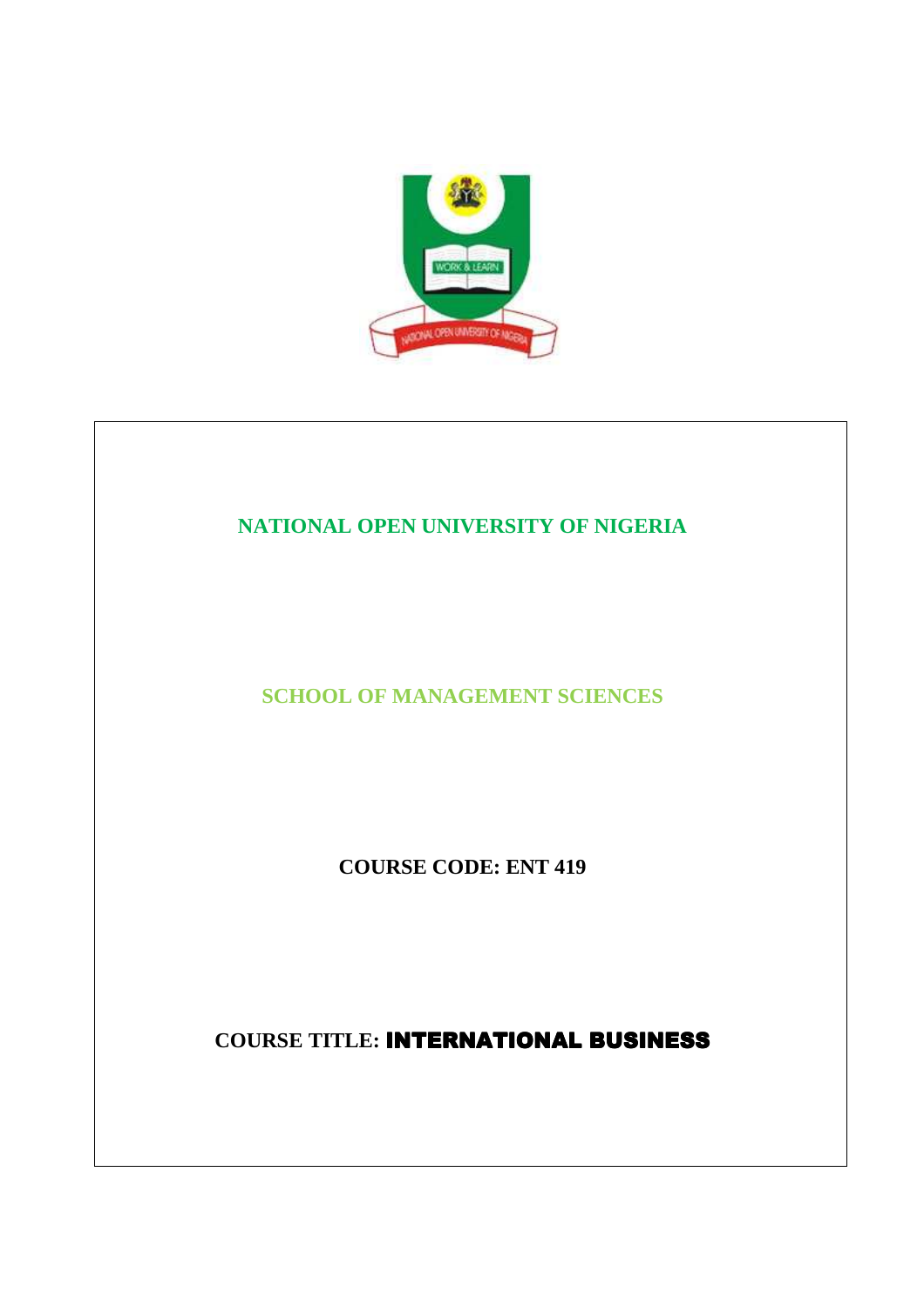# **ENT 419: INTERNATIONAL BUSINESS**

**COURSE DEVELOPER/ COURSE WRITER: M. A. GANA** 

**PROGRAMME LEADER:** 

**COURSE EDITOR:** 

**COURSE COORDINATOR:** 

 **NATIONAL OPEN UNIVERSITY OF NIGERIA**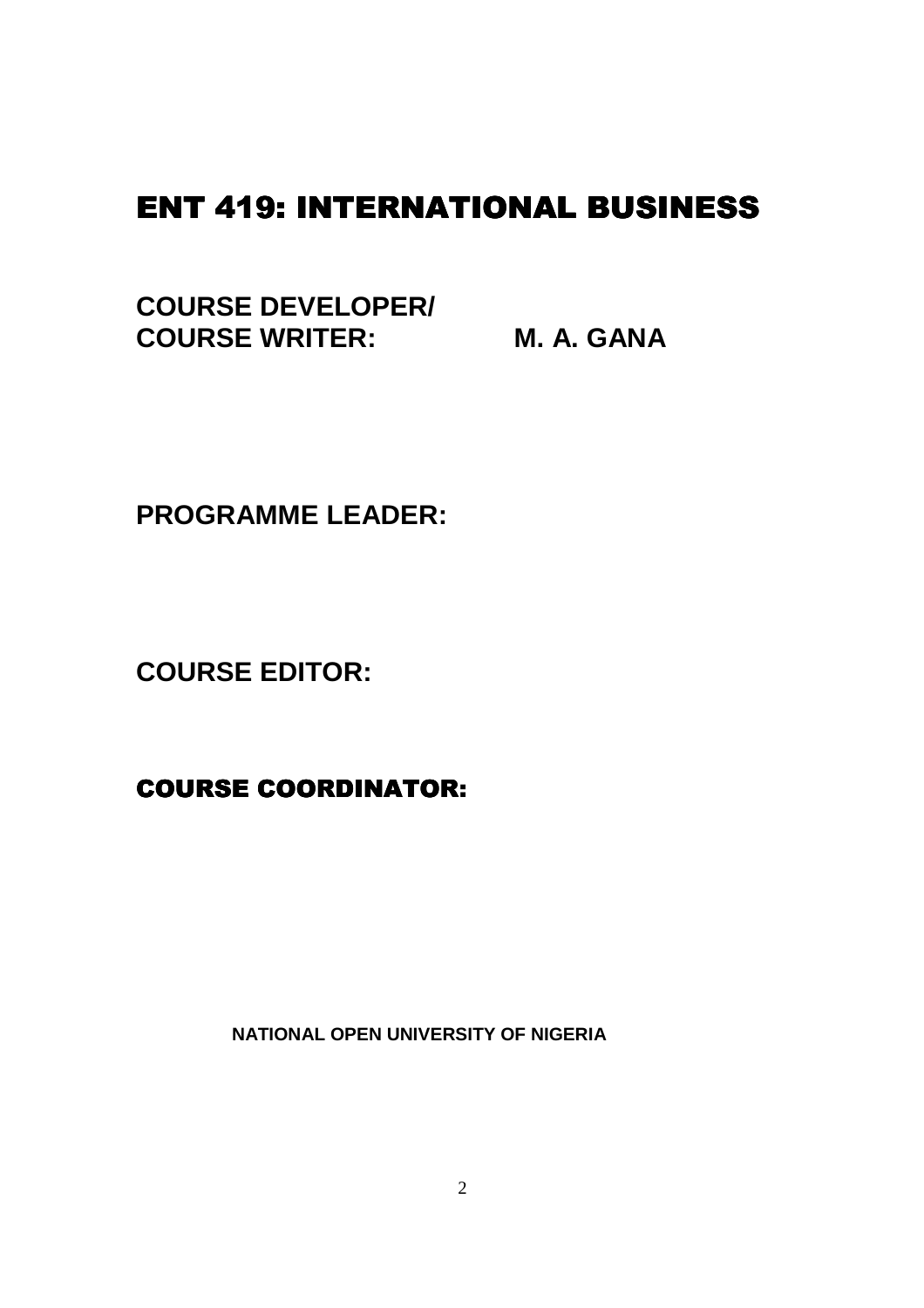## COURSE GUIDE ENT 419: INTERNATIONAL BUSINESS

ENT 419: International Business is a one semester two credit unit course. It is available for all 400 levels under graduate programmes in school of business and human resources management. The courses consist of sixteen (16) study units and subdivided into three modules covering such areas as: an overview of international trade and business; international business strategies and ethical and financial aspects of international business.

This course guide tells you briefly what the course is about, relevant textbooks to consult, and how you can work your way through this course material. It also contains some guidelines on your tutor marked assignments and as well as self assessment exercises.

#### **What you will learn in this Course**

The major aim of international business is to expose learners to the basic concepts in international trade, international business and the basis of entering world business markets. The field of international business is challenging, most so we are a dynamic world where modern technologies have made the world business as a global village. International business can be embarked upon by any interested persons provided rules and ethics of the business are adhered to. It is arena of extending domestic market abroad. Therefore in order to achieve maximum usage of the resources, there is a need to studies some variables that affect such business activities.

## **Course Aims**

The course aims to give you a broad knowledge of business and how this knowledge gained would be used in planning, coordinating executing necessary activities at the international business process. This would be achieved through studying:

- 1. International business and international trade
- 2. Theories of international trade
- 3. World business environment
- 4. Globalization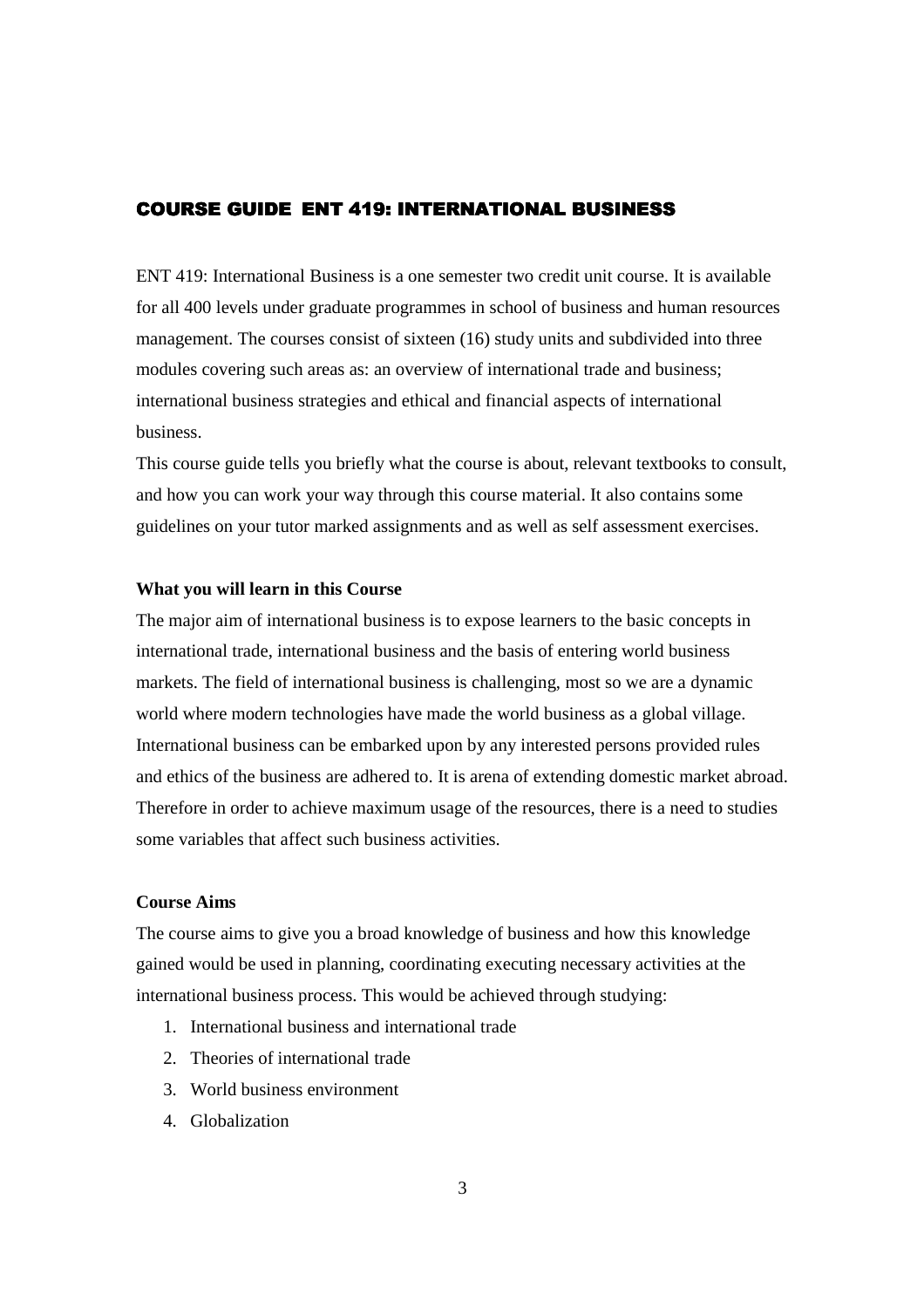- 5. Foreign Direct Investment
- 6. Political Economy of international trade
- 7. Modes of entering international markets
- 8. International marketing
- 9. Distribution strategies
- 10. Exports and Imports practice
- 11. Multinational corporations
- 12. Ethical issues in international business
- 13. Financial influence on international business
- 14. International Monetary Fund system
- 15. International liquidity and
- 16. International finance and lending institutions

## **Course Objectives**

I order to achieve the aims set out above, the course sets overall objectives. You will also realize that each course unit objective s is always included at the beginning of each unit. Hence, you are encouraged to kindly read through the specific objectives before studying through the unit. However, the following are some of the broad objectives of this course. Thus, after thorough studying of the course, you should be able to:

- 1. Differentiate between international business and international trade
- 2. Explain mode of entering world markets
- 3. Explain globalization
- 4. Explain foreign direct investment (FDI)
- 5. Explain exports and imports practice
- 6. Describe mode of operations of multinational corporations (MNCs)
- 7. Explain some ethical issues on international business
- 8. Explain international monetary fund and its influence on international business
- 9. Explain international liquidity
- 10. Explain International finance and lending institutions and host of others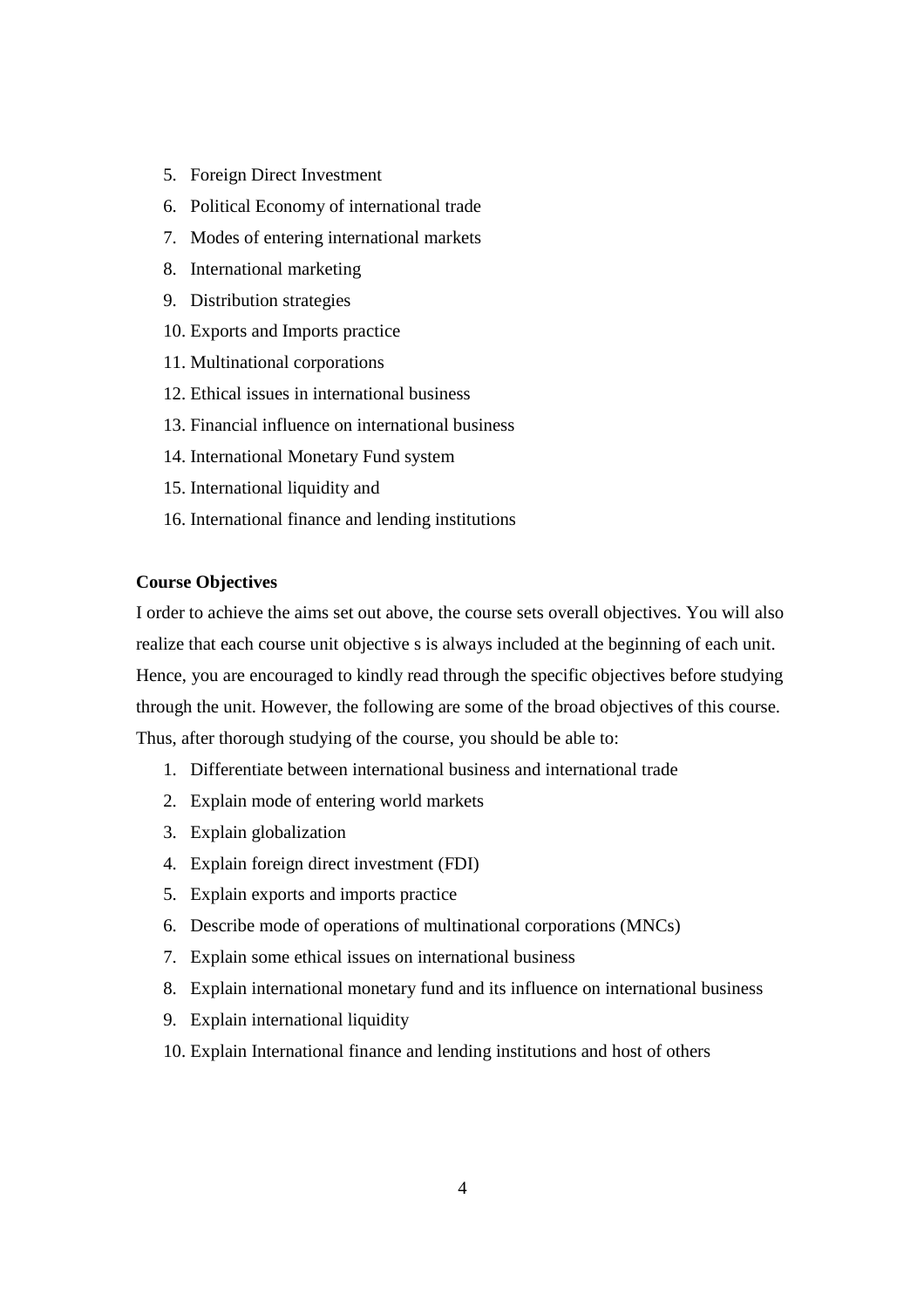#### **Working through this Course**

It is important that you patiently read through the units and consult the suggested texts and other related materials. The units consist of self assessment exercises and tutor marked assignments to help your studies.

## **Course Material**

The major components of these course materials are:

- 1. Course Guide
- 2. Study Units
- 3. Main text
- 4. Activities and Tutor marked assignments
- 5. References and Further reading

## **Study Units**

There are sixteen (16) study units in this course. This are

## **Module One: An Overview of International Trade and International Business**

This module examined the fundamental factors that must be considered before going into international business. This is very imperative in order to avoid losing huge resources invested in international business by interested individuals. This module composes of:

- 1. Introduction to international business
- 2. Basis of international trade
- 3. World market environment
- 4. Globalization
- 5. Foreign Direct Investment (FDI) and
- 6. Political Economy of international Trade

## **Module Two: International Business Strategies**

This module which comprises of five units examined strategies necessary to maintain fair market shares of the international business. This is important because of the dynamism of the international business, changes in international business practice This module thus comprises of: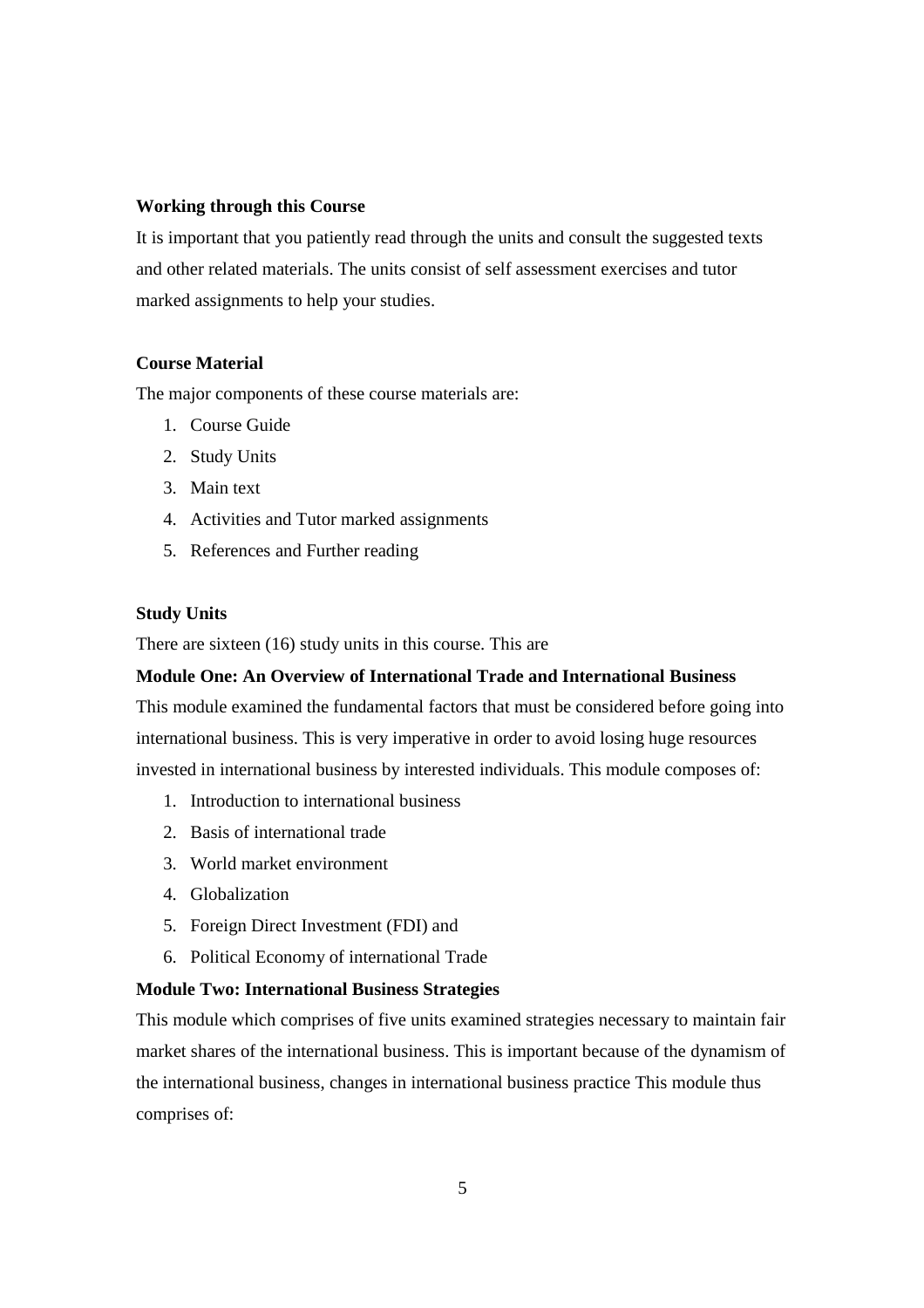- 1. Mode of entering international markets
- 2. International marketing
- 3. Distribution strategies
- 4. Exports and imports practices and
- 5. Multinational corporations (MNCS)

#### **Module Three: Ethical and Financial Aspects of International Business**

This module also comprises of five units. It discusses ethical issues on international business; financial influence on international business activities and lending institutions. This module therefore composes of:

- 1. Ethical issues on international business
- 2. Financial influence on international business
- 3. International Monetary Fund Systems
- 4. International liquidity and
- 5. International finance and lending institutions

## **Textbooks and References**

You should note that there are no compulsory textbooks for the course. However, you are encouraged to consult some of the listed texts for further readings at the end of each unit.

#### **Assignment File**

The assignment file will be made available to you. Thus, you will find all the details of the work you must submit to your tutor for marking. The marks you obtained in these assignments will count towards the final mark you will obtain for the course.

#### **Assessment**

Your performance in this course will be based on two major components. These are tutor marked assignments (TMAs) and written examination.

| The tutor marked assignment --------------------------------- 30% |      |
|-------------------------------------------------------------------|------|
|                                                                   |      |
| Grand total                                                       | 100% |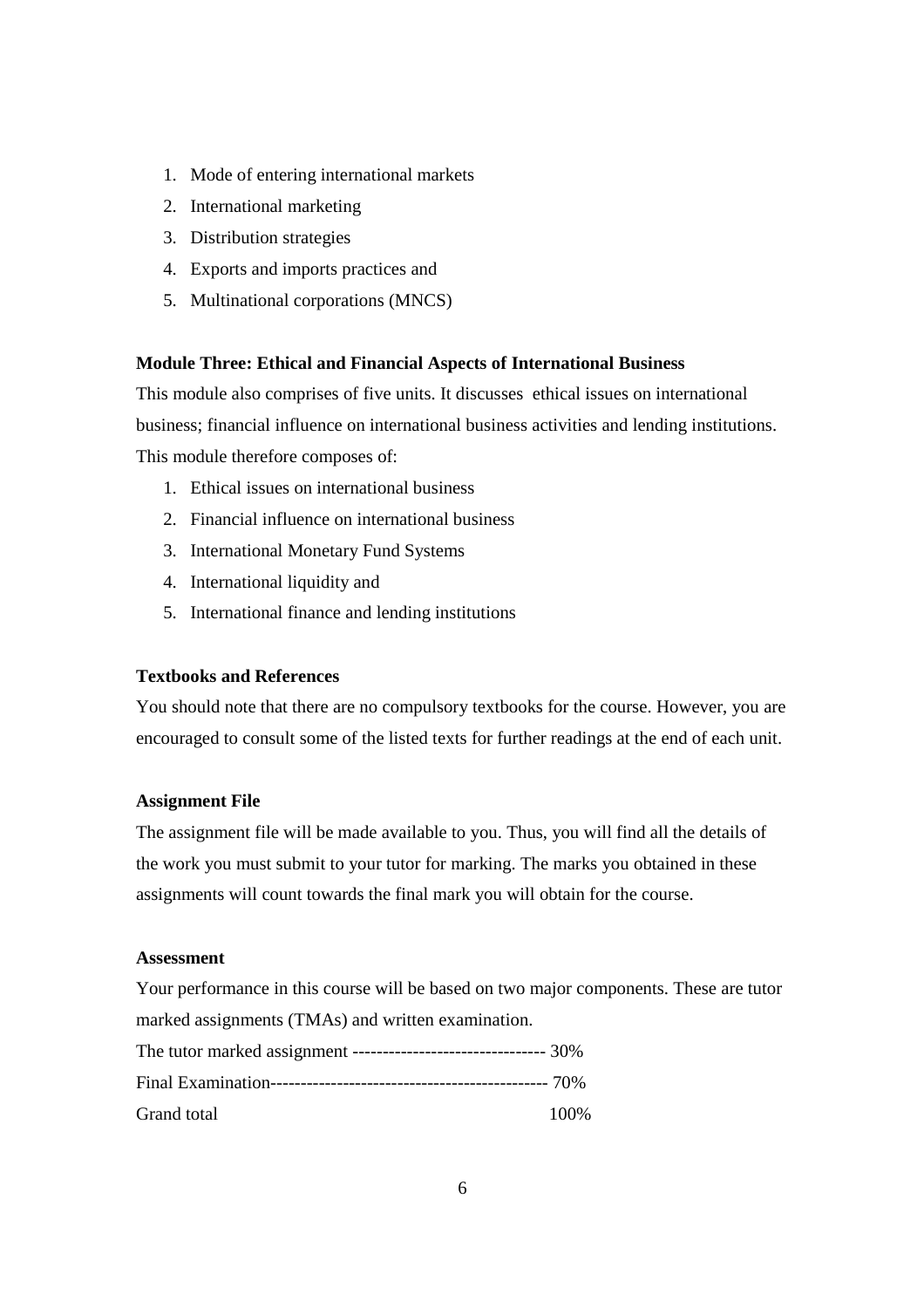The self assessment exercises are designed to aid your studies. They are not required to submit for grading; however they are very important that you attempt them.

#### **Tutor Marked Assignment**

At the end of each unit, there is a tutor marked assignment which you are encouraged to do. The centre director will inform you the number of tutor marked assignments to be submitted.

#### **Final Examination and Grading**

At the end of the course, you are expected to sit for a final examination of three hours duration. The final examination grade is 70 percent while the remaining 30 percent is from TMAs. The final examination is a reflection of what you have read and previous TMAs encountered.

#### **How do get the most from this course**

The distance learning system of education is quite different from the traditional university system. Therefore you are encouraged to study the units thoroughly. The physical absence of the teacher has been replaced with step by step studying of the units and the necessary built in self assessment exercises. Hence you to read and understand the course, not reading the units like novel.

## **Facilitators/Tutoria**ls

Detailed information about learning support services or tutorial contact hours will be communicated to you through the centre directors of your respective centres. Other academic counseling will be offered to you by the academic counselors at the centre. However, you are encouraged to study the course material/units before attending any tutorial. This will help you to gain added advantage while the facilitator discusses such units being discussed. This will also enable you to contribute effectively on the discussion.

#### **Summary**

International business is a discipline that dwells on international business practices. It concerned itself with environmental variables, cultural differences, language differences, economic differences, ethical differences, and so forth. It aimed to create opportunities to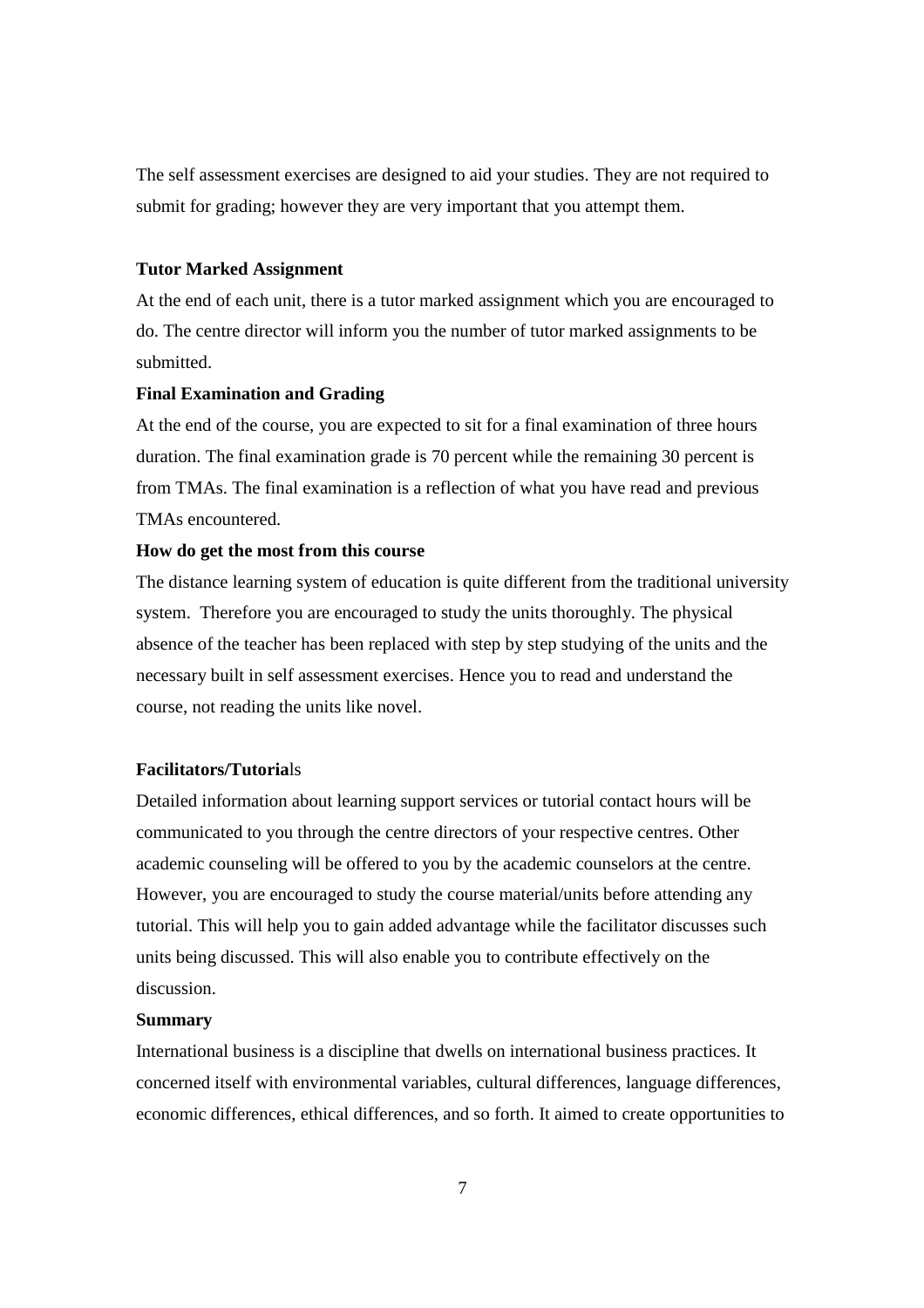interested individuals and groups beyond domestic activities. Therefore, it is imperative to study the key variables that shape such activities.

## **Conclusion**

Welcome to the world of international business, wishing you a successful study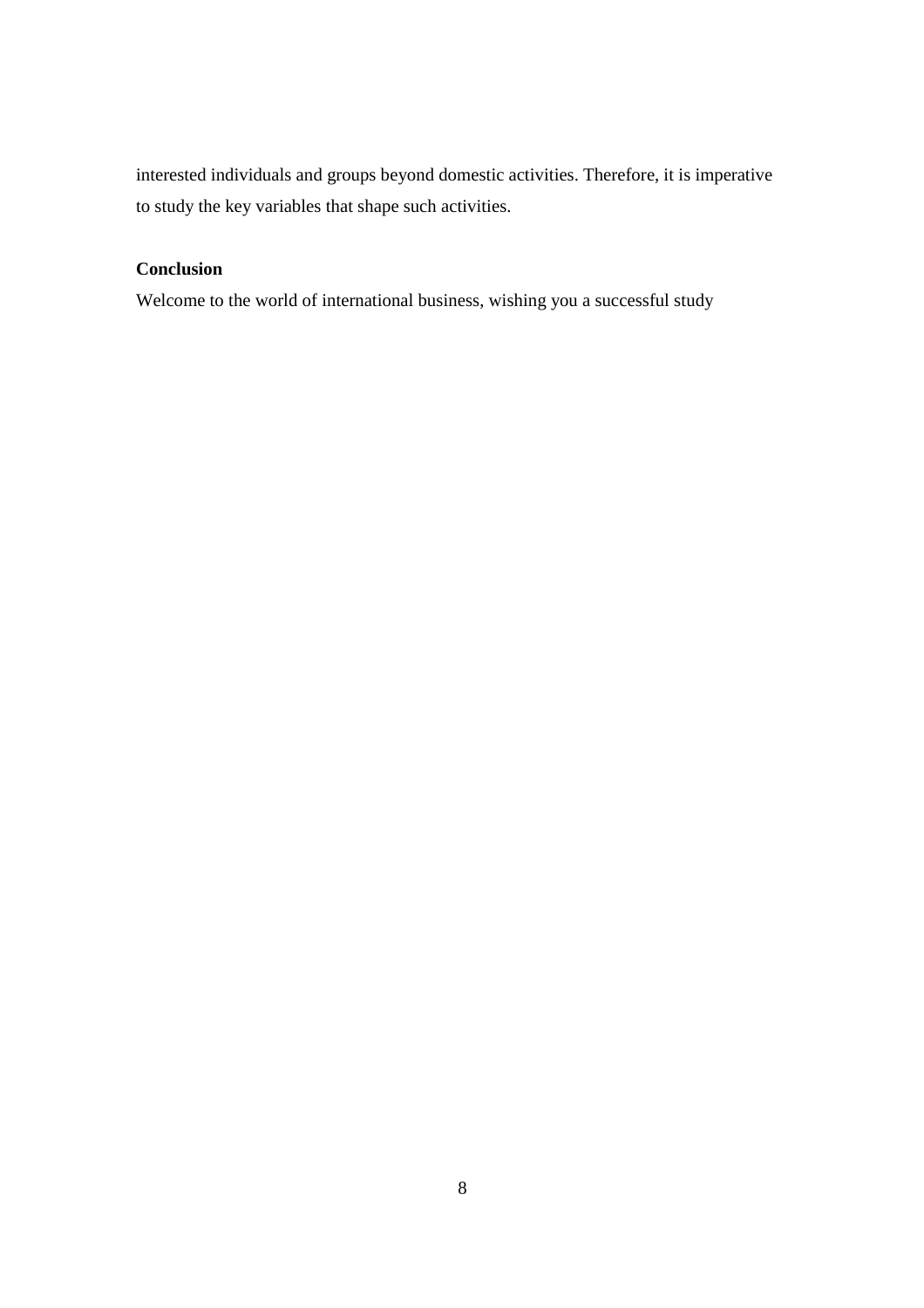#### **MODULE ONE: AN OVERVIEW OF INTERNATIONAL TRADE AND BUSINESS**

**UNIT 1: Introduction-------------------------------------------------------------------------17-24** 

#### Table of contents

- 1.0 Introduction
- 2.0 Objectives
- 3.0 Main text
	- 3.1 International Business
	- 3.2 Brief history of international business
	- 3.3 Reasons for International Trade
	- 3.4 Need for International Business
	- 3.5 Barriers to International trade
- 4.0 Conclusion
- 5.0 Summary
- 6.0 Tutor Marked Assignment
- 7.0 References/Further Reading

## **UNIT 2: Bases of International Trade---------------------------------------------------25-32**

Table of content

- 1.0 Introduction
- 2.0 Objectives
- 3.0 Main Text
	- 3.1 Production possibility curve
	- 3.2 Principles of absolute advantage
	- 3.3 Principles of relative advantage
	- 3.4 Factor endowment theory
	- 3.5 Limitations
- 4.0 Conclusion
- 5.0 Summary
- 6.0 Tutor Marked Assignment
- 7.0 References/Further Reading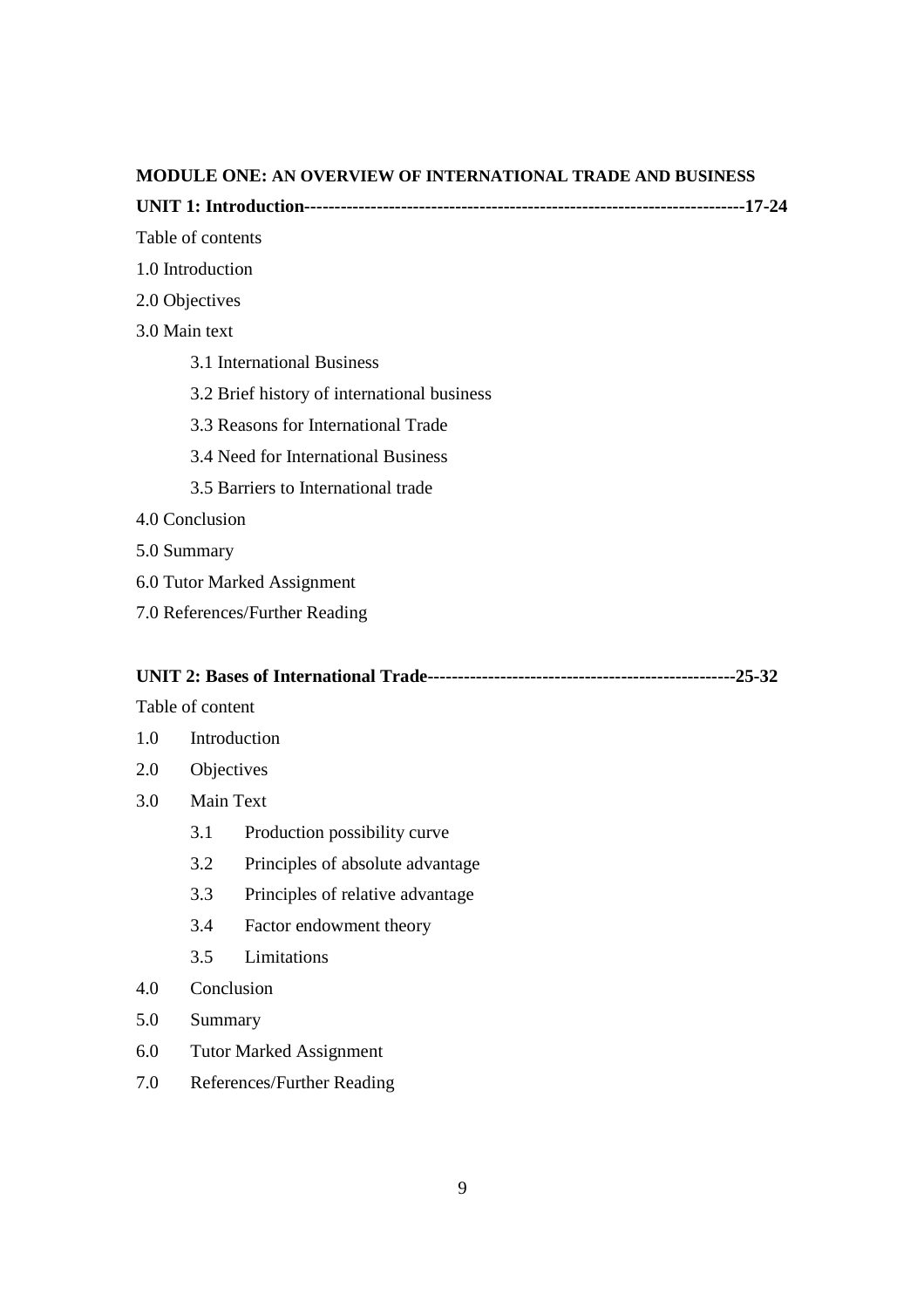**UNIT 3: World Business Environment-------------------------------------------------33-38** 

Table of Contents

- 1.0 Introduction
- 2.0 Objectives
- 3.0 Main Text
	- 3.1 Knowledge of global Markets
	- 3.2 Demographic Environment
	- 3.3 Natural Environment
	- 3.4 Political-Legal Environment
	- 3.5 Socio-Cultural Environment
	- 3.6 Technological Environment
	- 3.7 Economic Environment
- 4.0 Conclusion
- 5.0 Summary
- 6.0 Tutor Marked Assignment
- 7.0 References/Further Reading

## **UNIT4**: **Globalization------------------------------------------------------------------------39-47**

Table of Contents

- 1.0 Introduction
- 2.0 Objectives
- 3.0 Main text
	- 3.1 Globalization
	- 3.1a Globalization of markets
	- 3.1b Globalization of production
- 3.2 Benefits of Globalization
- 3.3 Short comings of Globalization
- 4.0 Conclusion
- 5.0 Summary
- 6.0 Tutor market assignment
- 7.0 Reference / further Readings

#### **Unit 5: Foreign Direct Investment (FDI) ---------------------------------------------48-61**

Table of contents

- 1.0 Introduction
- 2.0 Objectives
- 3.0 Main Text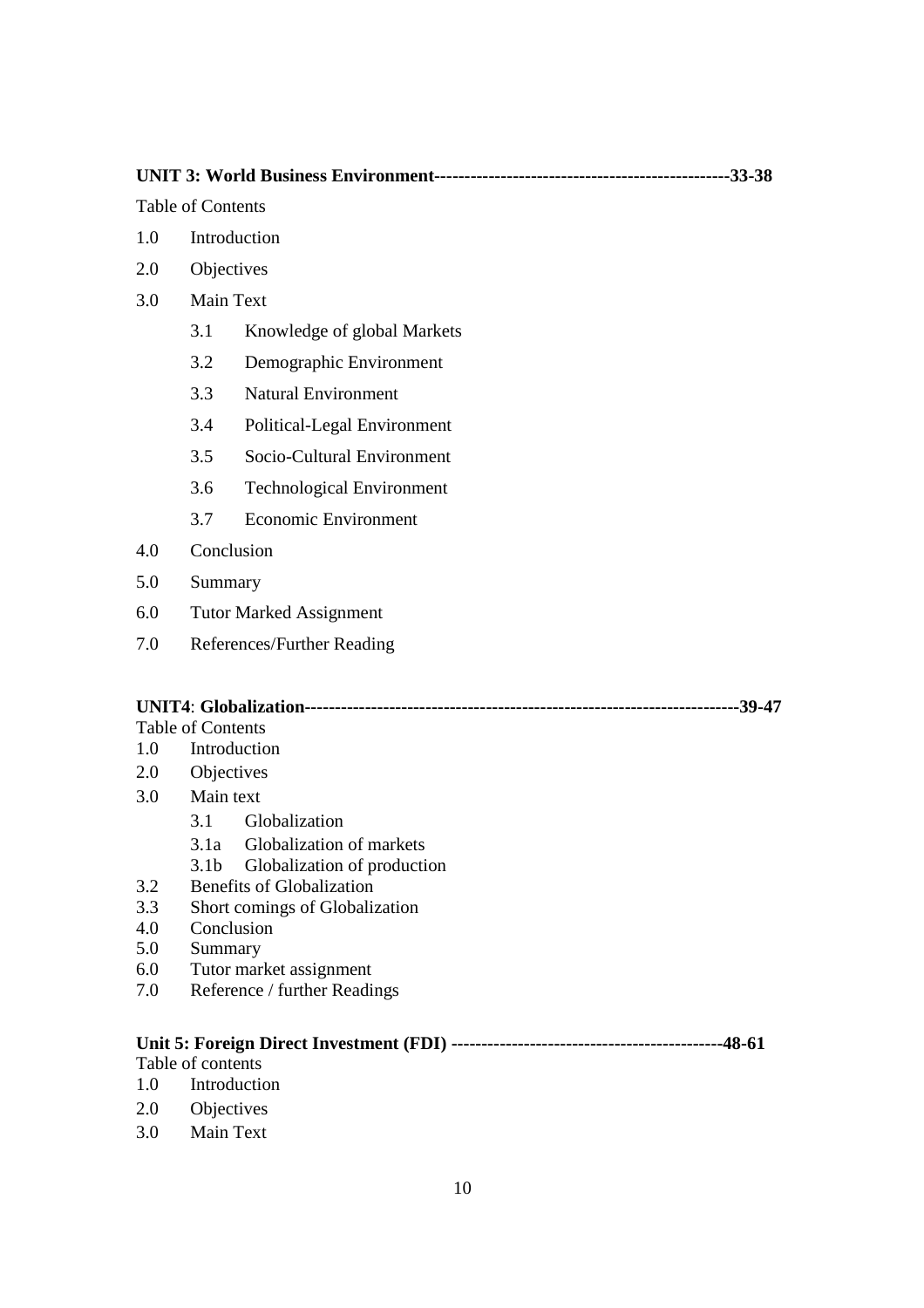- 3.1 Foreign direct Investment (FDI)
- 3.2 Forms of FDI
- 3.3 Why do Acquisition fail?
- 3.4 Greenfield Ventures
- 3.5 Reasons for FDI
- 3.6 Theories of FDI
- 4.0 Conclusion
- 5.0 Summary
- 6.0 Tutor market Assignment
- 7.0 References / further reading

#### **Unit 6: Political Economy of International Trade-------------------------------------62-70**

Table of Contents

- 1.0 Introduction
- 2.0 Objectives
- 3.0 Main Text
	- 3.1 Instruments of Trade Policy
	- 3.1a Tariffs
	- 3.1b Subsidies
	- 3.1c Import Quotas
	- 3.1 d Local content Requirement
	- 3.1e Administrative Trade Policies
	- 3.1 f Anti-Dumping policies
- 3.2 Political Arguments for Intervention
- 3.3 Economic Argument for Intervention
- 4.0 Conclusion
- 5.0 Summary
- 6.0 Tutor Marked Assignment
- 7.0 References/Further Readings

#### **MODULE TWO**: **INTERNATIONAL BUSINESS STRATEGY**

## **UNIT 7: Mode of Entering International Markets----------------------------------71-82**

Table of contents

1.0 Introduction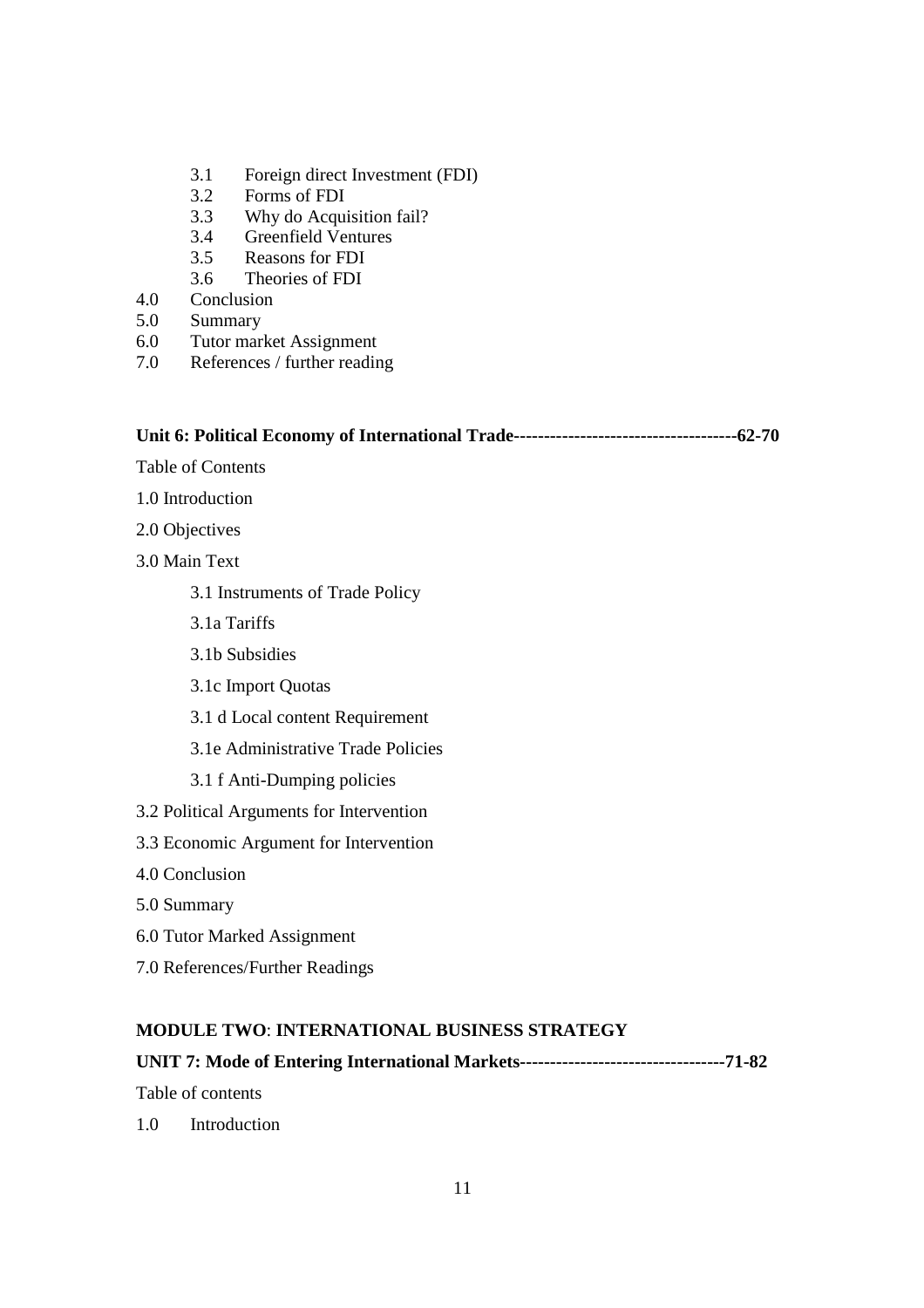- 2.0 Objectives
- 3.0 Main Text
- 3.1 International market entry decisions
- 3.2 Export
	- 3.2:1 Indirect Export
	- 3.2.2Direct Exports
- 3.3 Joint Venturing
	- 3.3.1 Licensing
	- 3.3.2 Contract Manufacturing
	- 3.3.3 Management Contracting
	- 3.3.4 Turkey Operations
- 3.4 Direct Investment
- 3.5 Tree Trade Zones
- 3.6 Introducing a product into international Markets
	- 3.6.1 Time scale
	- 3.6.2 Firms resources and Goals
	- 3.6.3 Specified Markets
- 3.7 Factors considered whether to standardized or to differentiate
	- 3.7.1 Corporate objectives
	- 3.7.2 The market usage of the product
	- 3.7.3 Company resources
	- 3.7.4 Level of service required
	- 3.7.5 Base of production
	- 3.7.6 Legal considerations.
- 4.0 Conclusion
- 5.0 Summary
- 6.0 Tutor Marked Assignment

## **UNIT 8: International Marketing------------------------------------------------------83-96**

Table of contents

## 1.0 Introduction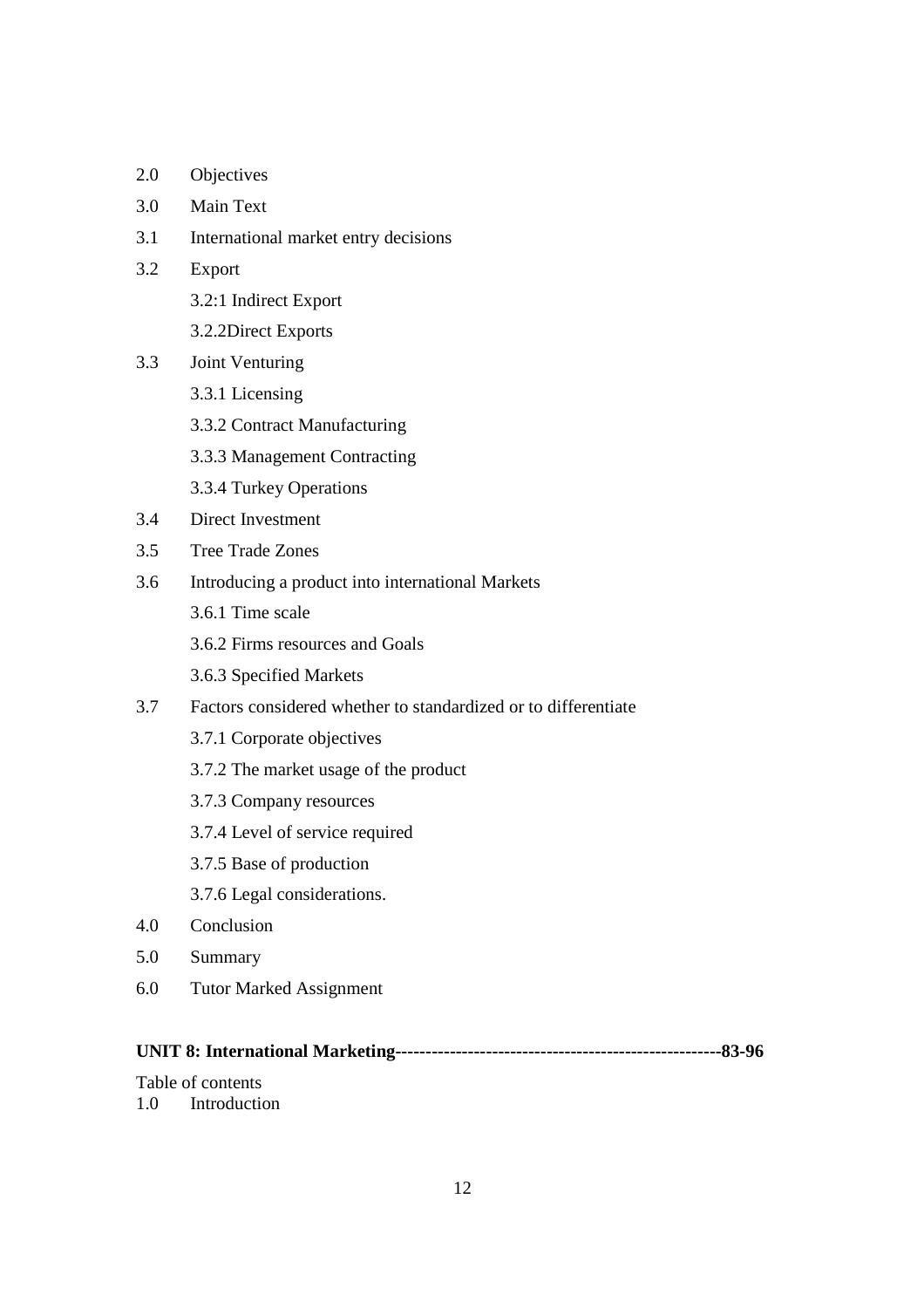2.0 Objectives

## 3.0 Main Text

- 3.1 International Marketing
- 3.2 Target Market Selection
- 3.2.1Identification and Screening
- 3.2.2 Concentration versus Diversification
- 3.2.3Marketing Management
- 3.2.4Standardization versus Adaptation
- 3.2.5Product Policy
- 3.2.6Pricing policy
- 3.2.7Distribution policy
- 3.2.8Promotion Policy
- 4.0 Conclusion
- 5.0 Summary
- 6.0 Tutor Marked Assignment
- 7.0 References/Further Reading

#### **UNIT 9: Distribution Strategy-----------------------------------------------------------97-107**

#### Table of Contents

- 1.0 Introduction
- 2.0 Objectives
- 3.0 Main Text
	- 3.1 Channel of distribution
	- 3.2 Forms of channel of distribution
	- 3.3 Types of intermediaries: Direct channel
	- 3.4 Channel Adaptation
	- 3.5 Determinants of channel Types
	- 3.6 Channel Management Decision
- 4.0 Conclusion
- 5.0 Summary
- 6.0 Tutor Marked Assignment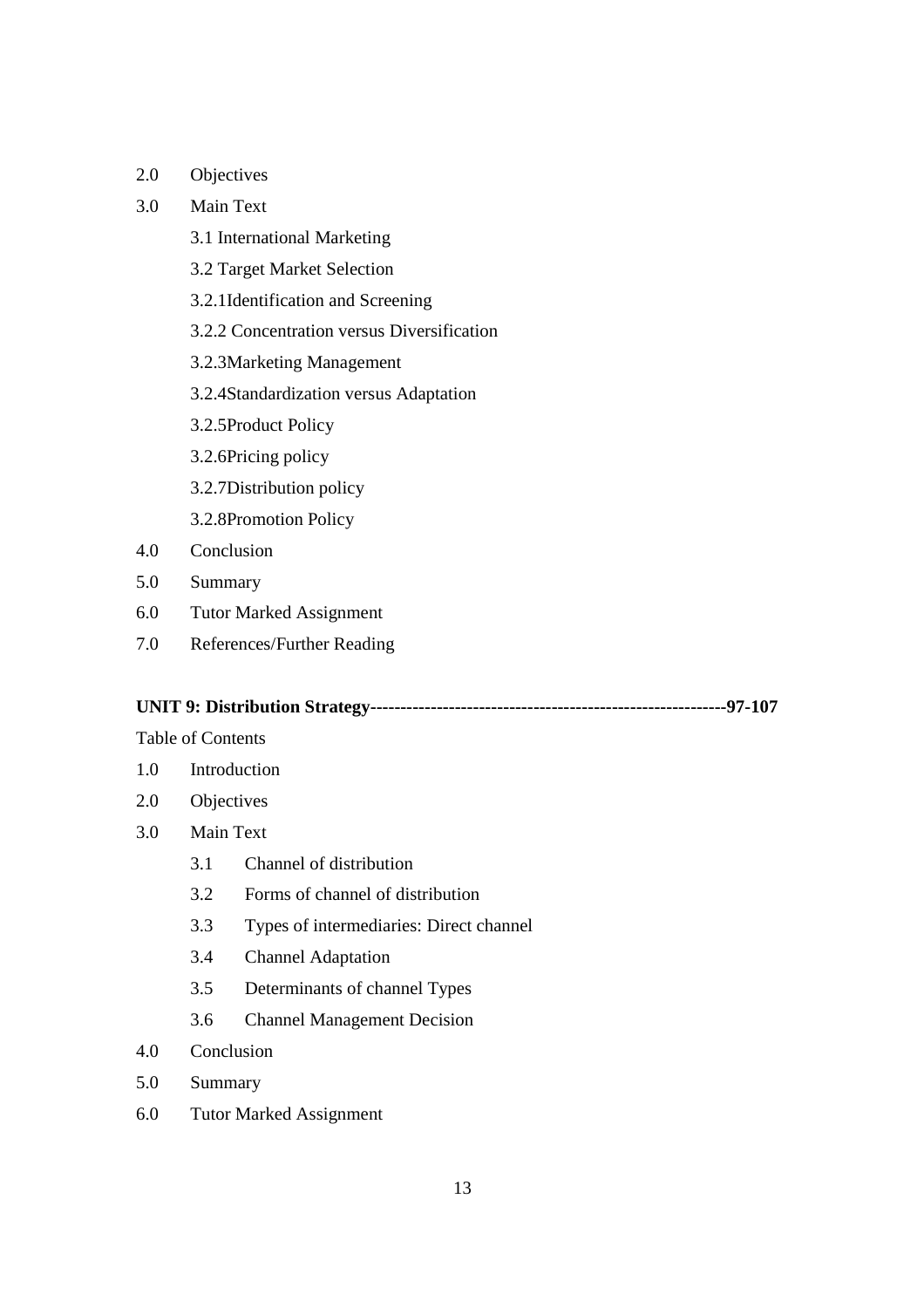## 7.0 References/Further Reading

|--|--|

#### Table of Content

- 1.0 Introduction
- 2.0 Objectives
- 3.0 Main Text
- 3.1 Export and Import
	- 1.1 Why Exports
	- 3.3 Reasons why firms don't export
	- 3.4 Sources of Export Counselling
		- 1.4.1 Export payment terms
- 3.5 Payment and Financial Procedures
- 3.6 Export Procedures
- 3.7 Pitfalls and Mistakes of New Exporters
- 3.8 Importing
- 4.0 Conclusion
- 5.0 Summary
- 6.0 Tutor Marked Assignment
- 7.0 References/Further Reading

#### **Unit 11: Multinational Corporations (MNCs)--------------------------------------117-124**

- Table of Content
- 1.0 Introduction
- 2.0 Objectives
- 3.0 Main Text
	- 3.1 Multinational Corporation
	- 3.2 Argument against Multinational Corporations
	- 3.3 Forms of Multinational Operations
	- 3.4 The Process of Internationalization
- 4.0 Conclusion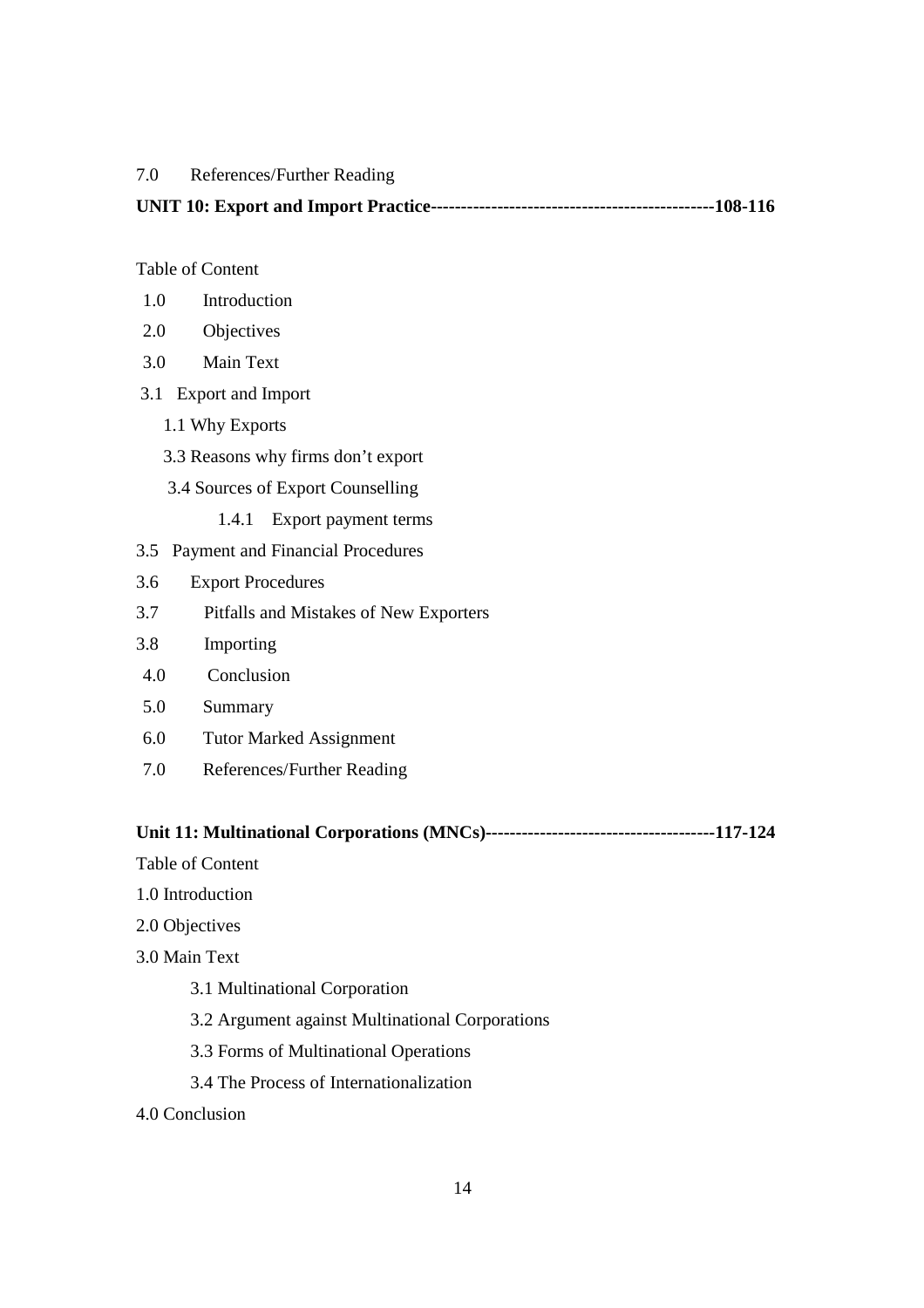- 5.0 Summary
- 6.0 Tutor Marked Assignment
- 7.0 References/Further Readings

## **MODULE THREE: ETHICAL AND FINANCIAL ASPECT OF INTERNATINAL BUSINESS**

#### **UNIT 12: Ethical Issues in International Business-------------------------------125-133**

Table of Content

- 1.0 Introduction
- 2.0 Objectives
- 3.0 Main Text
- 3.1 Ethical Issues in International Business
- 3.2 Theories of Business Ethics
	- 3,2.1 Stakeholder Theories
	- 3.2.2 Social Contact Theory
	- 3.2.3 Legitimate Theory
- 4.0 Conclusion
- 5.0 Summary
- 6.0 Tutor Marked Assignment
- 7.0 References/Further Readings

## **UNIT 13: Financial Influence on International Business----------------------134=139**

Table o Content

- 1.0 Introduction
- 2. O Objectives
- 3.0 Main Text
	- 3.1 Financial Force on International Business
	- 3.2 Fluctuating Currency Values
	- 3.3 Currency Exchange Quotation
	- 3.4 Currency Exchange Control
	- 3.5 Balance of Payment
	- 3.6 Tariffs and Duties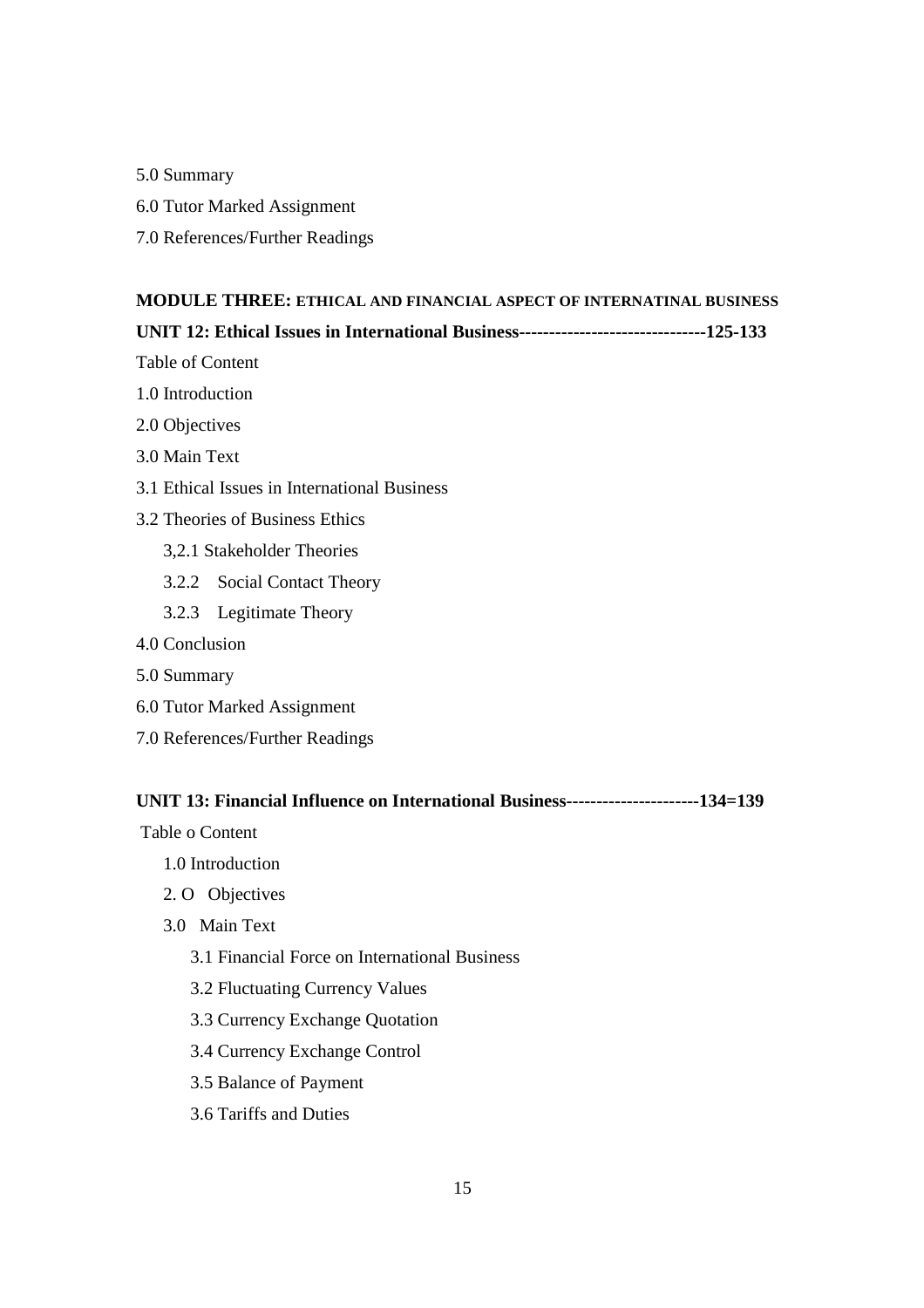3.7 Taxation 3.8 Inflation 4.0 Conclusion 5.0 Summary 6.0 Tutor Marked Assignment 7.0 References/Further Reading

#### **UNIT 14: International Monetary Fund System--------------------------------140-148**

Table of contents

- 1.0 Introduction
- 2.0 Objectives
- 3.0 Main Content
	- 3.1 International Monetary System Defined
	- 3.2 Bretton Woods System
	- 3.3 Collapse of Bretton Woods System
	- 3.4 European Monetary System
	- 3.5 Features of European Monetary System
	- 3.6 Suggestions for Monetary System Reform
- 4.0 Conclusion
- 8.0 Summary
- 9.0 Tutor Marked Assignments
- 10.0 References/Further Readings

**UNIT 15: International Liquidity-------------------------------------------------149-157** 

- Table of Content
- 1.0 Introduction
- 2.0 Objectives
- 3.0 Main Content
	- 3.1 International Liquidity Defined
	- 3.2 Problems of International Liquidity
	- 3.3 International Liquidity Problem in Developing Countries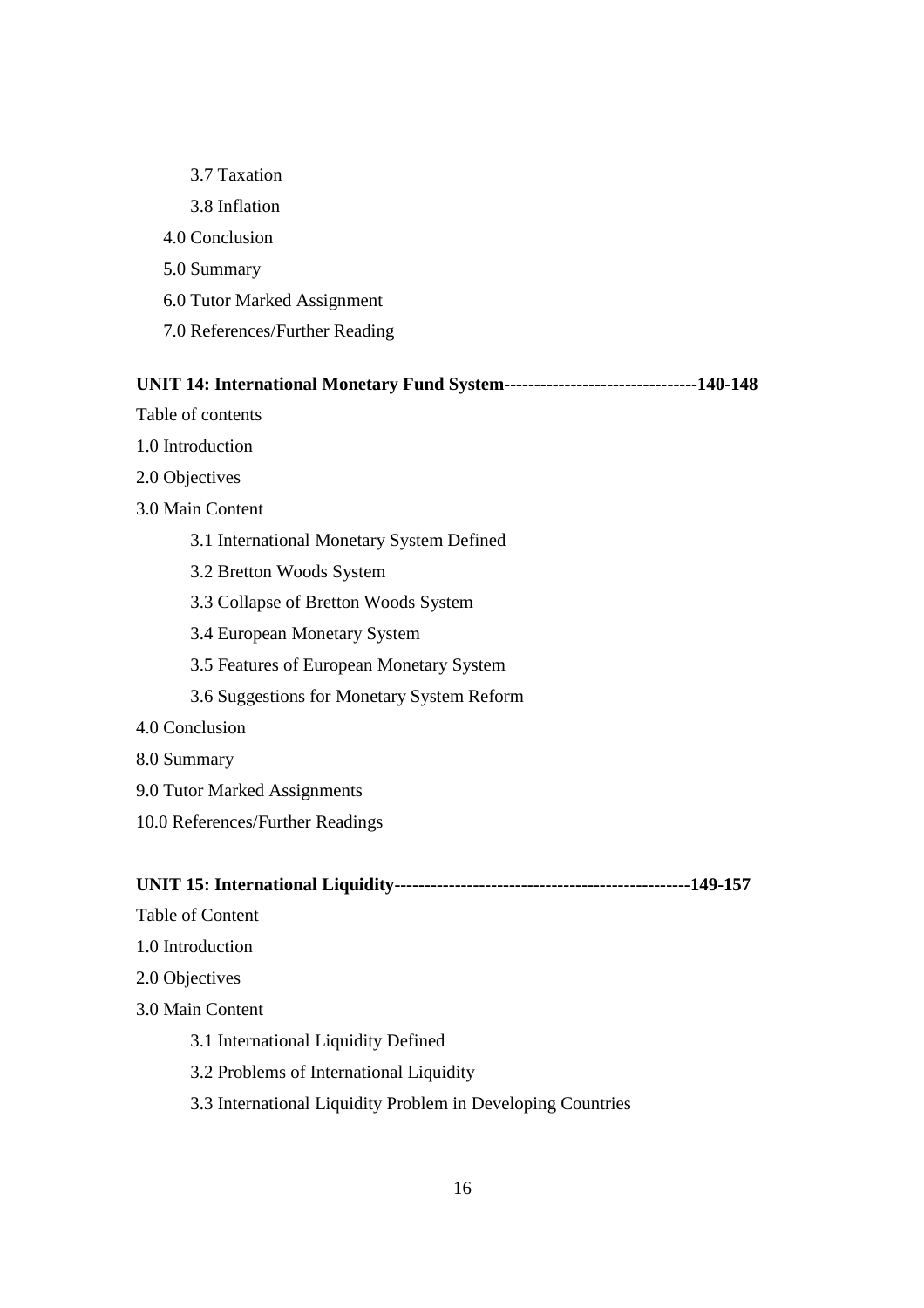- 3.4 IMF and International Liquidity
	- 3.4.1 Concept of Special Drawing Rights (SDR s)
	- 3.4.2 Features of SDRs
	- 3.4.3 Workings of SDRs
- 4.0 Conclusion
- 5.0 Summary
- 6.0 Tutor- Marked assignment
- 7.0 References/ Further Readings

## **UNIT1 6: International Finance and Lending Institutions---------------------158-168**

- Table of Content
- 1.0 Introduction
- 2.0 Objectives
- 3.0 Main Content
	- 3.1 International Monetary Fund
	- 3.2 International Development Association
	- 3.3 International Financial Corporation
	- 3.4 African Development Bank
- 4.0 Conclusion
- 5.0 Summary
- 6.0 Tutor Marked Questions
- 7.0 References/Further Readings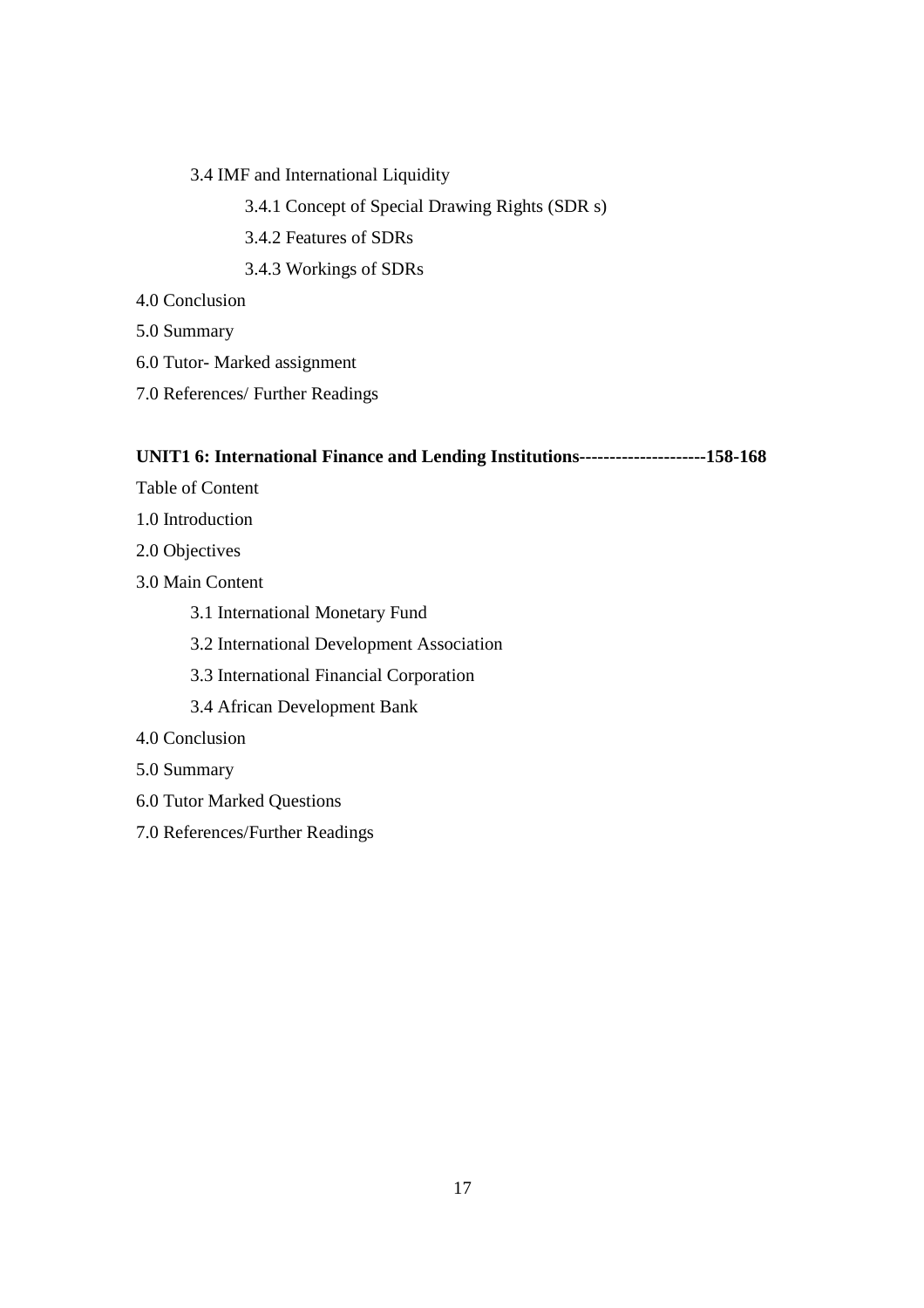#### **UNIT 1: Introduction**

Table of contents

- 1.0 Introduction
- 2.0 Objectives
- 3.0 Main Text
	- 3.1International Business
	- 3.2 Brief history of international business
	- 3.3 Reasons for International Trade
	- 3.4 Need for International Business
	- 3.5 Barriers to International trade
- 4.0 Conclusion
- 5.0 Summary
- 6.0 Tutor Marked Assignment
- 7.0 References/Further Reading

#### 1.0 Introduction

Trading is no longer limited to some selected individuals and countries again. Trade cut across nations and individuals of the world now days. It is more challenging and appreciated than before. This is because there is a fundamental shift in the world economy. We moving away from a world in which national economies were relatively self-contained entities, isolated from each other by barriers to cross-border trade and investment, by distance, time zones and language and national differences in government regulation, culture and business systems. And we are moving toward a world I which barriers to cross- border trade and investment are declining and perceived distance is shrinking due to advances in transportation and telecommunication technology. This unit examines international trade/business versus domestic business

#### 2.0 Objectives

On successful completion of this unit you should be able to:

a. Explain international business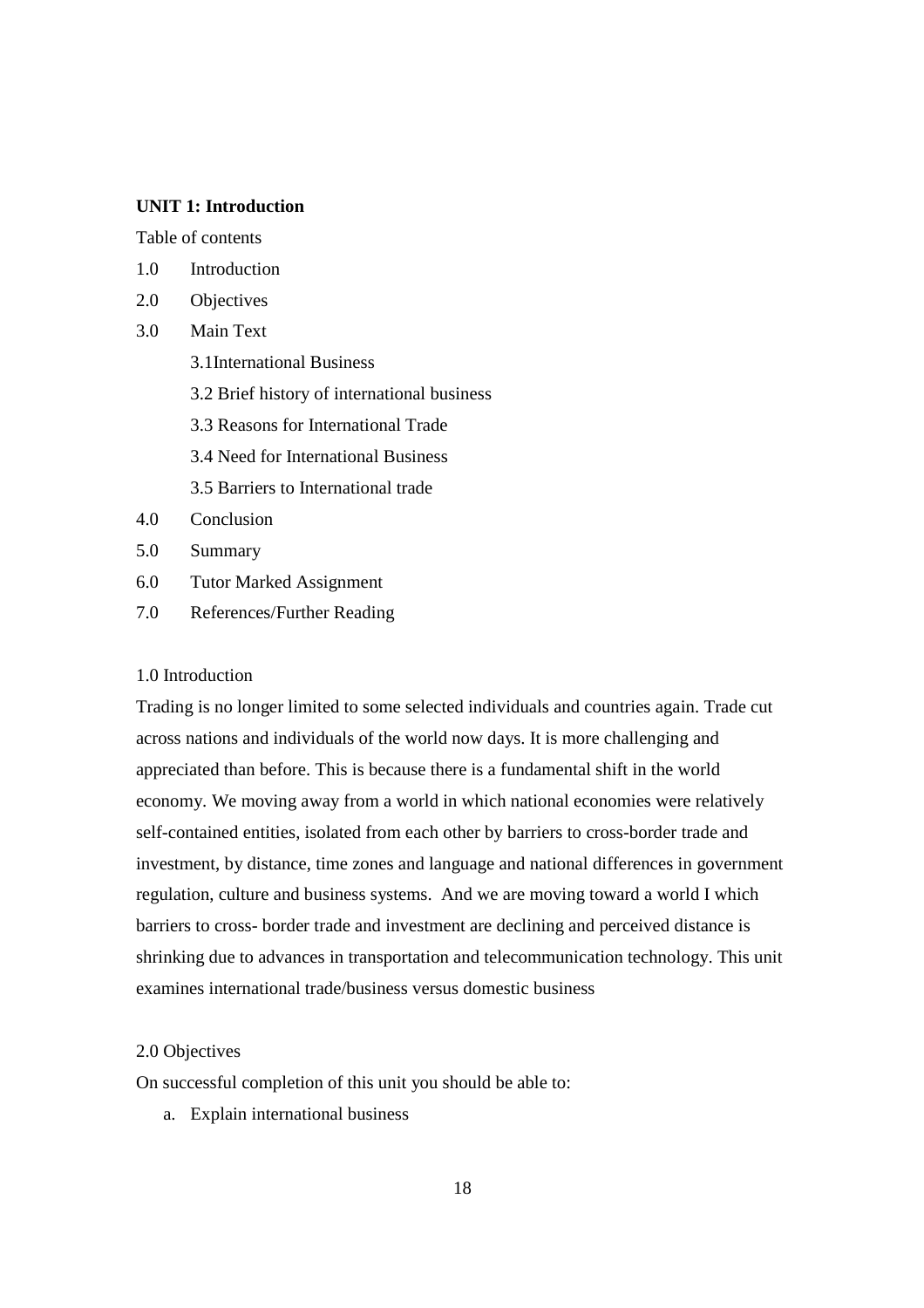- b. Explain domestic business
- c. State the need for international business
- d. State differences between domestic trade and international business and
- e. State reasons for international trade and barriers to international trade

#### 3.0 Main Text

#### 3.1 International Business

International, business is the study of transactions taking place cross national borders for the purpose of satisfying the needs of individuals and organizations. These economic transactions consist of trade as in the case of exporting and importing and foreign direct investment as in the case of companies funding corporations in other countries. International business consists of transactions that are devised and carried out across national borders to satisfy the objectives of individuals, companies and organizations and as well as countries.

International trade is the exchange of goods and services across international borders and is also known as export and imports. Exports are goods and services produced by a firm in one country and then sent to another country. For example, many companies in Dubai export clothing and other textile products to Nigeria. While imports are goods and services produced in one country and brought in by another country. For example, Japan is a major importer of petroleum because it most relies on outside suppliers for all of its energy needs.

Domestic/home trade is the study of transactions taking place within a country. That is, all transactions that took place among Nigeria states is refers to as home trade. Home trade aids international business. Information on exports and imports is important to the study of international business, namely:

- 2. Trade is the historical basis of international business and trade activities help us understand multinational enterprises (MNEs) practices and strategies
- 3. Trade helps better understand the impact of international business on world economies
- 4. Exports and imports are the main drivers of international trade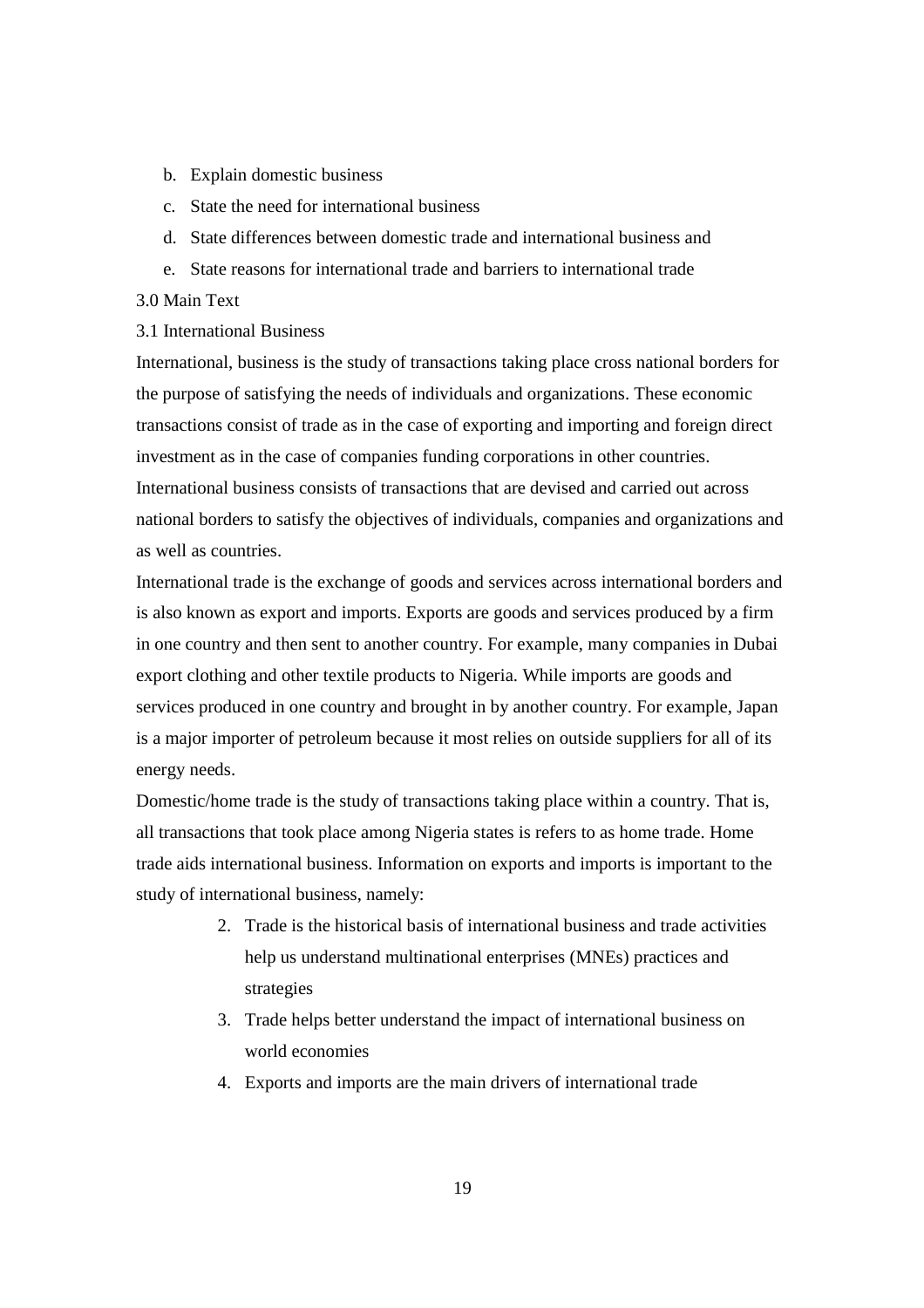Czinkota et al (2002) states that international business could be and are always interrelated; they are export and import trade or direct foreign investment. International business could take a form of owning a subsidiary company fully, joint ventures, licensing, and franchising or management contract. Definition of international business bordered on two issues, namely.

- a. National borders
- b. Transactions

Nations have borders; it therefore means transacting business across borders is an international business, whether the business is within nations in the same region or across two different regions.

3.2 Brief History of International Business

The field of modern international business began to develop in the 1950s. At this time, there were not great number of Multinational Enterprises (MNEs) and most of them were American. World War II had ended less than a decade before and many nations including Japan and European countries were more concerned with rebuilding than overseas investing. Early international business textbooks were written by American professors and offered a general descriptive approach to the field. There were few international research studies to provide substantive information. International companies that served as teaching examples were often those with international divisions' rather than true MNEs

During the 1970s and 1980s the field of international business changed greatly. The economic growth of Europe and Japan, coupled with great strides by newly industrialized countries, resulted in more and more attention being focused on international business The 1990s saw the emergency of a strategic management focus for drawing together the field of international business. The descriptive ideas of the 1950s and 1960s, and the analytical ideas of the 1970s and 1980s were now being combined into an integrative approach. Historical and quantitative research was now being incorporated into models for describing, explaining and helping predict what was happening in the international arena

3.3 Need for International Business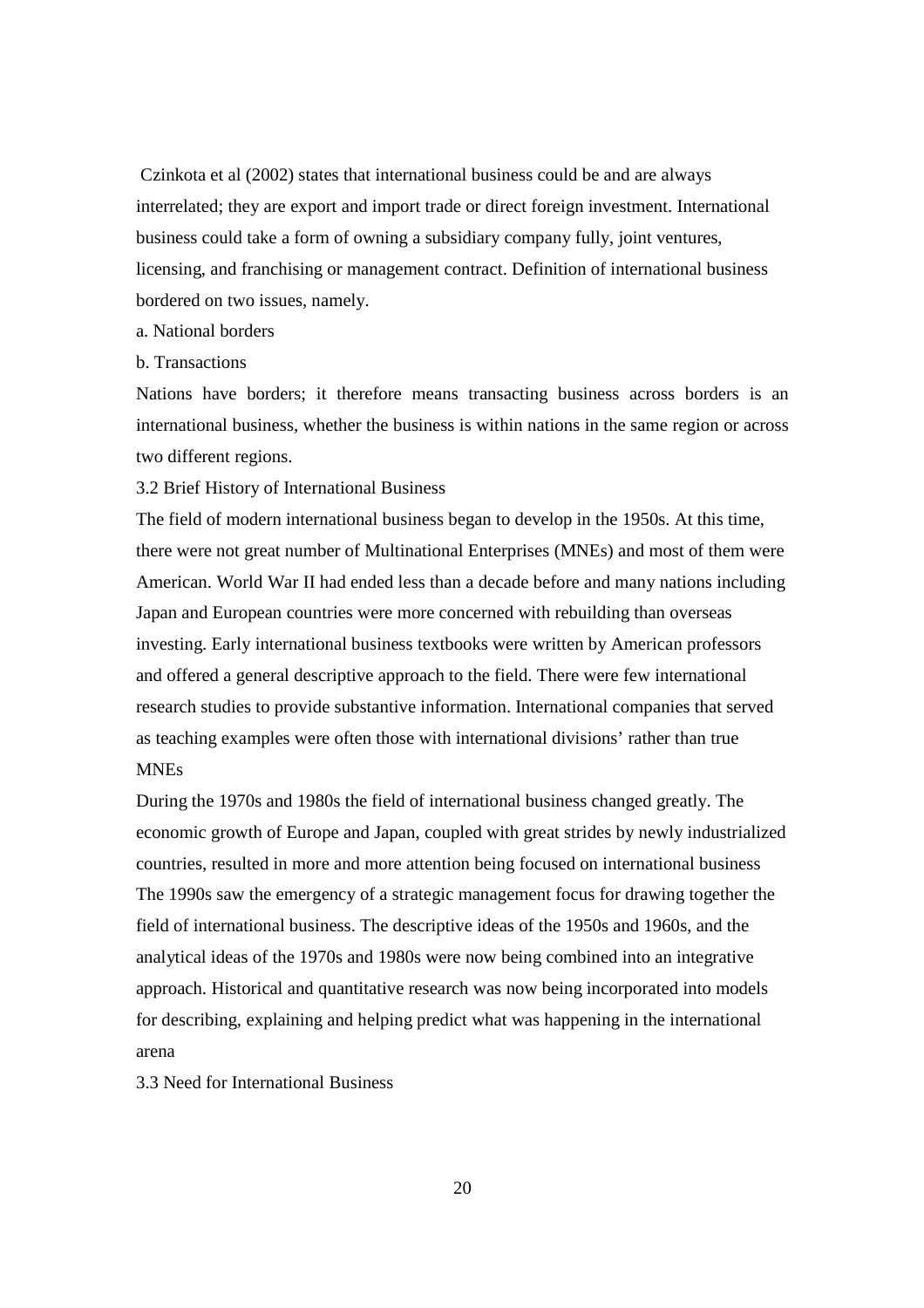International business as a course and a study is necessary for students of business management and others because every business man need to take advantage of the following.

a) You need international experience to equally manage your business at home, simply because the whole world is now a global village.

b) The Chief executive officers and managing directors need courses in international business to cope with human resources management

c) International business is needed for managers to become familiar with other markets, culture and customs of other business markets.

d) It will equally increase the involvement of the firm in international business, thus its procedures and practices need to be studied.

Self Assessment Exercise

List five Nigeria businesses abroad

## **3.4 Differences in International Business**

International business and domestic business differ for the fact that international business has three forces to content with once it operate outside the shore of its country. They include:

- Domestic
- **❖** Foreign
- International

While domestic business contends only with one group of problem which is domestic All the same, domestic business sometimes contends with issues of competing with foreign business that establish their business within the country. This are discussed in details under world business environment in the subsequent units.

#### **3.5 Reasons for Going Abroad**

Many company and business executives go abroad for such reasons as discussed below:

A) Increase profit and sales

A lot of companies' managers are under pressure to increase their company's sales and profits. Because of that, they continue to search for new market. Because of this they look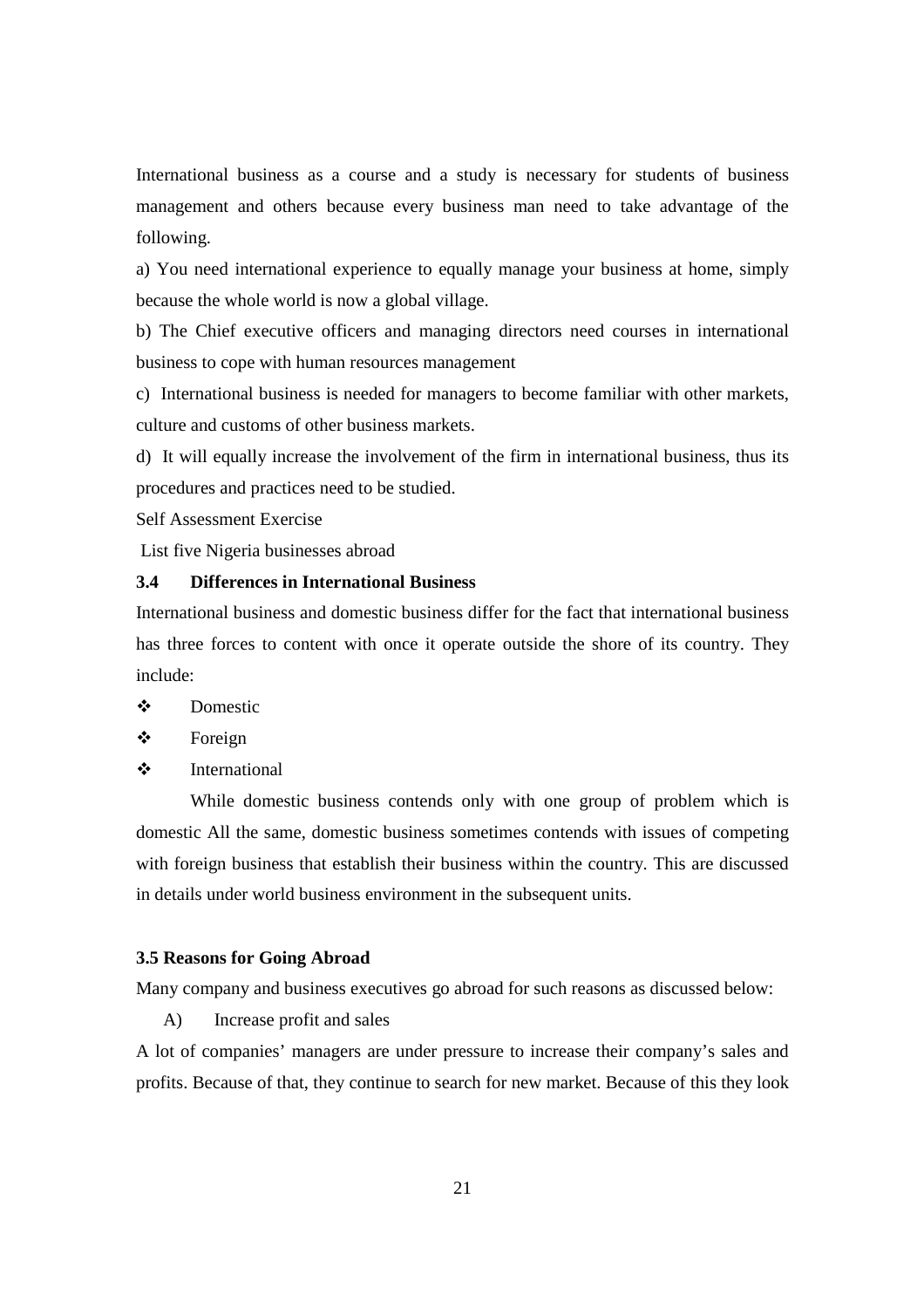for market with growth in GDP and population or an economy with high growth rate and their business is not growing at the same rate.

While increasing your companies profit and sales you must be able to.

1. Create New Market- This is created where the GDP per capital is increasing.

2. Know where there are preferential trading arrangements.

Seek for an agreement by a small group of Nations to establish free trade among them while maintaining trade restriction with all other Nations. ECOWAS is a good example.

3. Faster Growing Market- Is another way of increasing profit and sales. Because of the fast growing marketing, local companies may be willing to invest there to improve on the profit example is Liberia.

4. Improved Communication- It is a supporting reason for opening up new markets oversea because certainly the ability to communicate rapidly and less expensively with customers and subordinates by electronic mail and video conferencing has given managers confidence in the ability to control foreign operations.

Improving on profits is by obtaining greater revenues. To obtain greater revenues, you need to simultaneously introduce product in foreign markets and as well as domestic markets or they are move toward greater globalization of their operations. In addition to going international is to reduce cost of goods sold and higher overseas profits as an investment motive.

Test market is another way of increasing profit because test marketing a product in a foreign location is less important to the company than its home market and major overseas markets.

B) Protect Markets Profit and Sales

Some of the reason of going international is to

Protect Domestic Market- By so doing the company follows its customers abroad. A company that has its customers scattered around the globe, it goes international in order to protect such markets that it is serving and its multiplier effect is that it protect both the profit and sales.

Protects Foreign Market- This implies that company critically examines the economic activities, whereby in the domestic market, there are:

a) Less/Lack of Foreign Exchange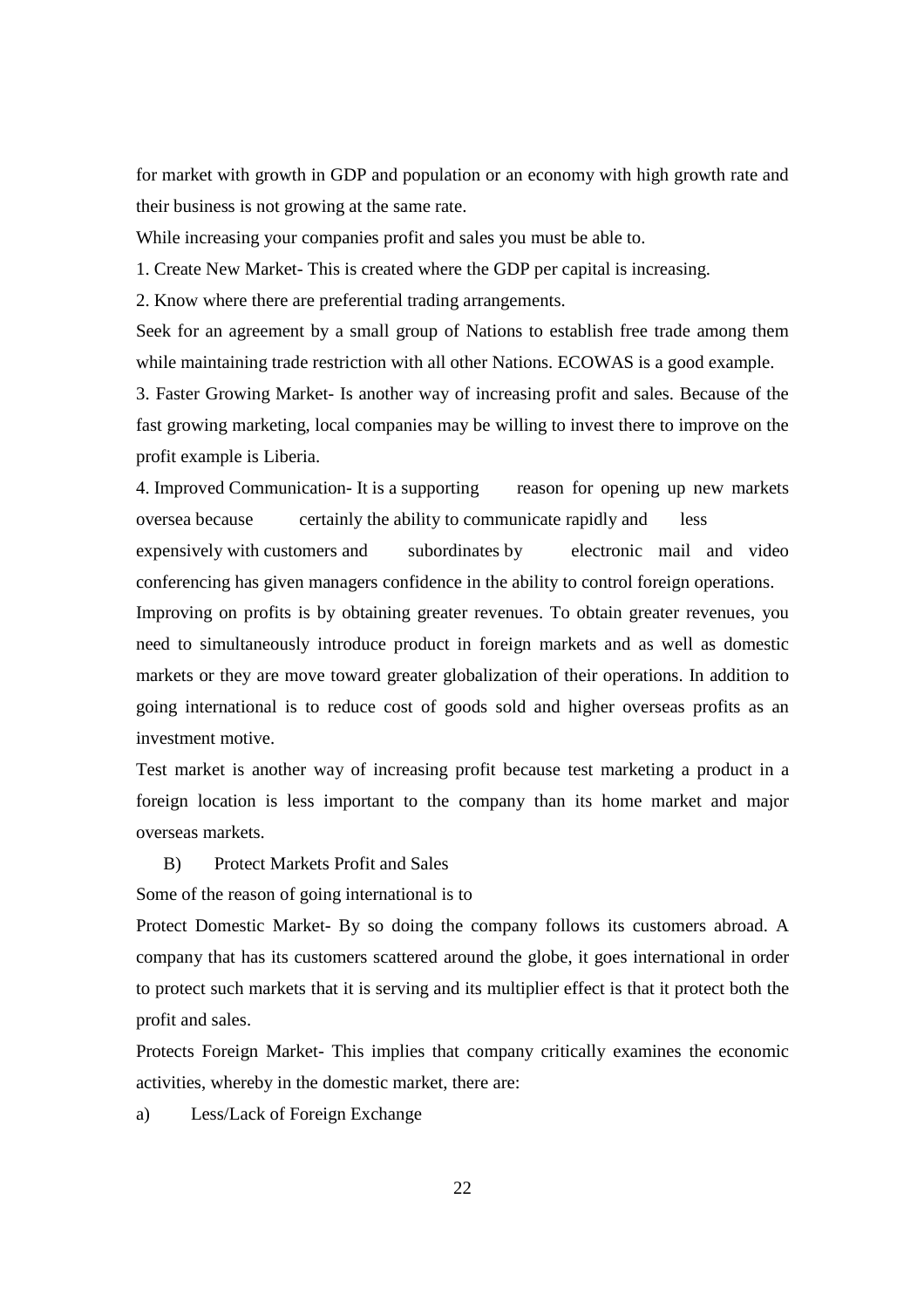- b) Local Production by competitors
- c) Down Stream Markets- like NNPC building mega stations.
- d) Protectionism- erecting import barriers to reduce competition.

Protecting companies Profit, Sales and markets, this could be achieved by

- 1 Guarantee Supply of raw materials
- 2 Acquire technology and management know-how
- 3 Geographic Diversification
- 4 Satisfy Management desire for expansion

#### Self Assessment Exercise

List factors that you considered could influence Nigeria manufacturer to relocate abroad while there are existing customers at home.

## **3.6 Reason for International Trade**

International trade is an indispensable and inevitable activity in modern business. Here are some factors which accounted for this:

- 4 Factor Endowment: International trade owes it origin to the varying resources of different regions. Resources are not evenly distributed across the globe. Some areas are blessed with abundant supply of minerals such like Africa, while others have little or nothing. Some of these resources are better utilized outside its origin place.
- 5 Climatic condition: Some commodities can only be grow under particular climatic condition and on certain soil. Because of these differences in climatic conditions, this call for international trade among nations of the world.
- 6 Level of Technical Know-How: Developed countries of Europe and America have acquired special skills due to their development in technology and technical knowhow. They produced machines and other advanced equipment which are not obtainable in the less developed countries , such like Nigeria, Ghana, etc In order for the less developed nations to benefits from these advanced technologies, this calls for international trade.

## Barriers to International Trade

Some of the barriers to international trade are briefly explained below: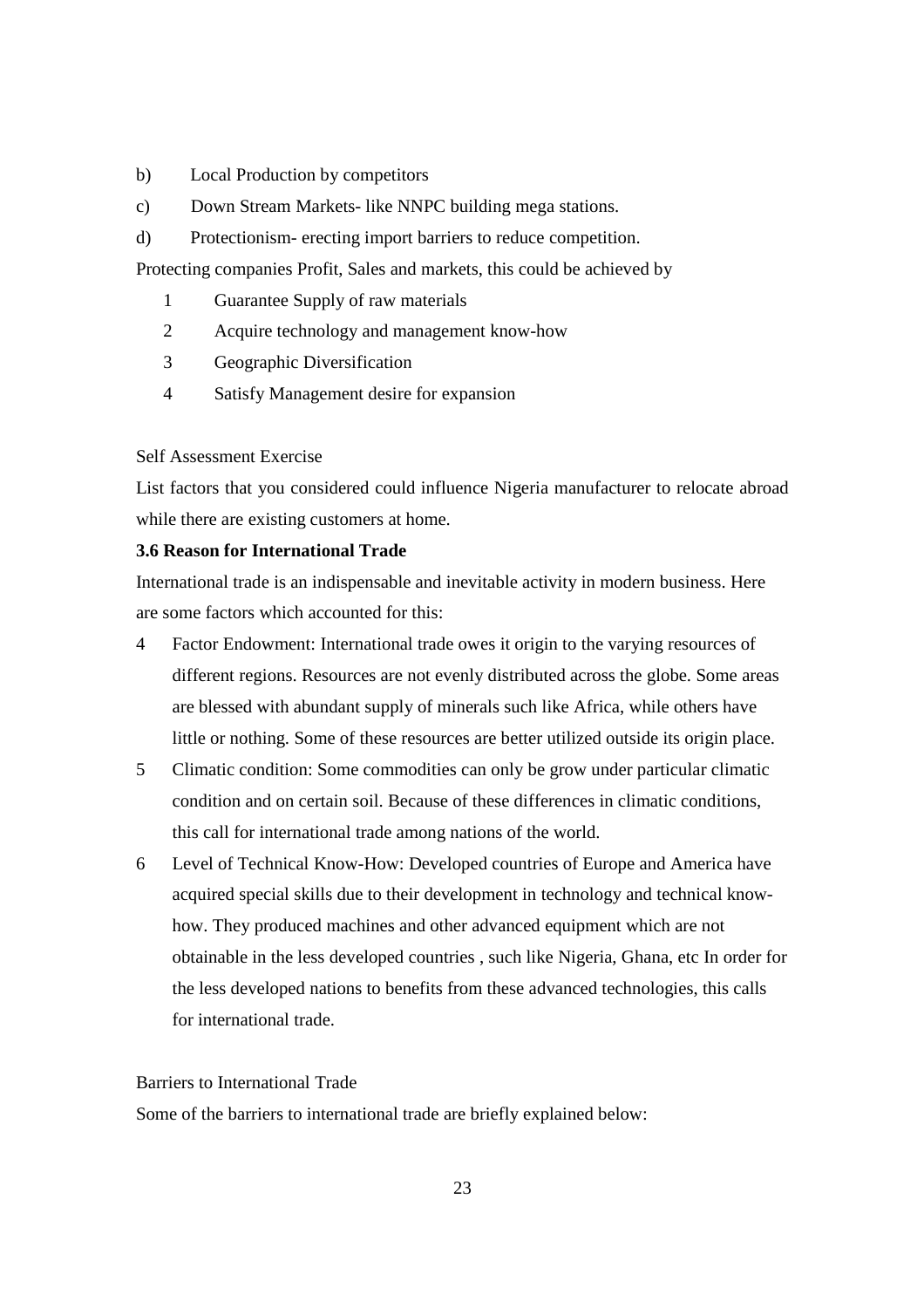- 1. Government interference: Government of many nations interferes in the free flow of goods and services across the country's borders. For instance, a country can impose import duties, import quota, tariffs etc. This in no small measure woks against the attainment of principles of comparative advantage/cost and thus serves as a impediment to international trade
- 2. Currency differences: Each country has its own currency and before a country can trade with other countries, it must obtain the currencies of it trading partners.
- 3. Language Problem: Language problem make international trade difficult. Communication is vital for any successful transaction to take place
- 4. Legal system: The legal system of a country refers to the rules or laws that regulate behavour along with the processes by which the laws are enforced and through which redress for grievances is obtained The legal system of a country is of immense importance to international trade/business.
- 5. Cultural difference: A culture is defined as system of rules and norms that are shared among a group of people and that when taken together constitute a design for living. Cultures vary from community to community. These differences account for barriers in international business practice

## 4.0 Conclusion

International business is an aspect of modern business. It is very important especially when the whole world is linked together as a globe village. For international business manager to succeed he/she should equip himself with the requirements of the business. It is equally important to examined how international trade has be carried out in such area. This will go along in aiding such international business.

#### 5.0 Summary

In this unit, international business and international trade were both defined and differentiated. History of international business was briefly discussed. The need for international business and reasons for international trade were discussed. Barriers to international trade were looked into.

#### 6.0 Tutor Marked Assignment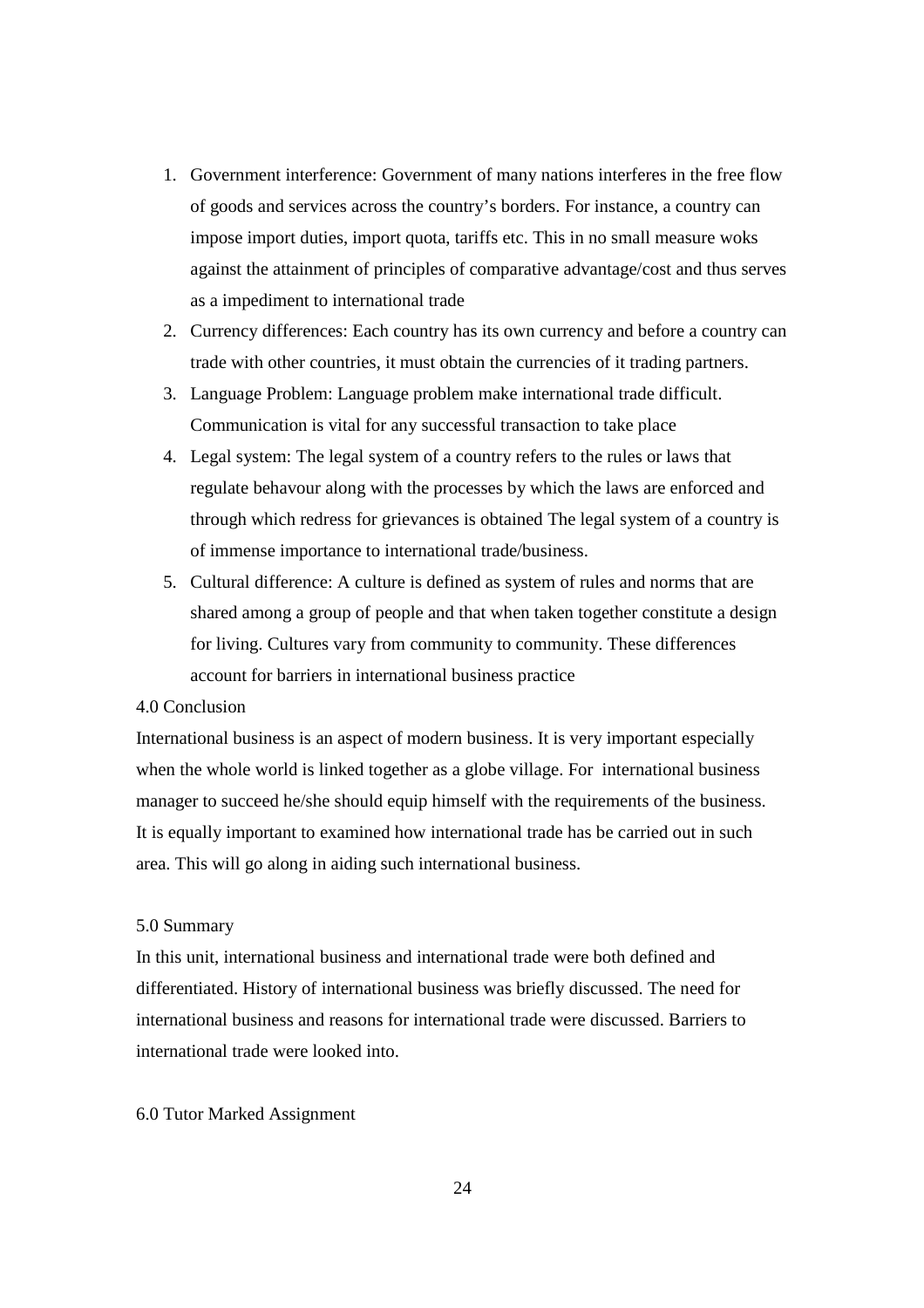List factors that you considered could influence Nigeria manufacturer to relocate abroad while there are existing customers at home.

7.0 References/Further Reading

Adam Smith (1776): 'Wealth of Nations' Irwin, Homewood

Charles, W.L.H (2008) Global Business Today,  $5<sup>th</sup>$  Edition,

New York, McGraw-Hill Companies.

Onkvisit, S and Shaw, J. J (1997) International Marketing-Analysis and Strategy, 3<sup>rd</sup> Edition, New Jersey, Prentice-Hall.

#### **Answers to self assessment exercises**

1 Some of the Nigeria businesses abroad are

- a. Nigeria gas
- b. Nigeria cruse oil
- c. Dangote flower mill
- d. Dangote Cement and
- e. Cocoa seeds

2 Factors that could influence Nigeria business men to relocate abroad include:

A) Increase profit and sales

A lot of companies' managers are under pressure to increase their company's sales and profits. Because of that, they continue to search for new market. Because of this they look for market with growth in GDP and population or an economy with high growth rate and their business is not growing at the same rate.

\_\_\_\_\_\_\_\_\_\_\_\_\_\_\_\_\_\_\_\_\_\_\_\_\_\_\_\_\_\_\_\_\_\_\_\_\_\_\_\_\_\_\_\_\_\_\_\_\_\_\_\_\_\_\_\_\_\_\_\_\_\_\_\_\_\_\_\_\_\_\_\_

A) Protect Markets Profit and Sales

Some of the reason of going international is to

Protect Domestic Market- By so doing the company follows its customers abroad. A company that has its customers scattered around the globe, it goes international in order to protect such markets that it is serving and its multiplier effect is that it protect both the profit and sales.

Protects Foreign Market- This implies that company critically examines the economic activities, whereby in the domestic market, there are: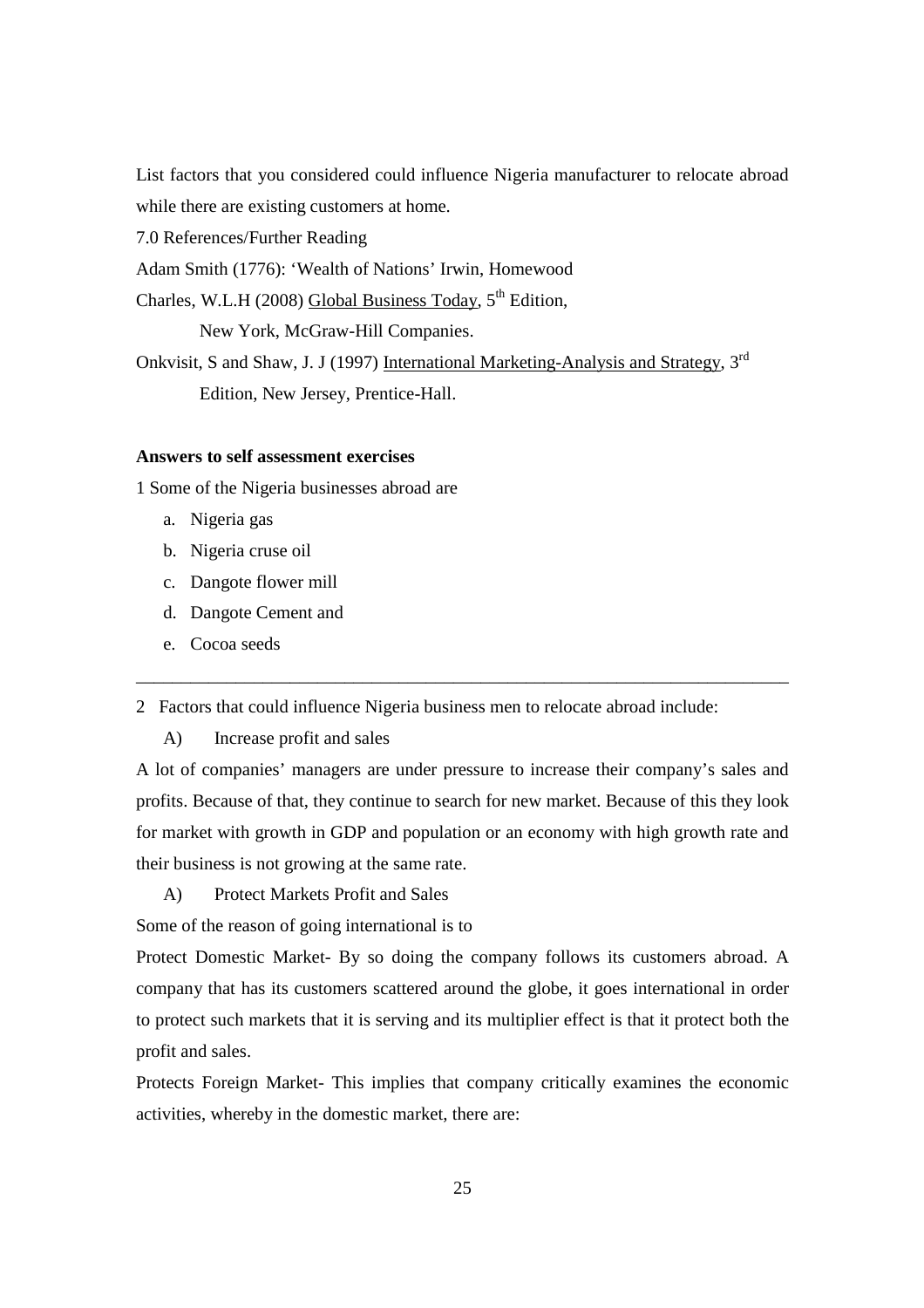## **UNIT 2: BASES OF INTERNATIONAL TRADE**

#### **Table of content**

- 1.0 Introduction
- 2.0 Objectives
- 3.0 Main Text
	- 3.1 Production possibility curve
	- 3.2 Principles of absolute advantage
	- 3.3 Principles of relative advantage
	- 3.4 Factor endowment theory
	- 3.5 Limitations
- 4.0 Conclusion
- 5.0 Summary
- 6.0 Tutor Marked Assignment
- 7.0 References/Further Reading

#### **1.0 Introduction**

Whenever a buyer and seller come together, each expects to gain something from one another. The same expectation applies to nations that traded with each other. It is virtually impossible for a country to be completely self-sufficient without incurring undue costs. Therefore, trade becomes a necessary activity, though, in some cases, trade does not always work to the advantage of the nations involved. Notwithstanding, too much emphasis is often placed on the negative effects of trade, even though it is questionable whether such perceived disadvantages are real or imaginary. The benefits of trade, in contrast are not often stressed, nor are they well communicated to workers and consumers? The question is- Why do nations trade?

A nation trades because it expects to gain something from its trading partner(s). Then one may ask whether trade is like zero-sum game, in the sense that one must lose so that another will gain. The answer is no, because, though one does not mind gaining benefits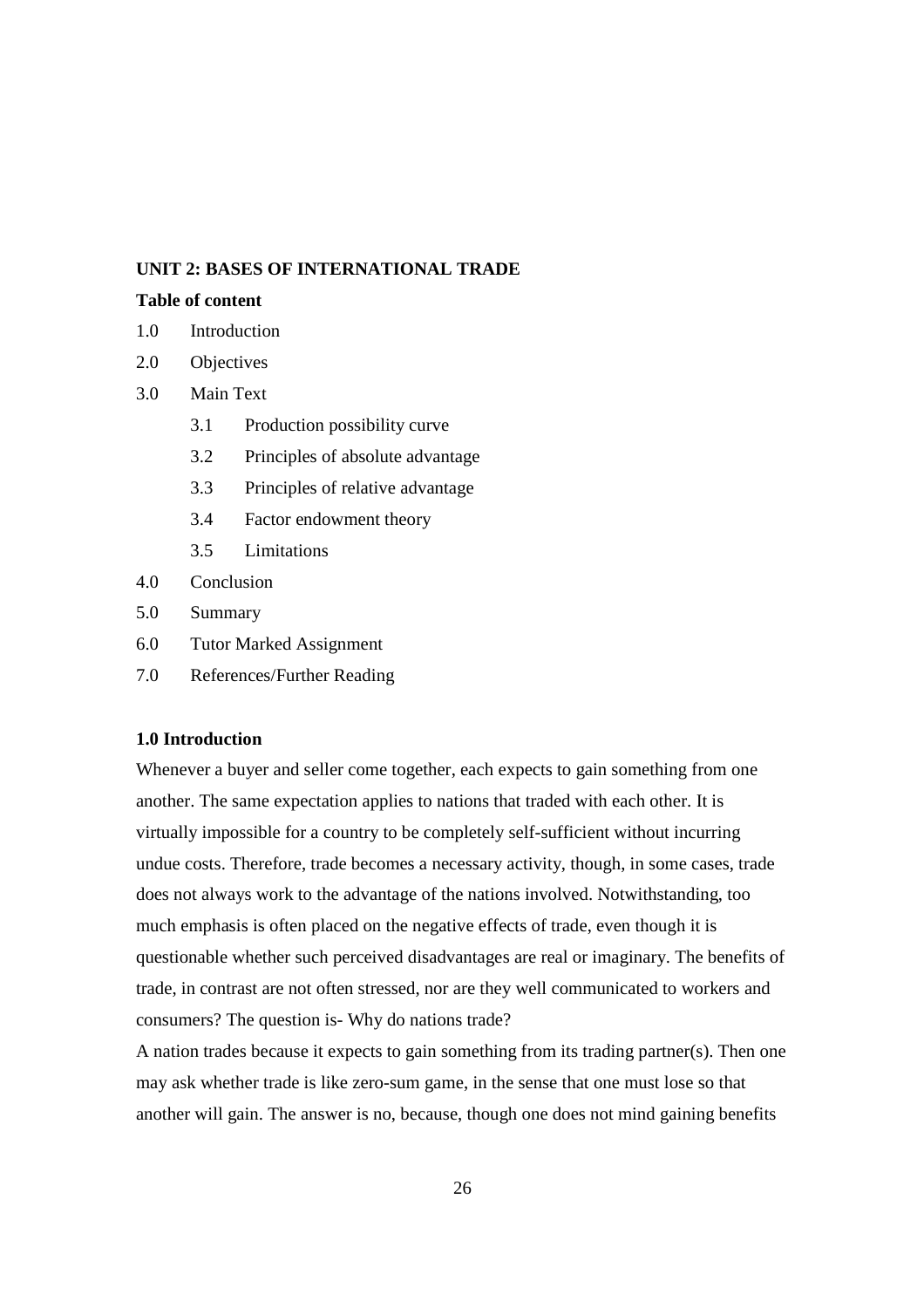at someone else's expense, no one wants to engage in a transaction that includes a high risk of losses. For trade to take place, both nations and individuals must anticipate gain from it. It is a positive sum game. This unit examines some theories with respect to nations and individual's trading.

## 2.0 Objectives

After studying through this unit, you should be able to:

- 1. Explain basis for trade among nations and individuals and
- 2. Explain some theories in respect of international trading.

## 3.0 Main Text

3.1 Production Possibility Curve

Without trade, a nation would have to produce all commodities by itself in order to satisfy all its needs. Table 1 below, shows a hypothetical example of a country with a decision concerning the production of two products- computers and automobiles.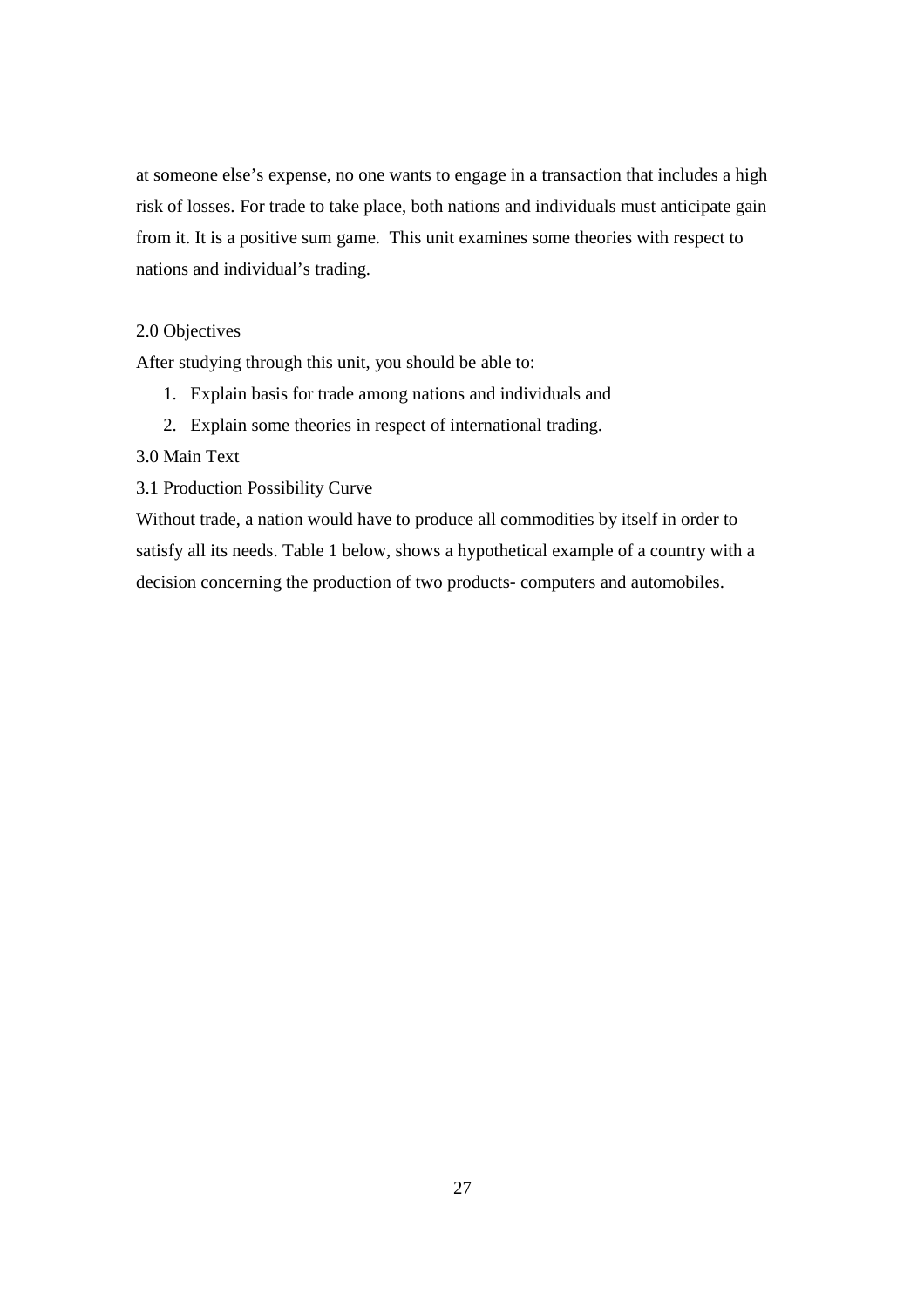

*(Production Possibility Curve: Constant Opportunity Cost)* 

Source: Onkvisit, S and Shaw, J. J (1997) International Marketing-Analysis and Strategy,  $3<sup>rd</sup>$  Edition, New Jersey, Prentice-Hall.

This diagram shows the number of units of computer or automobile a country is able to produce. The production possibility curve shows the maximum number of units made when computers and automobiles are produced in various combinations, since one product can be substituted for the other within the limit of available resources. The country may elect to specialized or put all its resources into making either computers (point A) or automobiles (point B). At point C, product specialization has not been chosen, thus, a specific number of each of the two products would be produced.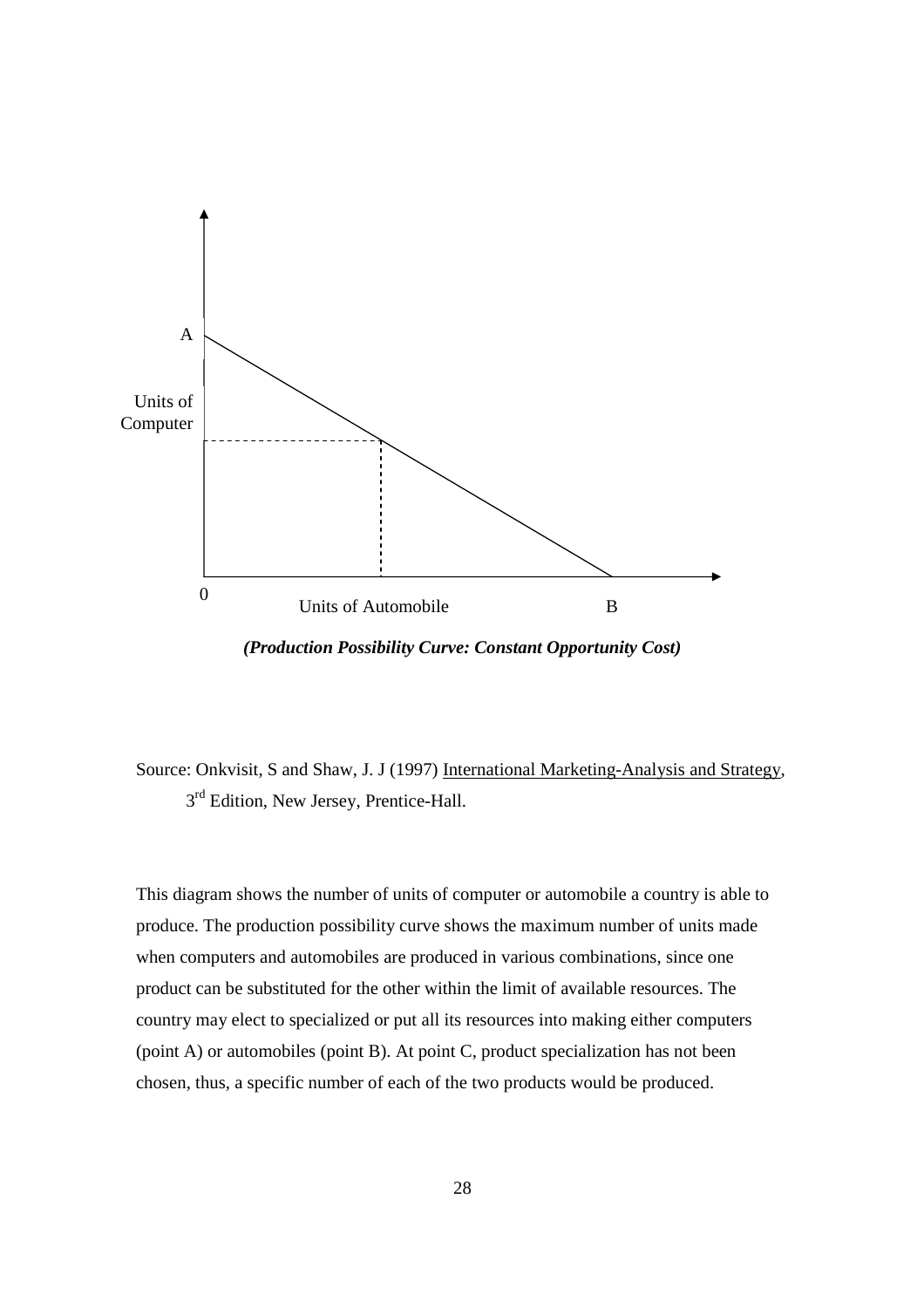Because each country has a unique set of resources, each country possesses its own unique production possibility curve. This curve when analyzed provides an explanation of the logic behind international trade. Regardless of whether the opportunity cost is constant or variable, a country must determine the proper mix of any of the two products and must decide whether its want to specialize in one of the two. Specialization will likely occur if specialization allows the country to improve its propensity by trading with another nation. These principles of absolute advantage and relative advantage explained how the production possibility curve enables a country to determine what to export and import.

#### **3.2 Principles of Absolute Advantage**

Adam Smith in his book titled 'Wealth of Nations' used the principles of absolute advantage as the justification for international trade. According to him, a country should export a commodity that can be produced at a lowest cost than can other nations. Conversely, it should import a commodity that can only be produced at a higher cost than other nations.

Consider for example, a hypothetical production figures for Nigeria and Ghana as shown in table 2 below.

#### **Table 2: Possible Physical Output**

|        | Product    | Nigeria | Ghana |
|--------|------------|---------|-------|
| Case 1 | Computer   | 20      |       |
|        | Automobile |         |       |
| Case 2 | Computer   | 20      |       |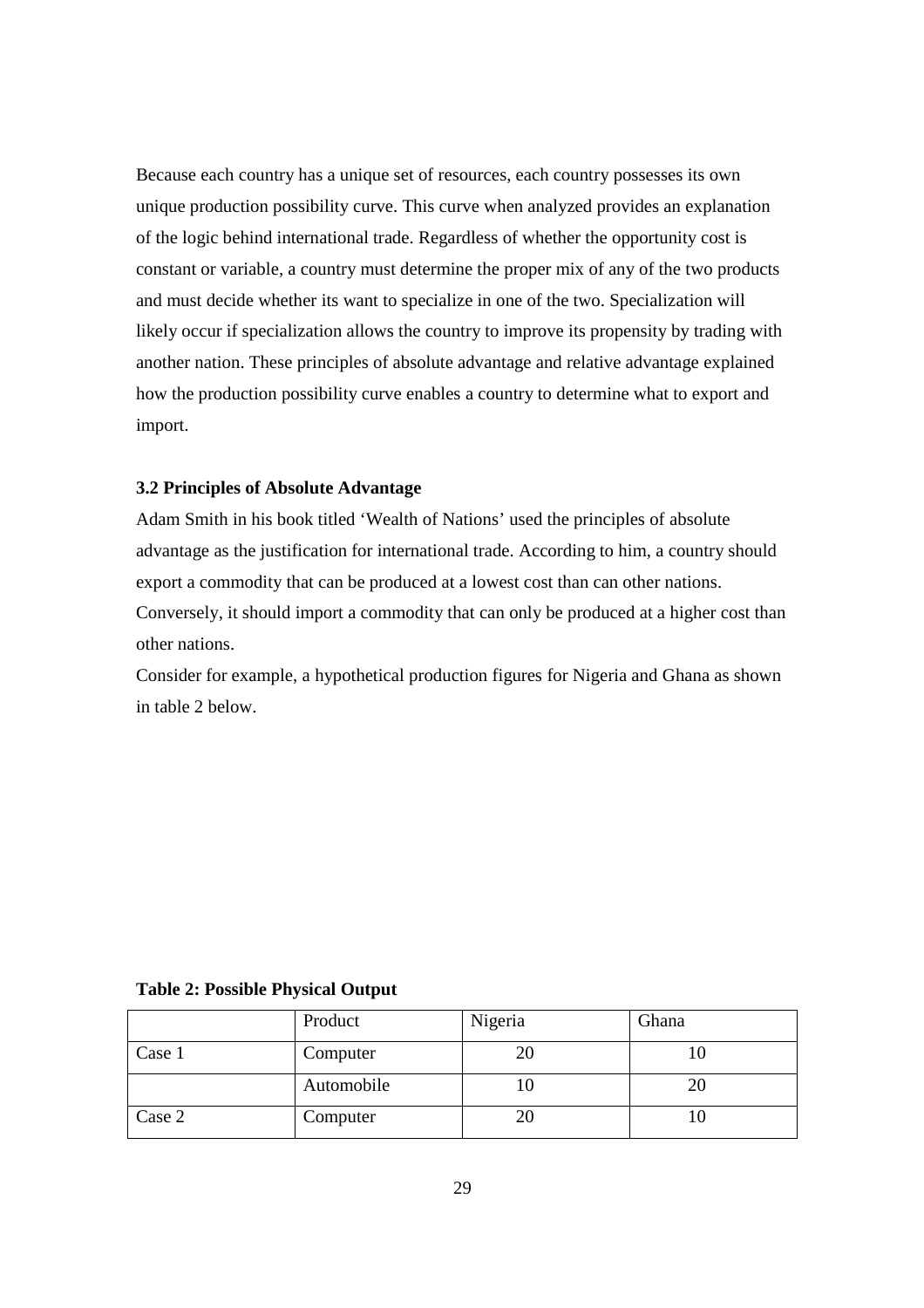|        | Automobile | 30 | ∠∪ |
|--------|------------|----|----|
| Case 3 | Computer   | ZU |    |
|        | Automobile | 40 | ∠∪ |

From the table above, case 2 shows that given certain resources and labour, Nigeria can produce twenty computers or ten automobiles or some combination of both. In contrast, Ghana is able to produce only half as many computers (i.e. Ghana produces ten for every twenty of Nigeria produces). The disparity might be the result better skills by Nigerian workers in making this product. Therefore, Nigeria has an absolute advantage in computers. However, Ghana has an absolute advantage in automobiles. At this point, it should be clear why trade should take place between the two countries. Nigeria has an absolute advantage for computers, but absolute disadvantage for automobiles. For Ghana, absolute advantage exists for automobiles and absolute disadvantage for computers. Therefore, if each country specializes in the product for which it has an absolute advantage, each can use it resources more efficiently while improving consumer welfare at the same time.

This implies that since Nigeria would use fewer resources in making computers, it should produce these products for its own consumption as well as for export to Ghana. Base on this arrangement, Nigeria should import automobiles from Ghana rather than manufacture them itself. While for Ghana, automobiles would be exported and computers imported.

Thus, for practicability each person should concentrate on and specialize in the craft that person has mastered. Similarly, it should not be practical for consumers to attempt to produce all the things they desire to consume. One should practice what one does well and leave the production of other things to people who produce them well.

#### **Self Assessment Exercise**

Briefly explain the term 'absolute disadvantage'

3.3 Principles of Comparative Advantage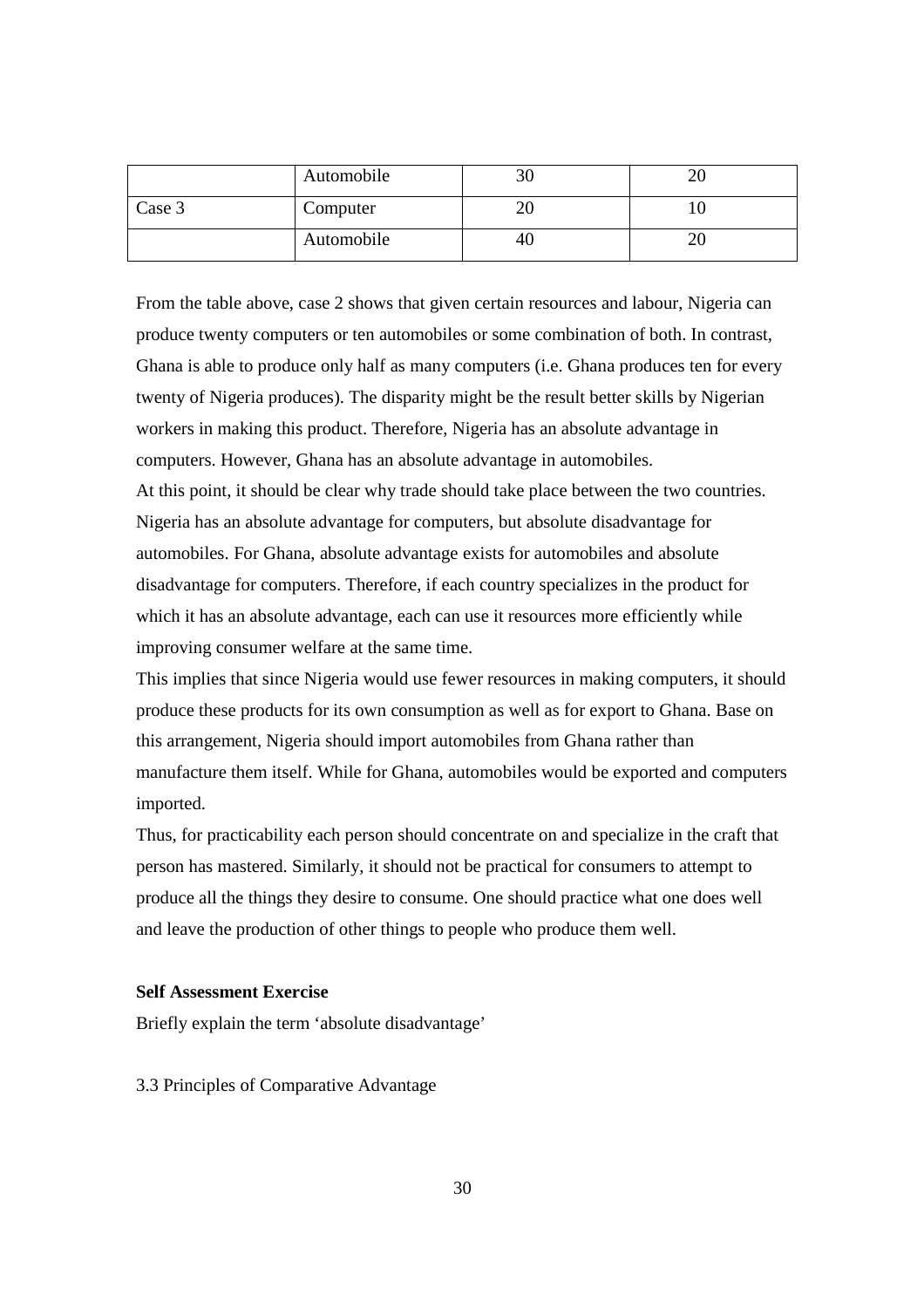One problem with the principle of absolute advantage is that it fails to explain whether trade will take place if one nation has absolute advantage for all products under consideration. Case 2 of table 2 above shows that situation. Note that the only difference between case 1 and case 2 is that Nigeria in case is capable of making thirty automobiles instead of the ten incase 1. In the second instance, Nigeria has advantage for both products, resulting in absolute disadvantage for Ghana for both. The efficiency of Nigeria enables it to produce more of both products at lower cost.

At first glance, it may appear that Nigeria has nothing to gain from trading with Ghana. However, nineteenth-century British Economist, David Ricardo, perhaps the first economist to fully appreciate relative cost as a basis for trades. He argues that absolute production costs are irrelevant. More meaningful are relative production costs, which determine whether trade should take place and which items to export and import. According to his principles, a country may be better than another country in producing many products, but should only produce what it produces best. Essentially, it should concentrate on either a product with the least comparative disadvantage. Conversely, it should import for which it has the greatest comparative disadvantage or one for which it has the least comparative advantage.

Case 2 shows how the relative advantage varies from product to product. The extent of relative advantage can be found by determining the ratio of computers to automobiles. The advantage can be found by determining the ratio of computers to automobiles. The advantage ratio for computers is 2:1 (i.e. 20:10) in favour of Nigeria. Also, in favour of Nigeria to a lesser extent is the ratio for automobiles, 1.5:1 (i.e. 30:20). These two ratios indicate that Nigeria possesses a 100 percentage advantage over Ghana for computers, but only a 50 percentage advantage for automobiles. Consequently, Nigeria has a greater relative advantage for the computer products. Therefore, Nigeria should specialize in producing computer products. While Ghana having the least comparative disadvantage in automobiles indicates that it should make and import automobiles.

#### 3.4 **Factor Endowment Theory**

The principles of absolute and relative advantage provide a primary basis for trade to occur, but the usefulness of these principles is limited by their assumptions. One basic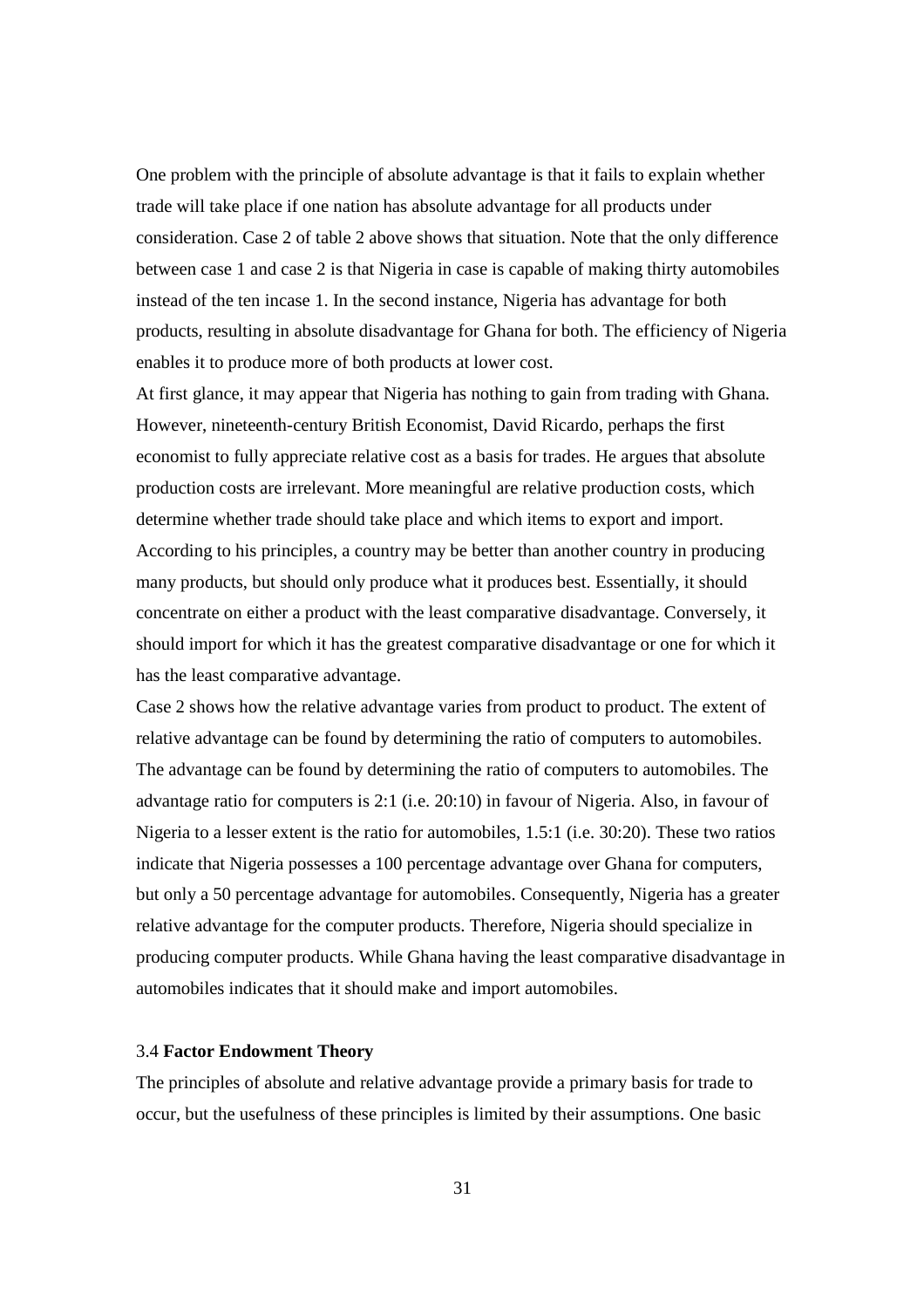assumption is that the advantage, whether absolute or relative, is solely determined by labour in terms of time and cost. Labour then determines comparative production costs and subsequently product prices for the same commodity.

However, if labour is indeed the only factor of production or even a major determinant of product content, then countries with high labour cost should be in serious trouble. It is misleading to analyse labour costs without also considering the quality of that labour. A country may have high labour cost on an absolute basis, yet this cost can be relatively low if productivity is high. Furthermore, the price of a product is not necessarily determined by the amount of labour it embodies, regardless of whether the efficiency of labour is an issue or not. Since product price is not determined by labour efficiency alone, other factors of production must be taken into consideration, including land and capital. In conclusion, since countries have different factor endowments, a country would have a relative advantage in a commodity that embodies in some degree that country's comparatively abundant factors. A country should thus export that commodity that is relatively plentiful within the relatively abundant factor.

It should be noted that there are other theories such as production life cycle, Leentief paradox and so forth that you can read on your own.

#### **3.5 Limitations**

In sum, trade theories provide layout explanations about why nation's trade with one another, but such theories are limited by their underlying assumptions. Most of the world's trade rules are based on a traditional model that assumes that:

- 1. Trade bilateral
- 2. Trade involves products originating primarily in the exporting country
- 3. The exporting country has a comparative advantage , and
- 4. Competition primarily focuses on the importing country's market.

However, today's realities are quite different, namely:

- 1. Trade is a multilateral process
- 2. Trade is often based on products assembled from components that are produced in various countries
- 3. It is not easy to determine a country's comparative advantage as evidenced by the countries that often export and import the same product, and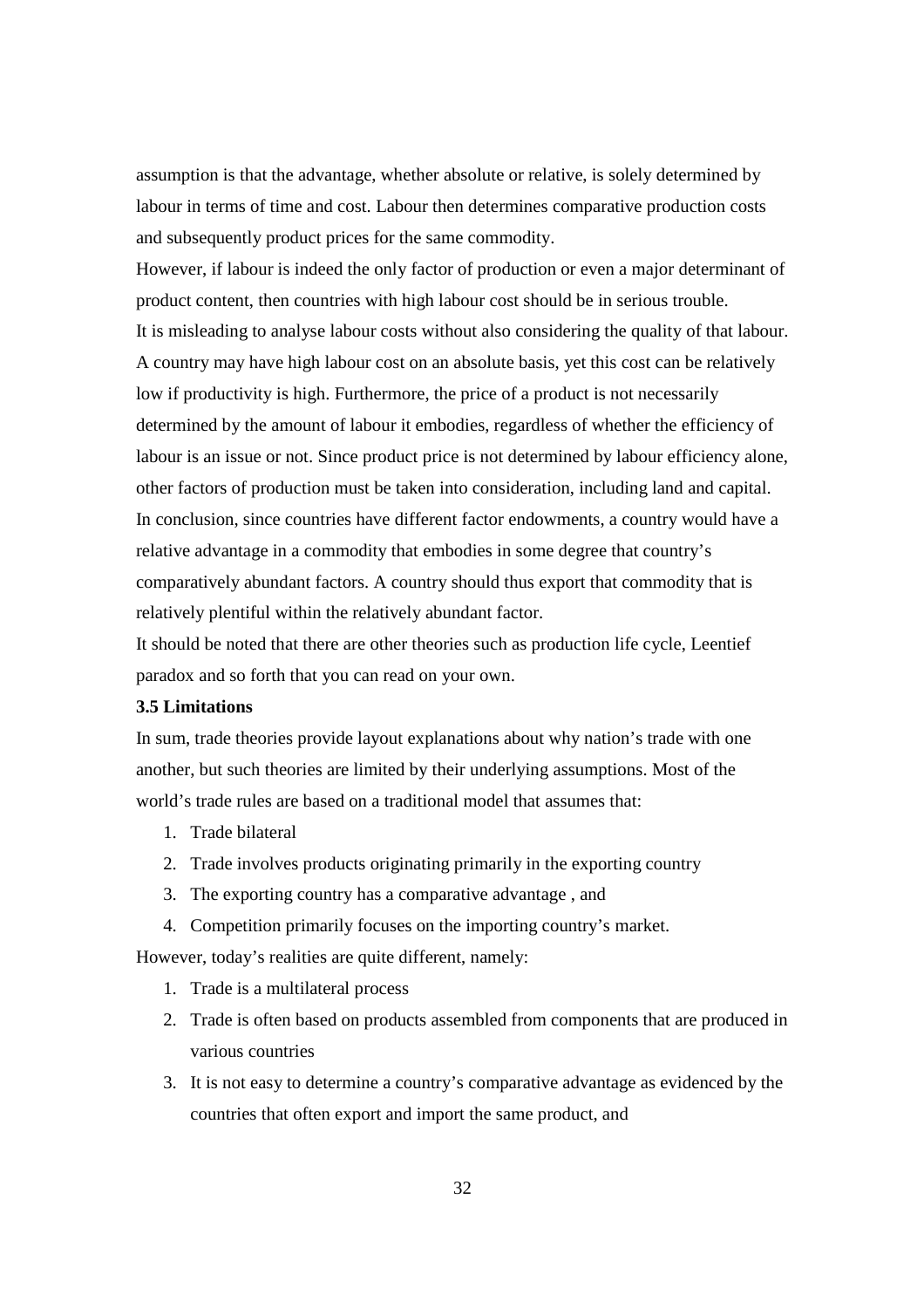4. Competition usually extends beyond the importing country to include the exporting country and the third countries.

#### **Self Assessment Exercise**

State three limitations of theories of international trade

## **4.0 Conclusion**

For countries to want to trade with one another, they must be better of with trade than without it. The principles of absolute and relative advantage explained how trade enables trading nations to increase their welfare through specialization. Trade of products with the best potential fir its own consumption as well as for export. Trade theories, in spite of their usefulness, simply explain what nations should do rather than described what nations actually do.

## **5.0 Summary**

This unit explained basis of trade, and some theories of trade among nations.

#### **6.0 Tutor Marked Assignment**

Should there be trade if a country has an absolute advantage for all products over its trading partner?

## **7.0 References/Further Reading**

Adam Smith: 'Wealth of Nations' (1776); Irwin, Homewood, 1963. David Ricardo: The Principles of Political Economy and Taxation (1817), Penguin, Baltimore, 1971.

Onkvisit Sak and Shaw John, J: International Marketing-Analysis and Strategy, 3<sup>rd</sup> edition, New Jersey, Prentice-Hall, 19997.

Answers to Self Assessment Exercises

1. Absolute advantage simply means when a country has total advantage on the goods traded in with another country.

\_\_\_\_\_\_\_\_\_\_\_\_\_\_\_\_\_\_\_\_\_\_\_\_\_\_\_\_\_\_\_\_\_\_\_\_\_\_\_\_\_\_\_\_\_\_\_\_\_\_\_\_\_\_\_\_\_\_\_\_\_\_\_\_\_\_\_\_\_

2. Three limitations of international trade theories are: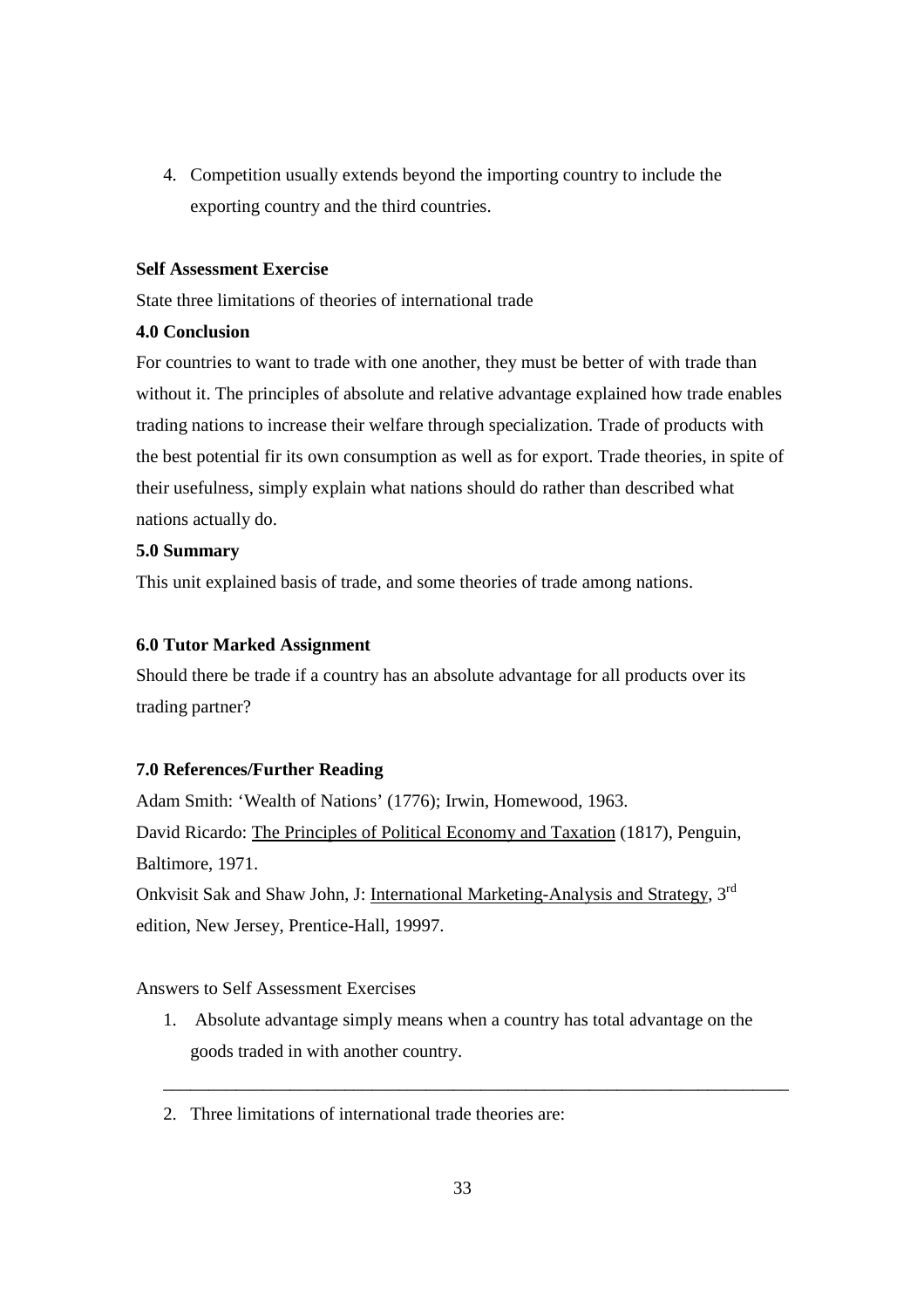- a. Trade involves products originating primarily in the exporting country
- b. The exporting country has a comparative advantage , and
- c. Competition primarily focuses on the importing country's market.

## **UNIT 3: World Business Environment**

Table of Contents

- 1.0 Introduction
- 2.0 Objectives
- 3.0 Main Text
	- 3.1 Knowledge of global Markets
	- 3.2 Demographic Environment
	- 3.3 Natural Environment
	- 3.4 Political-Legal Environment
	- 3.5 Socio-Cultural Environment
	- 3.6 Technological Environment
	- 3.7 Economic Environment
- 4.0 Conclusion
- 5.0 Summary
- 6.0 Tutor Marked Assignment
- 7.0 References/Further Reading

#### **1.0 Introduction**

Knowledge of world business environment is imperative especially the environment prospective companies want to trade with. Some companies products fail at the world market not because the products are not quality enough, or the target markets do not need them, but they fail to study such environment for their business operations. Some business persons confused the world market environment with home market environment by considering them to be one and the same. This unit examines the world business environmental variables as they affect marketing activities.

#### **2.0 Objectives**

After studying through this unit, you should be able to:

2. Explain world business environment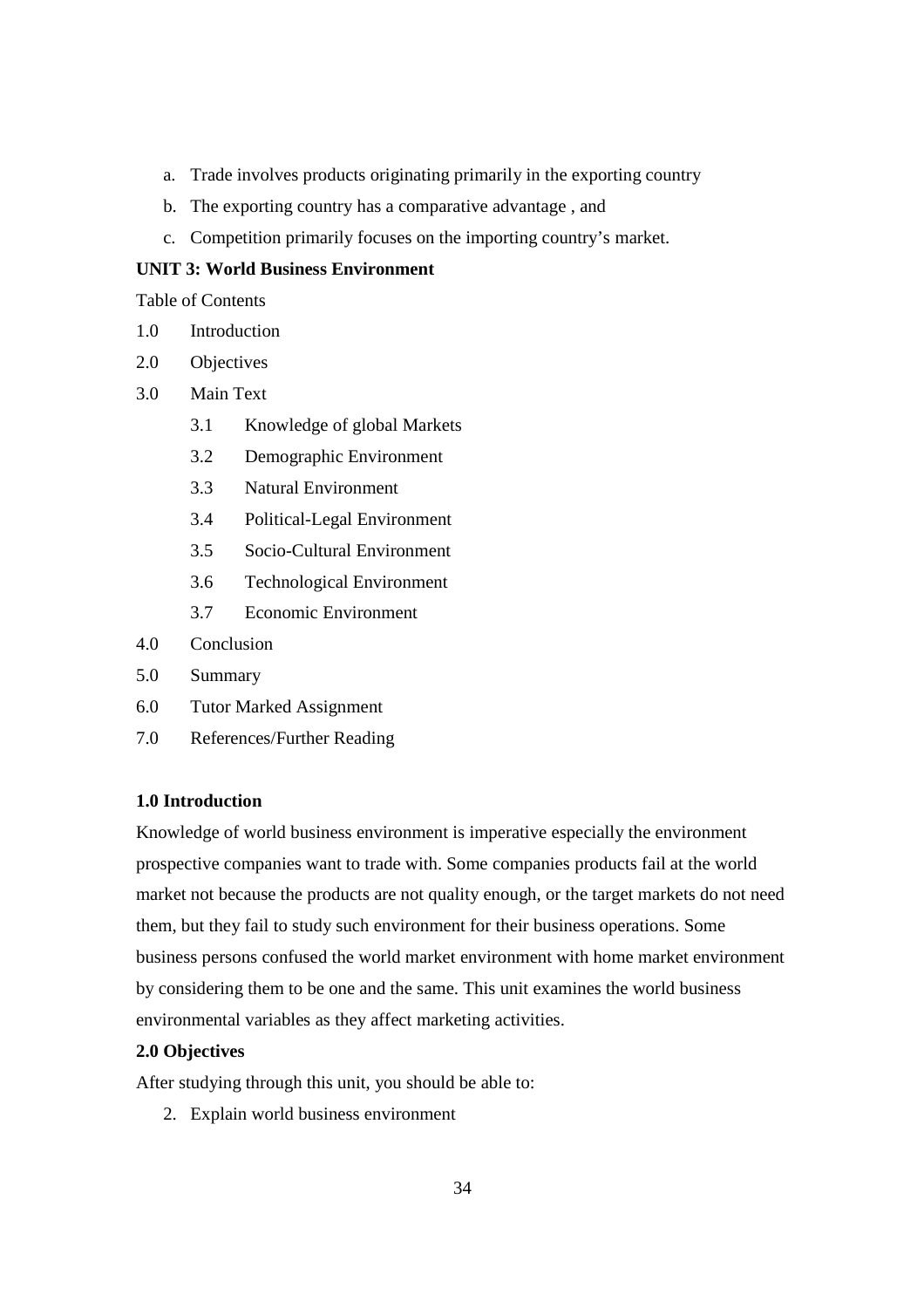- 3. Explain the variables at the world business environment, and
- 4. Explain its marketing implications

#### 3.0 Main Content

#### **3.1 Knowledge of Global Markets**

One of the characteristics that distinguish humankind from the rest of the animal kingdom is the ability to devise ways to overcome the harshness of the environment. Geography, the study of earth's surface, climate, continents, countries, people, industries, and resources, is an element of the uncontrollable that confronts every business manager but which receives scant attention. The tendency is to study the aspects of geography as isolated rather than as important causal agents of the business environment.

A significant determinant in shaping the culture of a society and its economy is the ongoing struggle to supply its needs within the limits imposed by a nation's physical makeup. Thus, the study of geography is important in the evaluation of business and their environments.

Let examine this example**: '**LACK OF BUSINESSENVIRONMENT KNOLEDGE' "A major food processing company had production problem after it built a pineapple cannery as the delta of a river in Menico. It built the pineapple plantation upstream and planned to barge the ripe fruit downstream for canning, load them directly on ocean liners, and ship them to the company's various markets. When the pineapples were ripe, however, the company found itself in trouble: crop maturity coincided with the flood stage of the river. The current in the river during the period was far too strong to permit the backhauling of barges upstream; the plan for transporting the fruit on barges could not be implemented. With no alternative means of transport, the company was forced to close the operation."

This case has explained itself, no need for further explanations.

#### **3.2 Demographic Environment**

Knowledge of the world business population is pertinent to an international business manager. Markets may exist at the world market, but is the population big enough to break-even, talk less of making profits? Answer must be provided for this question; otherwise going world market is nothing but visitation.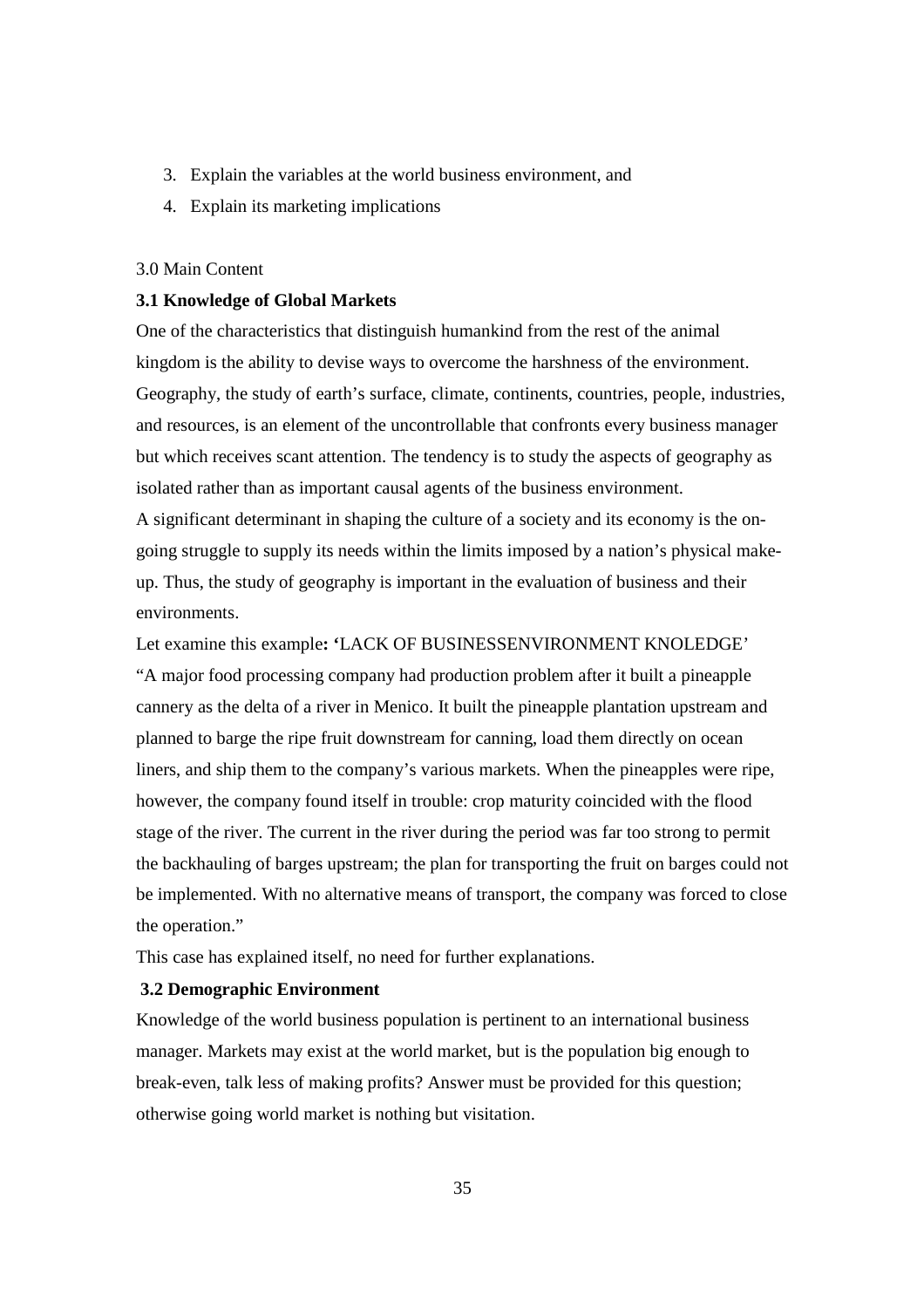Knowing the gross population is not even enough to an international business manager. For the manager to efficiently plan and implement good marketing programmes, the population has to be broken down into geographical distribution, density, mobility trends, age distribution, birth and death rates, and marriage rates. The international business manager that carefully considers and understands the components of the demographic environment will likely performs a better marketing job than the one that jumps into the market with the assumption that the markets are the same with the home market. 3.3 Natural Environment

By nature, some countries are endowed with natural resources such as oil, sand, water, minerals, mountains, rivers, streams, and so forth than the others. While some countries, who are less blessed with these natural resources, create these artificially to their own advantage. It therefore calls for critical study of these resources as impetus for world Business opportunities and threats.

#### **3.4 Political-Legal Environment**

Business decisions are strongly affected by developments in the political and legal environment. This environment is composed of laws, policies, government agencies, regulations, and pressure groups that influence and limit various organizations and individuals. Sometimes, these laws create new opportunities for business, and as well as threats which must be critically studied most especially for those business executives who desire to engage in international business.

To assess a potential business environment, an international business manager should identify and evaluate the relevant indicators of political difficulty. Potential sources of political complication include social unrest, the attitude of nations, and the policies of the host government.

Much like the political environment explained above, there are multiplicities of laws that international managers must content with. These include:

- a. Varying laws of nations
- b. Bribery and corruption
- c. Exchange rate policies
- d. Profits repatriation issues
- e. Issues of employment at the subsidiaries/branches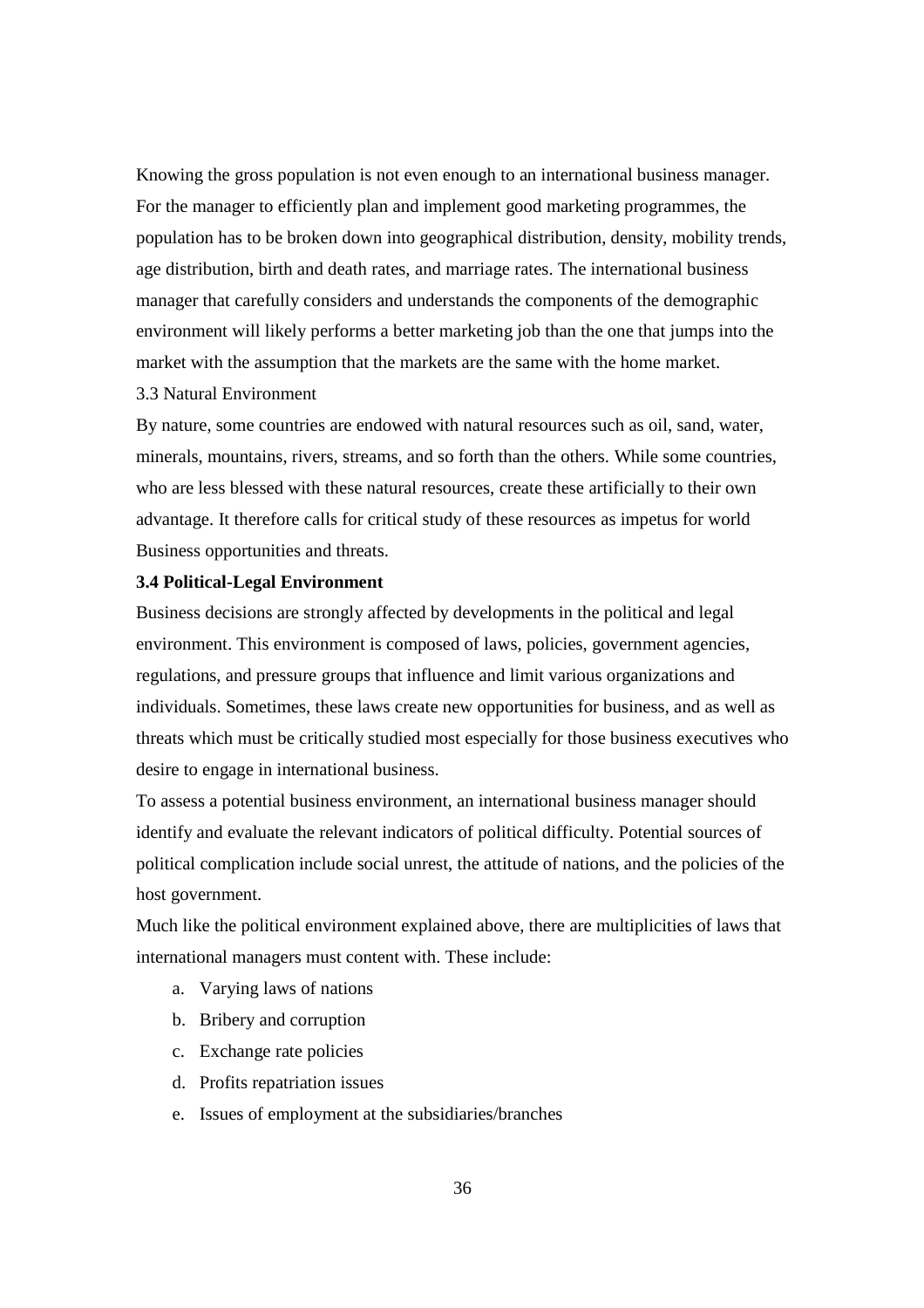f. Intellectual property rights, and so forth.

#### **3.5 Socio-Cultural Environment**

The society in which people grew up shapes their beliefs, values, and norms. Culture, an inclusive term can be conceptualized in many different ways. The concept is often accomplished by numerous definitions. In any case, a good basic definition of the concept is that 'culture' is a set of traditional beliefs and values that are transmitted and shared in a given society. Culture is also the total way of life and thinking patterns that are passed from generation to generation. Culture means many things to many people, because the concept encompasses norms, values, customs, art, and mores. Therefore, a worldwide business success requires a respect for local customs.

For example, consumption patterns, living styles and the priority of needs are all dictated by culture. In addition to consumption habits, thinking processes are also affected by culture. Food preparation methods are also dictated by culture preferences. For instance, Asian consumers' prefer their chicken broiled or boiled rather than fried. Consequently, the Chinese in Hong Kong found American –style fried chicken foreign and distasteful. Cultural universals, when they exist, should not be interpreted as meaning that the two cultures are very much alike. Too often, cultural similarities at first glance may in fact be just an illusion. Thus, an international business manager must therefore guard against taking such markets for granted.

#### Self Assessment Exercise

Gives examples of political-legal laws as it affect international business

#### **3.6 Technological Environment**

One of the most dramatic forces shaping people's lives is technology. The pace of technological development among nations are not the same, thus, an international business manager must study each nation's technological development independently. Some of the issues, he/she must content with include:

- a. Mode of production of goods and services
- b. Mode of delivery of services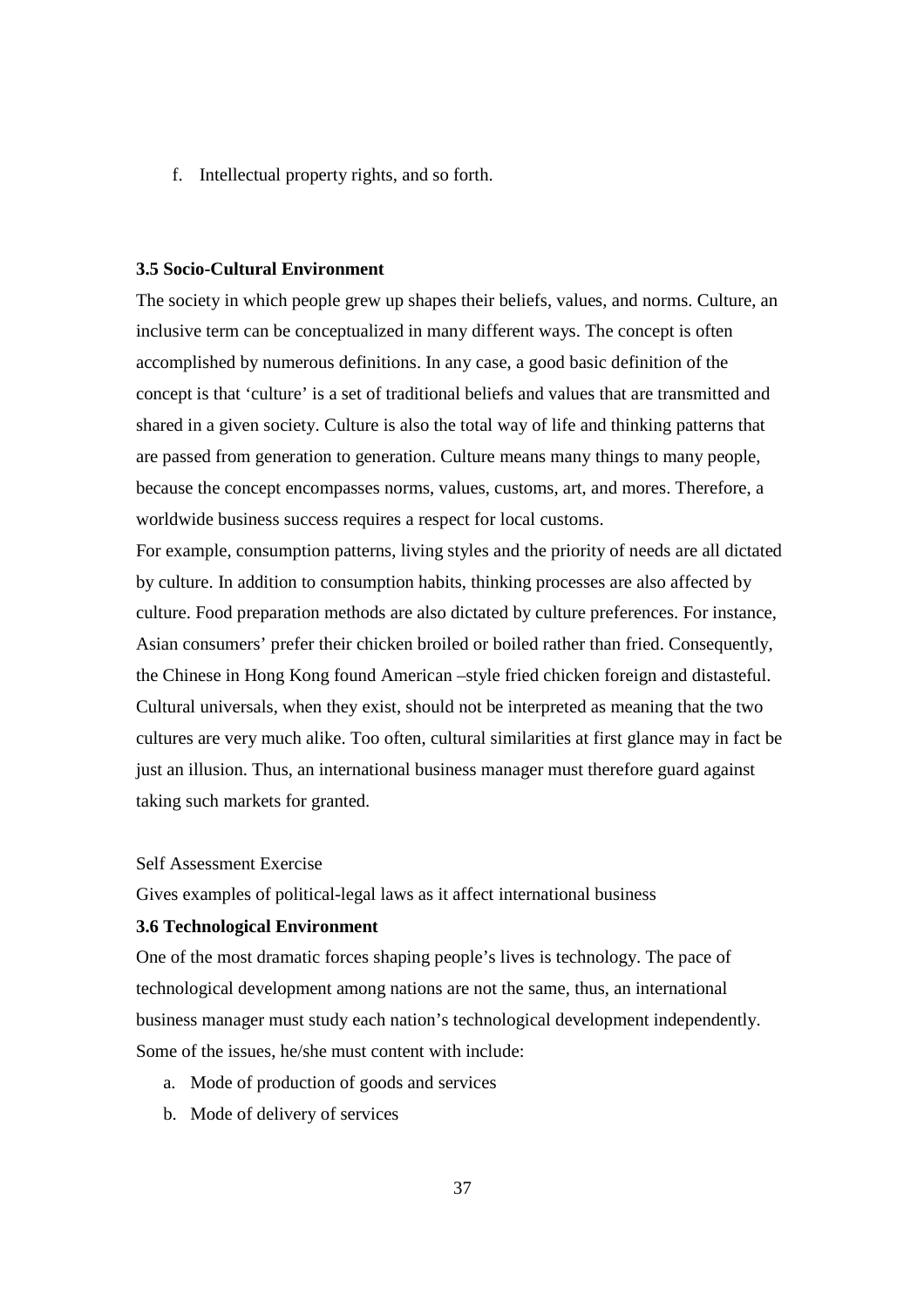- c. Packaging systems
- d. Mode of payments
- e. Time consideration
- f. Availability of expected technology
- g. Cost of technology, and
- h. Accessibility of technology.

#### 3.7 Economic Environment

Markets requires purchasing power as wells as people. The availability of purchasing power in an economy depends on current income, prices of goods and services, savings, debt and credit availability. Thus, an international business manager must pay close attention to major trends in income and consumers' spending patterns, in addition to economic situation of the world markets.

## **Self Assessment Exercise**

Does culture influence mode of consumption?

#### **4.0 Conclusion**

A complete and thorough appreciation of the dimensions of world business environment may well be the single most important gain to a foreign market. Necessary marketing research need to be carried out into world business culture, political-legal system, technological advancement and so forth.

#### **5.0 Summary**

In this unit, you learned about world market environment as it affect international marketing activities.

## **6.0 Tutor Marked Assignment**

Why should a foreign business manager be concerned with the study of culture?

#### **7.0 References/Further Reading:**

Eze, B.I (1999) International Marketing, Bauchi, ATBU, 1999

(Unpublished)

Kotler, P(1997): Marketing Management-Analysis, Planning,

Implementation and Control, 9<sup>th</sup> Edition, New Jersey, Prentice-Hall, Onhvisit, S and Shaw, J.J (1997): International Marketing-Analysis and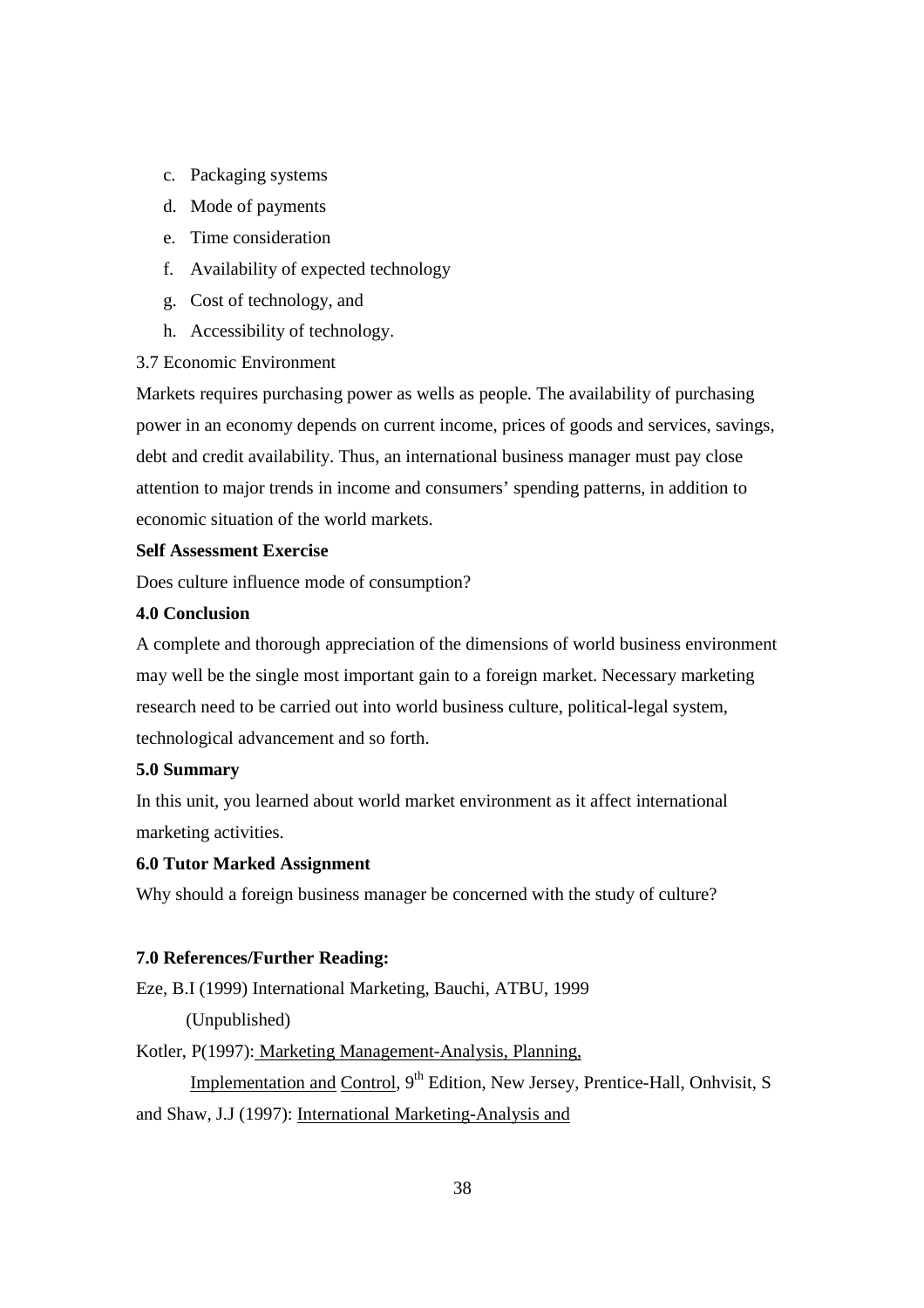Strategy, 3RD Edition, New Jersey, Prentice-Hall

## **Answers to Self Assessment Exercises**

- 1. Examples of political-legal laws are:
- a. Varying laws of nations
- b. Bribery and corruption
- c. Exchange rate policies
- d. Profits repatriation issues
- e. Issues of employment at the subsidiaries/branches and
- f. Intellectual property rights, and so forth.
- 2. Culture is a set of traditional beliefs and values that are transmitted and shared in a given society. Culture is also the total way of life and thinking patterns that are passed from generation to generation. Culture means many things to many people, because the concept encompasses norms, values, customs, art, and mores. Consumption patterns, living styles and the priority of needs are all dictated by culture. In addition to consumption habits, thinking processes are also affected by culture. Food preparation methods are also dictated by culture preferences.

\_\_\_\_\_\_\_\_\_\_\_\_\_\_\_\_\_\_\_\_\_\_\_\_\_\_\_\_\_\_\_\_\_\_\_\_\_\_\_\_\_\_\_\_\_\_\_\_\_\_\_\_\_\_\_\_\_\_\_\_\_\_\_\_\_\_\_\_\_\_\_\_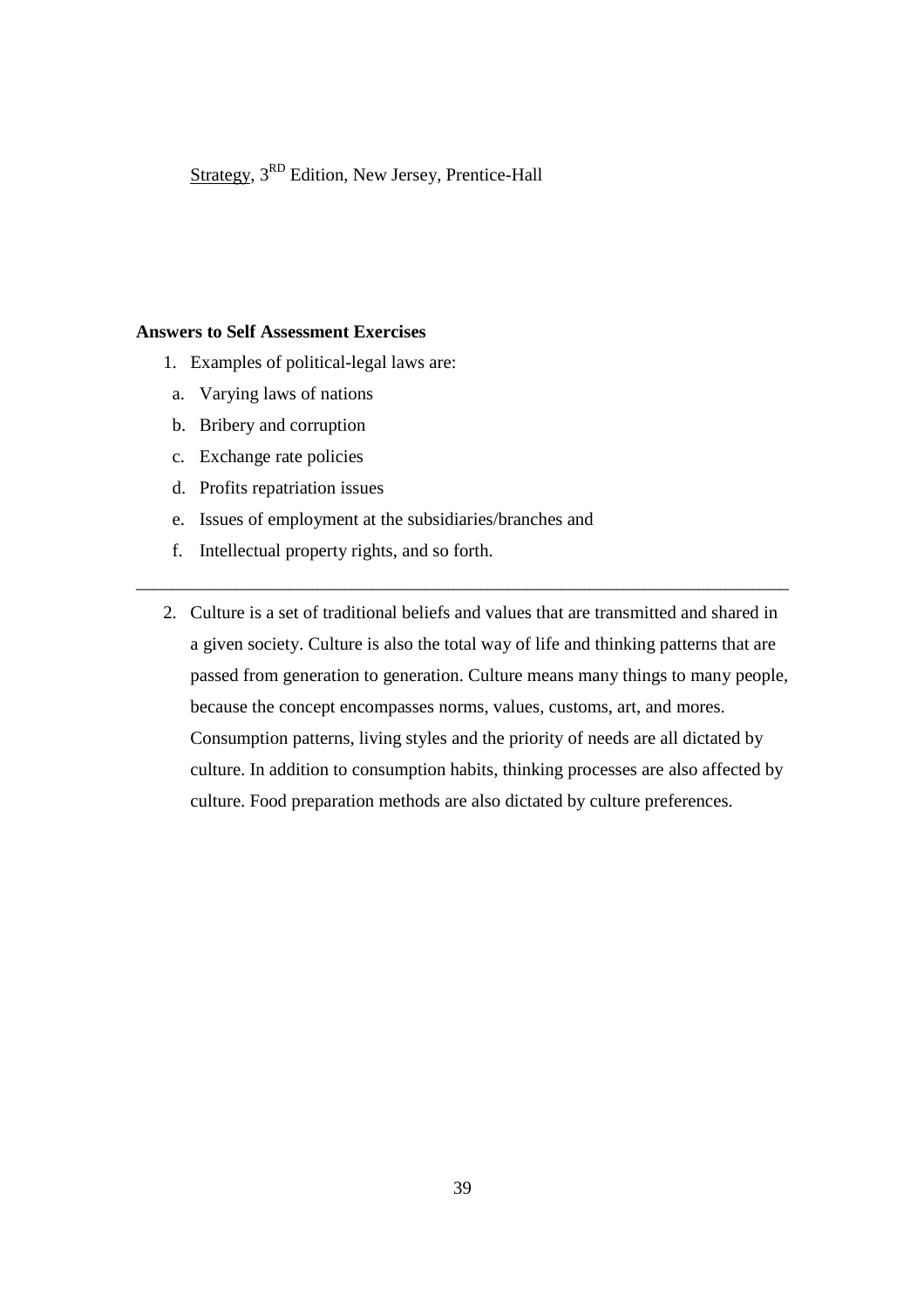#### **UNIT4: Globalization**

Table of Contents

- 1.0 Introduction
- 2.0 Objectives
- 3.0 Main text
	- 3.1 Globalization
	- 3.1a Globalization of markets
	- 3.1b Globalization of production
- 3.2 Benefits of Globalization
- 3.3 Short comings of Globalization
- 4.0 Conclusion
- 5.0 Summary
- 6.0 Tutor market assignment
- 7.0 Reference / further Readings

#### 1.0 Introduction:

We are in the world economy where business activities are being carried out with ease. People no longer travel distances before carrying out their business activities. Goods and services of other Nations are easily made available as demand. This is because there is a fundamental shift in the world of economy trade. We are moving away from a world in which national economies were relatively self contained entities, isolated from each other by barriers to cross- border trade and investment, by distance, culture and business systems. And we are moving towards a world in which barriers to cross border trade and investment are declining; perceived distance is shrinking due to advances in transportation and telecommunications technology, material culture is starting to look similar the world over; and national economies are merging into an inter dependent,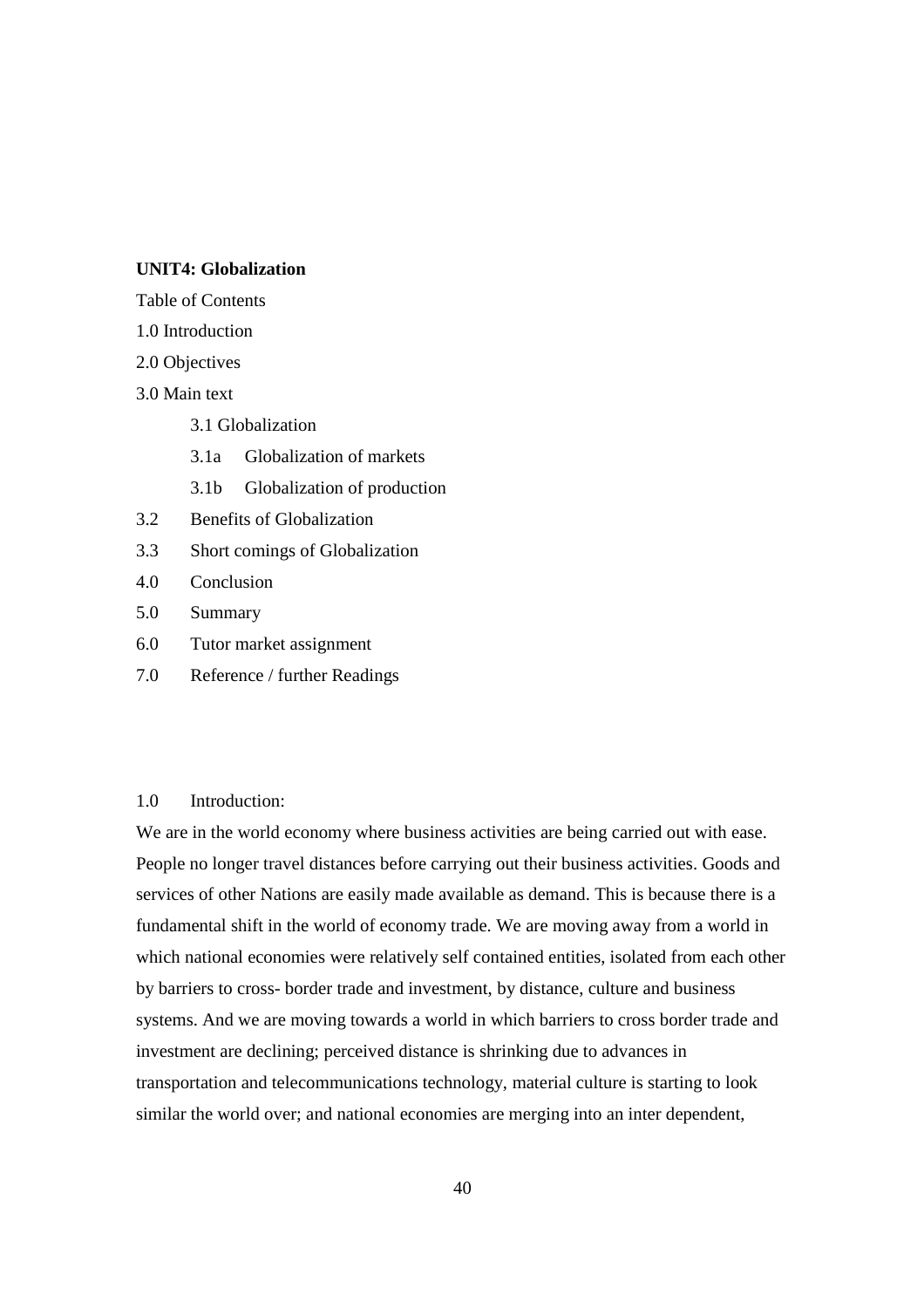integrated global economy system. The process by which this is occurring is commonly referred to as globalization.

People are no longer threat by the four – walls of a nation policy. Business activities and opportunities are widening as a result of globalization. This is the world we live. It is a world where the volume of goods, services and investment crossing national borders has expanded faster than world output consistently for more tham half a century. For businesses, this process has produced many opportunities. Firms can expand their revenues by selling around the world and reduce their costs by producing in nations where key inputs, including labour are cheap. This unit examined the benefits and shortcomings of globalization on business activities, world – over.

## 2.0 Objectives:

On successful completion of this unit, you should be able to:

- a. Define globalization
- b. Itemize benefits of globalization
- c. List the short coming of globalization
- d. Mention drivers of globalization

#### 3.0 Main Text:

#### 3.1 Globalization:

During 1920s and 1930s, many of the nation-states of the world erected formidable barriers to international trade and investment. Many of these barriers took the form of high tariffs on imports of manufactured goods. The typical aim of such tariffs was to protect domestic industries from foreign competition. However, after World War II, the advanced industrial nations of the west, under U.S leaderships committed themselves to the good of removing barriers to the free flow of goods, services and capital between nation. The goal of removing barriers to the free – flow of goods was enshrined in the treaty known as General agreement on Tariffs and trade (GATT) under the umbrella of GATT, there has been a significant lowering of barriers to free – flow of goods in the half- century since world war II. Extension has been made recently on GATT to include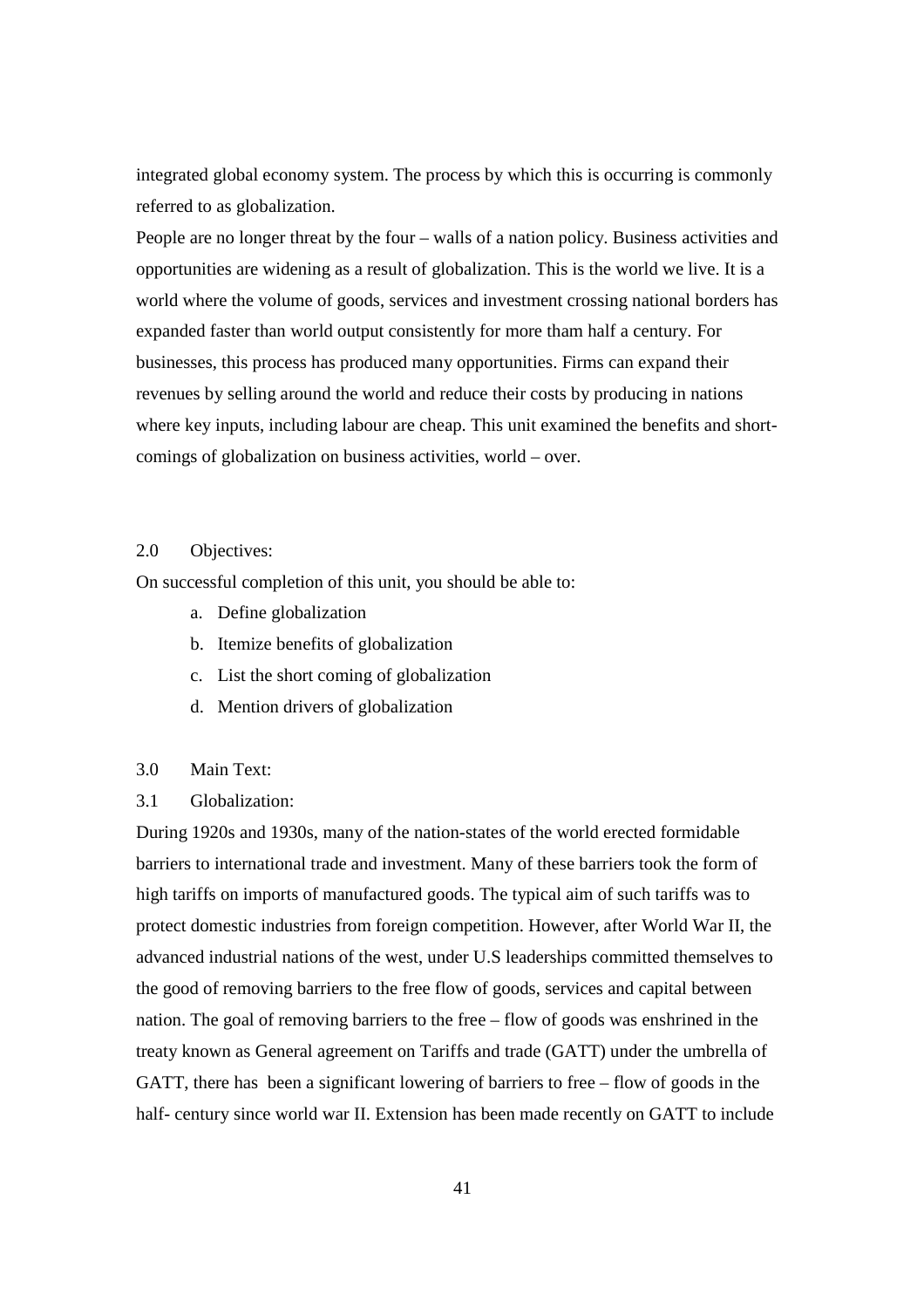services. Hence, many countries have been progressively removing restrictions on capital inflows and outflows.

These trends facilitate both the globalization of markets and globalization of production. The process by which this occurs is commonly referred to as globalization. Thus globalization then refers to the shift towards a more integrated and interdependent world economy. Globalization has several faects such as markets, production, etc. Foe example, IKEA is a Sweden global retailer. IKEA's target market is global middle class, who are looking for low-priced but attractively designed furniture and household items. The company applies the same basic formula world – wide. Despite its standard formula, to achieve success, IKEA had to adopt its offerings to the tastes and preferences of consumers in different nations.

## 3.1a. The globalization of markets

The globalization of markets refers to the merging of distinct and separate national markets into one – huge global marketplace. In this situation, the tastes and preferences of consumers in different nations are beginning to converge on some global norm. Therefore, it is no longer meaningful to talk about the German market, the American market or the Japanese market. All these markets are looked as a single market. For example coca cola company is most part of the world producing and selling soft-drink as coke even the taste change from one country to another.

It should however be noted that a company does not have to be the size of these multinational giants such as coca- cola, Sony, Kodak, etc. to facilitate, and benefit from the globalization of markets. The most global markets currently are not markets for consumer products – where national differences in tastes and preferences are still often important enough to act as a brake on globalization, but markets for industrial goods and materials that serve a universal need the world over. These include the markets for commodities, such as aluminum, oil and wheat for industrial products such as microprocessors.

In global markets, the same firms frequently confront each other as competitors in nation after nation. For example, coca-cola's rivalry with Pepsi cola, just as Ford and Toyota. As firms follow each other around the world, they bring with them many of the assets that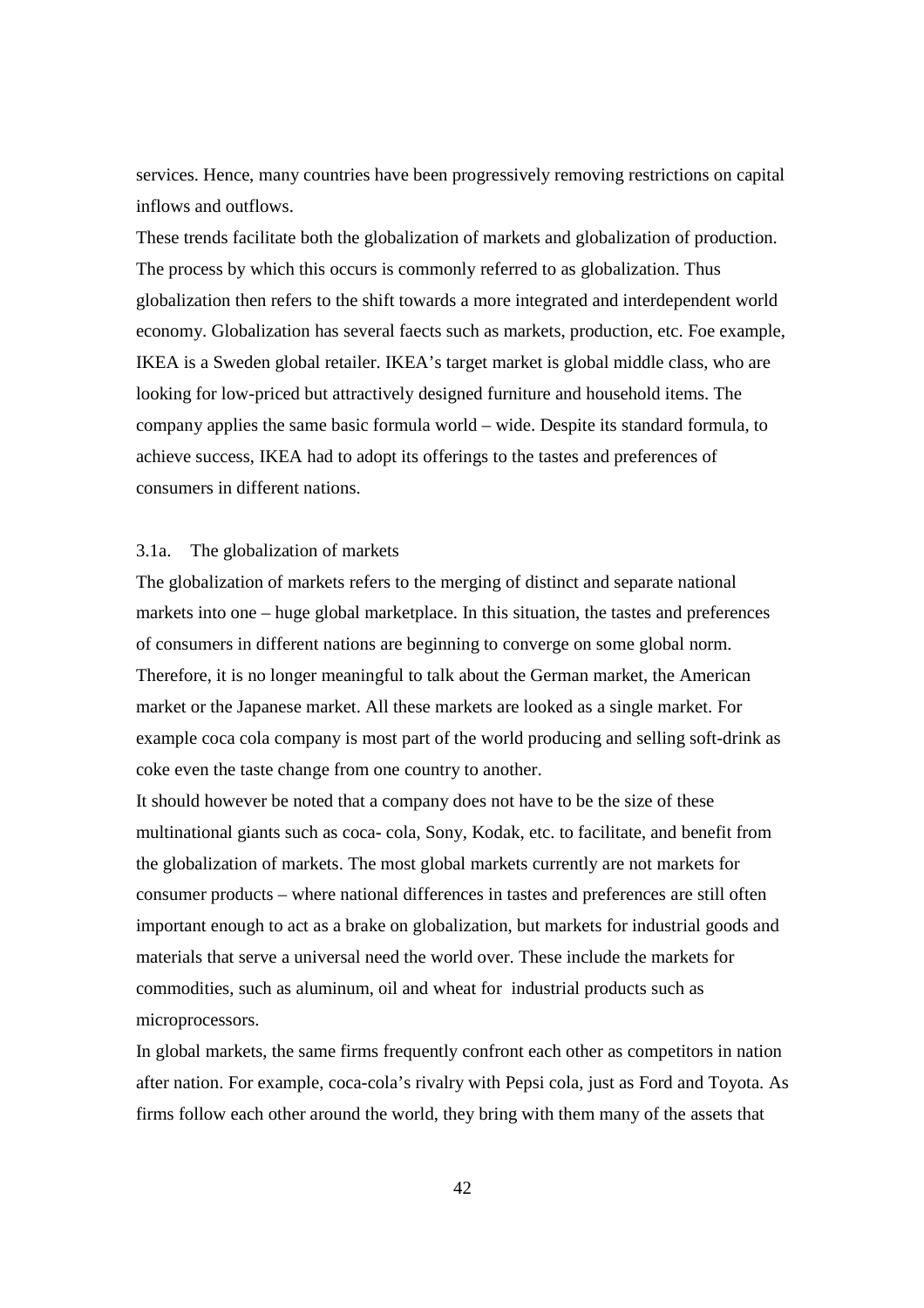served them well in other national markets – including their products, operating strategies, marketing strategies and brand names-creating some homogeneity across markets. Hence, greater uniformity replaces drivers.

3.1b The Globalization of Production:

The globalization of production refers to the sourcing of goods and services from locations around the globe to take advantage of national differences in the cost and quality of factors of production (Land, Labour, capital etc). By so doing these companies hope to lower their overall cost structure or improve the quality of functionality of their product offering, thereby allowing them to compete more effectively.

For example, Lenovo Thinkpad laptop computer . Lenovo a Chiness company, acquired Ibm's personal computer operations in 2005. The thinkpad is designed in United States because Lenovo believes that the country is the best location in the world to do the basic design work. However, keyboard and hard drive are made in Thailand; the display screen and memory in South Korea; the built in wireless card in Malaysia; and the Micro processor in the United States. In deciding on where to manufacture each component, Lenovo assessed both the production and transportation costs involved in each location. These components were then shipped to a plant in mexico, where the product is assembled before being shipped to the united States for final sale.

Lenovo located located the assembly of the thinkpad in Mexico, because of low labour costs in the country. The marketing and sales strategy for North America was developed in the United states, primarily because Lenovo believes that U.S personel possess better knowledge of local market place than people based elsewhere. It is also important to note that globalization of production is not limited to large firms like coca – cola, Pepsi – cola, general motors, Toyota. It also applies to other smaller firms, who are willing to take advantage of opportunities offered by globalization.

#### **Self- Assessment Exercise**

Briefly define globalization.

3.2 Benefits of globalization: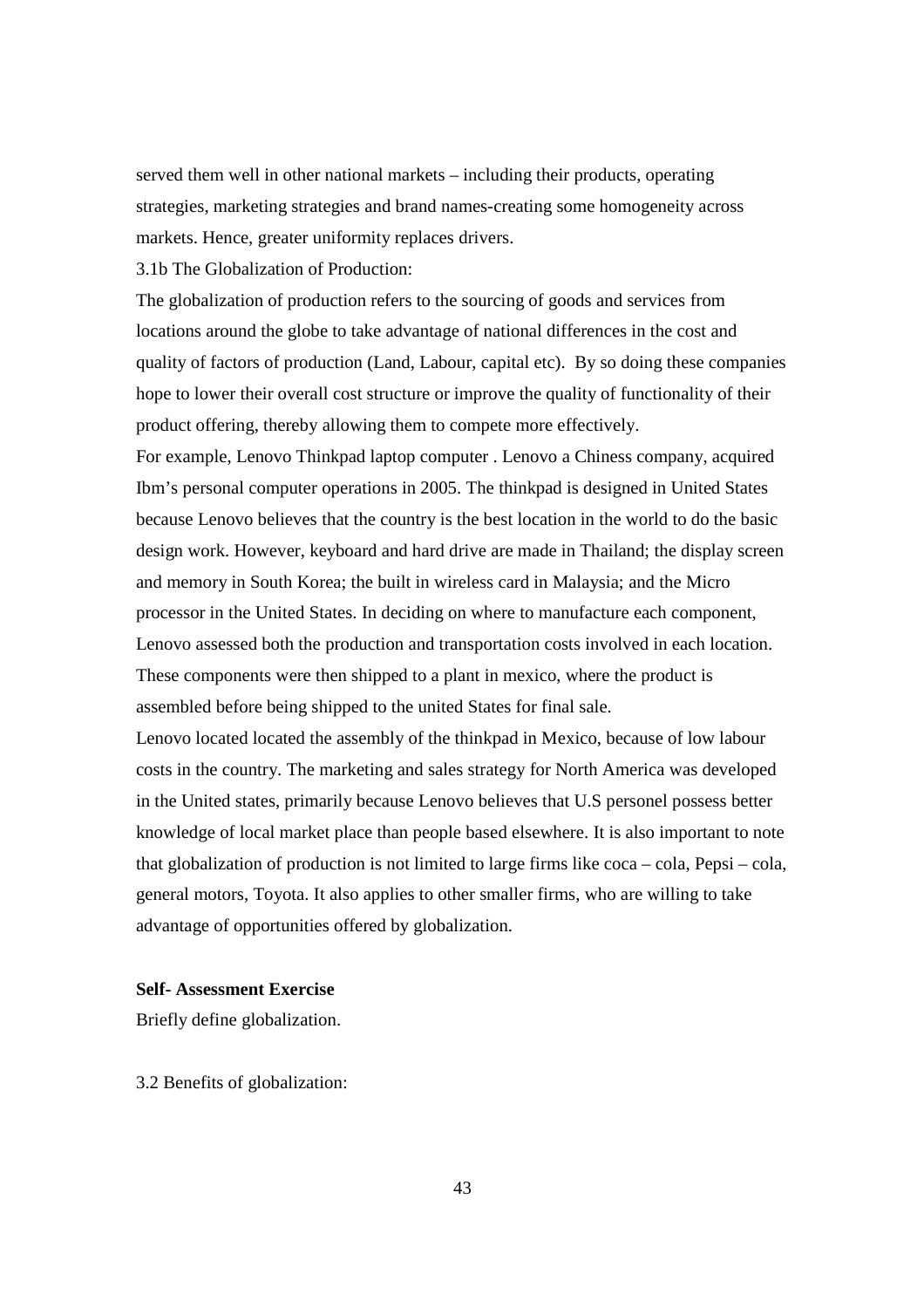The question is: Is the shift towards a more integrated and interdependent global economy a good thing? Many influential economists, politicians and business leaders seem to think so. They argued that falling barriers to international trade and investment are the twin – engines driving the global economy towards greater prosperity.

- 1. They believe that globalization stimulates economic growth raises the income of consumers and helps to create jobs in all countries that participate in the global trading system.
- 2. The lowering of trade barriers enables firms to view the world as a market. This therefore enables firms to based individual production activities at the optimal location for that activity, serving the world market from that location. Thus a firm might design a product in one country , produce component parts in two other countries , assemble the product in yet another country and then export the finished product around the world; a case study of Lenovo company mentioned earlier.

#### 3.2 Short – comings of Globalization:

The anti-globalization protesters are of the views that globalization of the world market has adverse effects on the individuals and nations. They argued that:

- 1. The following barriers to international trade destroy manufacturing jobs in wealthy advanced economies such as United States and the United Kingdom. The critics ague that falling trade barriers allow firms to move manufacturing activities to countries where wages rates are much lower. For example in the case of Lenovo company, Thinkpad was produced in Mexico because of low labour costs. This is exactly the Chinese companies do in Nigeria. They relocate their plant to Nigeria, especially on production of CDS, electrical cables, etc where it has been established that cost of production is much lower than in China. Hence, selling such products lower than Nigeria made products. Even though, the quality of Nigerian company's products were much superior, consumers still prefer Chinese products.
- 2. Free trade encourages firm's advanced nations to move manufacturing facilities to less developed countries that lack adequate regulations to protect labour and the environment from abuse by the unscrupulous. This is the case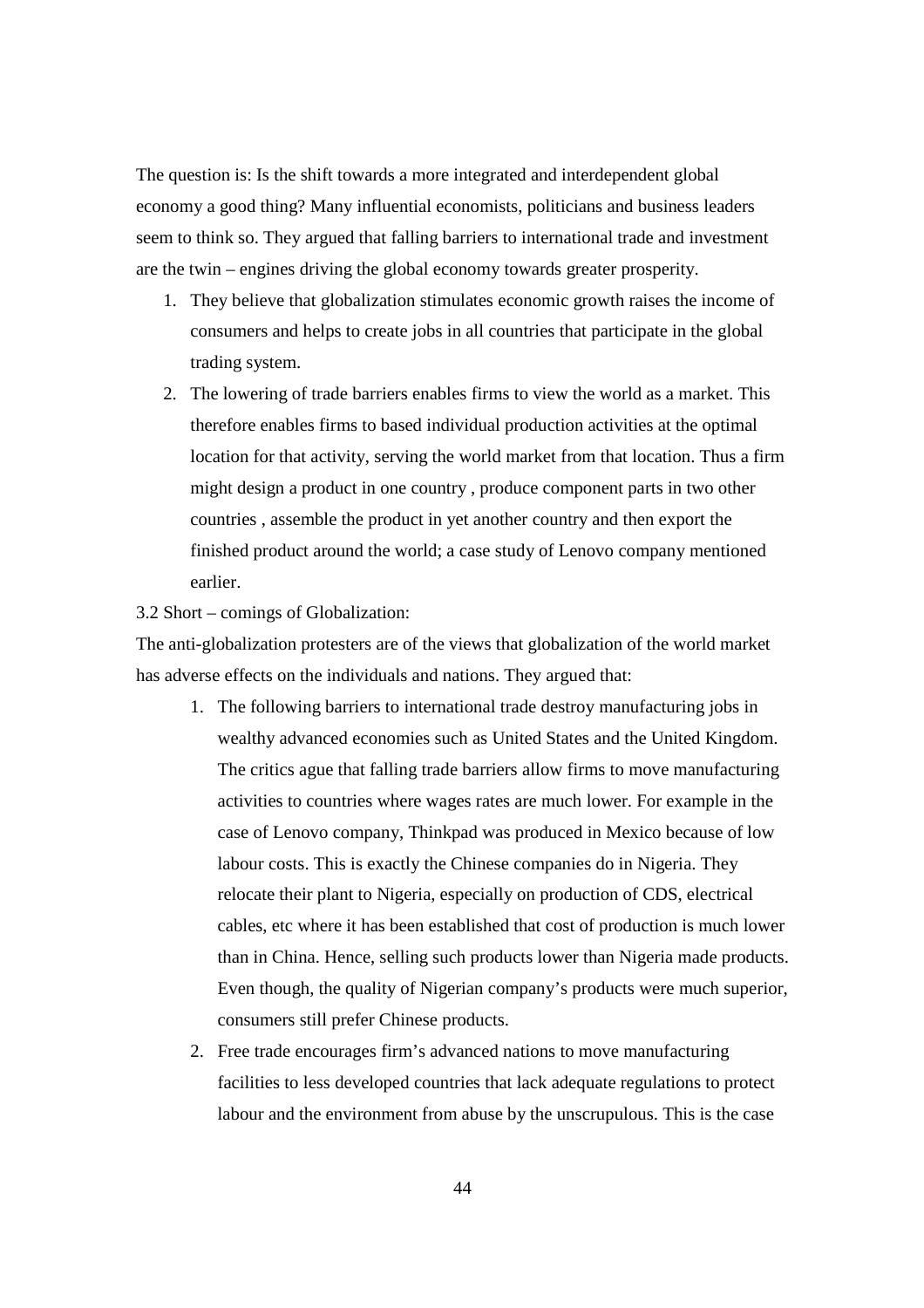in Nigeria where Lebanese, Chinese and India companies hired Nigeria – middle class and lower class labourer much more lower than the amount / wages paid by Nigeria's companies. Simply because of some defeats in Nigeria's International laws and policies. Globalization critics often argued that adhering to labour and environment regulations, significally increases the costs of manufacturing enterprises and puts them at a competitive disadvantage in the global market place visa a vis, firms based in developing nations that do not have to comply with such regulations. They therefore suggest that free trade would lead to an increase in pollution and result in firms from advanced nations exploiting the labour less developed nations.

- 3. Another concern of the critics of globalization is that today's increasingly interdependent global economy, shifts economic power away from national governments and toward super national organizations such as the world trade organization, the European union, and the united Nations. They argued that unelected bureaucrats now impose policies on the democratically elected governments of nation states, thereby under-mining the sovereignty of those and limiting the nations ability to control its own destiny, Nigeria a case study.
- 4. Critics of globalization argue that despite the supposed benefits associated, with free trade and investment, over the past hundred years or so, the gap between the rich and the poor nations of the world has gotten wider. Critics argue that if globalization is such a positive development this divergence between the rich and the poor should not have occurred.

## Drivers of Globalization

Globalization does not just appear on its own there are some factors / innovations which facilitated its application. This unit take a look at some of the innovations which took place and which contributed towards globalization reality.

(a) Declining Trade and Investment Barriers:

During the 1920s and 30s many of the worlds nation – states erected formidable barriers to international trade and foreign direct investment.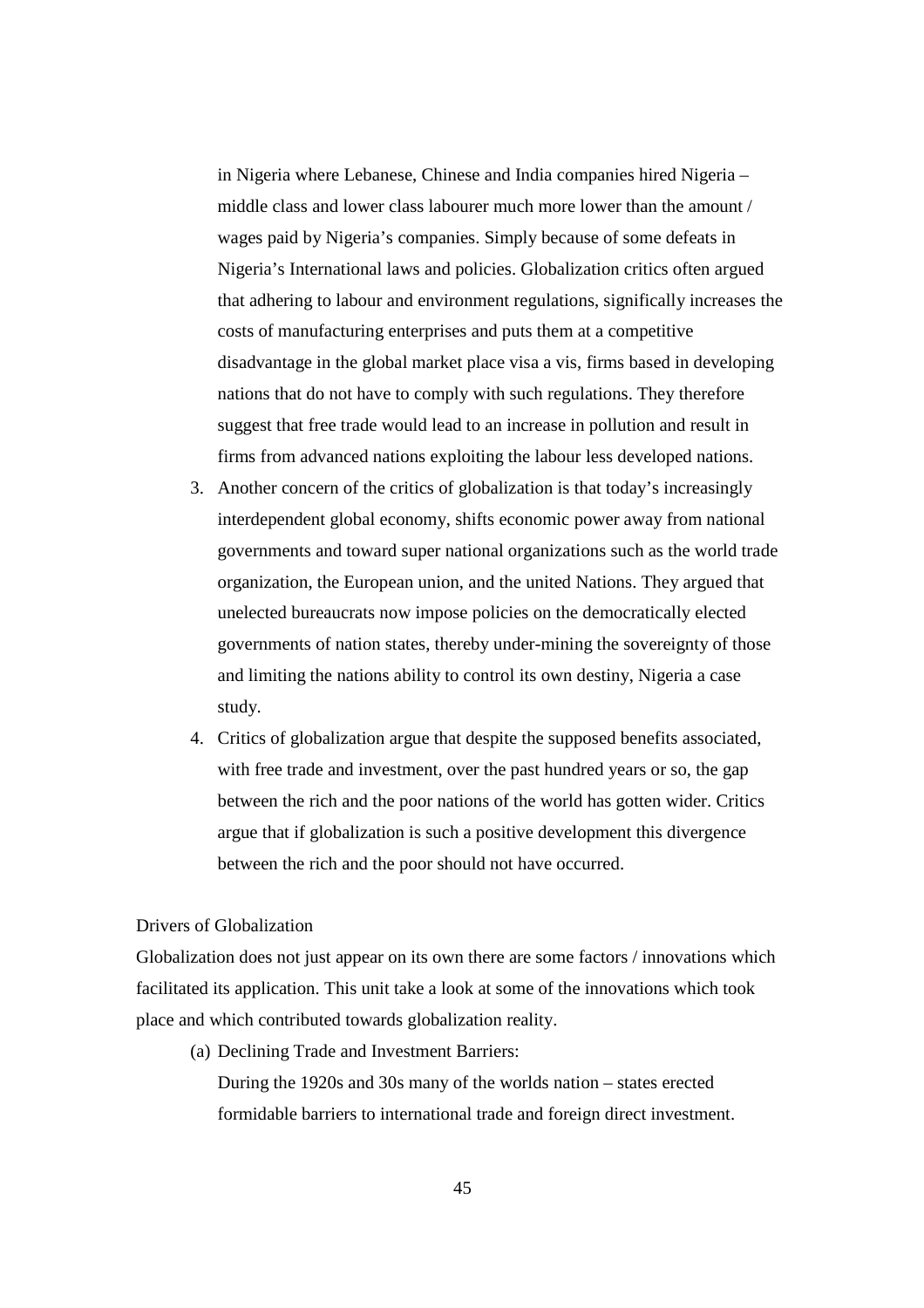However, after World War, the advanced industrial nations of the west committed themselves to removing barriers to the free – flow of goods services and capital between nations. In addition, to reducing trade barriers, many countries have also been progressively removing restrictions to foreign direct investments. Such trends have been driving both the globalization of markets and the globalization of production. (The evidence also suggests that foreign direct investment is playing an increasing role in the global economy as firms increase their cross -border investments).

(b) The role of Technological change:

The lowering of trade barriers made globalization of markets and production a theoretical possibility, but technological change made it a tangible reality. Since the end of World War Ii, the world has witnessed major advances in communication, information processing, and transportation technology, including the explosive emergence of the internet and world wide web. Telecommunication is creating a global audience and transportation is creating a global village.

Implications of globalization of production and markets are:

- 1. As transportation costs associated with the globalization of production declined, dispersal of production to geographically separate locations become more economical. As a result of the technological innovations, the real costs of information processing and communication would be falling, thus make it possible for firms to create and then manage a global dispersed production system.
- 2. In addition, technological innovations would facilitate the globalization of markets. Low – cost global communization such as the World Wide Web would help to create electronic global market places.

Self Assessment Exercise

State drivers of globalization system

4.0 Conclusion: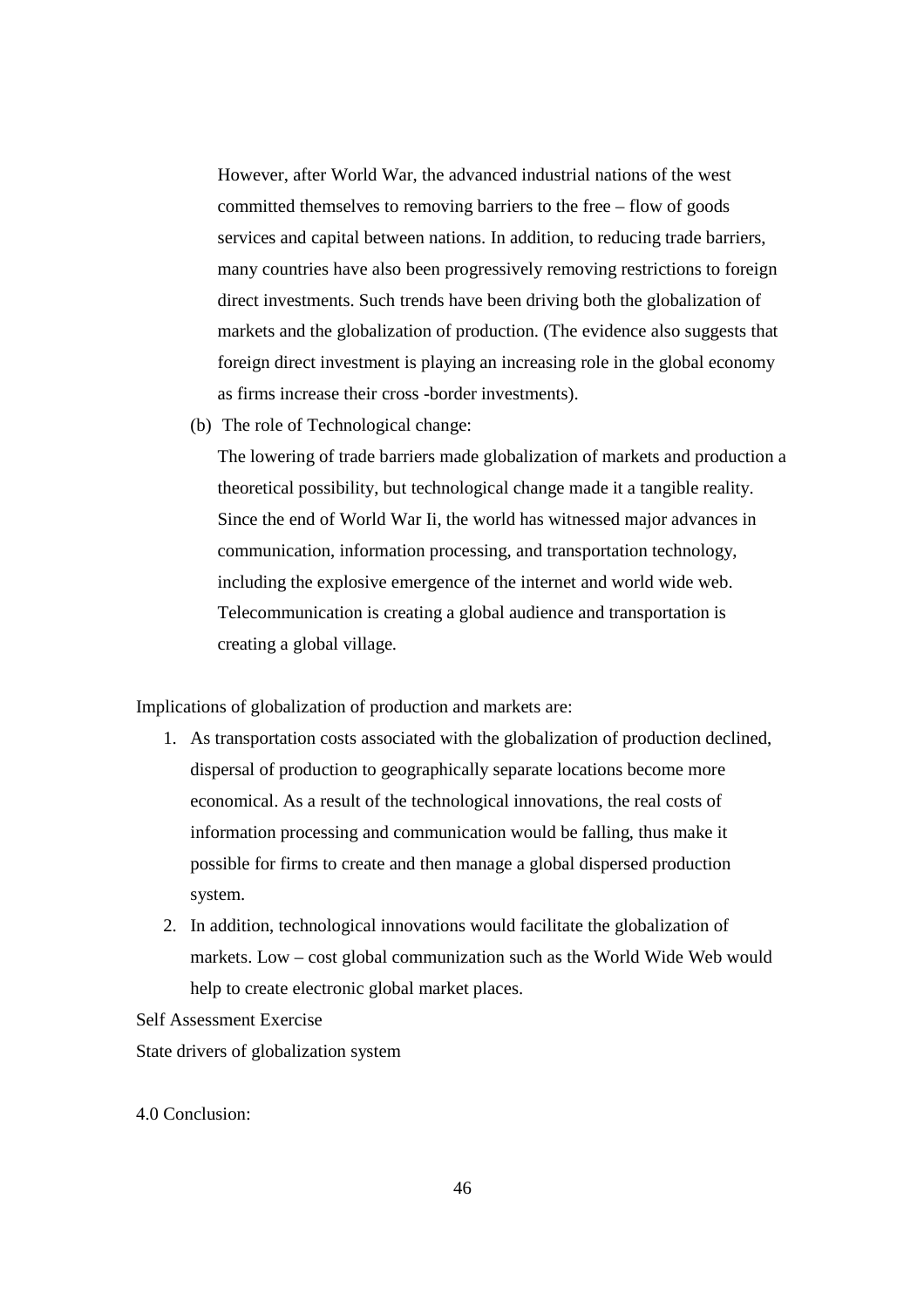An international business is any firm that engages in international trade or investment. The mode of handling international business is capsaicin due to changes Iin the global economy. That is we are moving away from economic system in which national markets are distinct entities, isolated from each other by trade barriers and barriers of distance, time and culture, and toward a system in which national markets are merging into one huge global marketplace. Thus, the tastes and preferences of consumers in different nations are beginning to coverage on some norms.

#### 5.0 Summary:

This unit discussed globalization system as it affects domestic and informational trade. It looks into globalization of markets and production, the drivers of globalization and its implications global production and markets.

6.0 Tutor Marked Assignment

Briefly explain two (2) implications of Globalization.

7.0 References / Further Readings

Charles W.L It (2008) Global Business Today 5<sup>th</sup> Edition, McGraw-Hill/,

New York Irwin

Charles, W.L. H. (1994) International Business – Competing in the Global Marketplace, 2<sup>nd</sup> Edition, Trwin: Australia

James, G (2004) "T he Winners and the Loses" in the case against the global Economy, New York: Time Warner Books.

## **Answers to self Assessment Exercises**

1 Globalization simply means the remove of restrictions on trade activities among nations and individuals, which was facilitated by modern communications.

\_\_\_\_\_\_\_\_\_\_\_\_\_\_\_\_\_\_\_\_\_\_\_\_\_\_\_\_\_\_\_\_\_\_\_\_\_\_\_\_\_\_\_\_\_\_\_\_\_\_\_\_\_\_\_\_\_\_\_\_\_\_\_\_\_\_\_\_\_\_\_\_

a) Declining Trade and Investment Barriers:

<sup>2</sup> Drivers of globalization are: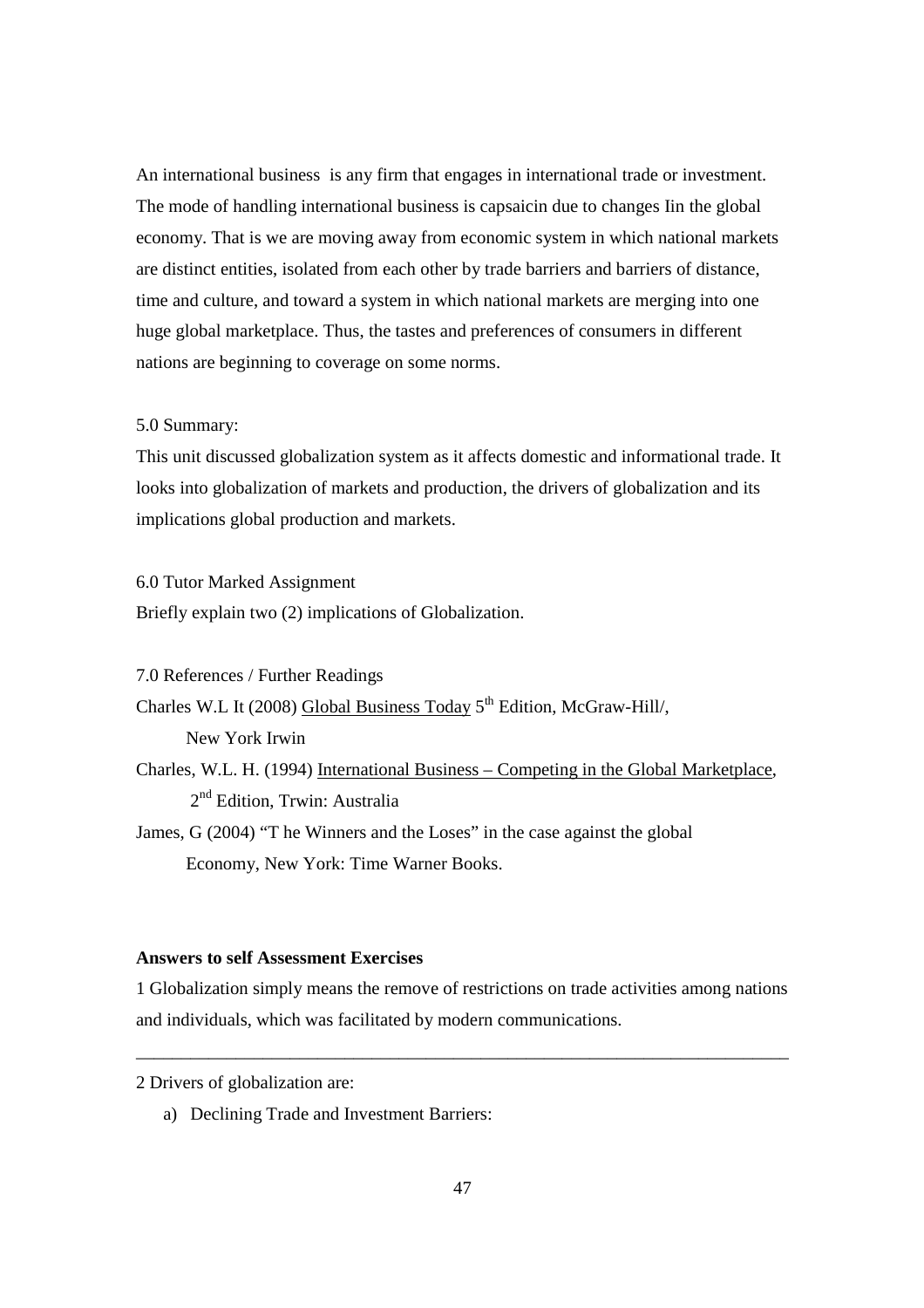During the 1920s and 30s many of the worlds nation – states erected formidable barriers to international trade and foreign direct investment. However, after World War, the advanced industrial nations of the west committed themselves to removing barriers to the free – flow of goods services and capital between nations. In addition, to reducing trade barriers, many countries have also been progressively removing restrictions to foreign direct investments. Such trends have been driving both the globalization of markets and the globalization of production. (The evidence also suggests that foreign direct investment is playing an increasing role in the global economy as firms increase their cross -border investments).

b) The role of Technological change:

The lowering of trade barriers made globalization of markets and production a theoretical possibility, but technological change made it a tangible reality. Since the end of World War Ii, the world has witnessed major advances in communication, information processing, and transportation technology, including the explosive emergence of the internet and world wide web. Telecommunication is creating a global audience and transportation is creating a global village.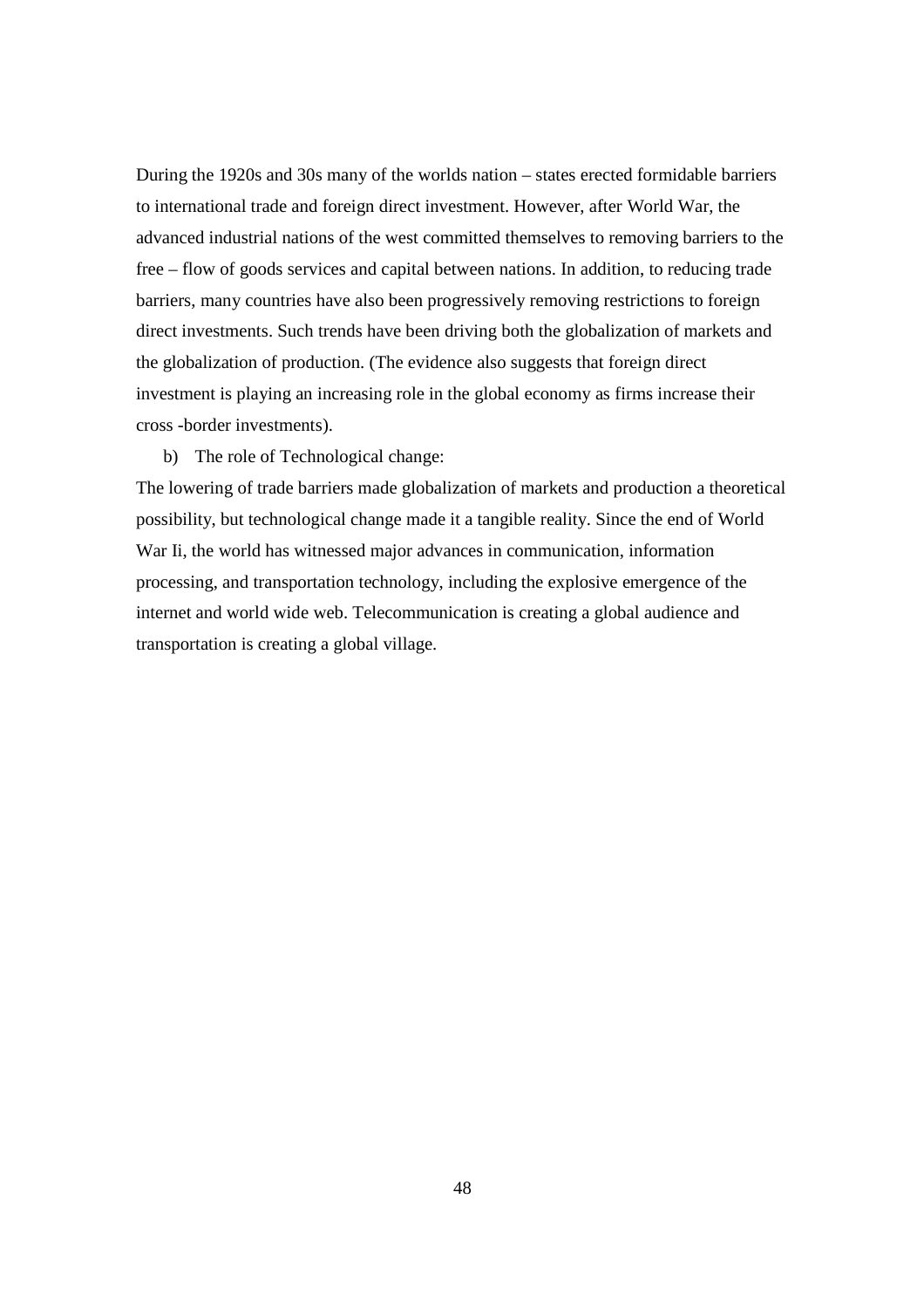## **Unit 5: Foreign Direct Investment (FDI)**

Table of contents

- 4.0 Introduction
- 5.0 Objectives
- 6.0 Main Text
	- 3.1 Foreign direct Investment (FDI)
	- 3.2 Forms of FDI
	- 3.3 Why do Acquisition fail?
	- 3.4 Greenfield Ventures
	- 3.5 Reasons for FDI
	- 3.6 Theories of FDI
- 4.0 Conclusion
- 5.0 Summary
- 6.0 Tutor market Assignment
- 7.0 References / further reading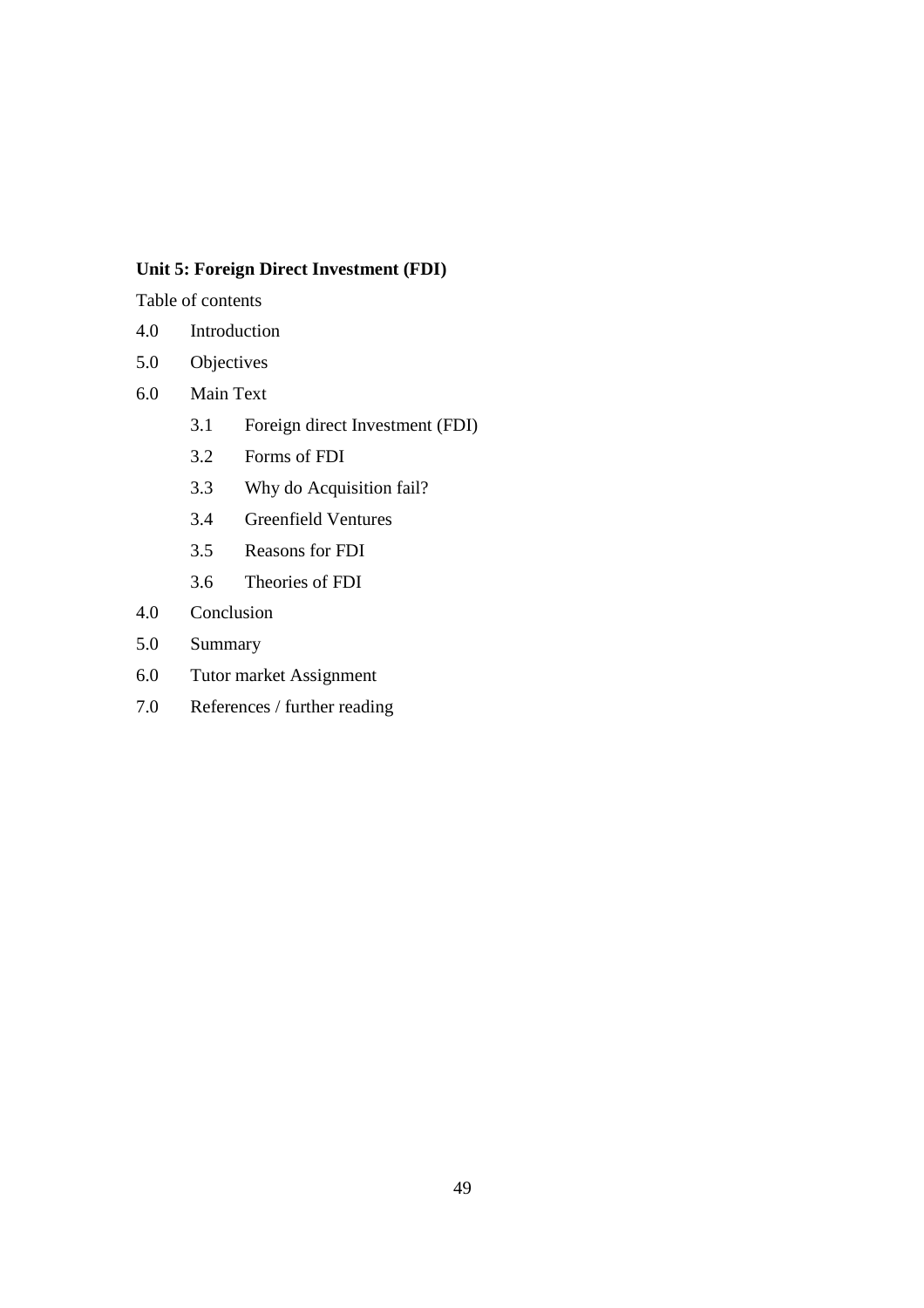## 1.0 Introduction:

The breakthrough in modern technological advancements have made both domestic and international business much easier than before. The innovations in tele communication and transportation system, such World Wide Web, internet, jets, Railways etc has turn the whole world into a global village. Business executives are no-longer limited to their own business environment, there are also concerned about international environment. This is because they can invest in the international business as obtainable at home. While achieving this they partake in foriengn direct investment. Foreign direct investment (FDI) occur when a firm invests directly in new facilities to produce a product ina foreign country or it may occur when a firm buys an existing enterprise in a foreign country. This unit defined foreign direct investment, the aims of foreign direct investment and examining some theories of foreign direct investment.

## 2.0 Objectives:

On successful completion of this unit, you should be able to:

- a. Describe foreign direct Investment (DI)
- b. Give reasons for foreign direct Investment
- c. Example two theories of FDI
- d. State benefits of F.D.I

## 3.0 Main Text:

3.1 Foreign direct Investment (FDI) occurs when a firm invests directly in facilities to produce or market a product in a foreign country. According to the U>S Department of Commerce, FDI occurs whenever a U.S citizen, organization or affiliated group takes an interest of 10 percent or more in a foreign business entity. Once a firm undertakes FDI, it becomes a multinational enterprise. FDI is classified into two: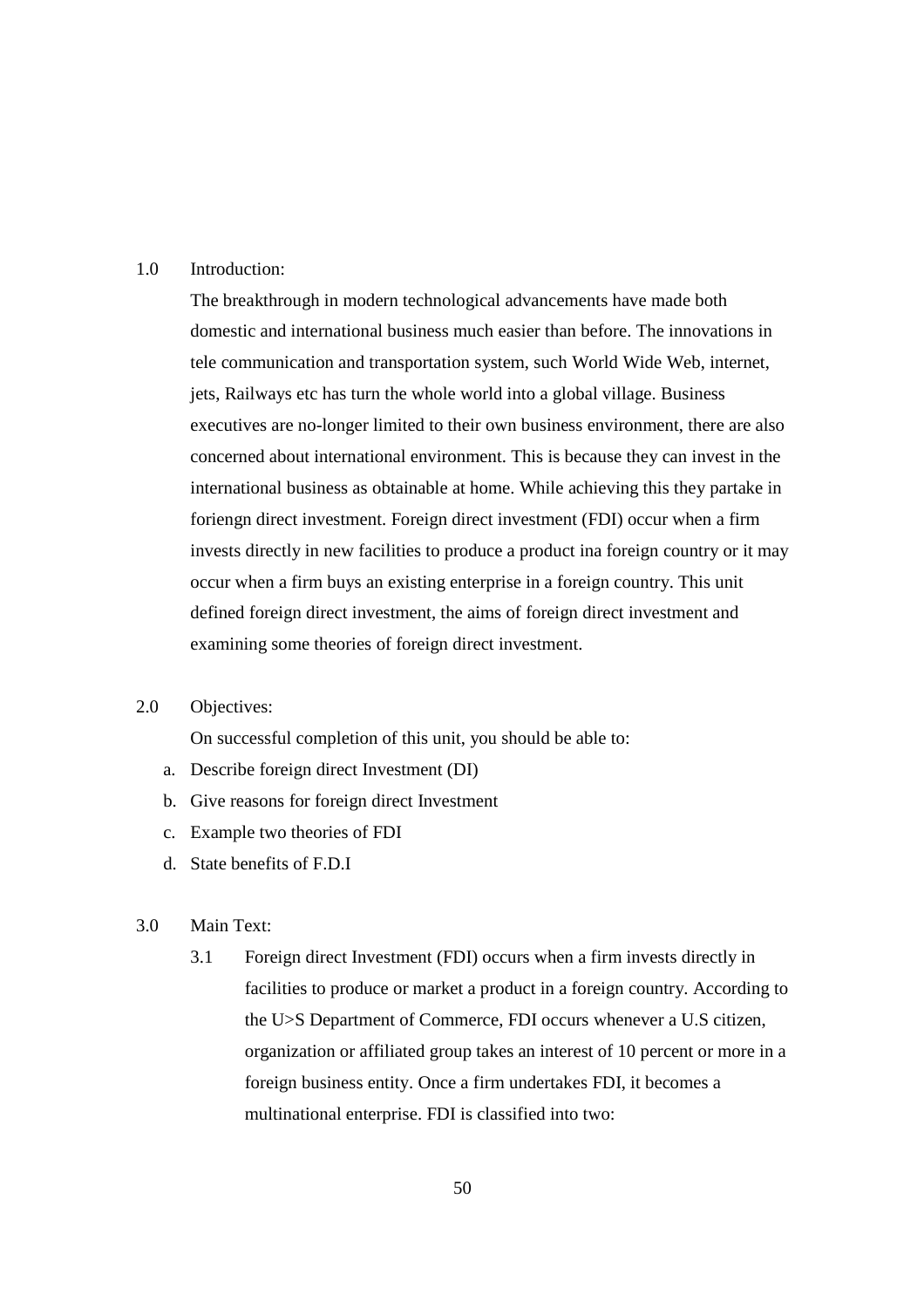1. Foreign direct Investment (FDI) occurs when a firm invests directly in facilities to produce or market a product in a foreign country.. It is important to note that the flow of FDI refers to the amount of FDI undertaken over a given period (usually a year). While the stock of FDI refers to the total accumulated value of foreign-owned assets at a given time.

#### Self Assessment Exercise

- a. Define Foreign Direct Investment
- b. Briefly explain the two types of FDI.

## FDI Starbucks Experience:

For you to understand the application of FDI in practice, starbucks experience is cited below. Thirty years ago, starbucks was a single store in Seattle's pike place marketing , selling premium roasted coffee. Today, it is a global roaster and retailer of coffee with over 11,300 stores, more than 3,300 of which are to be found in 37 foreign countries. Starbucks corporation set out or its current course in the 1980s when the company's director of marketing- Howard Schalte, came back from a trip to Italy, enchanted, with the Italian coffee house experience. Schultz, who later became CEO, persuaded the company's owner to experiment with the coffeehouse experience. Schultz, who later became CEO, persuaded the company's owners to experiment with the Coffeehouse format and the Star Bucks experience was born. The strategy was to sell the company's own premium roasted Coffee and Freshly brewed express-o style coffee beverages, along with a variety of pastries, coffee accessories, teas and other products in a tastefully designed coffeehouse setting, etc.

By 1995, with 700 stores across the United States, Star bucks began exploring foreign opportunities. It first target market was Japan. The company established a joint venture with a local retailer, Sazaby Inc. Each company held a 50 per cent stake in the venture, star buck coffee of Japan. Star bucks initially \$10 million in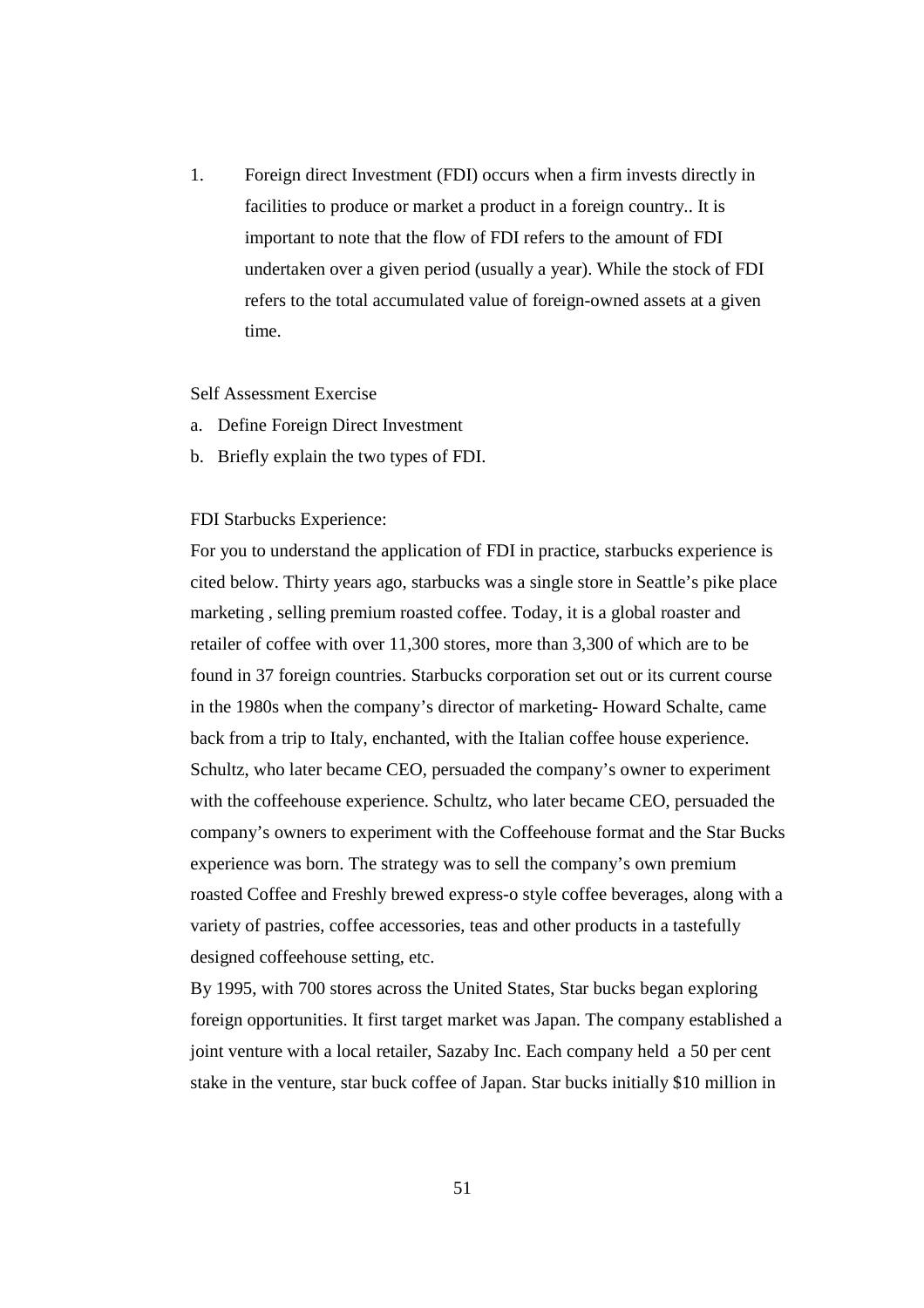this venture, the first licensed to the venture which was charged with taking over responsibility for growing star bucks presence in Japan After Japan, the company embarked on an aggressive foreign investment program. By 1998, it purchased Seathe Coffee, a British Coffee chain with 60 retails for \$84 million. By 2002, Starbucks was pursuing an aggressive expansion in mainland Europe. As at its first entry, the company choose Surtzerland. Drawing on its experience in Asia, the company entered into a joint venture with a Swiss company, Bon Appretit Group, Switzerland's largest food service company. Bon Appetit was to hold a majority stake in the venture, and star bucks would license its format to the Swiss company using a similar agreement to those it had used successfully in Asia. This was followed by a joint venture in other countries.

# **Source: Charles, W. L. H (2008) Global Business Today, 5th Edition, New York : McGraw-Hill, PP. 223-228**

Charles (2008) reports that the past 30 years have seen a marked increase in both the flow and stock of FDI in the world economy. The average yearly outflow of FDI increase from \$25 billion in 1975 to a record of \$1.2 trillion by 2000.

FDI has grown more rapidly than world trade and world output for several reasons, namely:

1. Despite the general decline in trade barriers over the past 30 years, business firms still fear protagonist pressures. Business executives see FDI as a way of circumventing future trade barriers.

2. Much of the recent increase in FDI is being driven by the political and economic changes that have been occurring in many of the world's developing nations.

3. The globalization of the world economy is also having a positive impact on the volume of FDI. Firms such as Star bucks now see the whole world as their market and they are undertaking FDI in a attempt to make sure they have a significant presence in many regions of the world.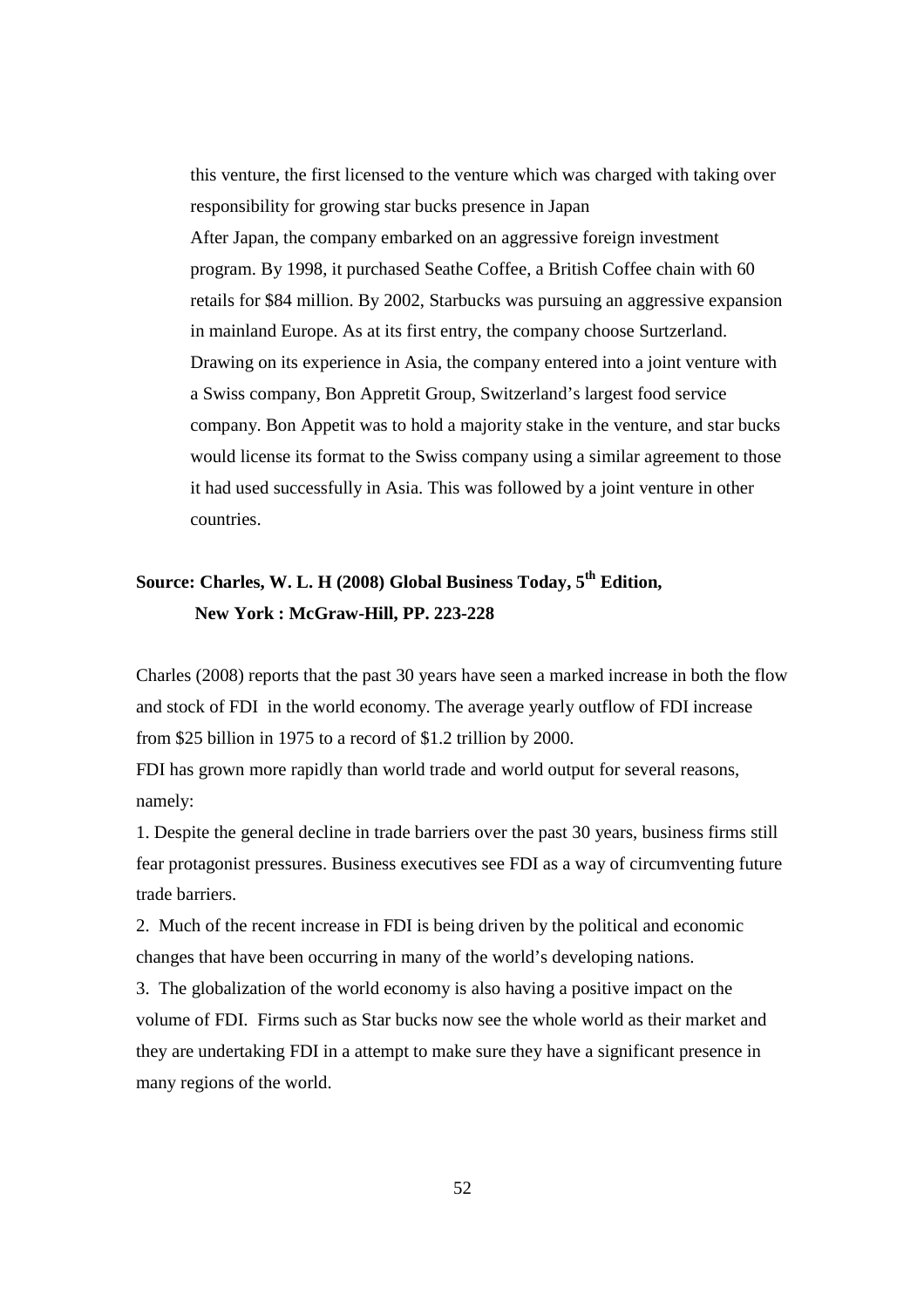#### 3.2 Form of Foreign Direct Investment (FDI)

FDI can take the form of a Greenfield investment in a new facility or an acquisition of or a merger with an existing local firm. However, most of cross-border investment is in the form of mergers and acquisitions, rather than Greenfield investment. Some of the reasons why forms prefer acquisition or merger instead of Greenfield are given below:

- I. Mergers and acquisitions are quicker to execute than Greenfield investment. This is an important consideration in the modern business world, where markets evolve vary rapidly. Many firms apparently believe that if they fail to acquire a desirable target of the firms; then global rivals will.
- II. Foreign firms are acquired because those firms have valuable strategic assets, such as brand loyalty, customer relationships, trade marks or patents, distribution systems production systems and so on. It is believe that it is (easier and perhaps less risky) to acquire those assets than to build them afresh through a Greenfield investment.
- III. Firms make acquisition as the favourable choice because they can increase the efficiency of the acquired unit of transferring capital, technology or management skills.
- 3.3 Why do Acquisition Fail?

Acquisition fails for several reasons:

- I. The acquiring firms often overpay for the assets of the acquired firm. The price of the target firm can get bid up if more than one firm is interested in its purchase; this is the case of NITEL and Nigeria Sugar Company Bachita..Besides, the management of the acquiring firm is often too optimistic about the value that can be created via an acquisition and is thus willi9ng to may a significant premium over a target firm's market capitalization. This is called the Hubris hypothesis of why acquisitions fail. The Hubris hypothesis postulates that managers typically overestimate their ability to create value from an acquisition, primarily because rising to the top of a corporation has given them as exaggerated sense of their own capabilities.
- II. Many acquisitions fail because there is a clash between the cultures of the acquiring and acquired firm. After acquisition, many acquired companies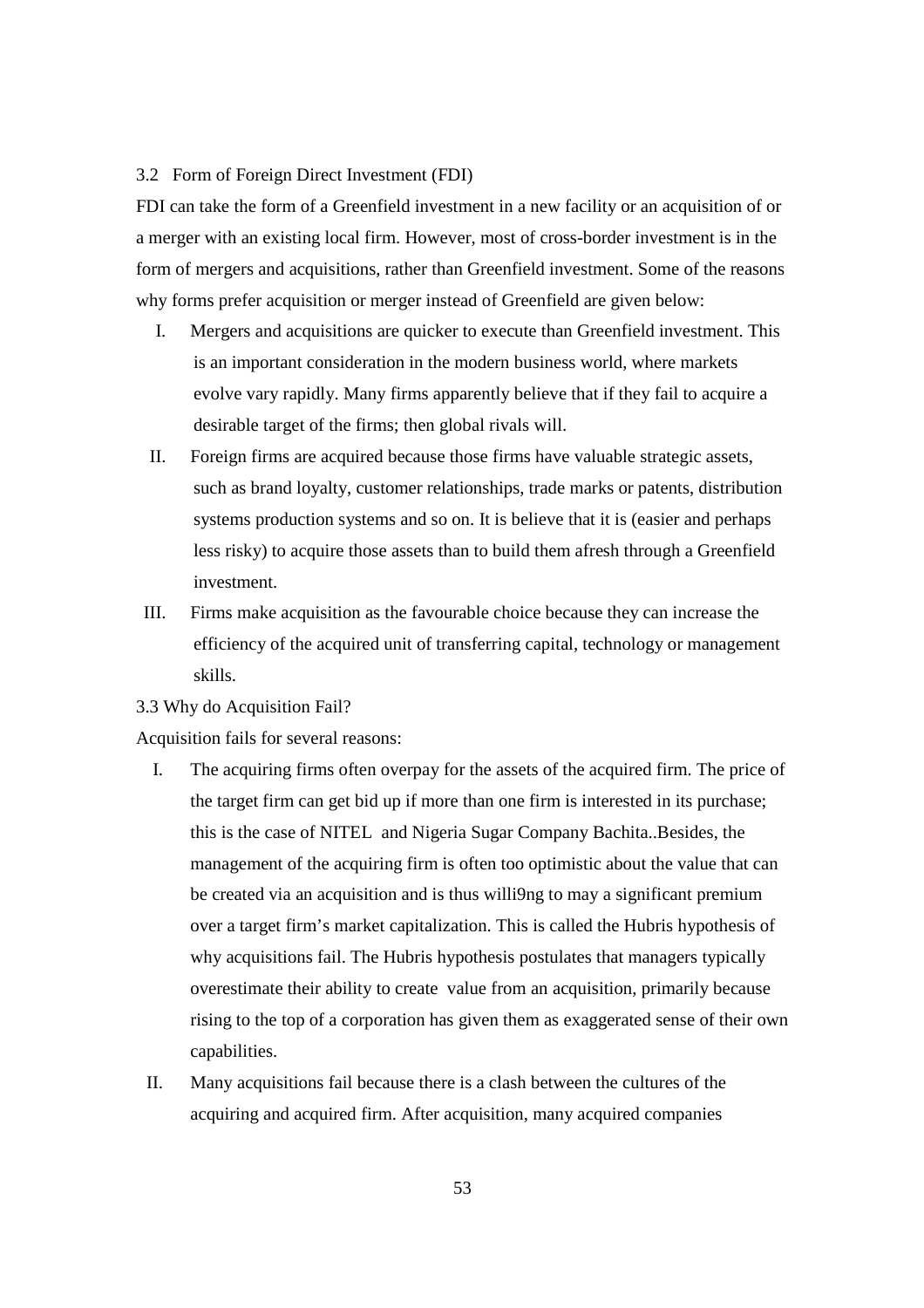experience high management turnover, possibly because their employees do not like the acquiring company's ways of doing things; the is exactly what happened to NITEL plc

- III. Many acquisitions fail because attempts to realize synergies by integrating the operations of the acquired and acquiring entities often run into roadblocks/problems, and take much longer than forecast. Differences in management philosophy and company culture can slow the integration of organizations. This what happened to mergers of banks in Nigeria, and some insurance firms. For example, Afribank and Union bank plc were seriously affected due to changed of leadership. Besides, differences in national culture may exacerbate these problems. Bureaucratic haggling between managers also complicates the process.
- IV. Many acquisitions fail due to inadequate pre-acquisition screening. Many firms decide to acquire other firms without thoroughly analyzing the potential benefits and costs. They often more with undue haste to execute the acquisition, perhaps because they fear another competitor may pre-empt. After the acquisition, many acquiring firms discovered that instead of buying a well run business, they have purchased troubled organization.
- Self Assessment Exercise

What are the factors responsible for the growth of FDI?

3.4 Greenfield Investment/Venture

Many firms still prefer Greenfield investments despite the numerous advantages of merger acquisitions. The arguments for such decisions are:

Establishing a Greenfield venture in a foreign country is that it gives the firm a much greater ability to build the kind of subsidiary company its wants. For example, it is easier to build an organization culture of an acquired unit. Similarly, it is easier to establish a set of operating routines in a new subsidiary than to convert the operating routines of acquired unit.

This is a vary important advantage for many international businesses, where transferring products, competencies, skills and knew-how from the established operations of the firms to the new subsidiary are principal ways of creating value. For example, when Lincoln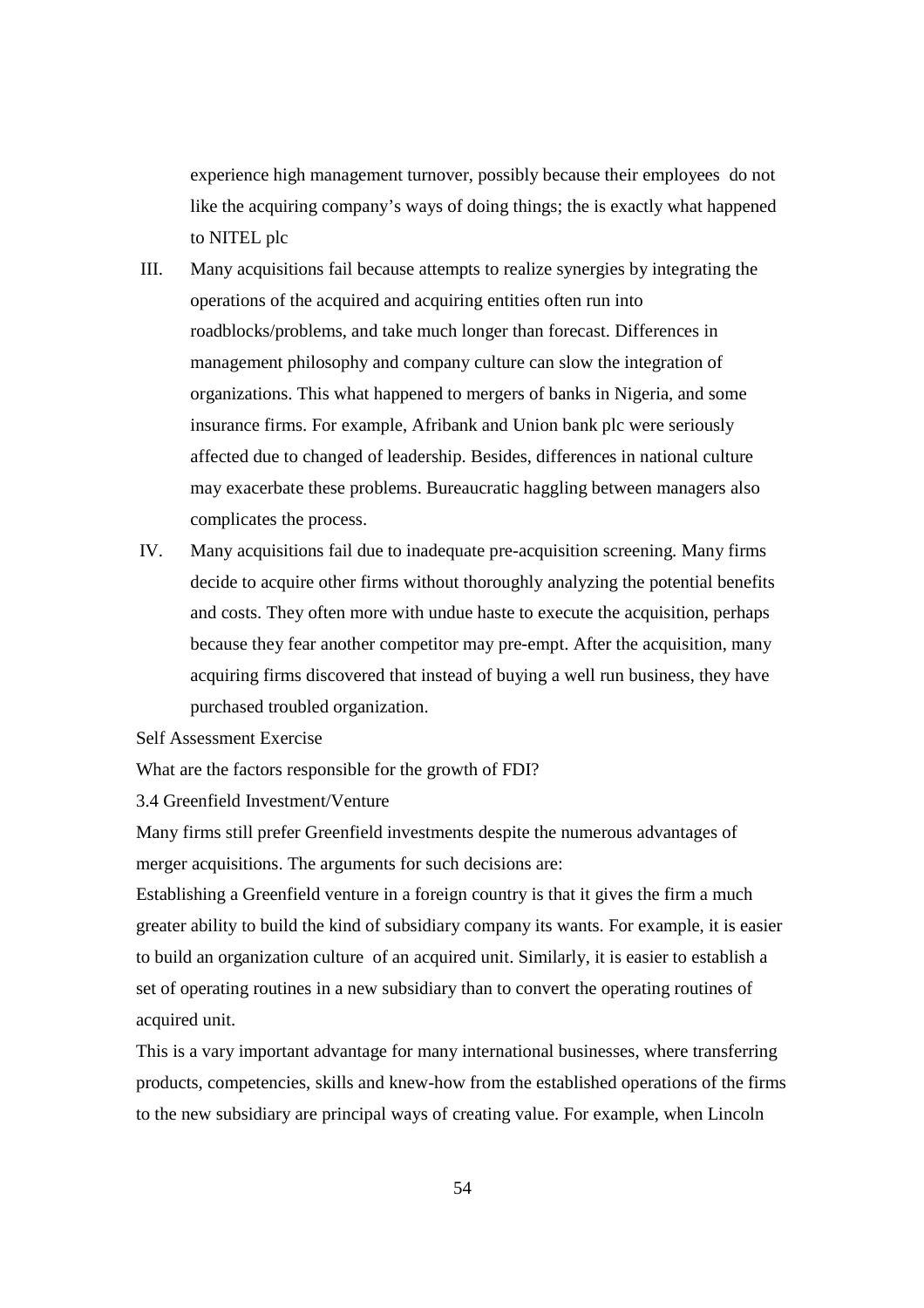Electric, the U.S manufacturer of arc welding equipment, first ventured overseas in the mid-1980, it did so by acquisitions, purchasing arc welding equipment companies in Europe.

However, Lincoln's competitive advantage in the United States was based on a strong organizational and unique set of incentives that encouraged its employees to everything possible to increase productivity. Lincoln found though hilted experience that it was almost impossible to transfer its organizational culture and incentives to acquired firms, which had their own distinct organizational culture and incentives. As a result, the firm switched its entry strategy in the mid-1990s and began to enter foreign countries by establishing Greenfield ventures, building operations from the group up.

Disadvantages of Greenfield Venture

Greenfield ventures are slower to established . They are also risky. There is also a possibility of being pre-empted by more aggressive global competitors that enter via acquisitions, and build a big market presence that limits the market potential for the Greenfield venture.

In conclusion, the choice between making an acquisition or establishing a Greenfield venture is not an easy one. Both modes have their advantages and disadvantages. In general, the choices will depend on the circumstances confronting the firm. If the firm is seeking to enter a market in which enterprises and in which global competitors are also interested in establishing a presence, acquisition may be the better mode of entry. In such situations, a Greenfield venture may be too slow to establish a sizeable presence. However, if the firm is going to make an acquisition its management should be cognizant of the risks discussed earlier.

On the other hand, if the firm is considering entering a country in which there are no incumbent competitors to be acquired, then a green field ventures may be the only viable mode. Even when incumbents exists, if the competitive advantage of the firm is based on the transfer of organizationally embedded competencies, skills, routines and culture, it may still be preferable to enter via a Greenfield venture.

3.5 Reasons for Foreign Direct Investment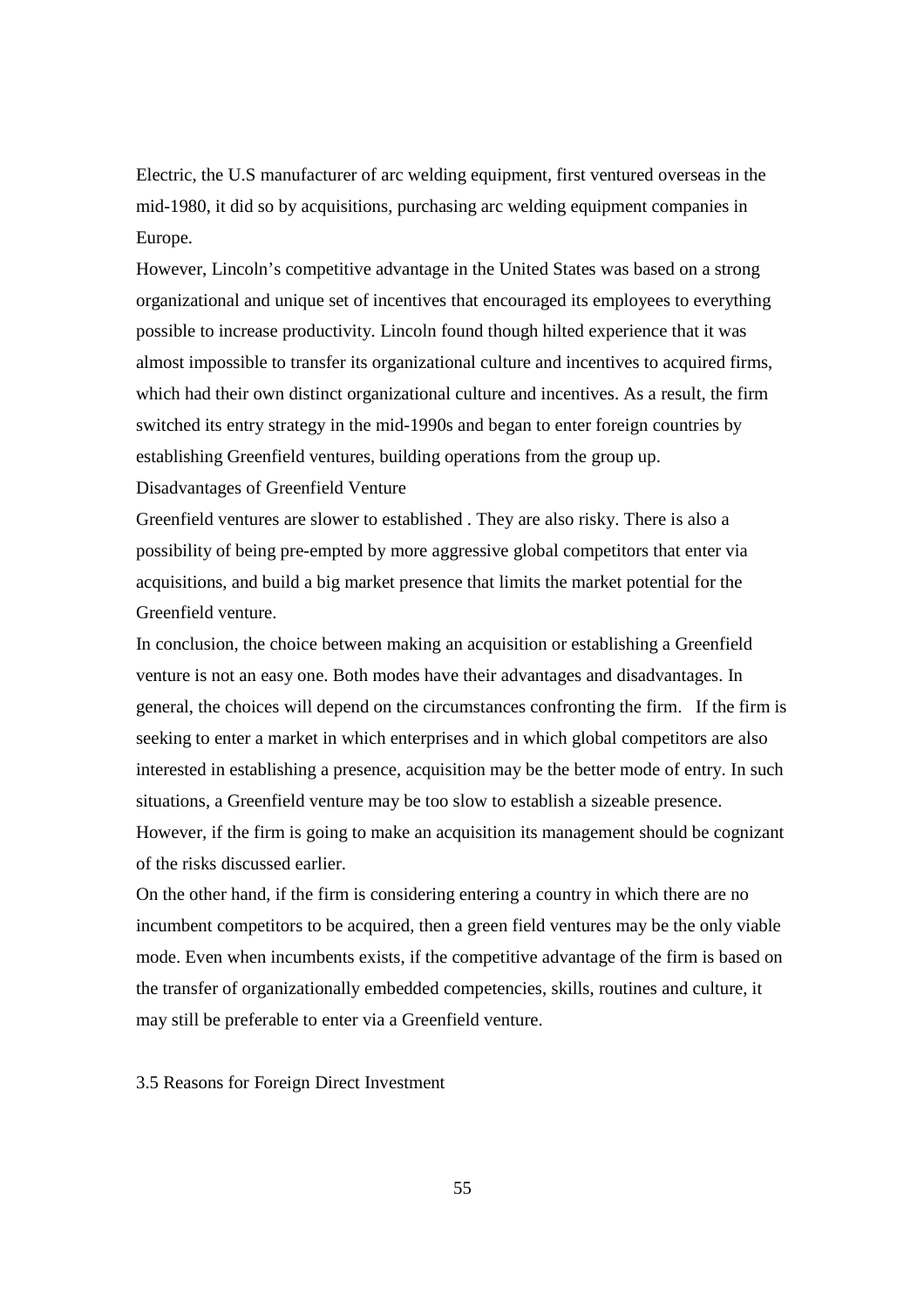One may wonder why firms take the trouble of establishing operations abroad through foreign direct investment when there are alternatives of entering and licensing their goods. Exporting involves producing goods at home and then shipped them to the receiving country for sale. While licensing involves granting a foreign entity the right to produce and sell the firm's product in return for a royalty fee on every unit sold. If that be the case, then why do firms apparently prefer FDI over either exporting or licensing. This will be address from the limitations of exporting and licensing as means for capitalizing on foreign market opportunities.

#### A. Limitations of Exporting

The viability of an exporting strategy is often constrained by transportation costs and trade barriers. When transportation costs are added to production costs, it becomes unprofitable to ship some products over a long distance. This applies to products with low value do weight ratio and that can be produced in almost any location. For example, cement. Soft-drink, etc. For such products, the attractiveness of exporting decreases relative to either FDI or licensing. In addition, for products with high value -to-weight ratio, transportation costs are normally a minor component total landed cost. For example, electronic components, personal computers, medical equipment, computer soft wares, etc, they have little impact on the relative alternatives of exporting, licensing and FDI

Some firms undertake foreign direct investment as a response to actual or threatened trade barriers such as import tariffs or quotas. By placing tariffs on imported goods, governments can increase the cost of exporting relative to foreign direct investment and licensing. In addition, by limiting imports through quotas, governments increase the attractiveness of FDI and licensing. For example, the wave of FDI by Japanese autocompanies in the United States during the 1980s and 1990s was partly driven by protection of Japanese congress and by quotas on the importation of Japanese cars. These factors decreased the profitability of exporting and increased that of foreign direct investment. It should however be noted that trade barriers do not have to be physically in place for FDI to be favoured over exporting.

B. Limitations of Licensing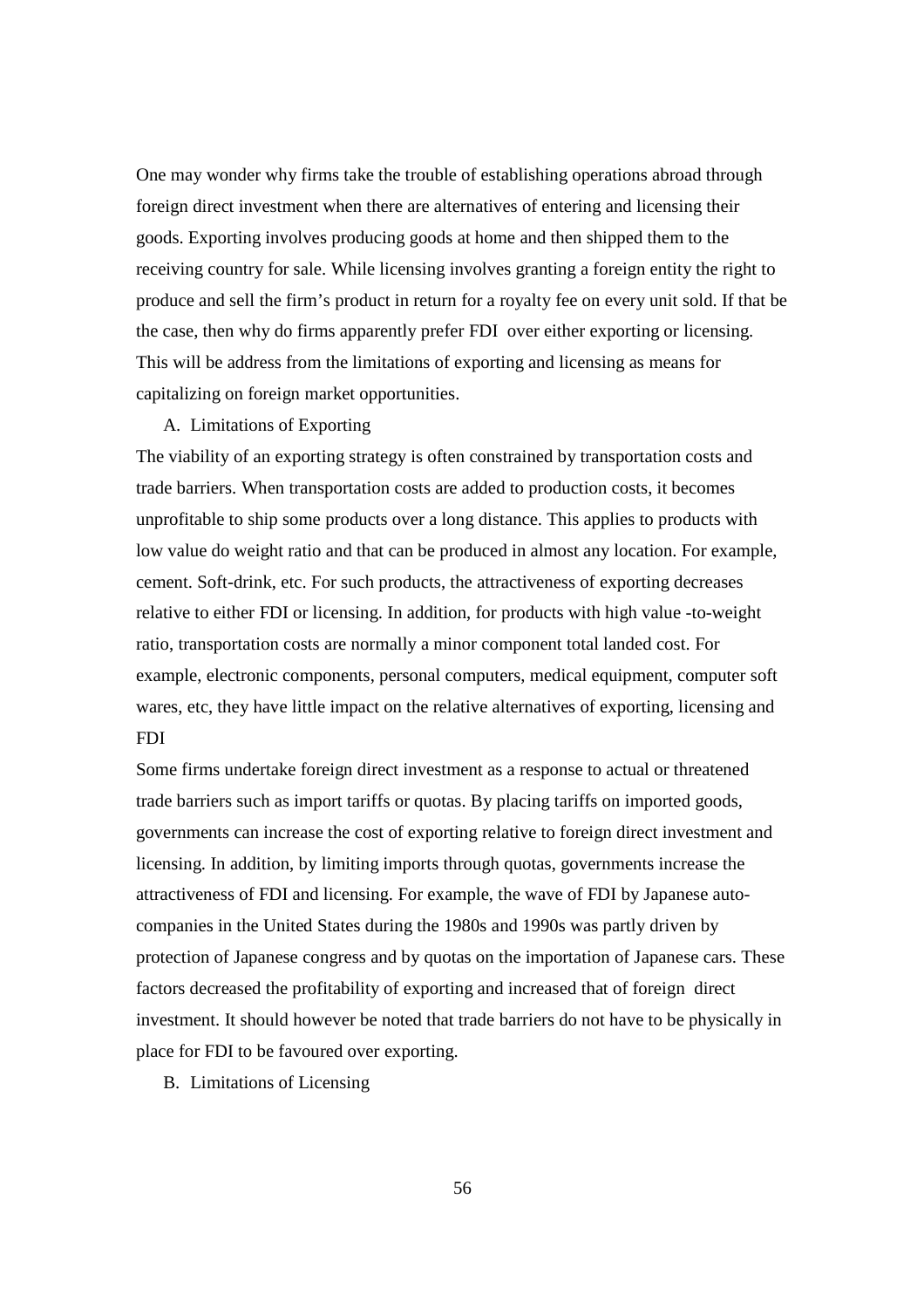The international business theory of foreign direct investment seeks to explain why firms often prefer foreign direct investment over licensing as a strategy for entering foreign market. This theory states that licensing has three major drawbacks as a strategy for exporting foreign market opportunities. These are:

- 1. Licensing may result in a firm's giving valuable technological know-how to a potential foreign competitor (for example-during 1960s, RCA licensed its leading Matsushita and Sony. At the time, RCA saw licensing as a way to earn a good return from its technological know-how in the Japanese market without the costs and risks associated with foreign direct investment. However, Mutsuhito and Sony quickly assimilated RCA's technology and used it to enter the U.A. market to compete directly against RCA. Hence, RCA is now a minor player in its home market while Mutsuhito and Sony have a much bigger market share)
- 2. That licensing does not give a firm the tight control over manufacturing, marketing and strategy in a foreign country that may be required to maximizes its profitability
- 3. That licensing arises when the firms competitive advantage is based not as much as its products as on the management, marketing, and manufacturing capabilities that produce these products. The problem here is that such capabilities are often not amendable to licensing.

3.6 Theories of Foreign Direct Investment (FDI)

There are so many theories underlying FDI, but fe are considered below:

a. The product Life Cycle Theory

Raymond Vermon was postulator of this theory. He argued that often times, firms that pioneer a product in their home markets undertake FDI to produce a product for consumption in foreign markets. For example, Xerox introduced the photocopier in the United States, and it was Xerox that set up product facilities in Japan (Fuji-Xerox) and Great Britain (Rank-Xerox) to serve those markets. He argued that firms undertake FDI at particular stages in the life-cycle of a product they have pioneered. They invest in other advanced countries when local demand in those countries grows large enough to developing countries when product standardization and market saturation gave rise to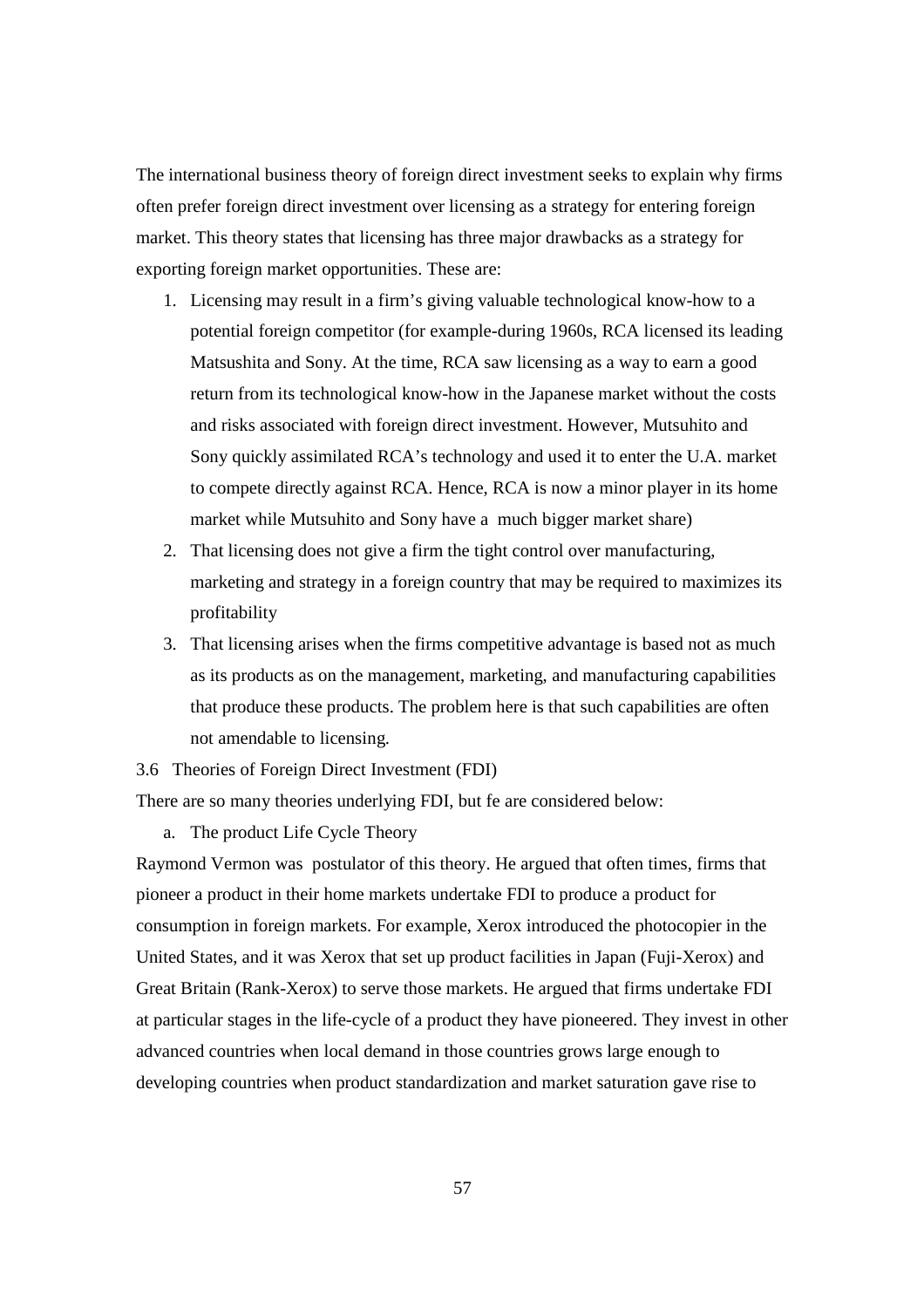price competition and cost pressures. Investment in developing countries, where labour costs are lower is seen as the best way to reduce costs.

However, the theory fail to explain why it is profitable for a firm to undertake FDI at such times rather continuing to export from its home base or licensing a foreign firm to produce its product. Just because demand in a foreign country is large enough to support local production, it does not necessarily follow that local production is the most profitable option. It may still be more profitable for the firm to produce at home and export to that country. Alternatively, it may be more profitable for the firm to license a foreign country to produce its product for sale in that country. Product life cycle theory ignores these options and instead, simply argues that once a foreign market is large enough to support local production FDI will occur.

b. The Electric Paradigm

This was championed by the British economist, John Dunming. Dunming argues that in addition to the various factors discussed above, location-specific advantages are also of considerable importance in explaining both the rationale for and the direction of foreign direct investment. By location-specific advantages, Dunming means the advantages that arise from utilizing resources endowments that a firm finds valuable to combine with its own unique assets (such as technological capabilities, marketing, or management capabilities).

Dinming accepts the argument of internalization theory that it is difficult for a firm to license its `own unique capabilities location-specific assets or resource endowments with the firm's own unique capabilities often requires foreign direct investment. That is, it requires the firm to establish production facilities, where those foreign assets or resources endowments are located.

The only shortcoming of the theory may be the culture and government policy which may not work in favour of the firm's operations.

c. The Radical View .

The radical view traces its root to Marxist political and economic theory. Radical writers argued that the multinational enterprises (MNEs) is an instrument of imperialist domination. They argued that MNEs are tool for exploiting host countries to be exclusive benefit of their capitalist-imperialist home countries. They stressed that MNEs extract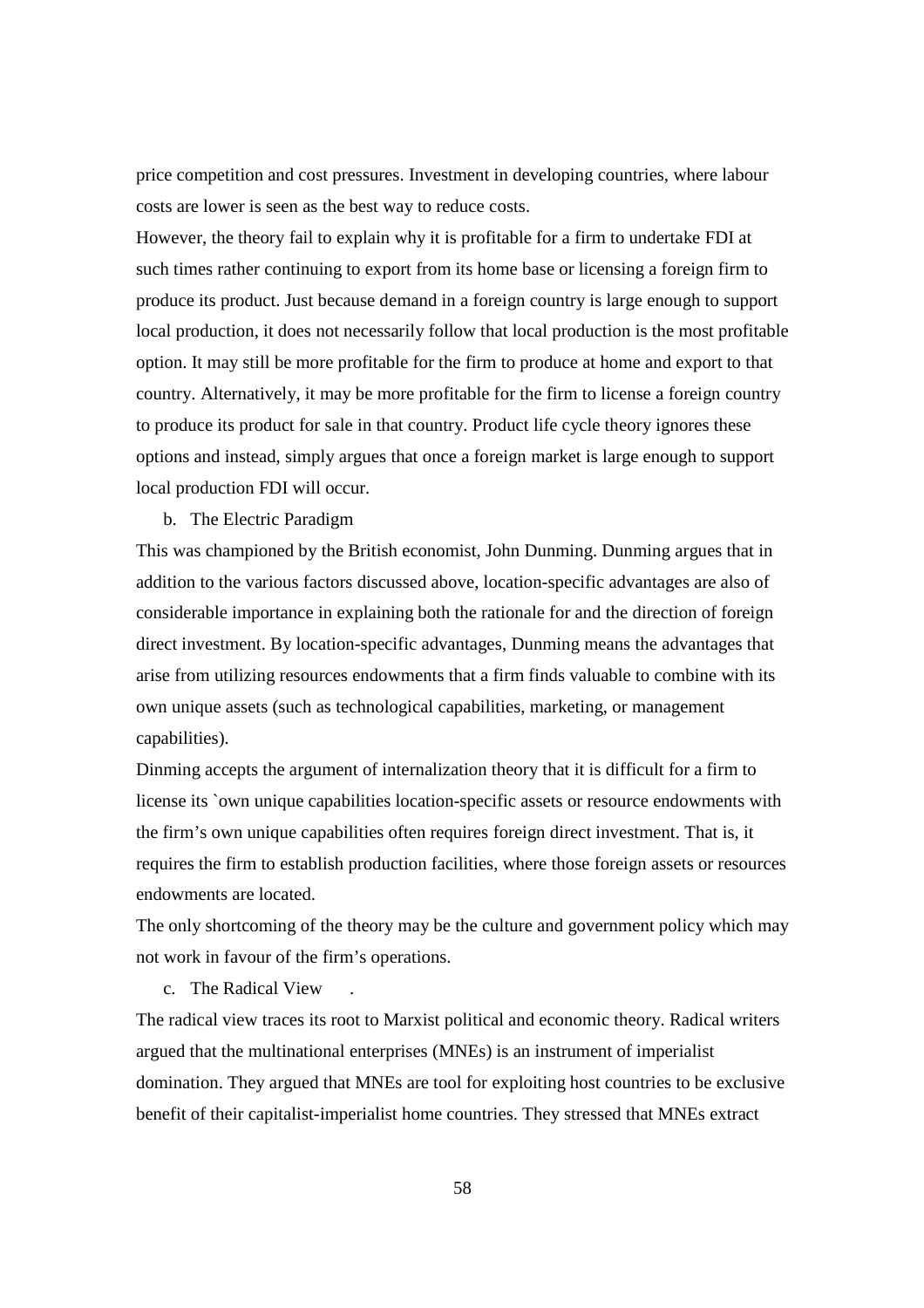profits from the host country and take them to their home country, giving nothing of value to the host country in exchange.

#### d. The Free-Market View

The free-market view traced its roots to classical economists and international trade theorists of Adam Smith and David Ricardo. The free market view argues that international production should be distributed among countries according to the theory of comparative advantage. Countries should specialize in the production of those goods and services that they can produce most efficiently. Within this frame work, the MNE is an instrument for dispensing the production of goods and services to the most efficient locations around the globe. Hence, FDI by MNEs increases the overall efficiency of the world economy.

It should however be noted that no country has adopted the free market view in its pure form. Countries such as Great Britain and United States are among the most open to FDI, but the governments of these countries both have still reserved the rights to intervene Britain does so by reserving the right to stop/block foreign take-over's of domestic's firms if the takeovers are seen as "contrary to national security interests" Or if they have the potential for "reducing competitors". .

e. Pragmatic Nationalism

In pragmatic, many countries have adopted neither a radical policy nor a free market policy toward FDI, but instead a policy that can best be described as pragmatic nationalism. The pragmatic nationalist view is that FDI has both benefits and costs. FDI can benefit a host country by bringing capital , skills, technology and jobs, but those benefits come at a cost. When a foreign company rather than a domestic company produces products, the profits from that investment go abroad. Many countries are also concerned that a foreign owned manufacturing plant may import many components for the host country's balance of payments problem.

Recognizing this, countries adopting a pragmatic stance, pursues policies designed to maximize the national benefits and minimize the national costs. Accordingly, foreign direct investment should be allowed so long as the benefits outweigh the costs. In conclusion. There are other theories of FDI, however, the one to be adopted depend son the business environment and the policy of the firms.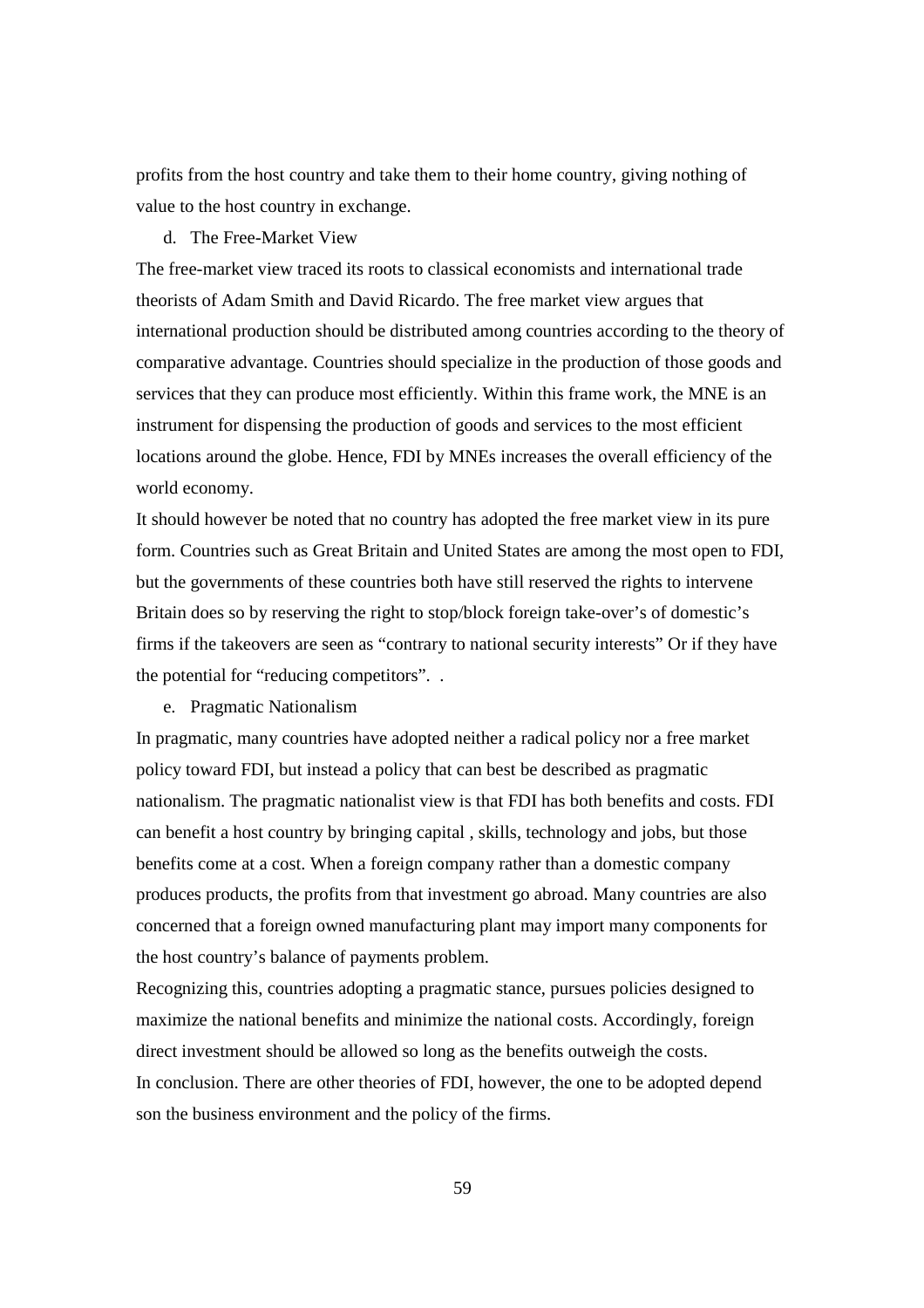#### 4.0 Conclusion

Business is all about taking risk, the right risks. Choosing which risks to accept and which to avoid is at the heart of management. These risks increase and become more interesting with entry into foreign markets.

#### 5.0 Summary

Business is longer domestic, duly local markets may be inadequate for thr goods produced at home or foreign markets offers better advantage in terms of production costs and sales. Hence, firms look for best way of entering foreign markets. One of such ways is through FDI. This unit examines FDI on thr basis of business implications. Forms of FDI were looked into, benefits of FDI and some theories of FDI were equally looked into.

6.0 Tutor Marked Assignment Why acquisition does fail?

Answer

Acquisition fails for reasons as:

1. The acquiring firms often overpay for the assets of the acquired firm. The price of the target firm can get bid up if more than one firm is interested in its purchase; this is the case of NITEL and Nigeria Sugar Company Bachita..Besides, the management of the acquiring firm is often too optimistic about the value that can be created via an acquisition and is thus willi9ng to may a significant premium over a target firm's market capitalization. This is called the Hubris hypothesis of why acquisitions fail. The Hubris hypothesis postulates that managers typically overestimate their ability to create value from an acquisition, primarily because rising to the top of a corporation has given them as exaggerated sense of their own capabilities.

60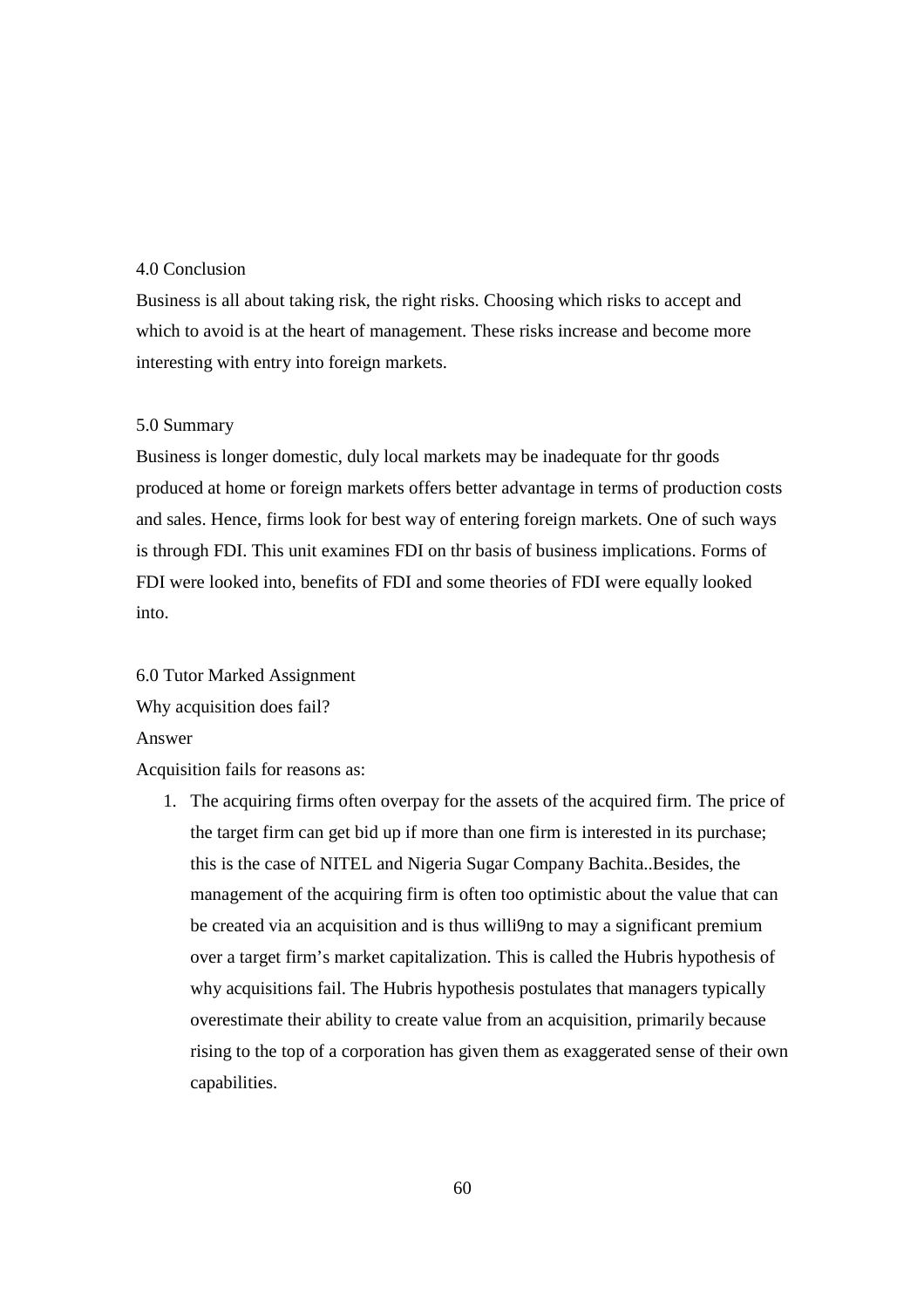- 2. Many acquisitions fail because there is a clash between the cultures of the acquiring and acquired firm. After acquisition, many acquired companies experience high management turnover, possibly because their employees do not like the acquiring company's ways of doing things; the is exactly what happened to NITEL plc
- 3. Many acquisitions fail because attempts to realize synergies by integrating the operations of the acquired and acquiring entities often run into roadblocks/problems, and take much longer than forecast. Differences in management philosophy and company culture can slow the integration of organizations. This what happened to mergers of banks in Nigeria, and some insurance firms. For example, Afribank and Union bank plc were seriously affected due to changed of leadership. Besides, differences in national culture may exacerbate these problems. Bureaucratic haggling between managers also complicates the process.
- 4. Many acquisitions fail due to inadequate pre-acquisition screening. Many firms decide to acquire other firms without thoroughly analyzing the potential benefits and costs. They often more with undue haste to execute the acquisition, perhaps because they fear another competitor may pre-empt. After the acquisition, many acquiring firms discovered that instead of buying a well run business, they have purchased troubled organization.
- 5.

7.0 References/Father Readings

Charles, W.L.H (2008) Global Business Today,  $5<sup>th</sup>$  Edition, New York,

McGraw-Hill

Dumning, J. H (1988) Explaining International Production, London: Unwin Hyman

Ran, R AND Zang, K (2002) "Foreign Direct Investment and Economic Growth", Economic Development and Cultural Change, 51, PP. 205-220

Womack, J. P, et al (1990) "The Machine that Change the World", New York: Rawson Associates

## **Answers to Self Assessment Exercises**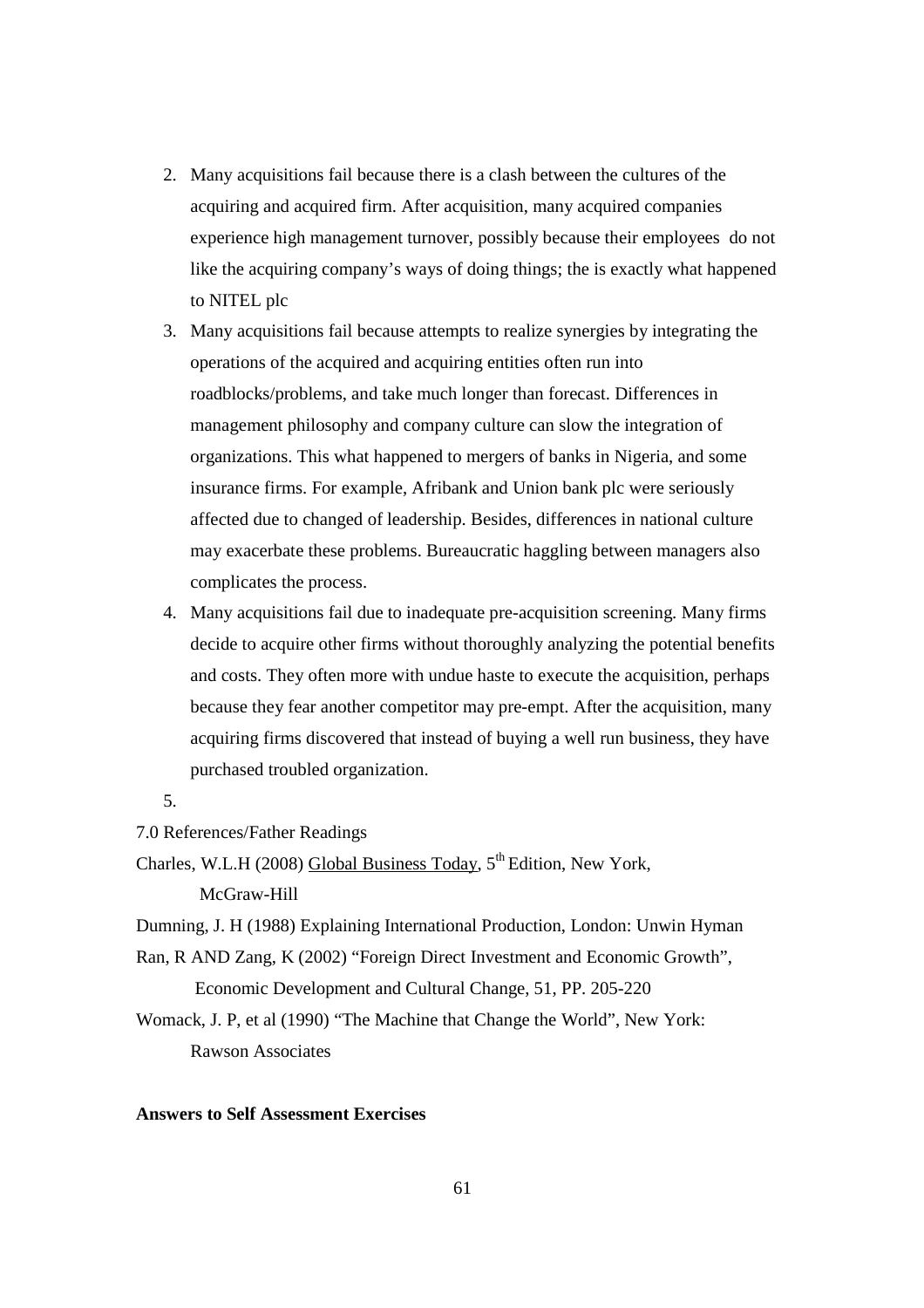- a. Foreign direct Investment (FDI) occurs when a firm invests directly in facilities to produce or market a product in a foreign country.
- b. Foreign direct Investment (FDI) occurs when a firm invests directly in facilities to produce or market a product in a foreign country.

\_\_\_\_\_\_\_\_\_\_\_\_\_\_\_\_\_\_\_\_\_\_\_\_\_\_\_\_\_\_\_\_\_\_\_\_\_\_\_\_\_\_\_\_\_\_\_\_\_\_\_\_\_\_\_\_\_\_\_\_\_\_\_\_\_\_\_\_\_\_\_\_

2) Factors responsible for the growth of FDI are:

1. Despite the general decline in trade barriers over the past 30 years, business firms still fear protagonist pressures. Business executives see FDI as a way of circumventing future trade barriers.

2. Much of the recent increase in FDI is being driven by the political and economic changes that have been occurring in many of the world's developing nations.

3. The globalization of the world economy is also having a positive impact on the volume of FDI. Firms such as Star bucks now see the whole world as their market and they are undertaking FDI in a attempt to make sure they have a significant presence in many regions of the world.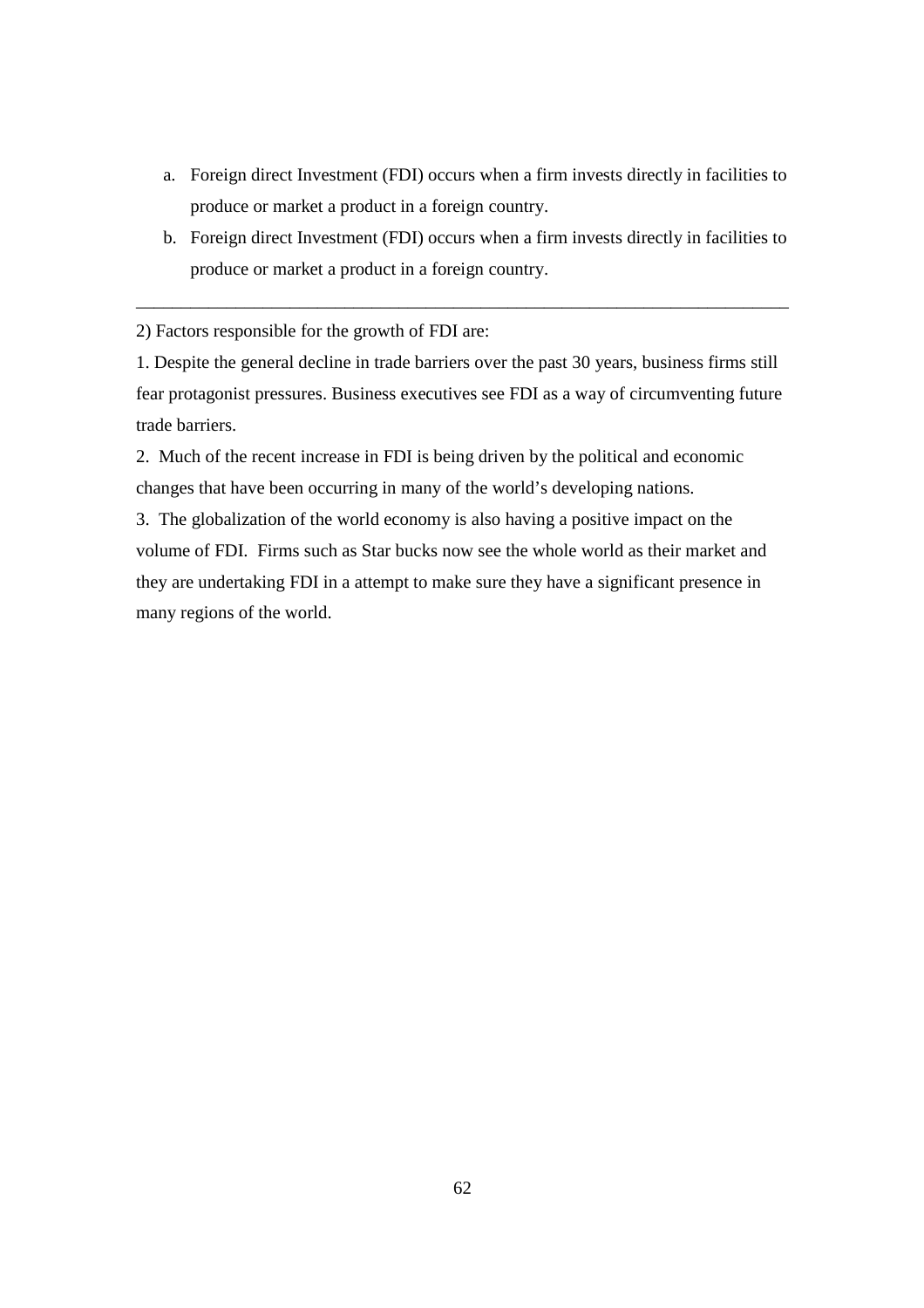#### **Unit 6: Political –Economy of International Trade**

- Table of Contents
- 1.0 Introduction
- 2.0 Objectives
- 3.0 Main Text
	- 3.1 Instruments of Trade Policy
	- 3.1a Tariffs
	- 3.1b Subsidies
	- 3.1c Import Quotas
	- 3.1 d Local content Requirement
	- 3.1e Administrative Trade Policies
	- 3.1 f Anti-Dumping policies
- 3.2 Political Arguments for Intervention
- 3.3 Economic Argument for Intervention
- 4.0 Conclusion
- 5.0 Summary
- 6.0 Tutor Marked Assignment
- 7.0 References/Further Readings

#### 1.0 Introduction

The political economy is the study of how political factors influence the functioning of an economic system, such as the international trading system. It describes how political realities have shaped and continue to shape the international trading system. Although many nations are normally committed to free trade; they tend to intervene in international trade to protect the interests of politically important groups or promote the interests of key domestic producers. When governments intervene, they often do so by restricting imports of goods and services into their nation, while adopting policies that promote exports. Normally their motives are to protect domestic producers and jobs from foreign competition while increasing the foreign market for products of domestic producers. This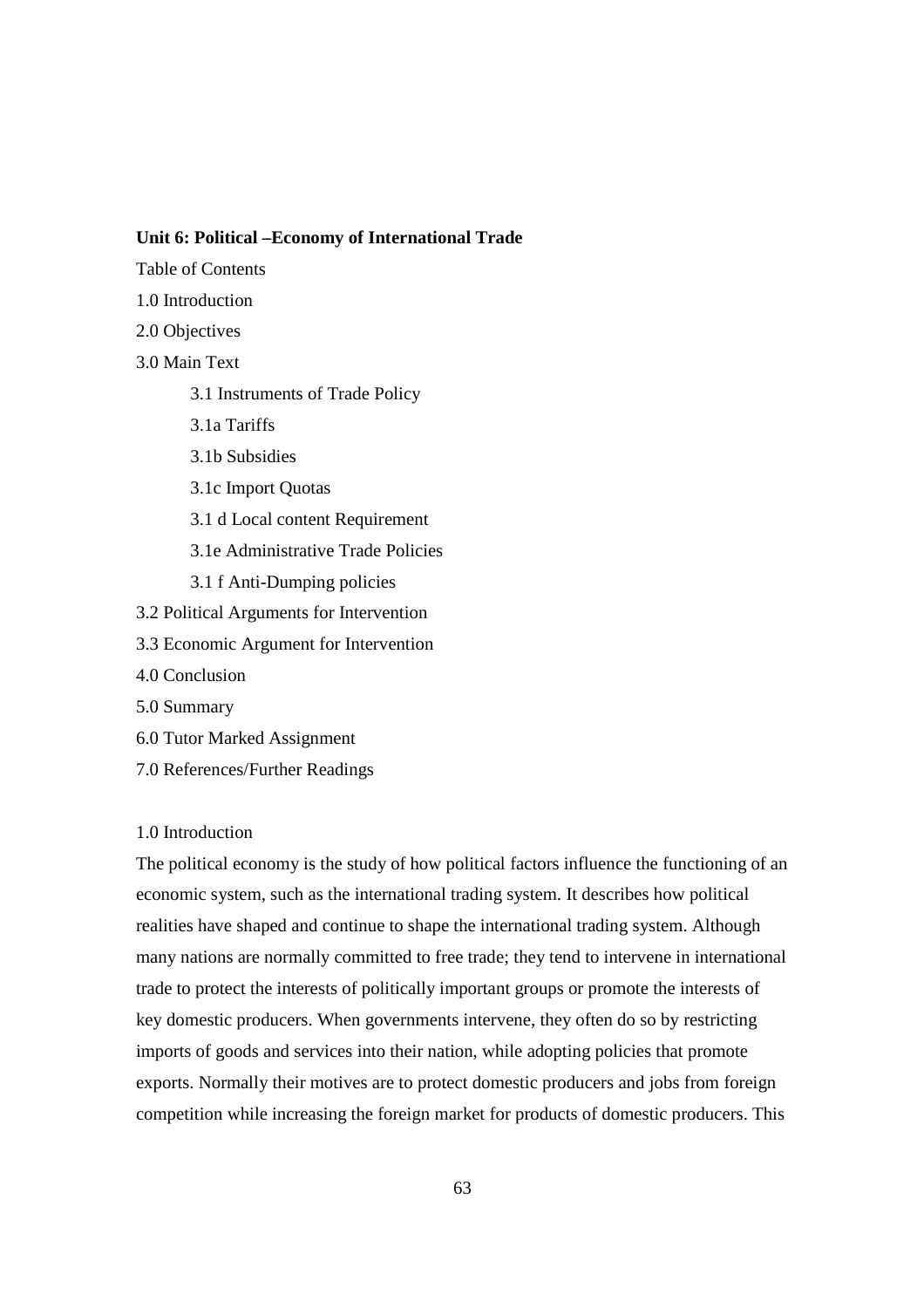unit concerned itself with political instruments used by government for safeguarding domestic trade against international trade.

#### 2.0 Objectives

On successful completion of this unit, you should be able to:

- 1. Define political economy
- 2. Explain instruments of trade policy and
- 3. Explain political arguments for and against intervention in international business

#### 3.0 Main Text

## 3.1 Instruments of Trade Policy

Political economy is the study of how political actors influence the functioning of an economic system, such as the international trade. It aim to describe how political realities have shaped and continue to shape the international trade system. Governments adopt various policies to curb cross-border trade. Among these policies is the trade policy. Trade policy concerned itself with instruments that government s used to control in-flow and out-flow of goods within a country. The most common among these instruments are discussed below:

## 3.1a. Tariffs

Tariffs are the oldest form of trade policy, usually placed on imports of foreign products. They fall into two categories

- 1. Specific tariffs which are levied as a fixed charged for each unit of a good imported and
- 2. Ad valorem tariffs are levied as a proportion of the value of the imported good. An example of ad valorem tariffs is the 25 per cent Bush's administration placed on imported on light trucks (Pick up trucks, Four-Wheel-drive vehicles, etc.)

In most cases, tariffs are placed on imports to protect domestic producers from foreign competition by raising the price of imported goods. Tariffs also serves as major source of various nations. The federal republic of Nigeria receives major source of revenue from tariffs on various goods that imported to country. In addition, the U.S government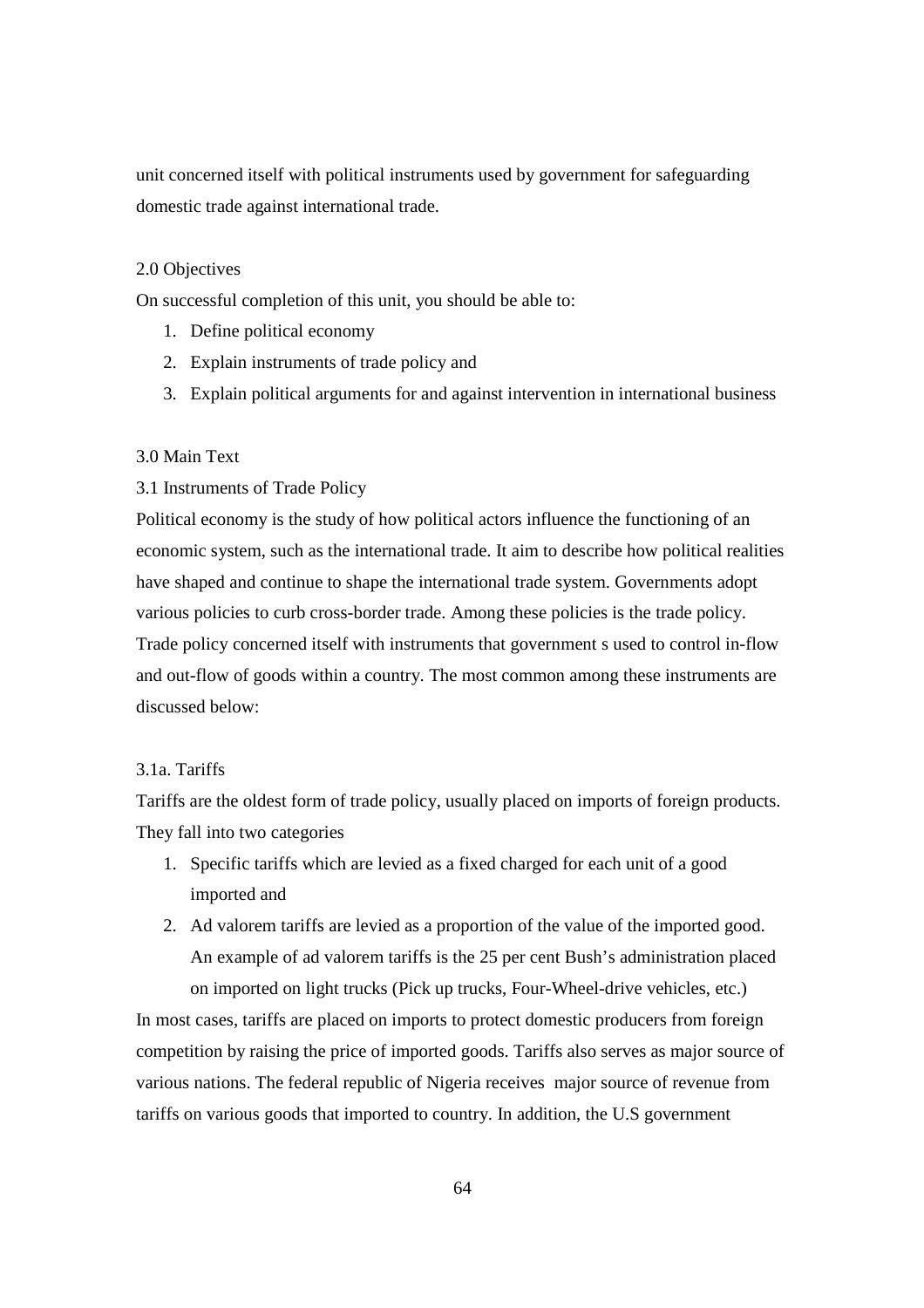received most of its revenues from tariffs. T he issue of who suffers and who gains in tariffs should be stress here. Governments' gains. This is because the tariff affords them some production against foreign competitors by increasing the cost of imported foreign goods. But the consumers lose. This is because; they must pay for certain imports. For example, in March 2002, the US government placed a valorem tariff of 8 per cent to 30 per cent on imports of foreign steel. The effect was to reduce the price of steel products in the United States between 30 and 50 per cent.

However, by November 2002, the whole trade organization declared that the tariffs represented a violation of the WHO treaty, thus, the United States consequently removed them in December of that year. Nevertheless, two conclusions can be draw from economic analysis of the effect of import tariffs:

- a. Tariffs are unambiguously pro-producer and anti consumers. While it protect producers from foreign competitors, this restriction of supply also raises domestic prices. The case of Bush's administration mentioned earlier is a good example.
- b. Import-tariffs reduce the overall efficiency of the world economy. They reduce efficiency because a protective tariff encourages domestic firms t produce more efficiently abroad. The consequence is an inefficient utilization of resources. For example the importation of tariff on band of rice , cements, vehicles etc by federal republic of Nigeria. These has made prices of these goods to rise up, hence consumers find it difficult to buy them. In the long-run, it is the citizens of such countries where tariffs are imposed that suffer the consequences.

Self Assessment Exercise

Define Tariffs

## 3.1b Subsidiaries

A subsidy is a government payment to a domestic producer. Subsidiaries' take many forms, such cash grants, low-interest loans, tax breaks and government equity participation in domestic firms. By lowering production costs, subsidiaries help domestic producers in two ways: a) competing against imports and b) going export markets. Agriculture tends to be one of the largest beneficiaries of subsidiaries in most countries. In 2002, the European Union was paying \$43 billion annually in farm subsidiaries. Also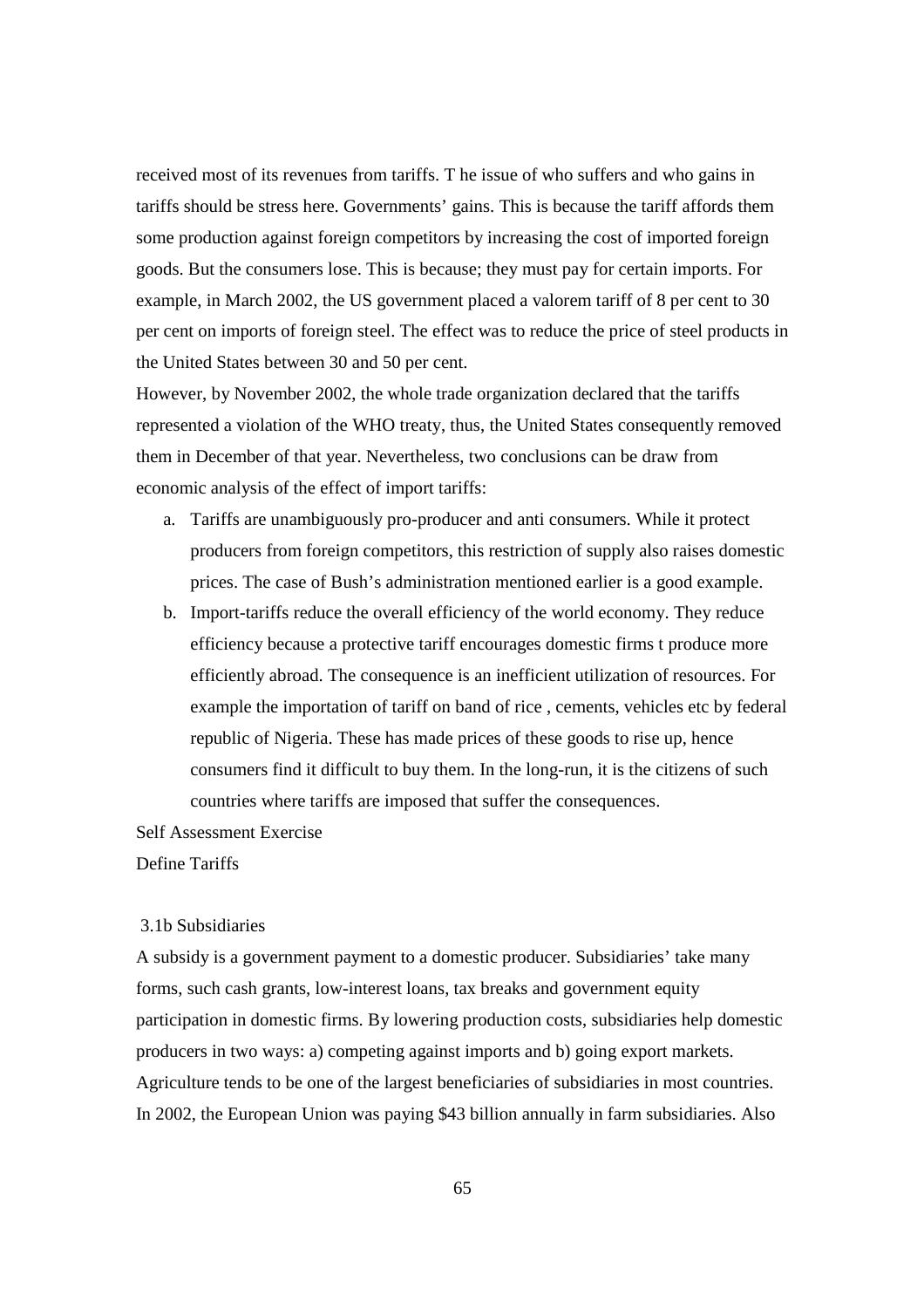in May 2002, President George. W. Bush signed into law a bill that contained subsidiaries of more than \$189 billion for US farmers spread out over 10 years. Government of Nigeria has been threatening to go strike any attempt to remove petroleum subsidiary.

Some scholars argued that subsidiaries can help a firm achieve a first move advantage in an emerging industry. If this is achieved, further gains to the domestic economy arise from the employment and tax revenues that a major global company can generate. However, it ids observed that many subsidiaries tend to protect the inefficient and promote excess production. For example, agricultural subsidiaries:

- a. Allow inefficient farmers to stay in business
- b. Encourage countries to over produce heavily subsidized agricultural products
- c. Encourage countries to produce products that could be grown more cheaply elsewhere and imported
- d. And therefore reduce international trade in agricultural products.

It has been observed that if advanced countries abandoned subsidiaries to farmers, global trade in agricultural products would be 50 per cent higher and the world as whole would be better off by \$160 billion (Anderson, 2000).

## 3.1c Import Quotas

 An import quota is a direct restriction on the quantity of some goods that may be imported into a country. The restriction is usually enforced by issuing import licenses to a group of individuals or firms. For example, US have a quota on cheese imported. The only firms allowed to import cheese are certain trading companies each of which is allocated the right to import a maximum of pounds of cheese each year. Similar situation occurs in Nigeria, it is only Dangote firms that is allowed to import rice and cements,

#### 3.1d Local Content Requirements

A local content requirement is a requirement that some specific fraction of ago be produced domestically. The requirement can be expressed either in physical terms (some per cents) or in value terms. Local content regulations have been widely used by developing countries to shift their manufacturing base from the same/simple assembly of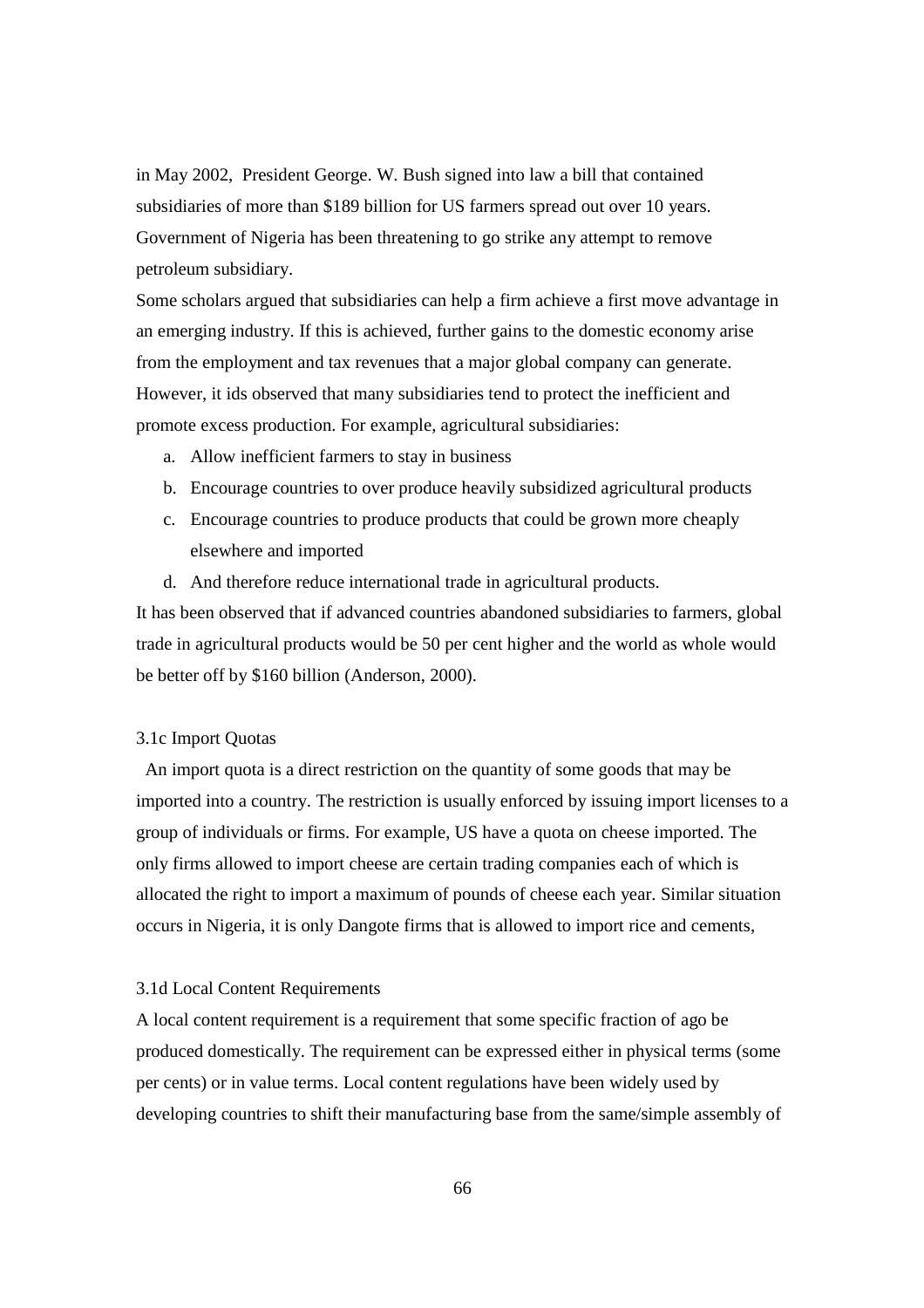products, whose parts are manufactured elsewhere into the local manufacturer of component parts.

They are used by developed countries to protect local jobs and industry from foreign competition. This is the case of oil and gas industry in Nigeria, where certain per cent of local content is permitted to carried out by the local experts.

3.1e Administrative policies

Administrative trade policies are bureaucratic rules designed to make it difficult for imports to enter a country. A case study here is Japan. Japan's formal tariff and non-tariff barriers have been among the lowest in the world. However, charges the country imposed through administrative barriers to imports are grater than the lowest tariffs incentives. For example, the Netherlands exports tulip bulbs to almost every country in the world except Japan.

## 3.1f Anti-Dumping Policies

Dumping is defined as selling goods in a foreign market for less than their cost of production or below their market values. Dumping is therefore views as a method by which firms unload excess production in foreign markets. Some dumping may be the result of predatory behavior, with producers using substantial profits from their home markets to subsidize prices in a foreign market with view to drawing indigenous competitors out of that market. Once this has been established, the predatory firm can raise prices and earn substantial profits. This is exactly what Chinese's firms does to Nigeria market with their substandard tires, electrical cables and bulbs and pharmaceutical drugs

Anti-dumping policies are designed to punish foreign firms that engage in dumping. The ultimate objective is to protect domestic producers from unfair foreign competitions.

#### 3.2 Political Argument for Trade Intervention

Some of the political arguments for trade intervention are explained below:

i. Protecting jobs and industries- Perhaps the most common political argument for government intervention is that this necessary for protecting jobs and industries from unfair competitions. For example, tariffs imposed by George Bush on foreign steels.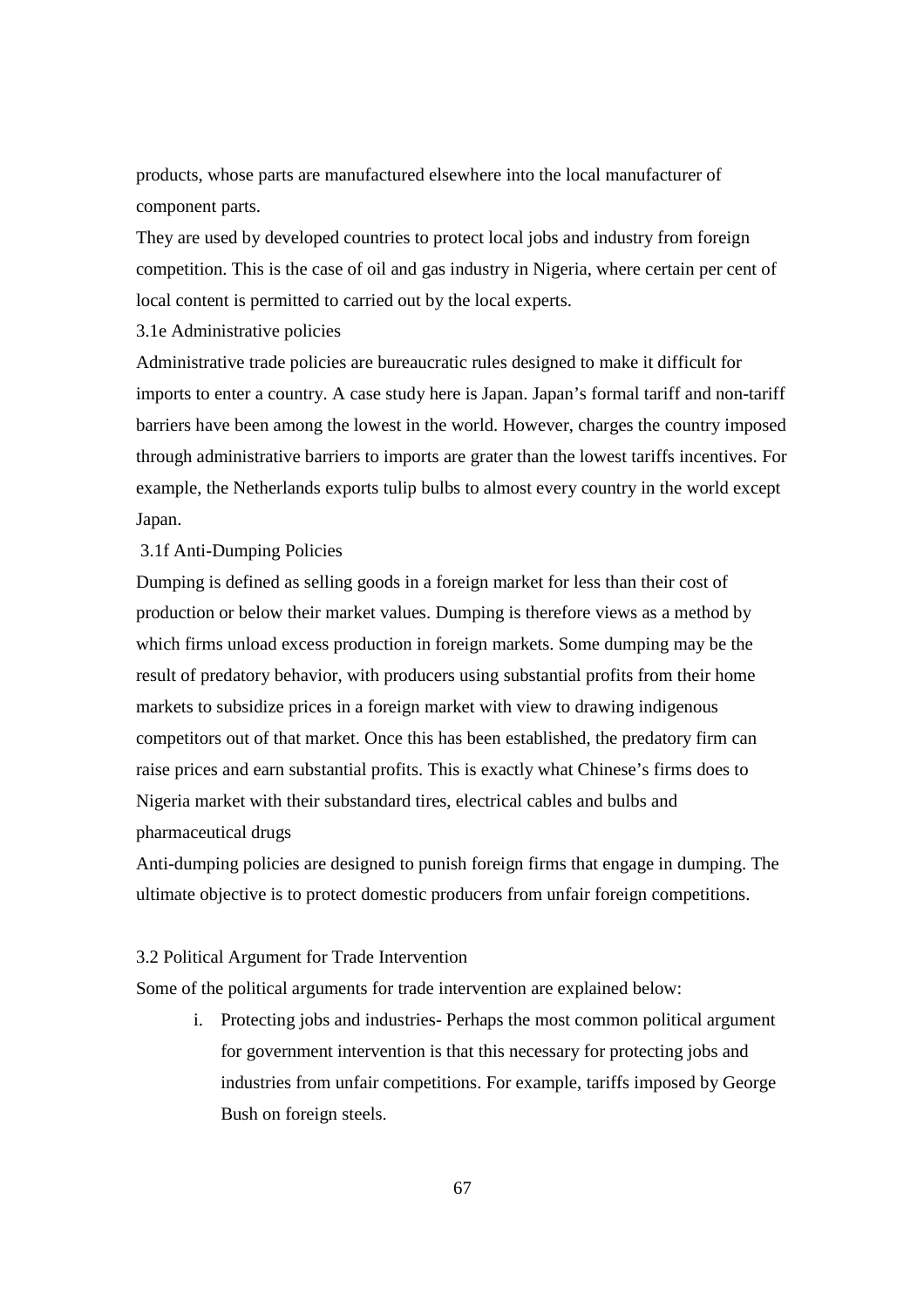- ii. National security- Countries sometimes argue that it is equally necssry to protect certain industries because they are important for national security. For example, defense related industries often get this kind of attention, such aerospace, airports and seaports.
- iii. Retaliation- A school thought argued that governments should use the threat t intervene in trade policy as a bargaining tool to help open foreign markets and force trading partners to "play by the rules of the game". The US government has used the threat of punitive trade sanctions to try to get Chinese government to enforce its intellectual property laws.
- iv. Protecting consumers- Many governments have long had regulations to protect consumers from unsafe products.
- v. Protecting human rights- Protecting and promoting human rights in other countries as an important element of foreign policy for many democratic governments. Sometimes, it is use as attempt to improve the human right policies of trading partners.

Self Assessment Exercise

Give any three reasons for political argument for trade interventions

3.3 Economic Arguments for Trade Intervention

With the development of the new trade theory and strategic trade policy, the economic arguments for government intervention have undergone a renaissance in recent years. Nevertheless, two arguments will be considered here:

1. The infant industry arguments- The infant industry argument is by far the oldest economic argument for government intervention. Alexander Humitton proposed it in 1972. He argued that many developing countries have a potential comparative advantage in manufacturing, but new manufacturing industries cannot initially compete with established industries in developed countries. To allow manufacturing to get benefits, the argument is that governments should temporarily support new industries, until they have grown strong enough to meet international competition.

The argument has had substantial appeal for the governments of developing nations during the past 50 years and the General Agreement on Tariff and Trade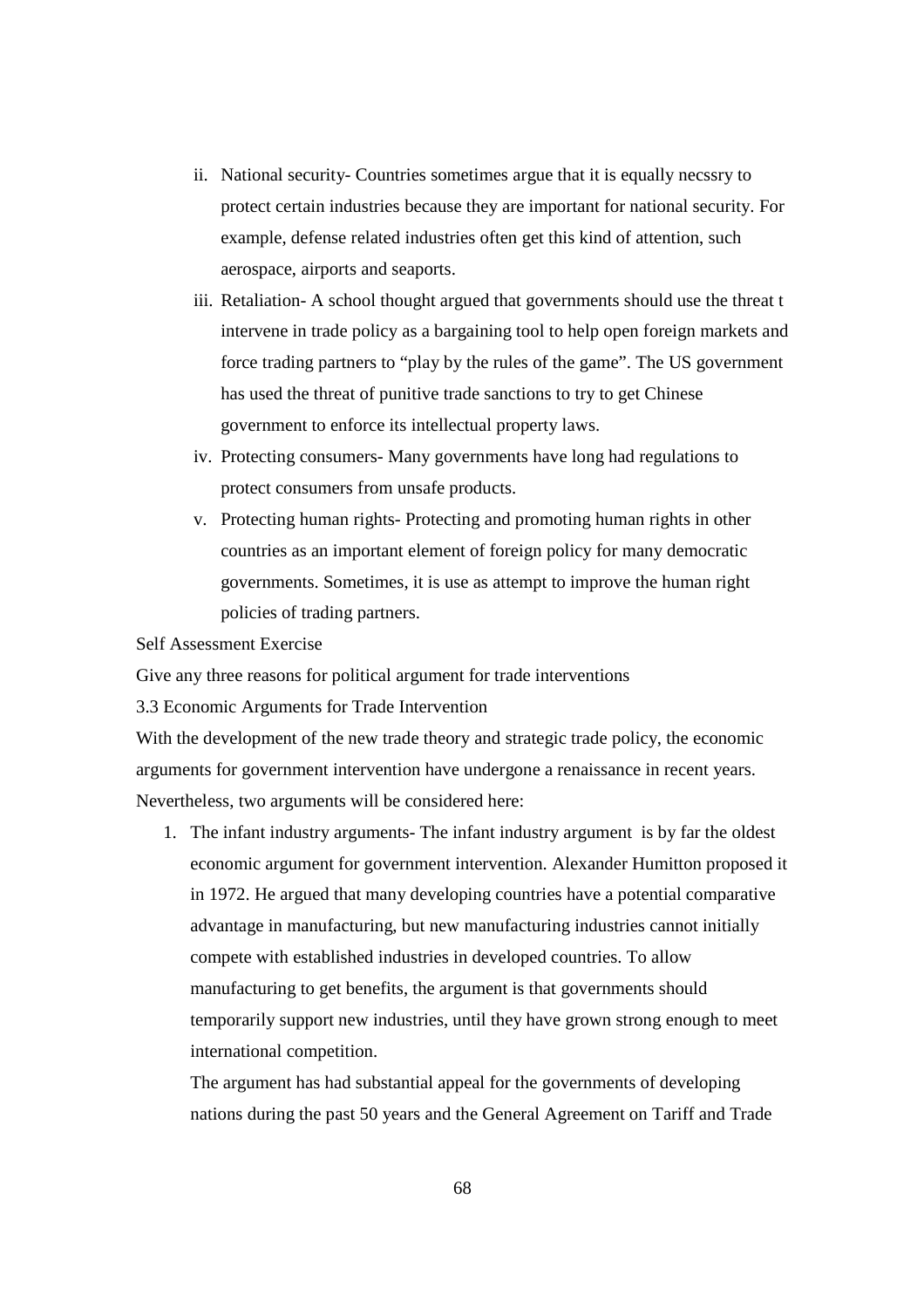(GATT) has recognized the infant industry argument as a legitimate reason for protectionism.

However, many economists remain critical of this argument for two reasons, namely:

- a. Protection of manufacturing firms from foreign competition does no good unless the protection helps to make the industry efficient. Protection seems to have done little more harm to the development of inefficient industries that have little hope of ever competing inn the world market.
- b. That firms are unable to make efficient long term investments by borrowing money from the domestic or international capital market. Therefore, governments are required to subsidize long term investments.

II. Strategic Trade policy- The strategic trade policy has two components, these are:

- a. It is argued that by appropriate actions, a government can help raise national income.
- b. That it might pay a government to intervene in an industry by helping domestic firms overcome the barriers to entry created by foreign firms that have already reaped first mover advantages.

In conclusion, if these arguments are true, then government should target technologies that may be important in the future and use subsidiaries to support development work aimed at commercializing those technologies.

In addition, government should provide export subsidiaries until the domestic firms have established firm-mover advantages in the world market

Government support may also be justified if it can help domestic firms overcome the first-mover advantage as viable competitors in the world market.

## 4.0 Conclusion

There is no country al over the world that exist without one law, Acts or regulations/sanctions. As good as they may be, they should be oriented towards development of man kinds.

#### 5.0 Summary.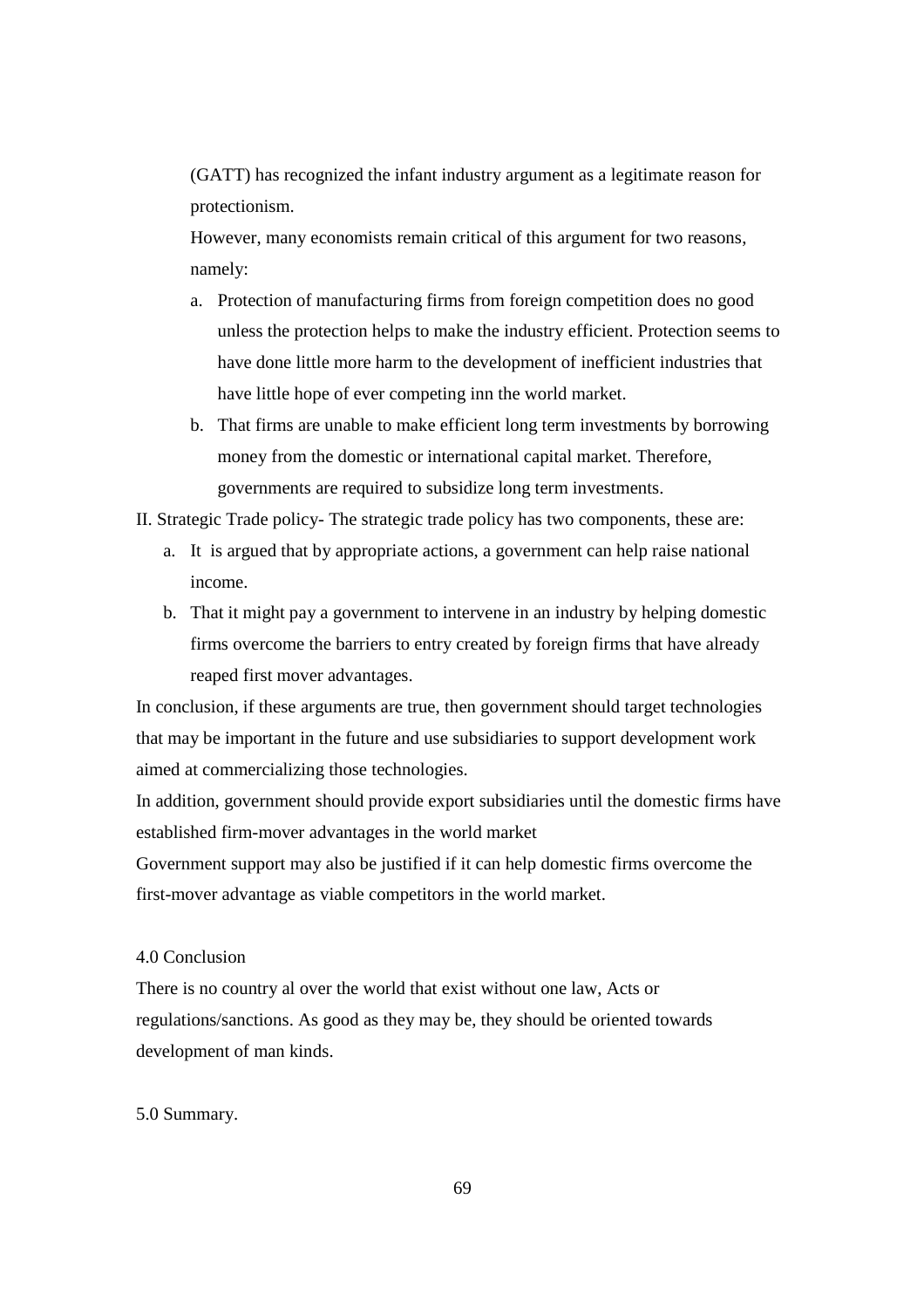This unit examined the political economic system of a nation as it applies to international business. Various arguments for and against trade intervention were extensively discussed in this unit.

6.0 Tutor Marked Assignment

Give two reasons why economists are critical about economic arguments for trade intervention

Answer:

- a. Protection of manufacturing firms from foreign competition does no good unless the protection helps to make the industry efficient. Protection seems to have done little more harm to the development of inefficient industries that have little hope of ever competing inn the world market.
- b. That firms are unable to make efficient long term investments by borrowing money from the domestic or international capital market. Therefore, governments are required to subsidize long term investments.
- 7.0 References/Further Readings

Charles, H., W, L (2008) Global Business Today, 4<sup>th</sup> Edition, New York McGraw-Hill Companies, Inc.

## **Answers to Self Assessment Exercises**

1 Tariffs are the oldest form of trade policy, usually placed on imports of foreign products. They fall into two categories

- a. Specific tariffs which are levied as a fixed charged for each unit of a good imported and
- b. Ad valorem tariffs are levied as a proportion of the value of the imported good. An example of ad valorem tariffs is the 25 per cent Bush's administration placed on imported on light trucks (Pick up trucks, Four-Wheel-drive vehicles, etc.)

\_\_\_\_\_\_\_\_\_\_\_\_\_\_\_\_\_\_\_\_\_\_\_\_\_\_\_\_\_\_\_\_\_\_\_\_\_\_\_\_\_\_\_\_\_\_\_\_\_\_\_\_\_\_\_\_\_\_\_\_\_\_\_\_\_\_\_\_\_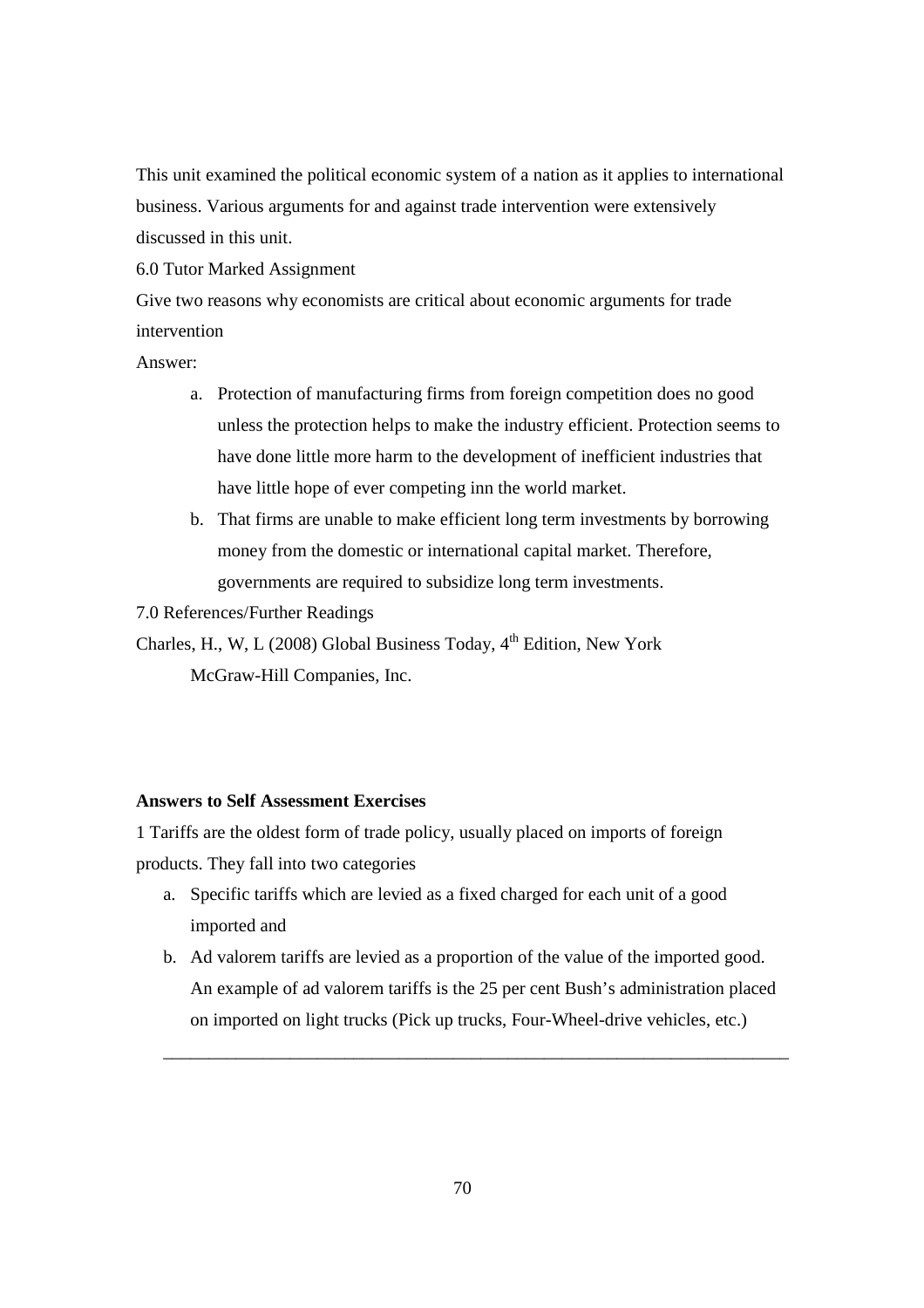Three political arguments for trade intervention are:

- a. Protecting jobs and industries- Perhaps the most common political argument for government intervention is that this necessary for protecting jobs and industries from unfair competitions. For example, tariffs imposed by George Bush on foreign steels.
- b. National security- Countries sometimes argue that it is equally necssry to protect certain industries because they are important for national security. For example, defense related industries often get this kind of attention, such aerospace, airports and seaports.
- c. Retaliation- A school thought argued that governments should use the threat t intervene in trade policy as a bargaining tool to help open foreign markets and force trading partners to "play by the rules of the game". The US government has used the threat of punitive trade sanctions to try to get Chinese government to enforce its intellectual property laws.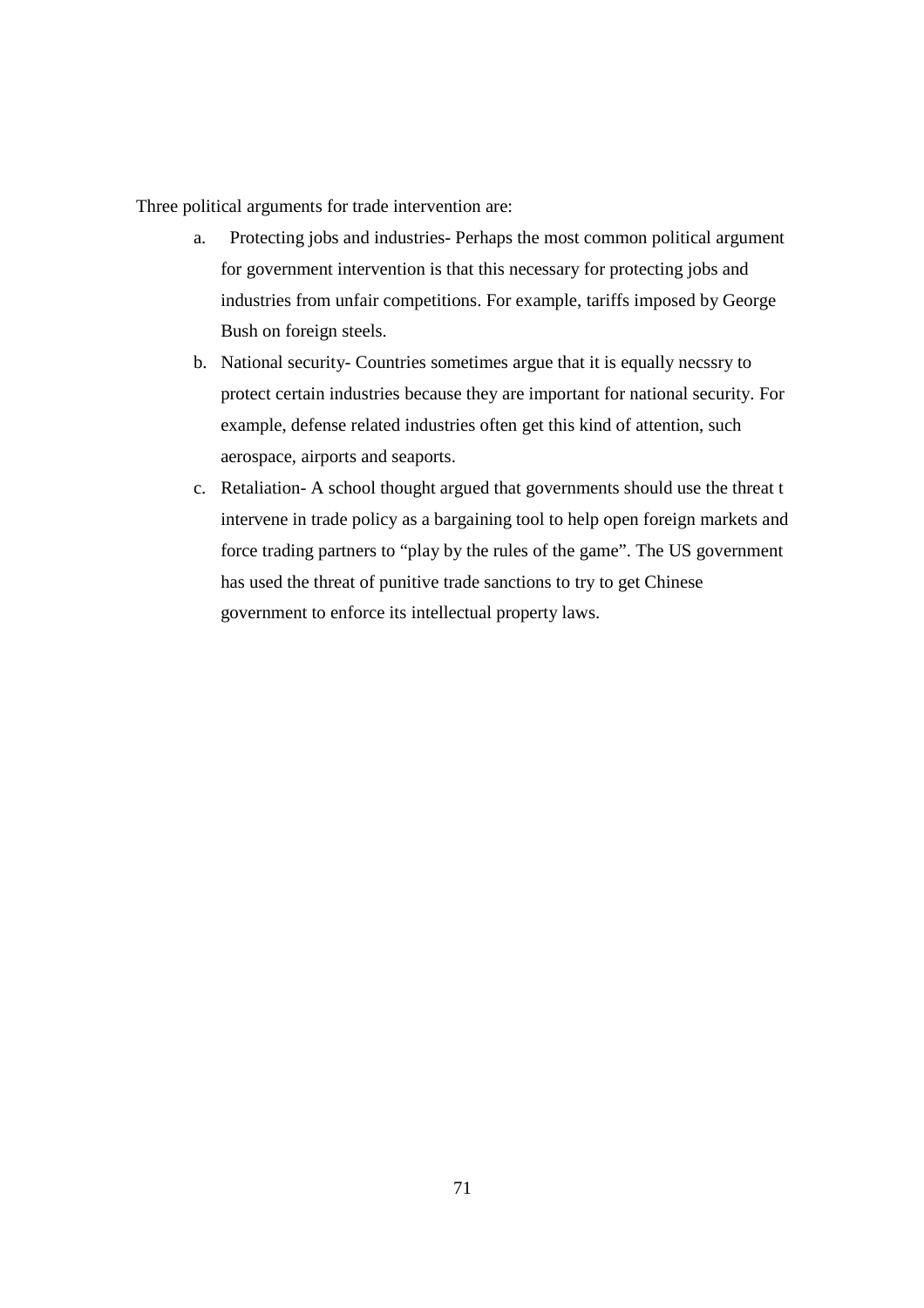## **UNIT 7: Mode of Entering International Markets**

Table of contents

- 1.0 Introduction
- 2.0 Objectives
- 3.0 Main Text
- 3.1 International market entry decisions
- 3.2 Export
	- 3.2:1 Indirect Export
	- 3.2.2Direct Exports
- 3.3 Joint Venturing
	- 3.3.1 Licensing
	- 3.3.2 Contract Manufacturing
	- 3.3.3 Management Contracting
	- 3.3.4 Turkey Operations
- 3.4 Direct Investment
- 3.5 Tree Trade Zones
- 3.6 Introducing a product into international Markets
	- 3.6.1 Time scale
	- 3.6.2 Firms resources and Goals
	- 3.6.3 Specified Markets
- 3.7 Factors considered whether to standardized or to differentiate
	- 3.7.1 Corporate objectives
	- 3.7.2 The market usage of the product
	- 3.7.3 Company resources
	- 3.7.4 Level of service required
	- 3.7.5 Base of production
	- 3.7.6 Legal considerations.
- 4.0 Conclusion
- 5.0 Summary
- 6.0 Tutor Marked Assignment
- 7.0 References/Further Reading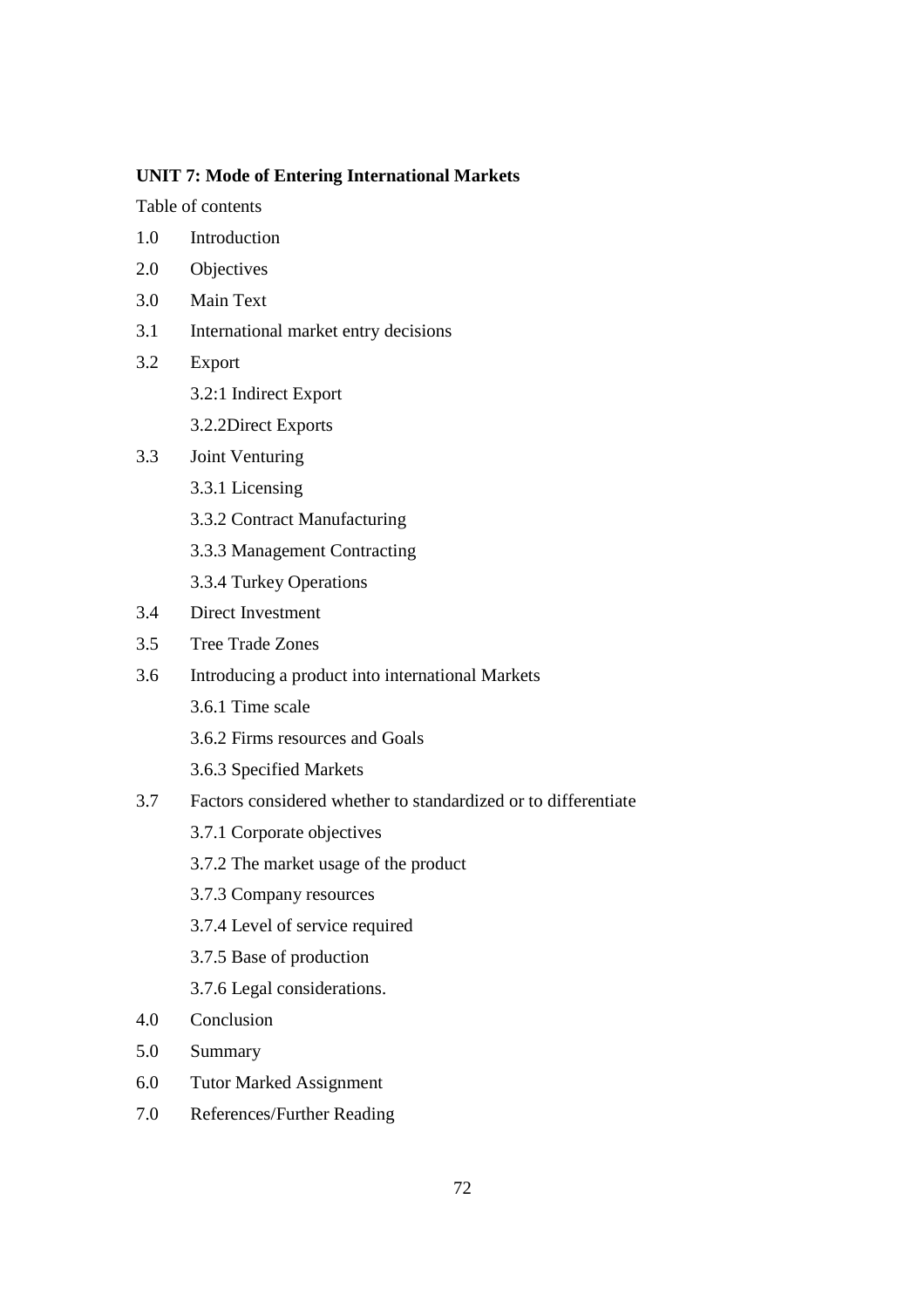#### **1.0: Introduction**

Marketing opportunities exist in all countries regardless of the level of economic development. To assume that only developed countries offer more market potential is a misconception that wills lead international business manager astray. A particular market may initially seem attractive because of its potential demand and size in terms of the number of consumers or their purchasing power. Yet the market may be attracting more than its share of competition. Since the market is thus crowded by many competitors, it may not be especially attractive after all. As a result, Onkvisit and Shaw (1997) observed that LDCs may provide a better return on investment because competitive expenditures can be significantly less when sophisticated and expensive marketing techniques are not necessary.

A business manager usually discerns far more market opportunities that a firm's limited resources permit to be pursued. It therefore implies that a marketer must develop a priority system so that available resources will not be spread too thin for the needed impact. Countries must be screened based on certain relevant criteria for comparing opportunities. Such criteria may include market potential, economic growth, political risk, available resources, etc. In assessing market opportunities, there is no single ideal criterion. A marketer must therefore employ a set of criteria that is relevant to the market opportunity under consideration. This unit examines the various alternatives of entering international markets.

#### **2.0 Objectives**

After thorough study of this unit, you should be able to:

- 1. Explain modes of entering international markets
- 2. Select the best option for your business and
- 3. Advise clients on the modality of approaching an international market.

# **3.0 Main Content**

#### **3.1 International Business Entry Decision**

Once a company has analyzed the environment of foreign market and concludes that it represents an alternative opportunity, the next step for the company is to take strategic decisions on how to enter the market. A company that has this kind of decision to make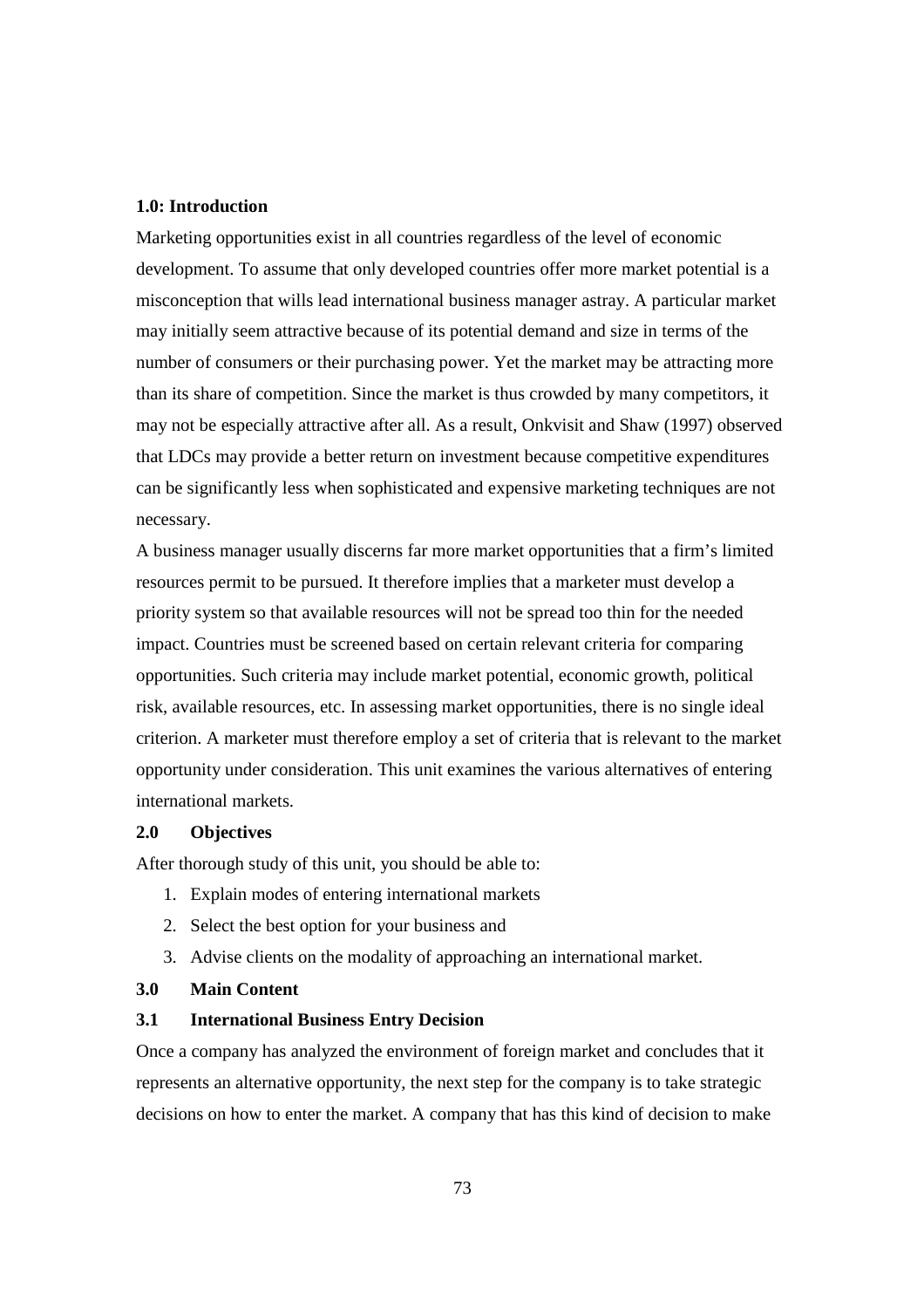usually have three strategic options to consider and select the most appropriate. In trying to select the most appropriate strategic option, the company has to consider the impact of some the crucial factors such as the nature of the product, nature of the market, financial capacity of the company, the management expertise, and the established objectives of the company. These options are thus discussed below.

## **3.2 Export**

This is the quickest and simplest way through which a company can enter foreign markets. With the option, the manufacturing facilities of the company will remain located in the home country while the company simply makes arrangement on how to sell some of its present products abroad. Exporting is a strategy in which a company, without any marketing or production or organization overseas, exports a product from its home base market abroad.

Exporting allows a company to enter foreign markets with a minimum of change in its product line, company organization, investment, or company mission.

The main advantage of exporting strategy is the case in implementing the strategy. Risks are minimal because the company simply exports its excess production capacity when it receives orders from abroad. The problem with using an exporting strategy is that it is not always an optimal strategy. A desire to keep international activities simple, together with a lack of product modification, make a company's marketing strategy inflexible and unresponsive.

However, any company that chooses to enter into international markets by only exporting its products to the foreign markets can achieve the objective through two ways, namely indirect export and direct export.

## **3.2:1 Indirect Export**

Under this method or strategy, the firm does not have to develop an oversea sale force. It will only hire independent international middlemen in the countries concerned. Firms that are stating export business for the first time usually adopt this method. The method involve less investment and less risks. The assumption is that the middlemen's established goodwill, marketing know-how and services will enable the image of the product and possibly increase the speed of its acceptance in the market.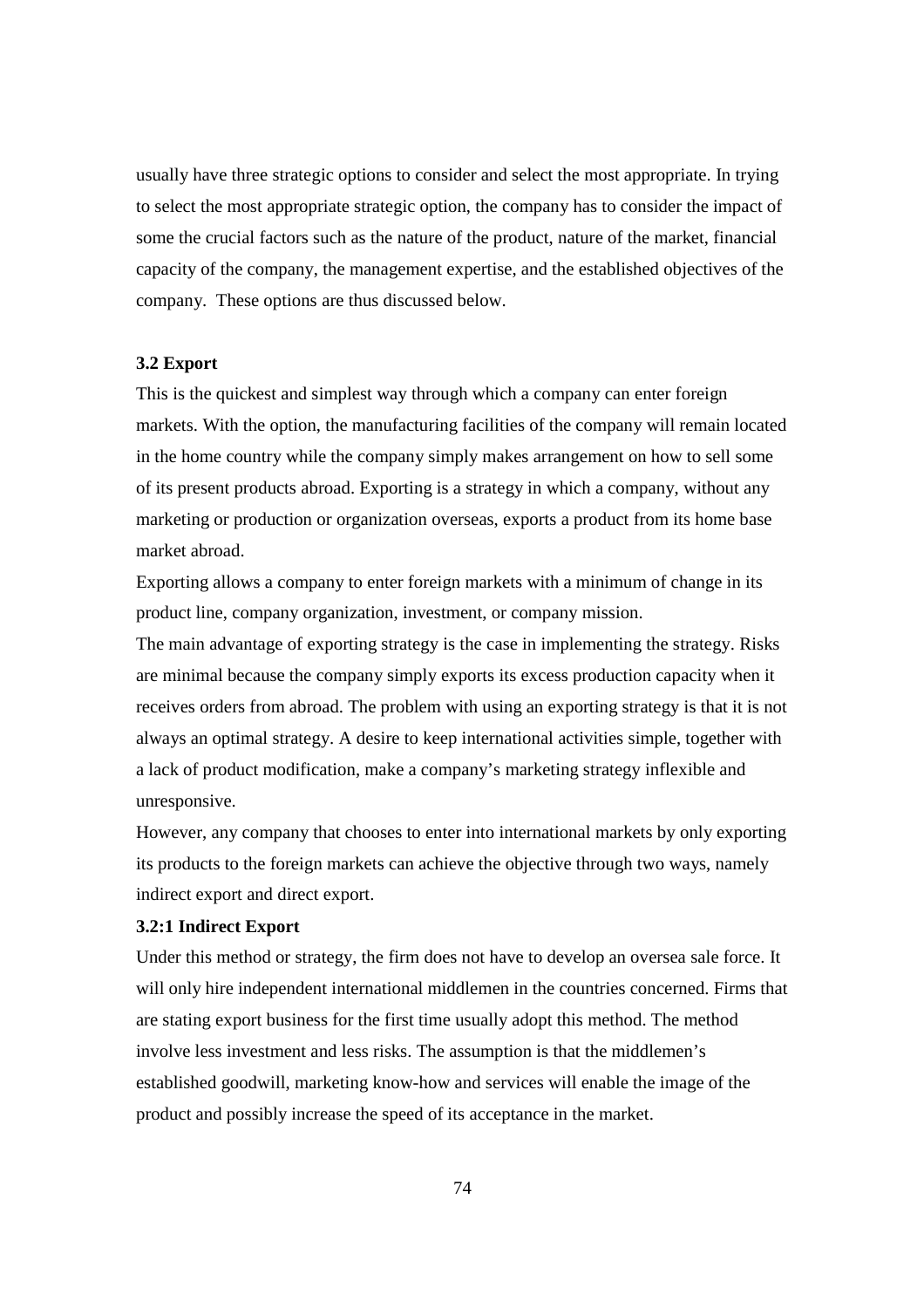Firms that adopt the indirect export method in their international business usually have three options of domestic middlemen arrangements. They can use any or combination of the following:

# **(a): Domestic Based Export Merchants**

Buys the manufacturers' products and then sell them abroad. With this arrangement, the exporting company only sells its products to the export merchant in the home country. After buying from the company, the export merchant will then sell the product to foreign markets on its own account. Because, the merchant takes title to the product, it shoulders all the burden and risks involved in exporting the product to foreign markets.

#### **(b): Domestic-Based Export Agents**

The agents seek and negotiate foreign purchases and are paid commissions. The agents simply agree to seek for foreign buyers for the company. Their job normally is to bring foreign buyers into contact with domestic sellers. They receive commission on any business done. However, the exporting firm will bear the whole risk involved in the business. In selecting the agent to work with, the exporting company has the option of choosing any of the following:

## **i. Export Buying Agents.**

They reside in the manufacturer's country but represents foreign buyers. Their functions are to place orders with the manufacturers, take care of the

## **ii. Brokers**

Their function is only to find buyers for the manufacturer. They do not handle the product.

#### **iii. Manufacturers' Export Agents**

These agents represent many manufacturers with non-competing interests. They render selling and other marketing services to the manufacturers.

#### **(c) Cooperative Organization**

The cooperative organizations serve many producers with non-competing interests by making careful plans on how to export the products on their behalf. Although, the cooperative organization is independent, it is not wholly independent as the producers have a remarkable influence on the administrative control of its activities.

# **3.2:2 Direct Exports**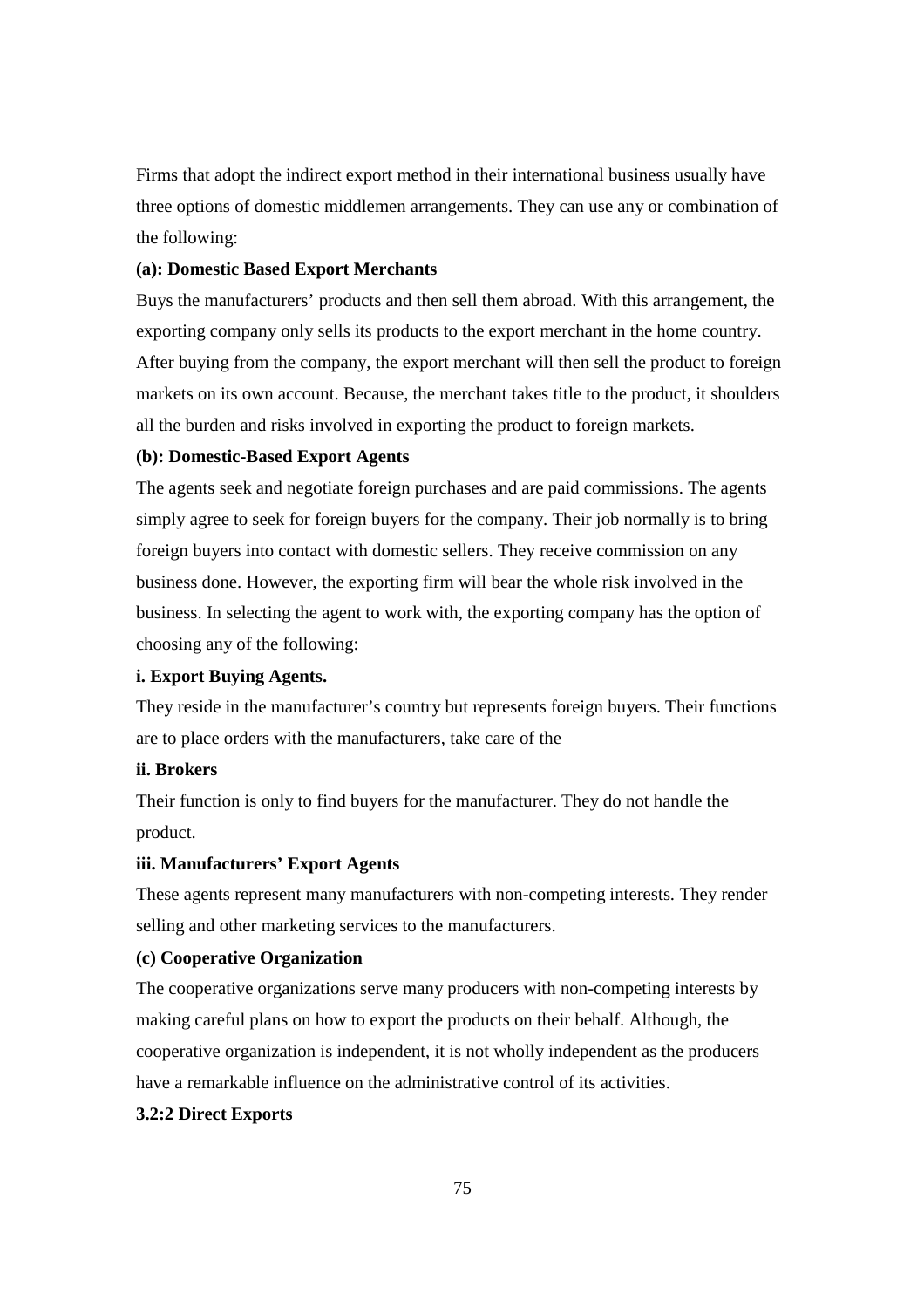The manufacturers concerned take responsibility of exporting their products instead of using the services of middlemen. However, not all the manufacturers can enter through this method. The method is often employed by big manufacturers with enough quality of products to sell to and by those whose market has grown to sufficient size to justify the burdens involved in it, for example the Coca-Cola Company.

Although, the method has a high probability of yielding a profitable return, the level of investment and risk associated with it is usually high. Notwithstanding, manufacturers that use this method as their entry strategy into international markets, can adopt any of the following options:

a**). Domestic-Based Export Department:** An export sale manager carries on the actual selling and draws on market assistance as needed. The department might evolve into a self-contained export department performing all the activities to export and operating as a profit centre.

**b). Overseas Sales Branch or Subsidiary:** An overseas sales branch allows the manufacturer to achieve greater presence and program control in the foreign market. The sales branch handles sales and distribution and might handle warehousing and promotion as well. It often serves as a display and customer service centre also.

**c). Traveling Export Sales Representatives:** The manufacturers concerned usually send one or two of their home-based sales representatives to foreign markets to canvas for business and possibly get orders from buyers. This strategy is often employed by big companies that are entering into a market newly and by small companies with financial handicap.

**d). Foreign-Based Distributors or Agents**: The company can hire foreign-based distributors or agents to sell the company's goods. These distributors and agents might be given exclusive rights to represent the manufacturer in that company or only limited rights.

#### **3.3 Joint Venturing**

Foreign investors may join with local investors to create a joint venture in which they share ownership and control. That is, companies that adopt this method as their entry strategy into foreign market join hands with the nationals in the foreign countries to set up production and marketing facilities abroad. For example, Kotler (1997) reported that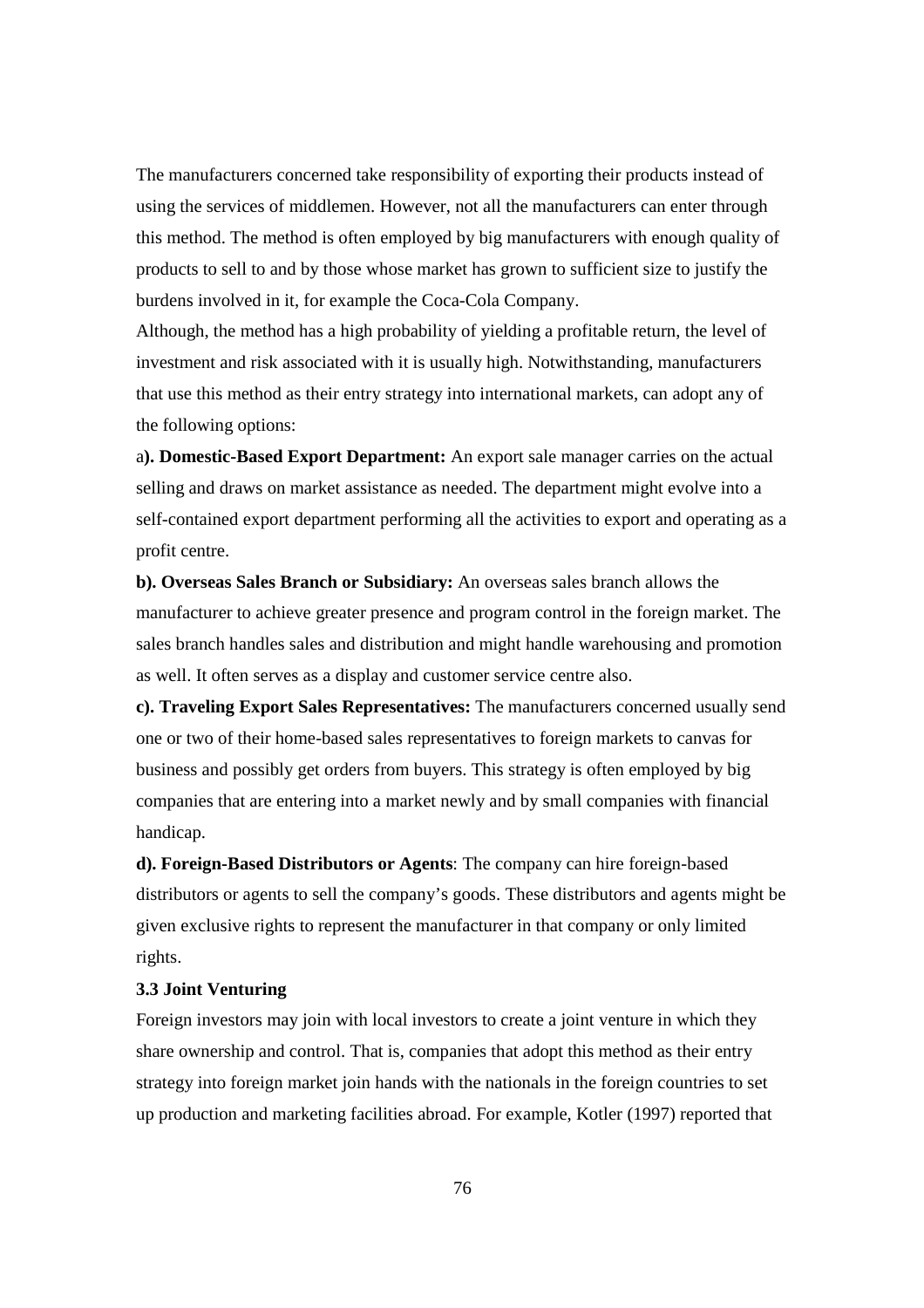Coca-Cola and the Swiss company Nestle are joining forces to develop the international market for "ready to drink" tea and coffee, which currently sell in significant amounts only in Japan. Also Procter and Gamble has formed a joint venture with its Italian archrival Fater to cover babies' bottoms in the United Kingdom and Italy. Some of the available options are:

**3.3:1 Licensing:** An export manufacturer will enter an agreement with a foreign company authorizing the foreign company to use the production process, trade mark, patent, or trade secret of the exporting manufacturer for a defined fee or royalty. Under this consideration, the exporting manufacturer is the licensor while the foreign partner is the licensee.

The advantage of licensing is that the licensor will gain entry into the market without much difficulty and at a little risk while then licensee will gain production expertise or well-known name without starting from the scratch.

However, the licensor will have less control over the business activities unlike if it had up its own production facilities. Besides, the licensor may even find out that it has set up a competitor. The licensee as well suffers from the foreign interference on it affairs.

**3.3:2 Contract Manufacturing:** In this strategy, the arrangement will be for the local company in the foreign country to be in charge of the production of the licensed products, while the marketing of the products will rest on the company. The export firm is only exporting its marketing expertise. The advantages and disadvantages of this are similar to that of licensing.

**3.3:3 Management Contracting:** In some cases, government pressure and restrictions force a foreign company either to sell its domestic operations or to relinquish control. In such a case, the company may have to formulate another way to generate the revenue given up. One way to generate revenue is to sign a management contract with the government or the new owner in order to mange the business for the new owner. The new owner may lack technical and managerial expertise and may need the former owner to manage the investment until local employees are trained to manage the facility. Examples are Aerk Airways, Ondo Oil, etc.

It should be noted that management contracts do not have to be only after a company is forced to sell its ownership interest. Such contracts may be used as a sound strategy for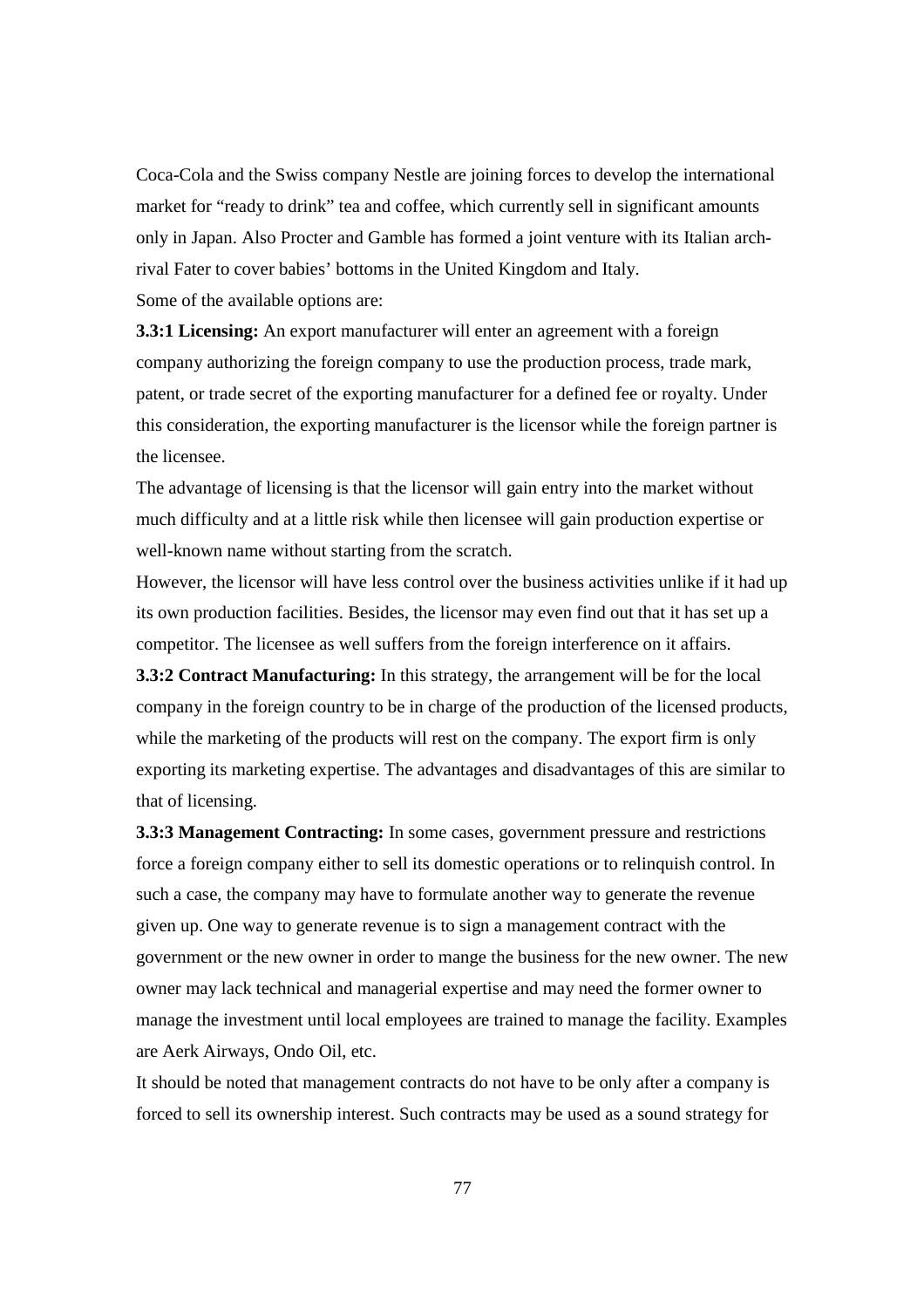entering a market with minimum investment and minimum political risks. For example, Club Med, a leader I international resort vacations, is frequently wooed by LDCs with attractive financing options because these countries want tourism. Club Med's strategy involves having either minority ownership or none at all, even though the firm manages all then resorts.

**3.3:4 Turkey Operations:** A turkey operation is an arrangement by the seller to supply with a facility fully equipped and ready to be operated by the buyer's personnel, who will be trained by the seller. The term is sometimes used in fast-food franchising when a franchisor agrees to select a store site, build the store equip it, train the franchisee and employees and sometimes arrange for the financing. In international marketing, the term is usually associated with giant projects that are sold to government or government run companies. Large-scale plants requiring technology and large-scale construction processes unavailable in local markets commonly use this strategy. Such large-scale projects include building steel mills, Fertilizer, and chemical plants; etc.

**3.4 Direct Investment:** Direct ownership of foreign-based assembly or manufacturing facilities is the ultimate form of foreign investments. The foreign company can buy part or full interest in a local company or build its own facilities. When the firm feels that it has mastered the market and there are opportunities, it will then establish its own production facilities with full management and control.

Some of the advantages include: The company may secure real cost economies in the areas of cheaper labour and raw materials. It can develop manufacturing and marketing policies that will be in agreement with the culture of the people and therefore enhance its long-term international objectives. However, the company suffers from exposing a large investment to certain risks, such as devaluation of currencies, keen competition, etc.

**3.5 Free Trade Zones:** When entering a market, a company should go beyond an investigation of market entry modes. Another question that should be asked is whether a free Trade Zone (FTZ) is involved and needs consideration. The decisions concerning market entry and FTZs are some what independent. An FTZ can be used regardless of whether the entry strategy is exporting or local manufacturing.

A FTZ is a secured domestic area in international commerce, considered to be legally outside a country's customs territory. It is an area designed by a government for the duty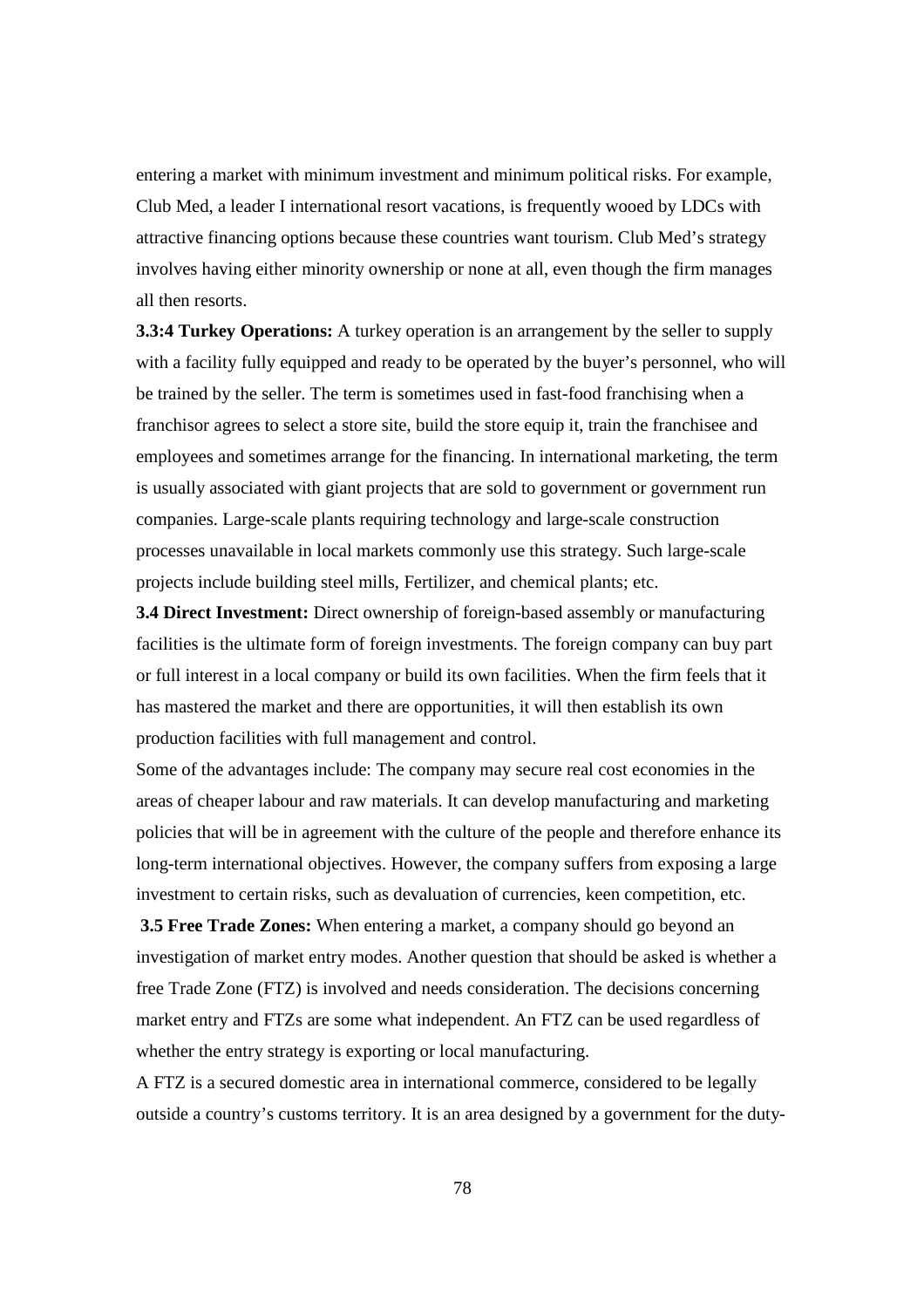free entry of goods. It is also a location where imports can be handled with few regulations, and little or no customs duties and excise taxes are collected. As such, goods enter the area without paying any duty. The duty would be paid only when goods enter the customs territory of the country where an FTZ is located, for example Calabar, Nigeria.

Variations among FTZs include free ports, tariff-free zones, airport duty free arcades, export processing zones, and other foreign grade zones. FTZs are usually established in countries for the convenience of foreign trades. The zones may be run by the host government or by private entries.

FTZs offer several important benefits, both for the country and for companies using them. These include:

- a) Job retention and creation- when better facilities and plants are provided to attract MNCs, FTZs can generate foreign investment and jobs.
- b) Some countries offer superior facilities for lower costs.
- c) Lower theft rate, lower insurance costs, delay of tax payment, and reduction of inventory in transit.
- d) It improves the cash flow for a company since FTZ eliminates the need to pay duty immediately on docking.
- e) An FTZ can eliminate the waiting period for the arrival of a product from an overseas firm.
- f) The firm can hold goods in an FTZ until the quota opens up, making it possible to move the goods immediately into the market at the earliest opportunity.
- g) FTZs also provide a means to circumvent import restrictions.
- h) FTZs provide a means to facilitate imports and exports; some forth.

## **Self Assessment Exercise**

Briefly define FTZ and explain its benefits.

#### **3.6 Introducing a Product into International Market**

Introducing a product into international market is not an easy task. The company has to first of all research the market to such an extent that all the components and supportive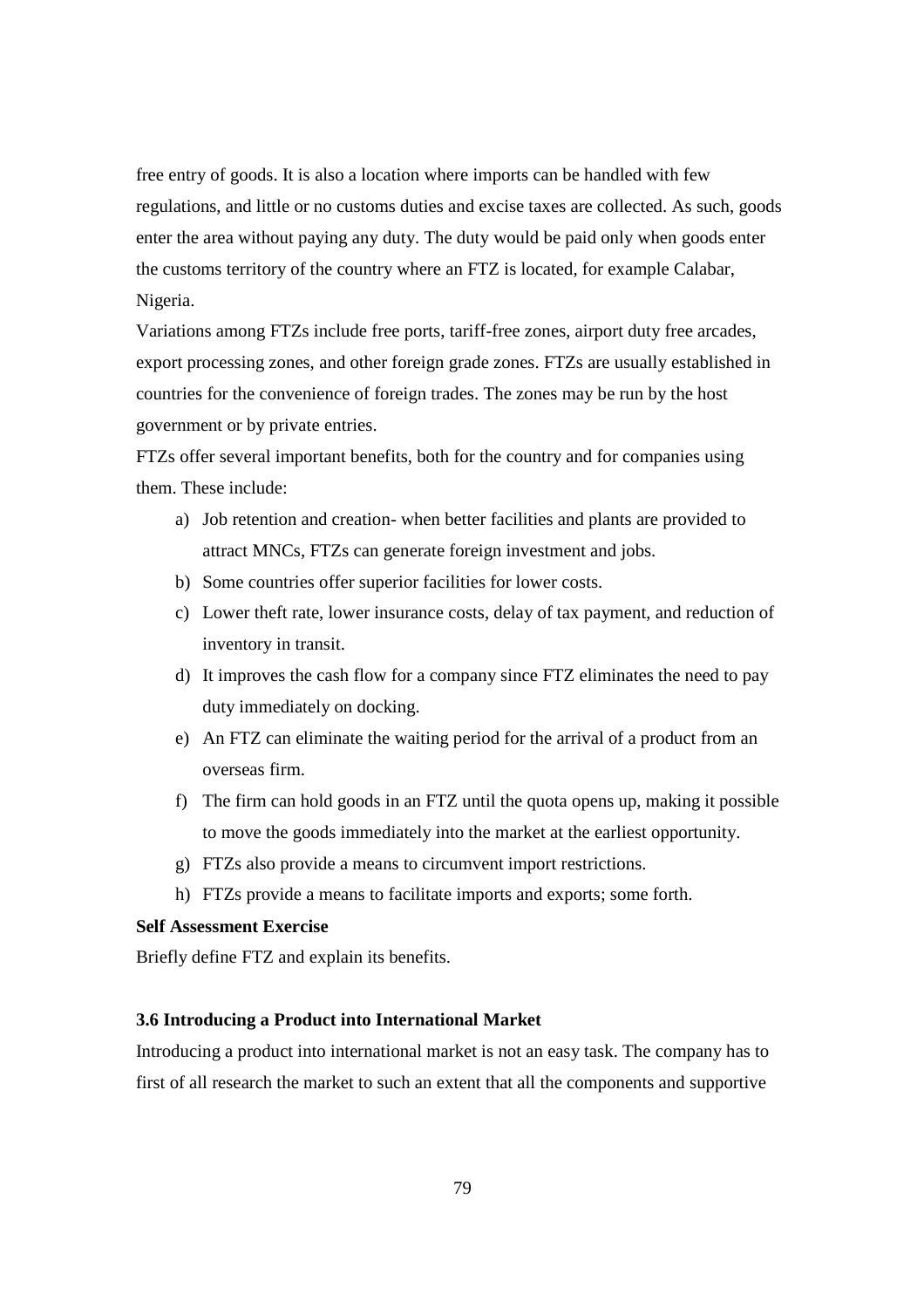attributes of the product have to be clearly detected. Both the market research and the product introduction have to be done with careful consideration of the following factors:

# **3.6:1 Time Scale**

In interpreting the research findings, the firm has to take into consideration the dynamic fashion environment in the market and rapidly changing tastes and demands of the consumers. Without that, the firm may discover that it has succeeded in introducing a product that is already out-of-fashion and therefore has no demand in the market. This is one of the tricky aspects of modern international marketing. A tactful marketer must try to combine facts with changing scenes.

## **3.6:2 Firms Resources and Goals**

It is imperative to note that firms have to design their products within the frame-work of their economic realities, resources and goals. Although, the aim is to attain the full satisfaction of the consumers' needs, the firm has to do it in such a way as to make profit or attain other objectives.

#### **3.6:3 Specified Markets**

In designing the product, the firm has to have a defined target group at the back of its mind. The target group can be a wide one, consisting of country or region or a small area of few consumers. No matter the size, what is important is that the job must be carried out with a definite buyer in mind.

#### **3.7 Factors to be considered whether to Standardize or to Differentiate**

It should be recall that standardization and differentiation have been looked into in the earlier part of the course. Thus, there are many factors to be considered at any time a decision is to be taken on the issue of standardization and differentiation. Some of these are thus briefly examined below:

#### **3.7:1 Corporate Objectives**

An international firm that seeks to maximize profits regardless of international market penetration goals is more likely to strike towards product standardization. This is because by the nature of such strategy, the firm is likely to generate a better profit performance in the short-run that if differentiation is opted for.

# **3.7:2 The Market Usage of the Product**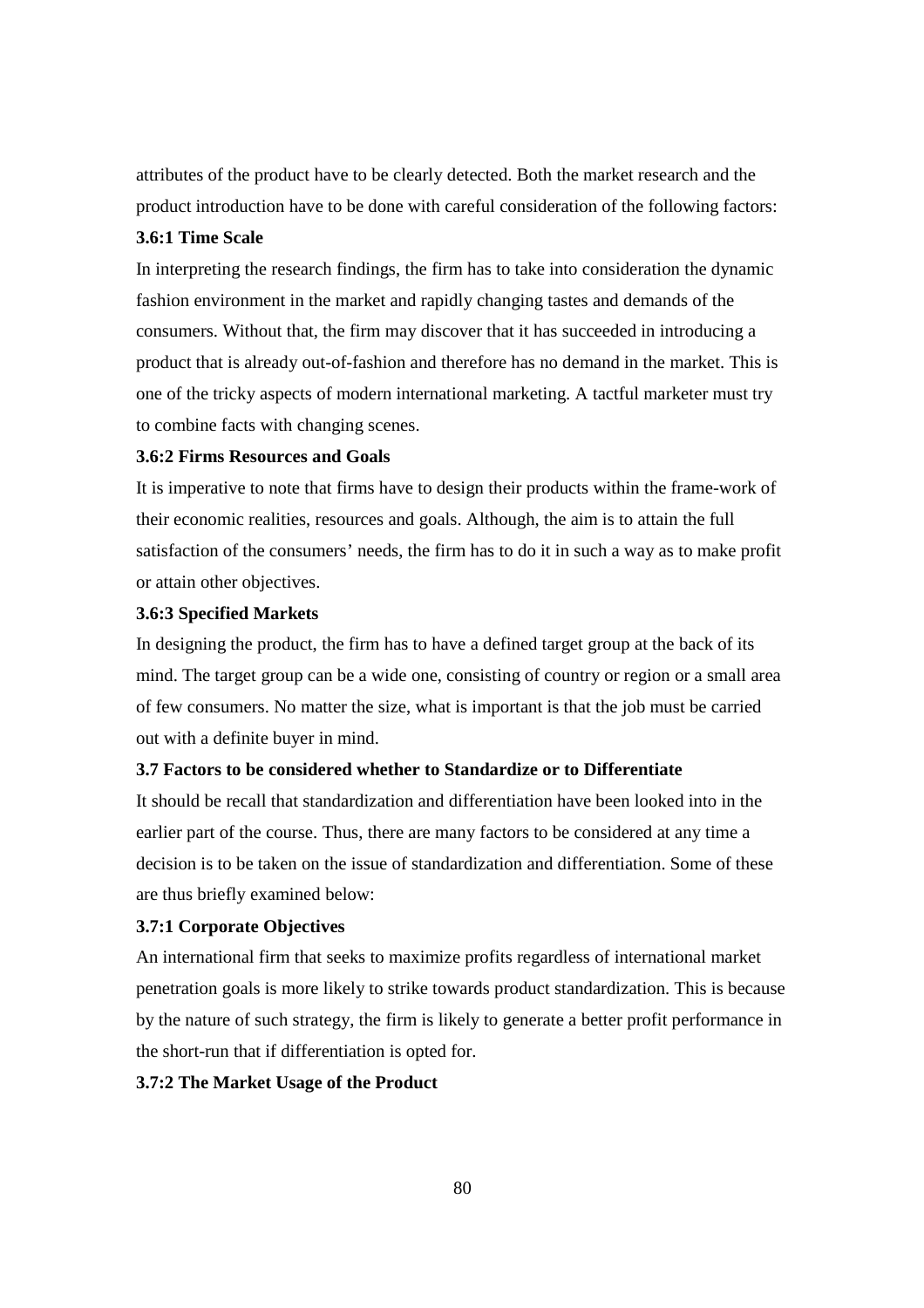Standardization is hereby recommended where the consumers' usage of the product is similar in all the markets. However, where it differs, differentiation is considered as a better option.

#### **3.7:3 Company Resources**

Differentiation involves consideration in production facilities, inventory management and marketing mix ingredients. Because of these financial resources requirements, most weak firms do not go for differentiation strategy, rather prefer standardization strategy option.

## **3.7:4 Level of Service Required**

Products with high technical services either before or after the delivery adopt standardization strategy, for example electronics, automobiles and so forth.

## **3.7:5 Base of Production**

A product that requires intricate manufacturing processes is likely to support differentiation strategy than a product which can be manufactured with ease. Toilet soaps and Aero-plane are two different products with different skills, this thus call for different strategies.

# **3.7:6 Legal Considerations**

Legal systems can have a major impact on the design of a product, its packaging and the printed messages incorporated. For example, a packet of cigarette in Nigeria must contain a warning about the health hazard of smoking. It should however be noted that the law is not interested in the inconveniences that such regulations may impose on marketing personals as it is their duty to assess the market and know which strategy is better option.

#### **Self Assessment Exercise**

Briefly examines factors considered whether to standardized or differentiate.

# **4.0 Conclusion**

When a company considers marketing in foreign markets, it needs to analyze such economic characteristics as GNP, income, and population in order to compare market opportunities. Once a particular market is chosen, management needs to decide on the market entry strategy. However, such companies should consider the feasibility of operating all or some of its international business in a free trade zone, since such zone can complement many of the market penetration options.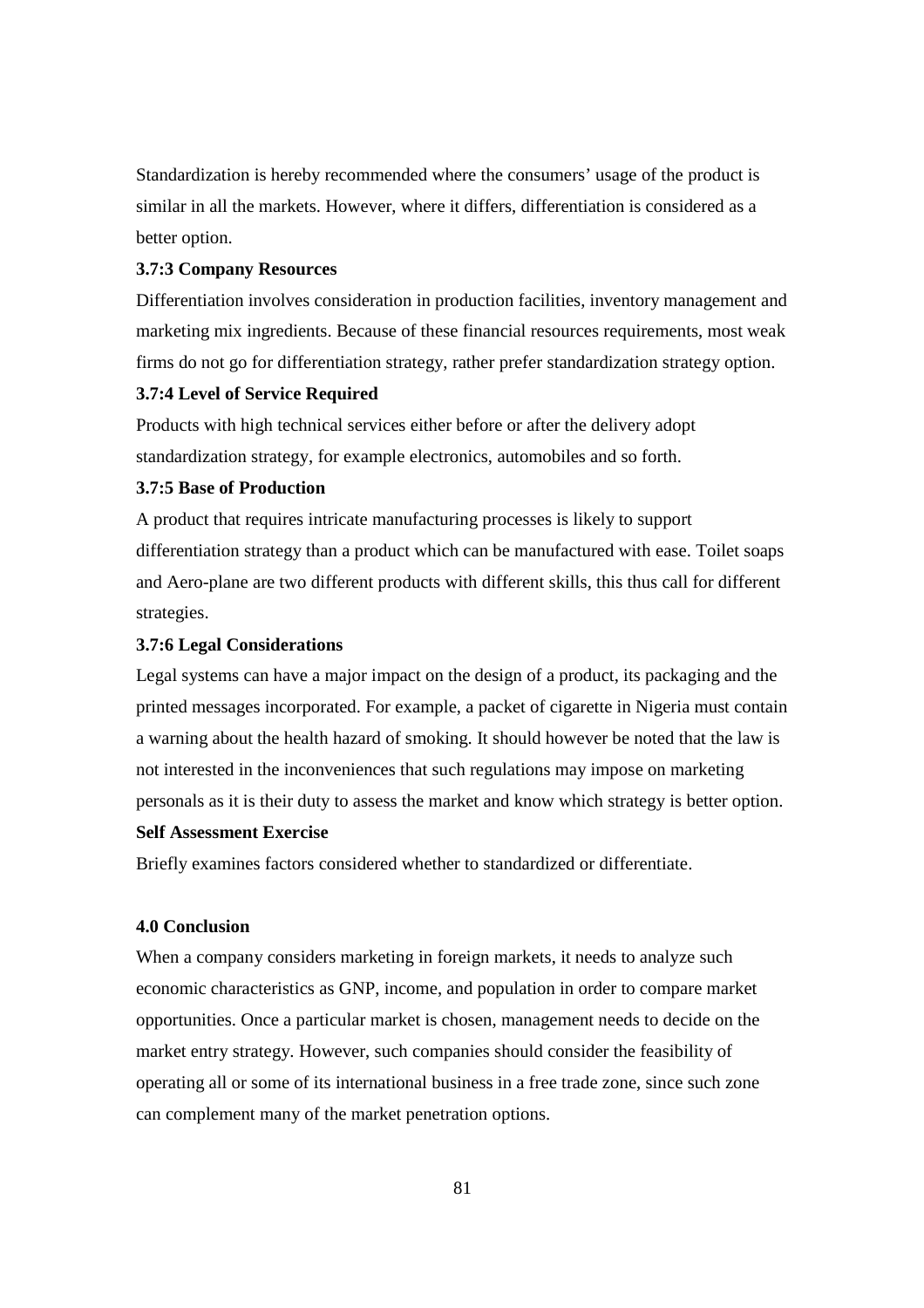## **5.0 Summary**

This unit examined various modes of entering international markets.

#### **6.0 Tutor Marked Assignment**

What is an FTZ? What are its benefits?

## **7.0 References/Further Reading:**

Eze, B.I: International Marketing, Bauchi, ATBU, 1999 (Unpublished)

Ketler, P: Marketing Management-Analysis, Planning, Implementation and Control, 9<sup>th</sup> Edition, New Jersey, Prentice-Hall, 1997.

"Multinational Companies Step Up Pace of Investment in Developing

Nations," The Wall Street Journal, 15 December, 1995.

Onhvisit, S and Shaw, J.J: International Marketing-Analysis and Strategy,

 $3<sup>RD</sup>$  Edition, New Jersey, Prentice-Hall, 1997.

# **Answers to Self Assessment Exercises**

1 A FTZ is a secured domestic area in international commerce, considered to be legally outside a country's customs territory. It is an area designed by a government for the dutyfree entry of goods. It is also a location where imports can be handled with few regulations, and little or no customs duties and excise taxes are collected. Some of the benefits of FTZ are:

- a) Job retention and creation- when better facilities and plants are provided to attract MNCs, FTZs can generate foreign investment and jobs.
- b) Some countries offer superior facilities for lower costs.
- c) Lower theft rate, lower insurance costs, delay of tax payment, and reduction of inventory in transit.
- d) It improves the cash flow for a company since FTZ eliminates the need to pay duty immediately on docking.
- e) An FTZ can eliminate the waiting period for the arrival of a product from an overseas firm.
- f) The firm can hold goods in an FTZ until the quota opens up, making it possible to move the goods immediately into the market at the earliest opportunity.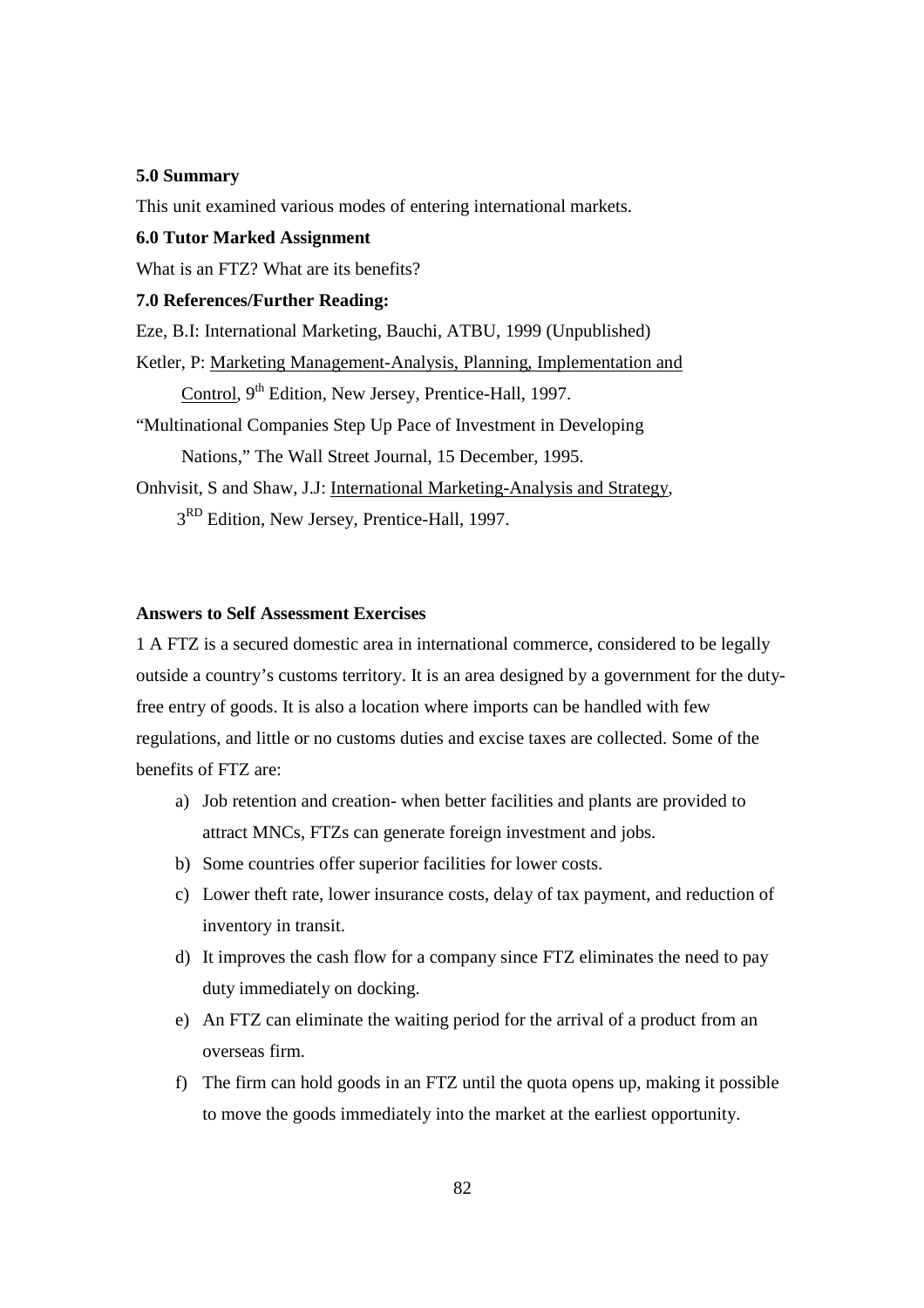- g) FTZs also provide a means to circumvent import restrictions.
- h) FTZs provide a means to facilitate imports and exports; some forth.

2 Factors to be considered whether to standardize or differentiate the products are:

1 Corporate Objective**s** 

An international firm that seeks to maximize profits regardless of international market penetration goals is more likely to strike towards product standardization. This is because by the nature of such strategy, the firm is likely to generate a better profit performance in the short-run that if differentiation is opted for.

\_\_\_\_\_\_\_\_\_\_\_\_\_\_\_\_\_\_\_\_\_\_\_\_\_\_\_\_\_\_\_\_\_\_\_\_\_\_\_\_\_\_\_\_\_\_\_\_\_\_\_\_\_\_\_\_\_\_\_\_\_\_\_\_\_\_\_\_\_\_\_\_

2 The Market Usage of the Product

Standardization is hereby recommended where the consumers' usage of the product is similar in all the markets. However, where it differs, differentiation is considered as a better option.

3 Company Resources

Differentiation involves consideration in production facilities, inventory management and marketing mix ingredients. Because of these financial resources requirements, most weak firms do not go for differentiation strategy, rather prefer standardization strategy option.

4 Level of Service Required

Products with high technical services either before or after the delivery adopt standardization strategy, for example electronics, automobiles and so forth.

## 5 Base of Production

A product that requires intricate manufacturing processes is likely to support differentiation strategy than a product which can be manufactured with ease. Toilet soaps and Aero-plane are two different products with different skills, this thus call for different strategies.

### 6 Legal Considerations

Legal systems can have a major impact on the design of a product, its packaging and the printed messages incorporated. For example, a packet of cigarette in Nigeria must contain a warning about the health hazard of smoking. It should however be noted that the law is not interested in the inconveniences that such regulations may impose on marketing personals as it is their duty to assess the market and know which strategy is better option.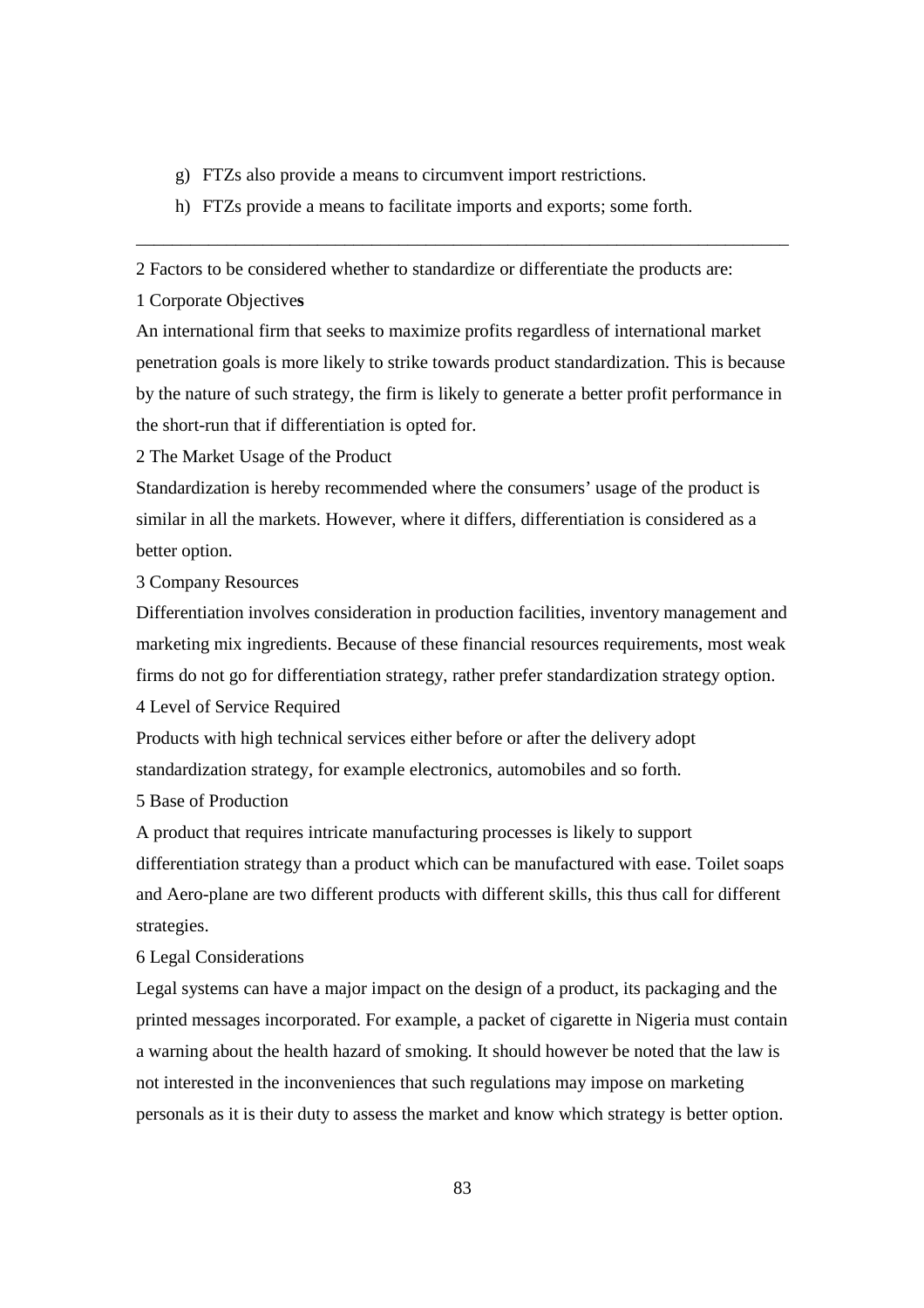## **UNIT 8: International Marketing**

Table of content

1.0 Introduction

- 2.0 Objectives
- 3.0 Main Text
	- 3.1 International Marketing
	- 3.2 Target Market Selection
	- 3.2.1Identification and Screening
	- 3.2.2 Concentration versus Diversification
	- 3.2.3 Marketing Management
	- 3.2.4 Standardization versus Adaptation
	- 3.2.5 Product Policy
	- 3.2.6 Pricing policy
	- 3.2.7 Distribution policy
	- 3.2.8 Promotion Policy
- 4.0 Conclusion
- 5.0Summary
- 6.0Tutor Marked Assignment
- 7.0 References/Further Reading

#### 1.0 Introduction

Marketing is the process of planning and executing the conception, pricing, promotion, and Distribution of ideas, goods and services to create exchange that satisfy individual believes. That is marketing basically is talking about satisfaction on a daily basis. Companies are striving to satisfy their customers, that is why a lot of them follow their customers abroad. The marketing managers on daily basis work on their task on how to satisfy their customers. He must work with his internal and external environment. The internal include the product, price, place and promotion. While his external are technology, culture, and economy etc. once you go international, the foreign countries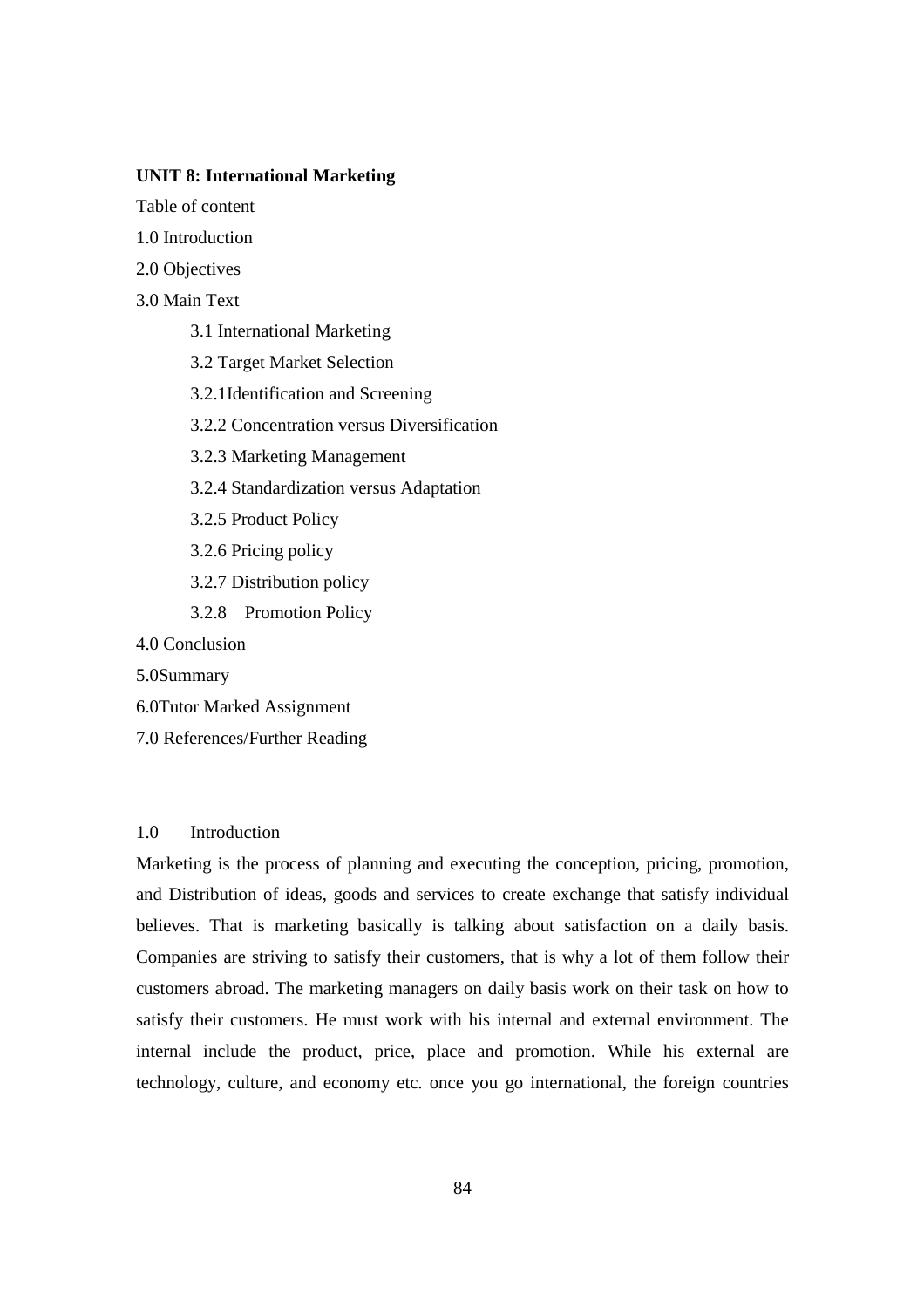factors equally affects your decision. As such this unit focuses on strategies of marketing internationally.

## 2.0 Objectives

At the end of this unit you should be able to:

- 1. Differentiate between target market selection and marketing management from international scene.
- 2. Define international marketing.
- 3. Explain standardization and adaptation and
- 4. Explain international promotional policies.

#### 7.1 International Marketing

Kotler and Armstrong (1996) defined marketing as the business function that identifies customers needs and wants, determines which target markets the organization can serve best, and designs appropriate products, services and programmes to serve these markets. Stanton (1981) defines marketing as a total system of business activities designed to plan, price, promote, and distribute want-satisfying goods and services to present and potential customers.

Kotler (1984) defined it as a social process by which individuals and groups obtain what they need and want through creating and exchanging products and value with other. Marketing is a profit making activity which involves the co-ordination of various functions aimed at facilitating the flow of the required goods and services from the place of production to the place of consumption. A break down of this definition shows that marketing involves:

- a. Investigation
- b. Designing, and
- c. Selling

Having known the definition of marketing, it therefore means knowing what international marketing is, is no problem, in essence it talks about customer's satisfaction beyond the shore in which you are operating in. That is, international marketing involves the extension of the analysis of planning and implementation of marketing resources and programmes to foreign markets. Once a firm extends its marketing resources and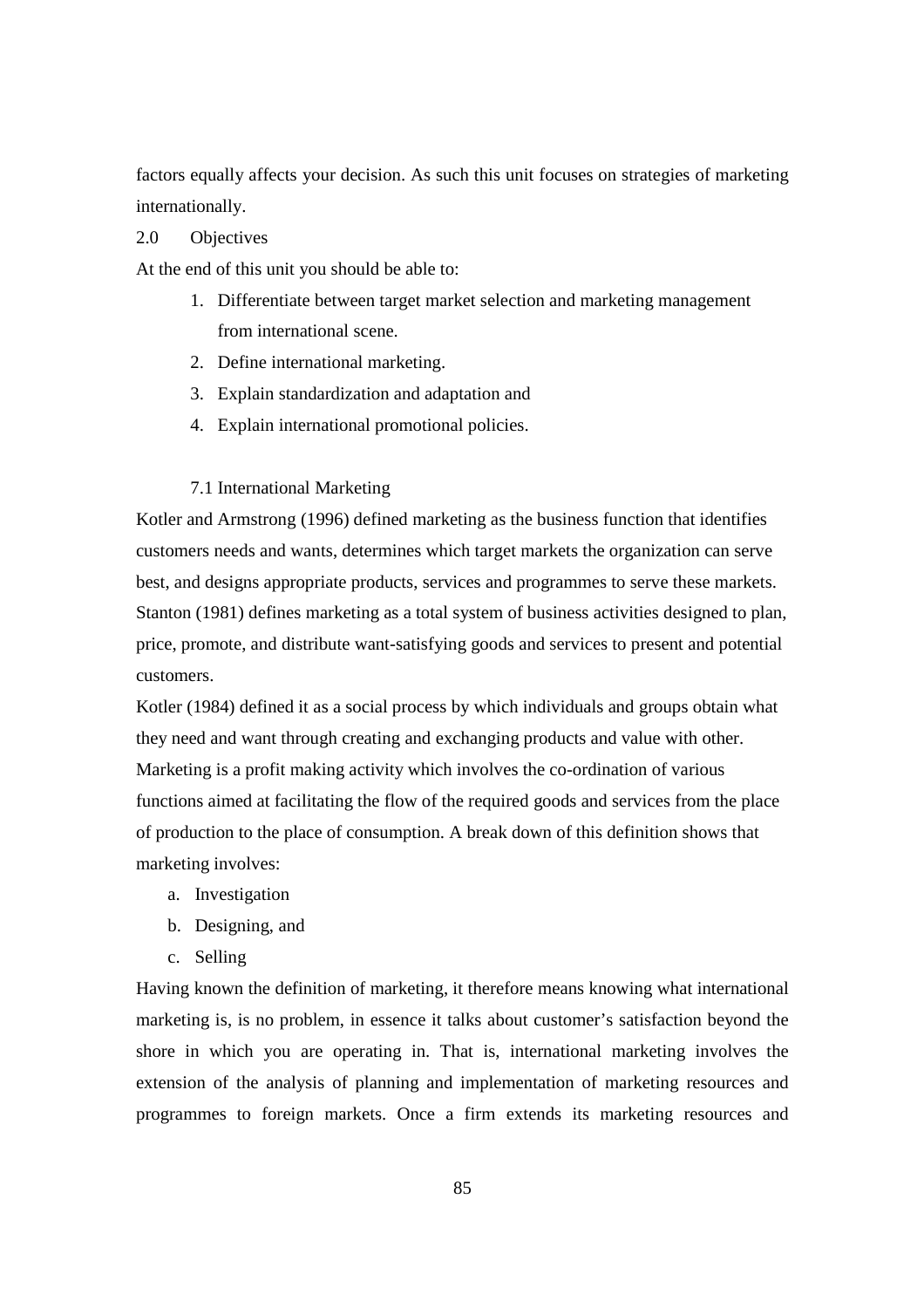programmes beyond its national boundary to other countries, that firm will be said to been engaging in international marketing.

American Marketing Association (AMA) defined international marketing as "the multinational process of planning and executing the conception, pricing, promotion and distribution of ideas, goods, and services to create exchange that satisfy individual and organizational objectives. The inclusion of multinational implies that marketing activities are undertaken in several countries and such activities should somehow be coordinated across nations.

It also means that the international marketing process is not a mere repetition of using identical strategies abroad. The four Ps of marketing (product, place, promotion and price) must be integrated and coordinated across countries in order to bring about the most effective marketing mix. In some cases, the mix may have to be adjusted for a particular market for better impact.

Cateora and Graham (1999) defined international marketing as the performance of business activities designed to plan, price, promote, and direct the flow of a company's goods and services to consumers or users in more than one nation for a profit. Although, international marketing does not involve principles found in the domestic marketing, it deserves special attention because of the following factors:

- a. Its growing importance as an era of marketing opportunity and
- b. Its greater level of risk and uncertainty steaming from the marketer's unfamiliarity with other cultures.

It therefore calls for critical studying and evaluation of economic, political, socio-cultural and legal environments. In this regard, companies that seek its fortunes in the global markets, should carefully planned its marketing activities abroad, this because its risks are enormous. Likewise its rewards are unquantifiable.

Thus, international marketers should critically focus on:

- a. International marketing decisions
- b. Market selection decision
- c. Entry and operation decision
- d. Marketing mix decision, and
- e. Market organization decision.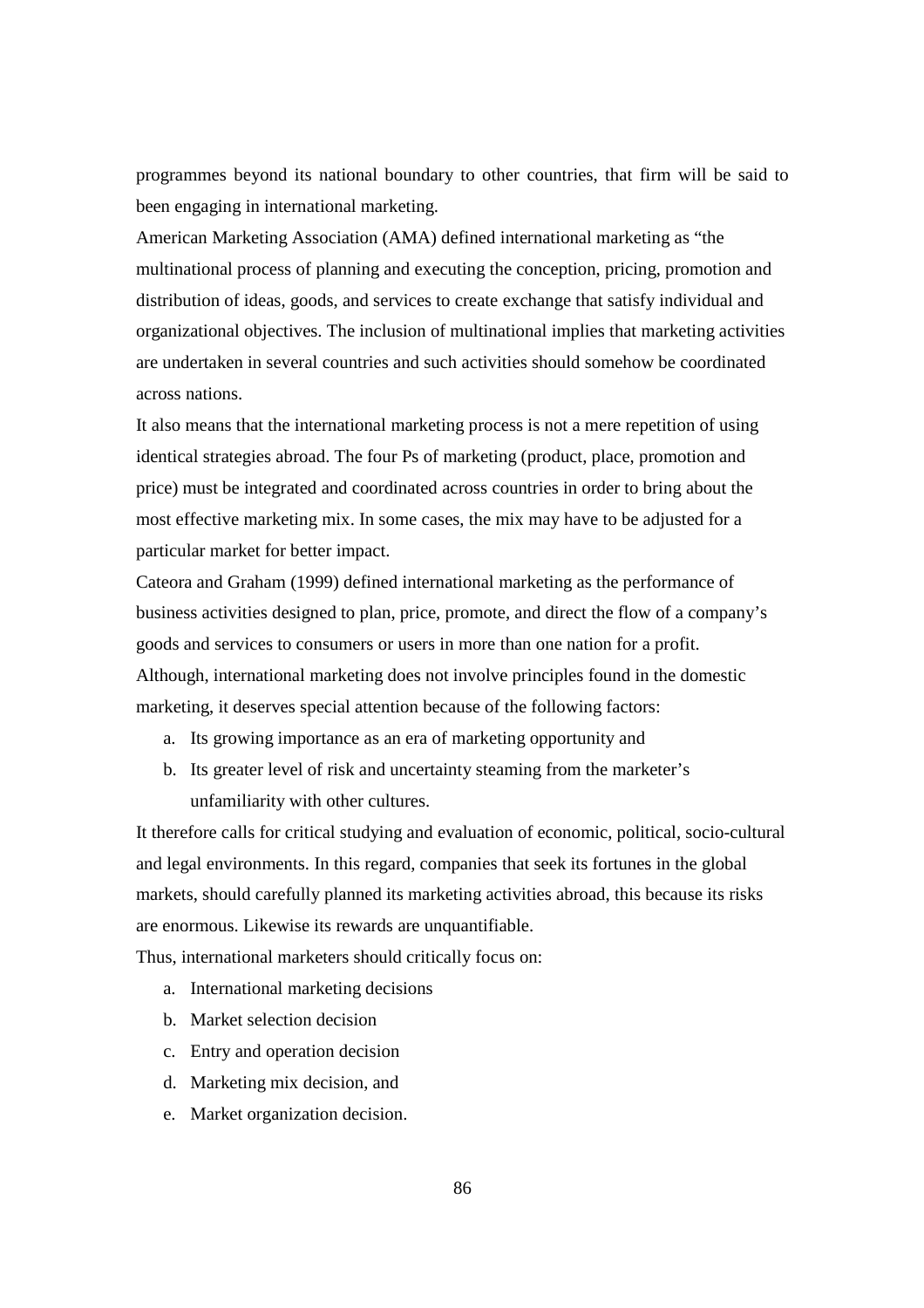#### Reasons for International Marketing

Most companies would prefer to remain domestic, if their domestic market were large enough. This because, managers would not need to learn another country's language and laws, deal with volatile currencies, face political and legal uncertainties or redesign their products to suit different customers' needs and expectations. Besides, business would be easier and faster at home.

However, Kotler (1997) gave several reasons that might draw a company into international marketing. Some of these are:

- 1. Global firms offering better products or lower prices might attack the company's domestic market. The company might want to counter attack these competitors in their home markets to tie up their resources.
- 2. The company might discover that some foreign markets present higher profit opportunities than the domestic market
- 3. The company might need a large customer base to achieve economies of scale.
- 4. The company might want to reduce its dependence on any one market so as to reduce the risk
- 5. The company's customers might be going abroad and might require international servicing
- 6. Differences in factor endowment- international trade owe it origin to the varying resources of different regions. Resources are not evenly distributed around the globe, thus some countries are better in some resources than the other.

#### 3.3 Challenges in international Marketing

Most companies, if not all, they are compelled to go abroad, however, wish to limit their marketing activities to home markets. Some of the reasons why some of these companies do not want to abroad include:

1. Unstable Government- High indebtedness, high inflation, and high unemployment (most especially African countries, Nigeria in particular) in several countries have resulted in high unstable governments that expose foreign firms to high risks. Some companies' have to adopt strategy of sponsoring the government in power during campaign processes, because of their investments in such countries. These activities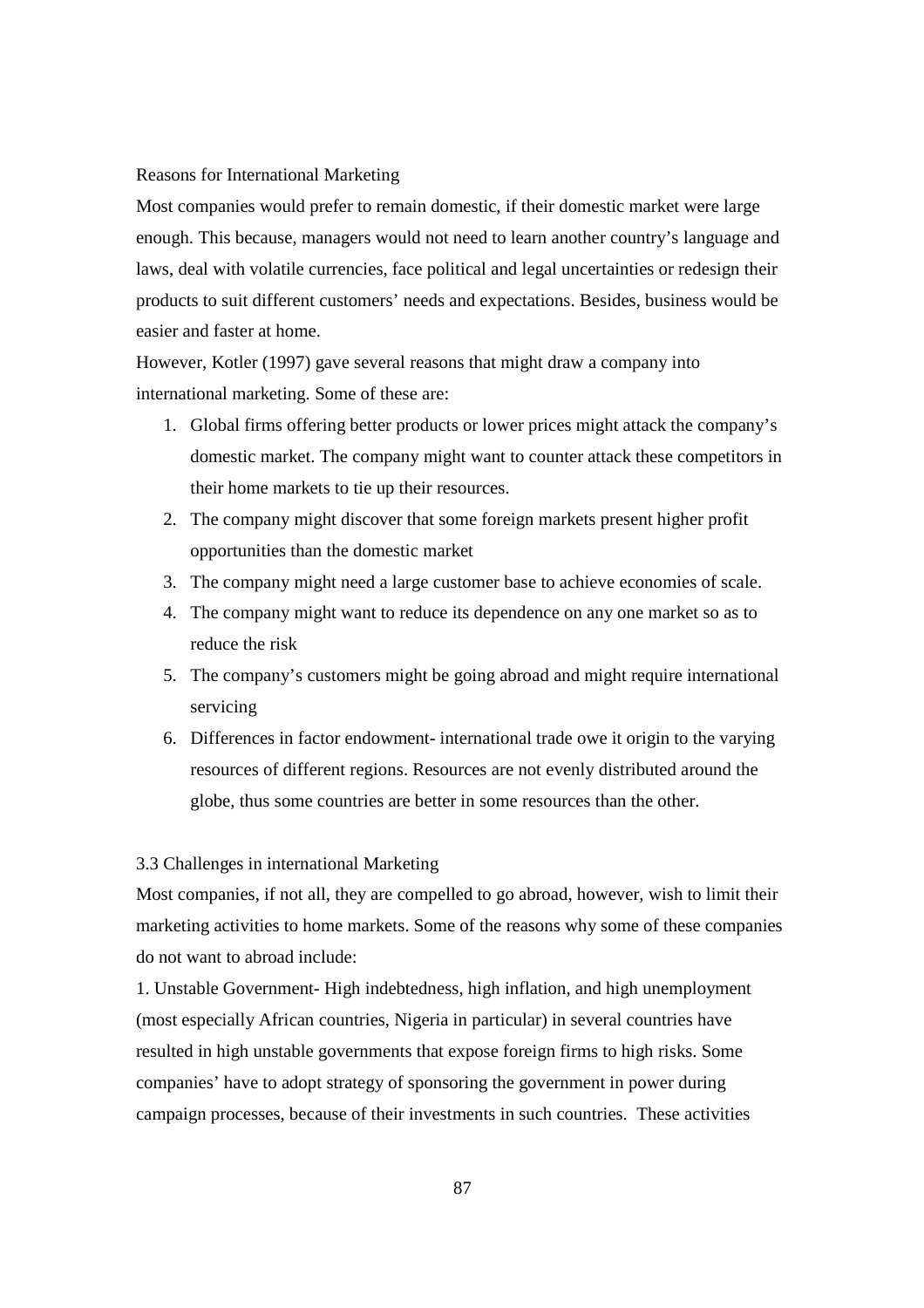engaged by these companies, add to the marketing costs which they have to content with. For such reasons, most of the companies do not want to global.

2. High Foreign Indebtedness- Many companies and countries have accumulated huge foreign debts on which it is difficult to pay back, even the interest. This indebtedness could be attributed to loans taken, poor leadership, paying employees abroad, paying necessary taxes, etc, as stipulated by the governments abroad.

3. Foreign Exchange Problem-High indebtedness and economic-political instability decreases the value of a country's currency. Foreign firms want payments in hard currencies with profit repatriation rights. But these options may not be available in total in markets.

4. Foreign Government Entry Requirements and Bureaucracy- Governments of most countries places some regulations on foreign firms operations. These laws and regulations most companies most especially in developing world find it difficult to meet up. Thus, they find it difficult to go abroad.

5. Tariffs and other Trade Barriers- Governments often impose high tariffs to protect their domestic markets. They also resort to invisible trade barriers, such as slowing down import and approvals, requiring costly product adjustments and slowing down inspections or clearance of arriving goods mostly especially at the ports.

6. Corruption- Officials, who charged with the responsibility of discharging one service or the other, requires bribes before necessary documents are signed. Most often they awards contract/business to highest bidders rather lowest bidders.

7. Technological Pirating- A company locating its plant abroad worries about foreign managers learning how tom make its products and breaking away to compete openly either due to some disagreements, change in foreign government and policies, or inability of the firms to meet up with the economic conditions or intentional break-off. All these challenged most companies to go global.

8. High Cost of Production and Communication Adaptation- A company going abroad must study each foreign market critically and carefully, this because it must be sensitive to its economics, laws, politics, and socio-cultural ; and adapt appropriately its products and communications to such markets.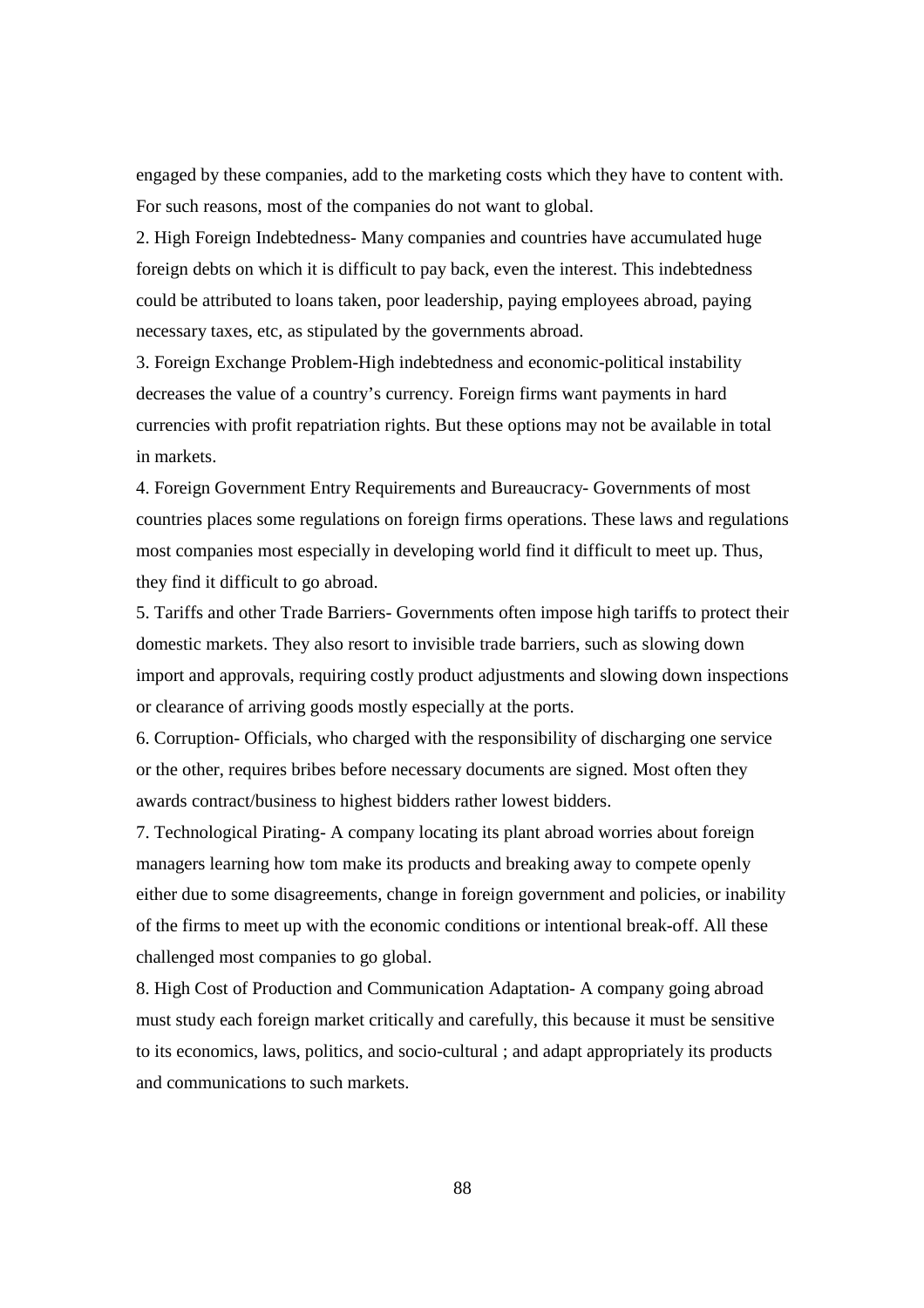9. Shifting Border issues- Many international boundaries are in a state of flux. National borders are fundamentals to marketing activities, this because they dominate and shape economic behaviour within the country's borders. Changing boundaries may mean moving targets for international marketers.

# 3.3 Target Market Selection

Target market is that segment of the market that a company focuses its attention on so that the consumers will be satisfied. In international business when we discuss about target market selection we are looking at countries for possible target market within which the companies are willing to satisfy. It thus involves:

- a. To identify potential markets for entry
- b. Expanding selectively over time to those deemed attractive

## 3.3.1 International Screening

 Identification and screening has four stages or process. It starts with very general criteria and ends with product specific market analyses. Data's for screening are gotten from secondary and primary data. The diagram below illustrate this.

#### ALL COUNTRIES

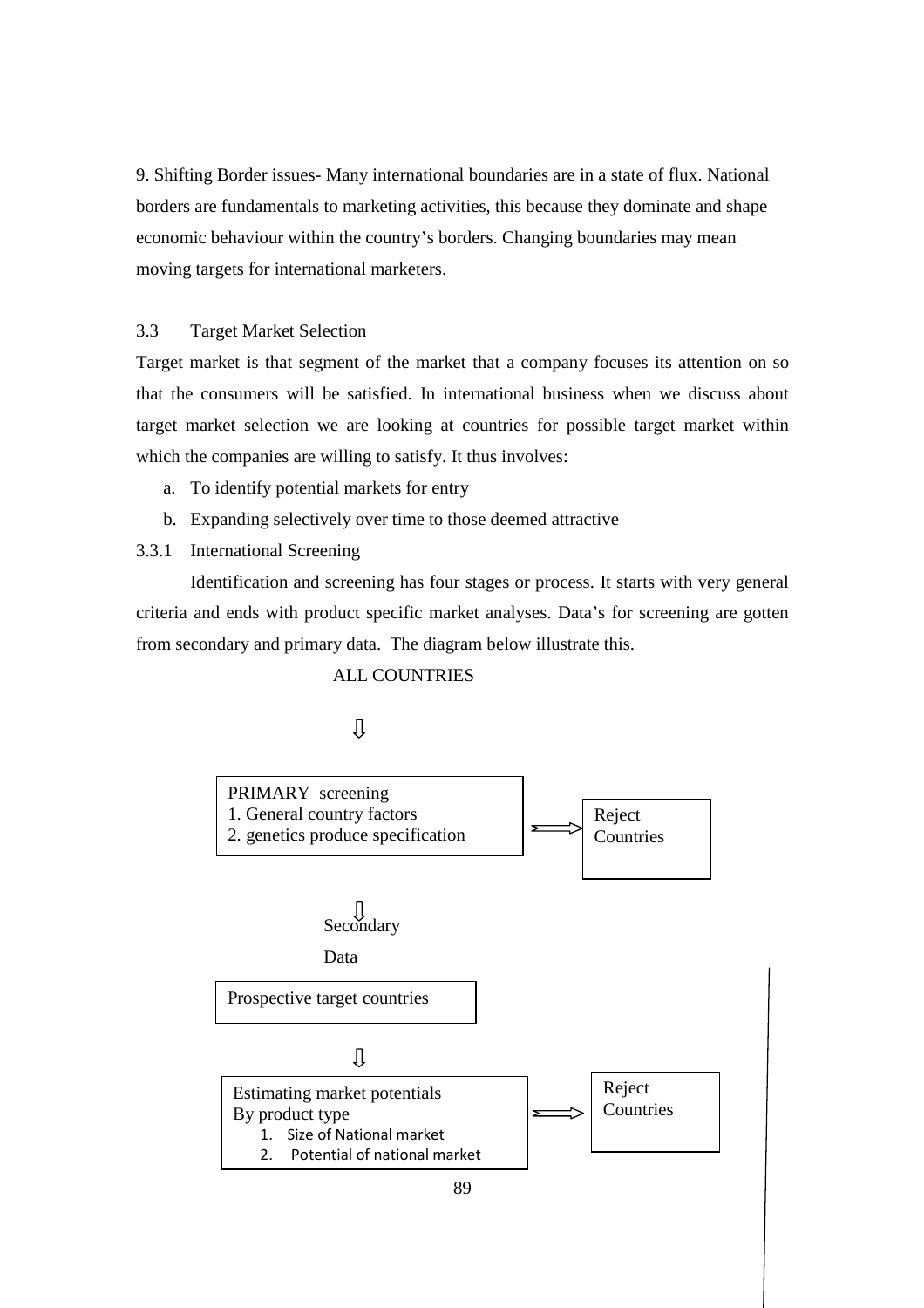

# $\mathbb U$

Highest sales potential country (target market )

 $\rm{U}$ 

Identify segment in target markets

 $\rm{U}$ 

Optimal segment mix in target market

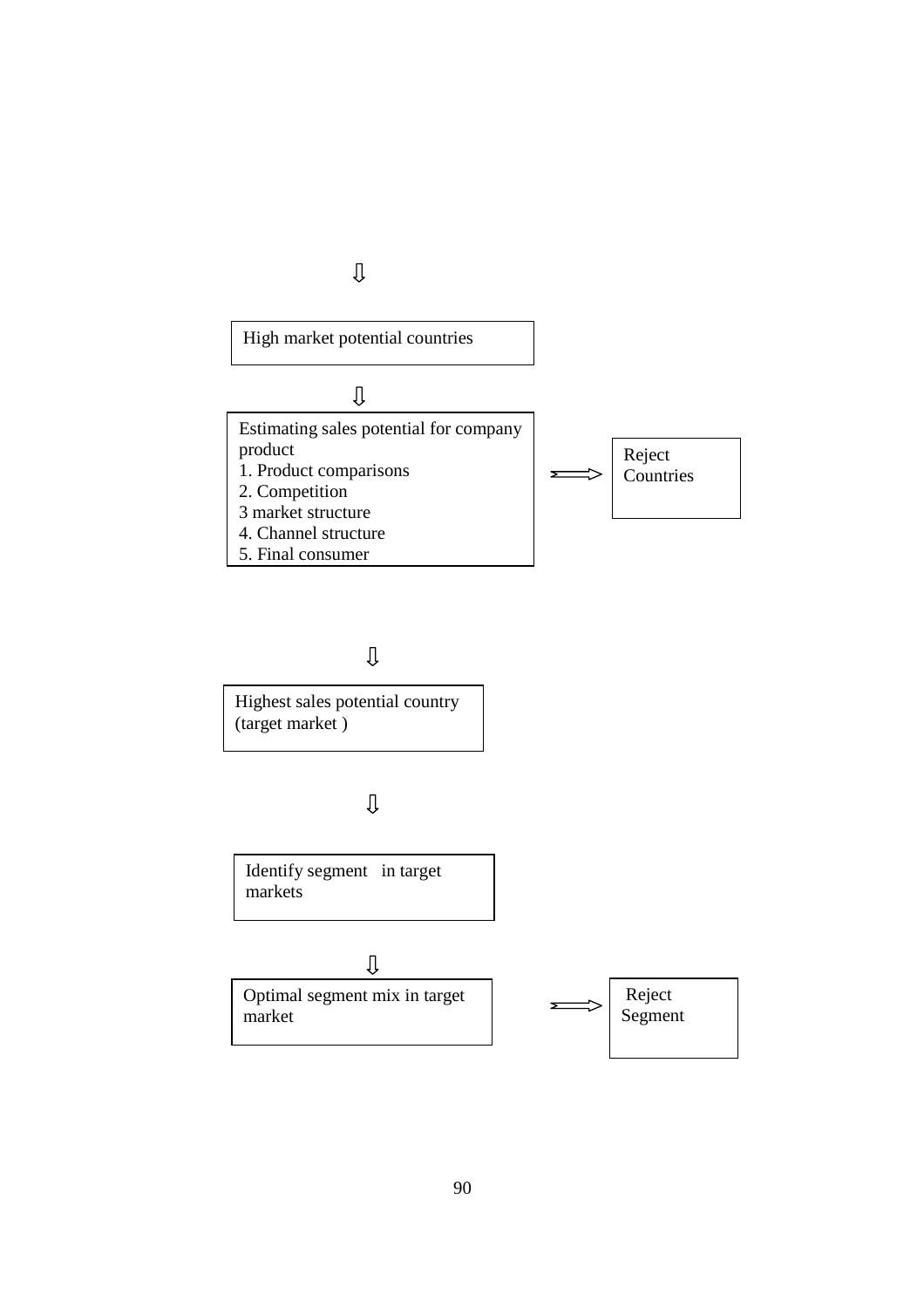Adopted from Michael R (with) iikka A remind Michael H moffe, inland business ( USA) smit westen thumpossom leaving each page 33c

The four processes of screening countries that will serve as target market include.

1. Preliminary Screening

It relies solely on secondary data to know the general country factors either favorable or unfavorable to you and the generic product factor. If both are positive on your side it means you have gotten prospective target countries and if unfavorable you reject the countries and look for a more favorable country.

2. Estimating Market Potential

Market potential is the sales in physical or monetary units that might be available to all firms in an industry during a given period under a given level of industry, marketing effort and given environmental condition.

The feeling of whether it is favorable or unfavorable after using the income, elasticity of demand, market audit, analogy and longitudinal analysis to measure the market you either reject the market and if favorable you proceed to what is call high market potential countries.

3. Estimate Sales Potential

After studying the market and believing that they market has prospect, there is need for estimating the sales potential of the target market. You need data to help you look at competition, market, consumer, product and channel structure. If they are favorable you then you can proceed to the next stage, that is the highest sales potential control and if not you can either reject the country or look at other target markets.

4. Identifying Segment

There is need to identify the most profitable target relying mostly on primary data, if it is favorable you proceed to optimal segment mix in target market and if not favorable, you may reject segment and look for a more favorable one.

Self Assessment Exercise

Discuss the steps taken in choosing an international target market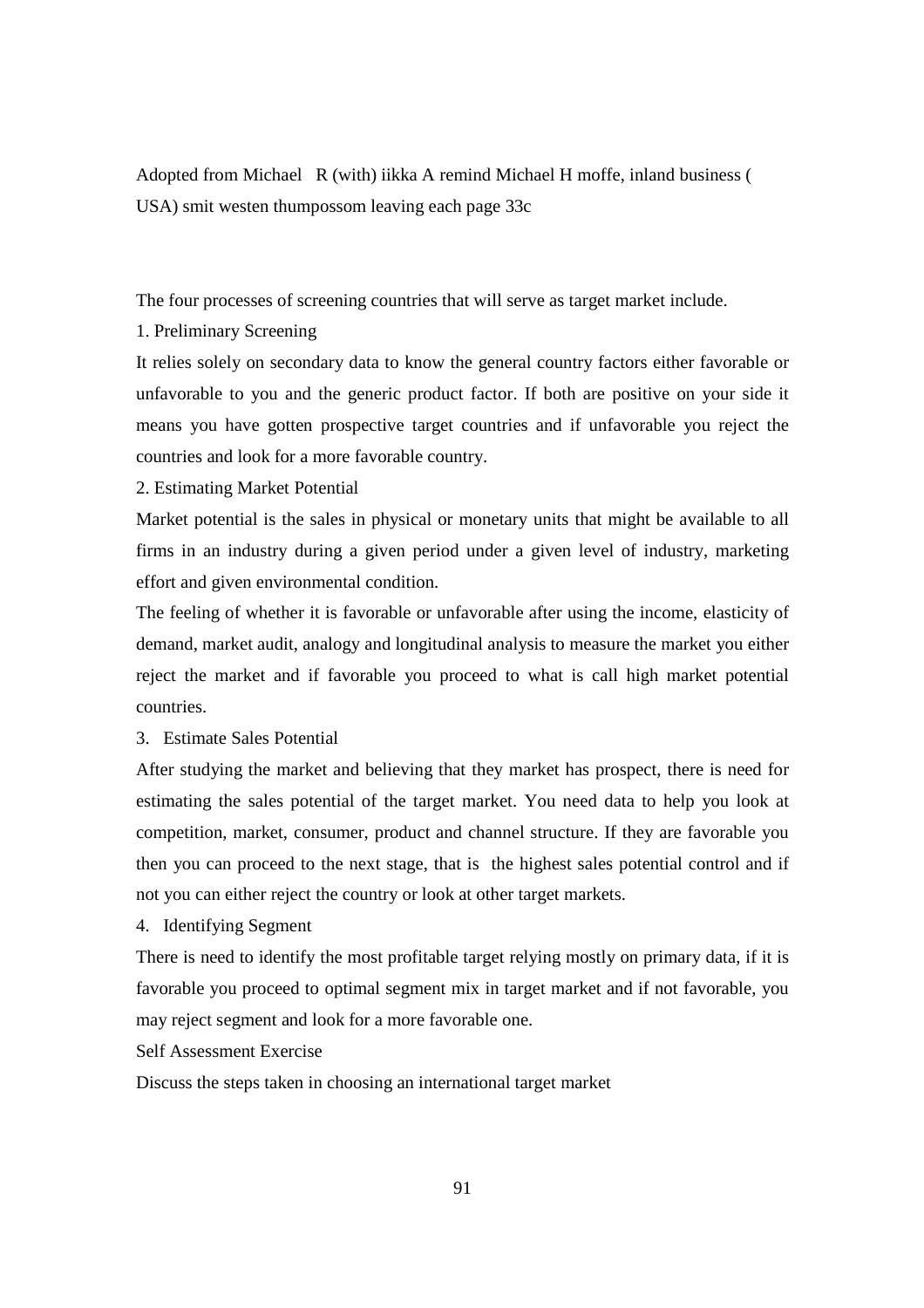# 3.3.2 Concentration versus Diversification

## .Diversification

Czinkota (2002) reported that concentration is a small number of market or diversification which is characterized by growth in a relatively large number of markets in the early stages of international market expansion. Expansion alternatives- have two options. Concentrate in a small area i.e. a segment or you go into a broad market if the resources are available.

Expansion alternative depend on the following factors.

- a. Market growth rate
- b. Sales stability
- c. Sales response function
- d. Competition lead time
- e. Spillover effects
- f. Need for product adaption
- g. Need for communication adaption
- h. Economics of scale in distribution
- i. Extents of constraints
- j. Program control requirement

# 3.3.3 Marketing Management

Czinkota etal 2002 believes that after target markets are selected, the next step is the determination of marketing efforts at appropriate levels. A key question in international marketing concerned itself with the extent to which the elements of the marketing mixproduct, price, place and distribution should be standardized. The market also faces the specific challenge of adjusting each of the mix elements in the international market place.

#### 3.2.4 Standardization versus Adaptation

Here are some factors to be considered under standardization or adaptation.

1. Make no special provision for international market place but rather identify potential target markets and then choose products that can easily be marketed with little or no modification.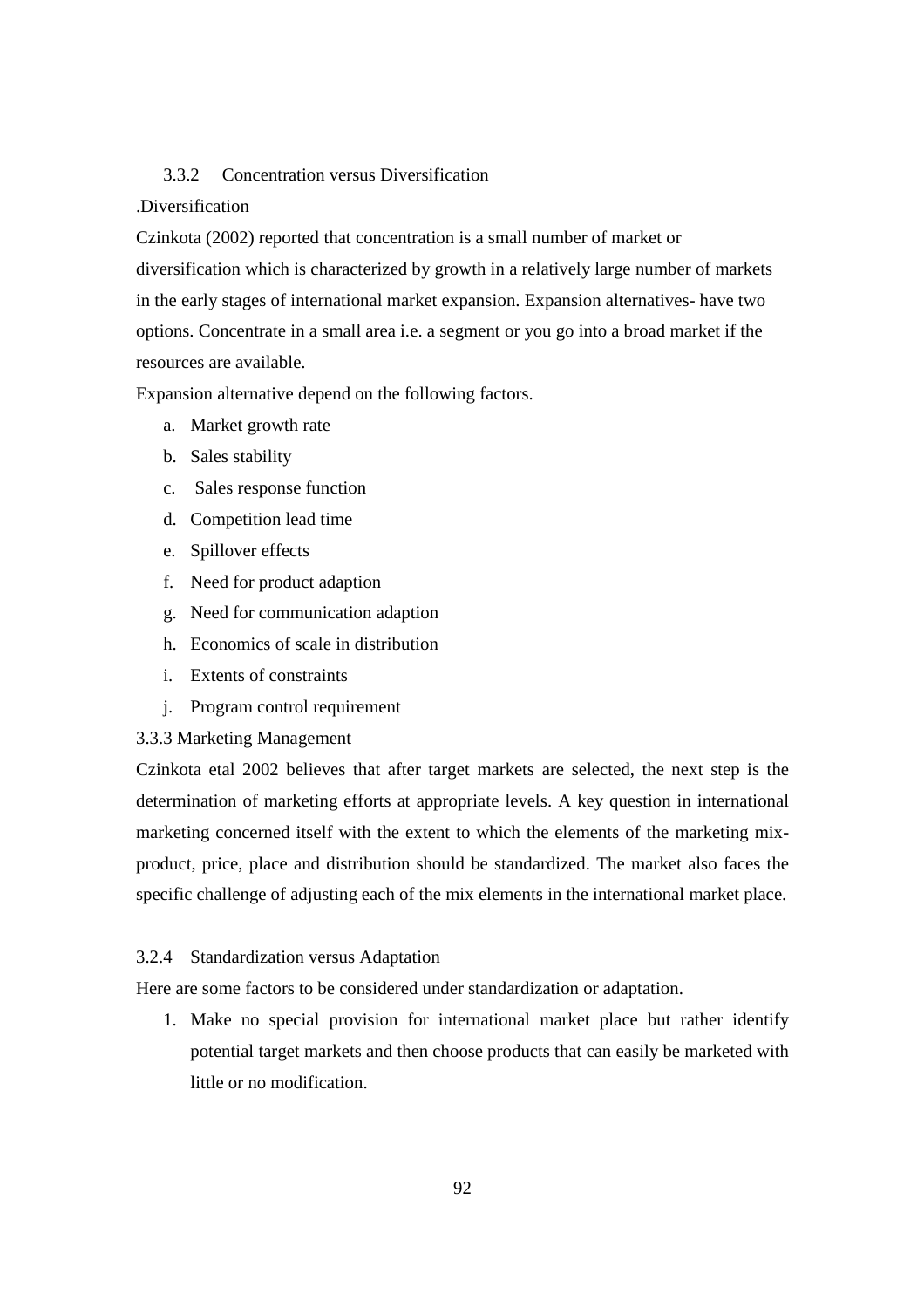- 2. Adapt to local condition in each and every target market (multi domestic approach).
- 3. Incorporate differences into a regional or global strategy that will allow for local difference in implementation (globalization approach).

Factors Affecting Adaption

- 1. The market(s) targeted
- 2. The product and its characteristics
- 3. Company characteristics including factors such as resources and policy.

#### 3.3.5 Product Policy

There are lots of factors that affect product adaptation in an international market; they are broadly divided into three.

1. Regional ,Country or Local Characteristics

They may include government regulations non-tariff Barriers, customer's characteristics (Expectations and preferences) purchase patterns economic status of potential users, stages of economic development, competitive offerings, climate and geography.

 2. Product Characteristics: They include, product consistent Brands, packaging, physical form of appearance (e.g. Size, Style, Colour) Function, Attributes, Features, method of operation or usage, durability, Quality, Ease of installation, maintenance, after sales services, country of origin.

Product Line Management

International market product line must be local, regional and global brand.

Product Counterfeiting

Is a general problem worldwide, producing inferior product to look like original one. The four way of fighting it, is through legislative action, bilateral and multinational negotiations, joint private sector action and measure fallen by individual forms.

3. Company Consideration

These factors include profitability, market opportunities, (e.g. market potential, productmake fit) cost of Adapting, policies, (e.g. commonality, consistency) organization resources.

Self Assessment Exercise

State two factors that affects product adaptation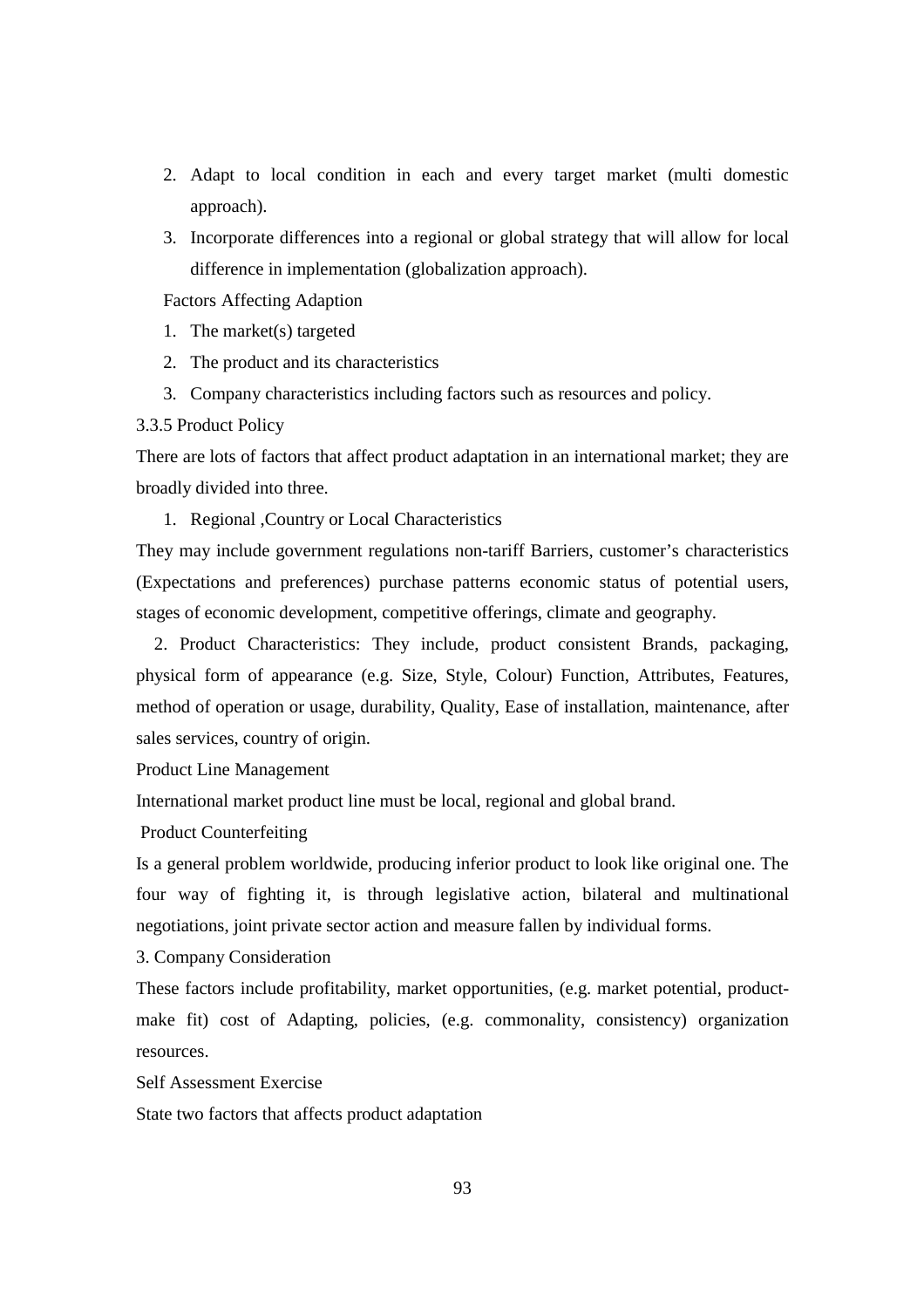# 3.2.6 Pricing Policy

Price is a critical element in international business. Here are four categories of international pricing situation.

a. Export pricing –

Are dual pricing that differentiate product that are domestic and international. In dual pricing, cost plus and marginal cost method are mostly used; while market differentiated pricing is used base on demand oriented strategy. If not carefully use, it can lead to price escalation or dumping.

# b. Foreign Market Pricing

International product pricing for instance when the manufacturer operation is defined by corporate objectives, costs, customer behavior and market conditions market structure and environmental constraints.

c. Price Coordination

Call for price coordination of product in this has increase because of the introduction of Euro. Environmental factor will continue to affect price coordination worldwide, its difficult to coordinate prices worldwide.

d. Transfer Pricing

Transfer or intercompany pricing is the pricing of sales to members of corporate family. It means charging almost the same price for all products in the same industry.

3.3.7 Distribution Strategy

This is what connects the manufactures with the buyers; it takes time for a decision to be arrived at. Distribution strategy takes into account the following.

Channel design- The length and width of the channel employed is affected by so many factors such as product, market, etc.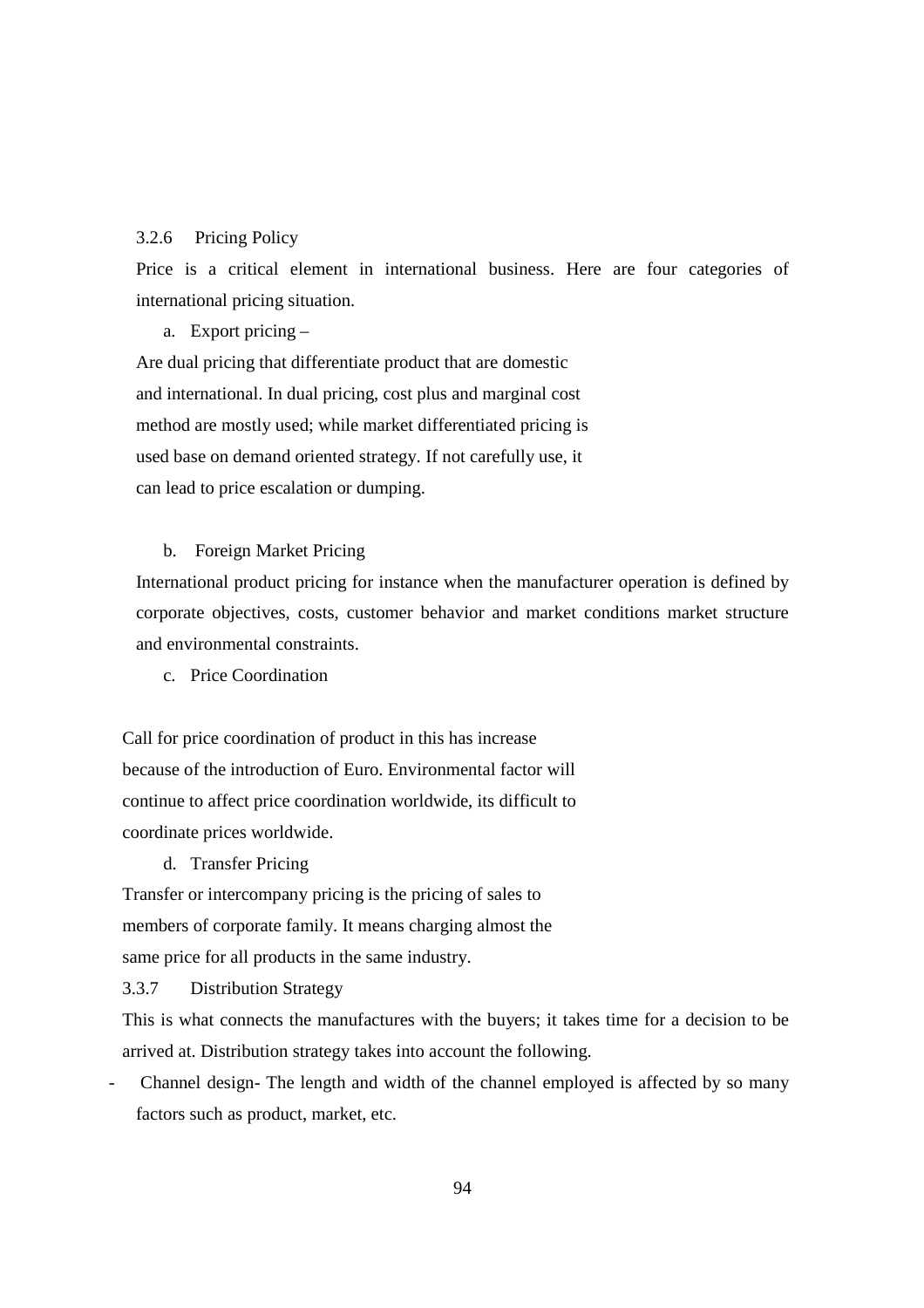- Selection and Screening of Intermediaries- You have to look for appropriate channel members.
- Managing the Channel Relationship- Conflict arises among members because it is like a marriage; you continue to manage these members so as to reduce conflict, if such conflict is not settled it could affect the company.

Self Assessment exercise

Name two institutions that aid distribution in an international business.

# 3.3.8 Promotion Policy

An international business man must think of the most appropriate promotional mix for his product. Basically, these include: Advertising, personal selling, sales promotion and public Relations. These are briefly explained below.

- Advertising- Majorly, advertising decision focus its attention on which strategy to use. the promotional messages and the organization of the promotional program that must conform with the market been served
- Personal Selling- Is "one on one" selling in international business. Industrial goods, high priced items, require more of personal selling.
- Sales Promotion- Any method of attracting customer for more purchases apart from advertising, personal selling or publicity is sales promotion. They include, coupons, sampling, premiums, point of purchase, direct mail is a good example of sales promotion. Any of these could be used for international marketing depending on the product and the environment.
- Public Relations. Czinkota etal (2002) observed that Public Relation (PR) is the marketing communication function, charged with executing programs to earn public understanding and acceptance. Foreign companies need it for more understanding, for instance the oil companies in Niger Delta and Niger Delta crises is a good example that PR could have assisted if well utilized.

## 4.0 Conclusion

International business cannot succeed except marketing activities are highly involved. The marketing activities involve selecting the target market and marketing management.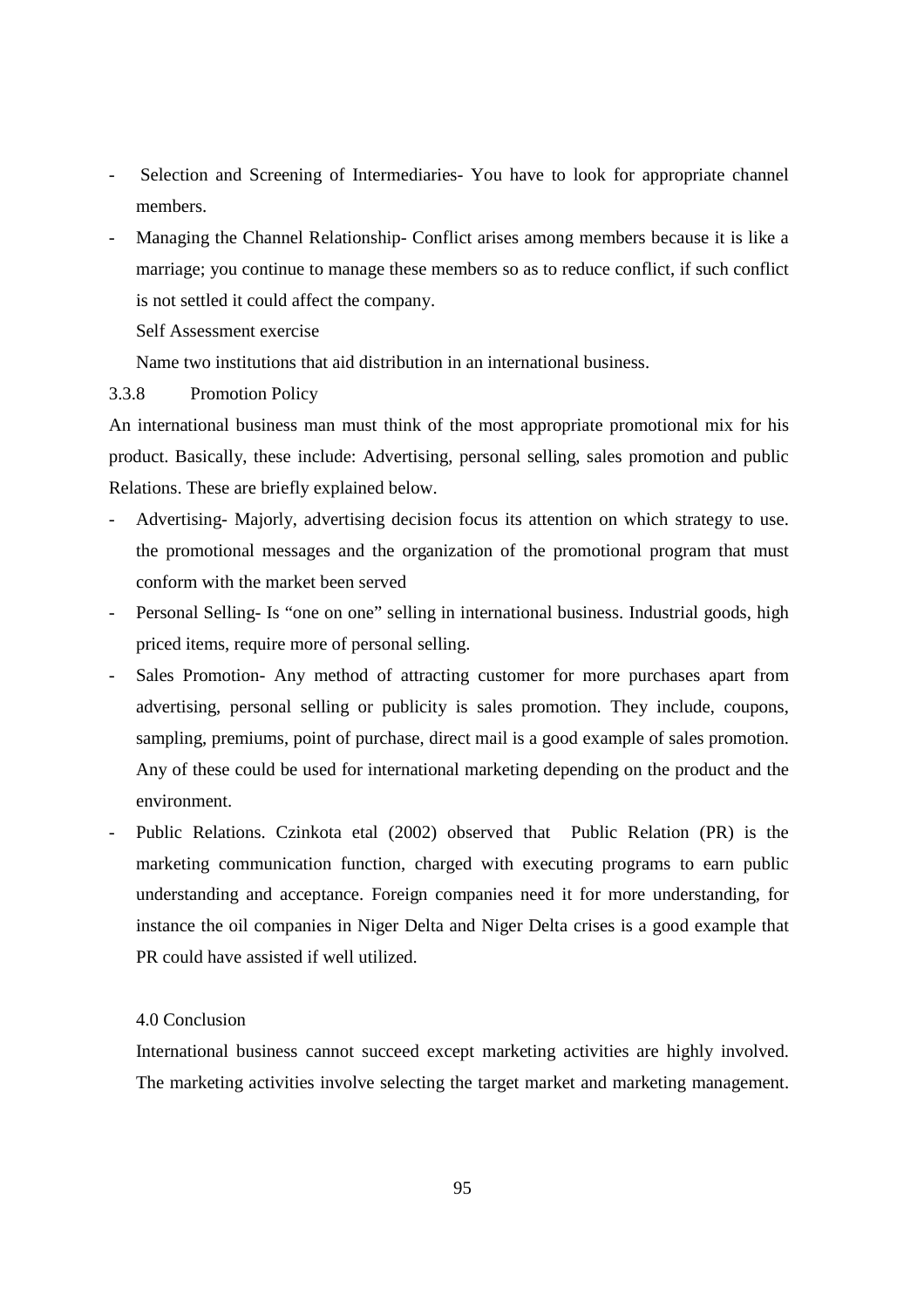Marketing management involvement monitoring and applying the marketing mix appropriately to satisfy consumers.

# 5.0 Summary

In this unit you studied how marketing and it activities aids international business. Standardization, adaption and diversification were examined as a way of launching products into an international market. The difference between market concentration and market diversification was also looked into.

## **6.0** Tutor Marked Assignment

State main factors to be consider while screening oversea markets

7.0 References/Further Reading

Charles, W.L.H (2008) Global Business Today,  $5<sup>th</sup>$  Edition, New York, McGraw-Hill Companies.

Czinkotta M R, Ikka A R, and Michael H M. (2002) International business,  $6<sup>th</sup>$  Edition, USA, Southwestern

Thompson learning.

Onkvisit, S and Shaw, J. J (1997) International Marketing-Analysis and Strategy, 3<sup>rd</sup> Edition, New Jersey, Prentice-Hall.

#### **Answers to Self Assessment Exercises**

Two factors that need to be considered for product adaptation are:

1. Product Characteristics: They include, product consistent Brands, packaging, physical form of appearance (e.g. Size, Style, Colour) Function, Attributes, Features, method of operation or usage, durability, Quality, Ease of installation, maintenance, after sales services, country of origin.

2. Company Consideration

These factors include profitability, market opportunities, (e.g. market potential, productmake fit) cost of Adapting, policies, (e.g. commonality, consistency) organization resources.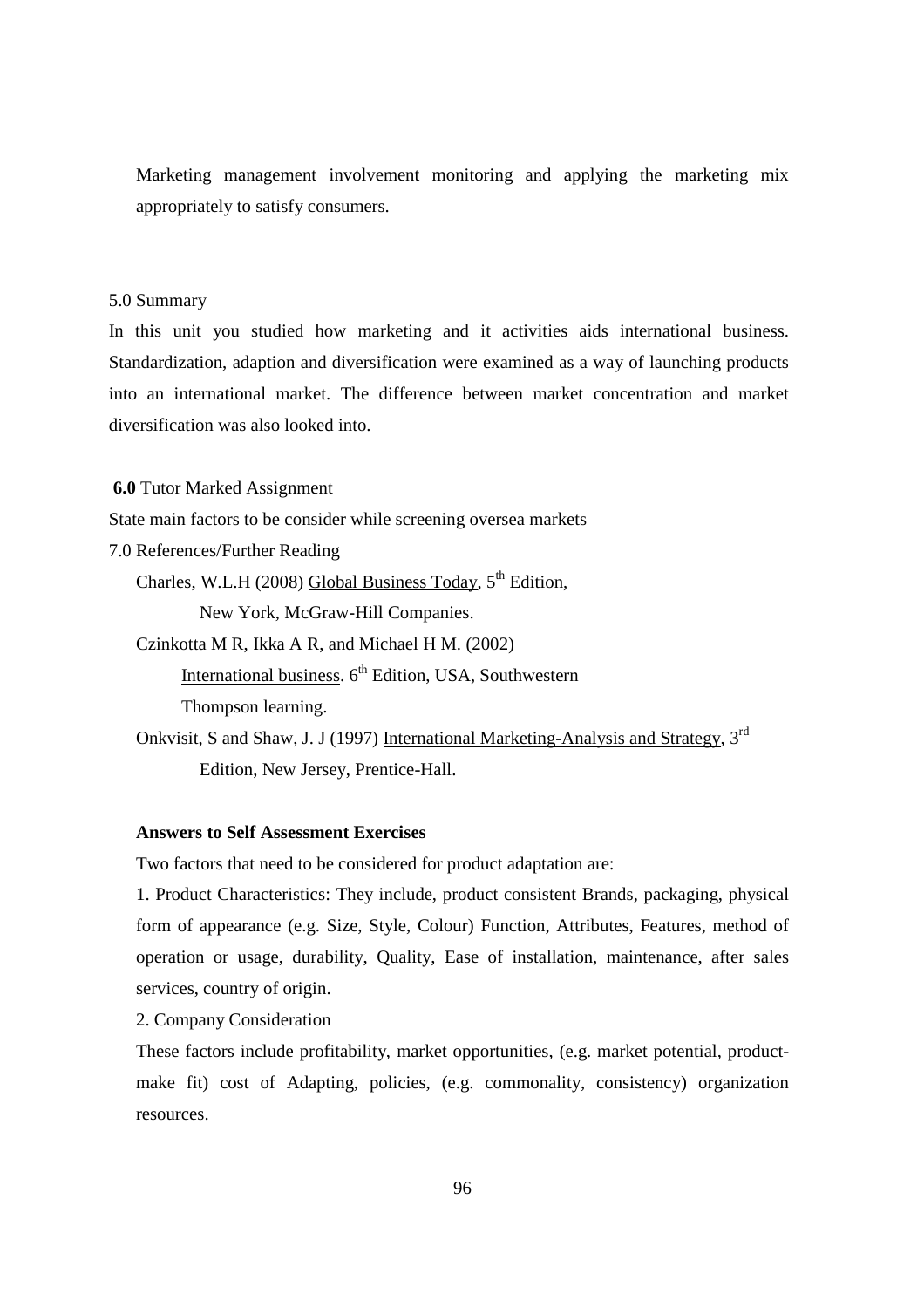Two institutions that aid distributions for an international business are:

\_\_\_\_\_\_\_\_\_\_\_\_\_\_\_\_\_\_\_\_\_\_\_\_\_\_\_\_\_\_\_\_\_\_\_\_\_\_\_\_\_\_\_\_\_\_\_\_\_\_\_\_\_\_\_\_\_\_\_\_\_\_\_\_\_\_\_\_\_\_\_\_

- a. Federal ministry of finance and commerce
- b. Central banks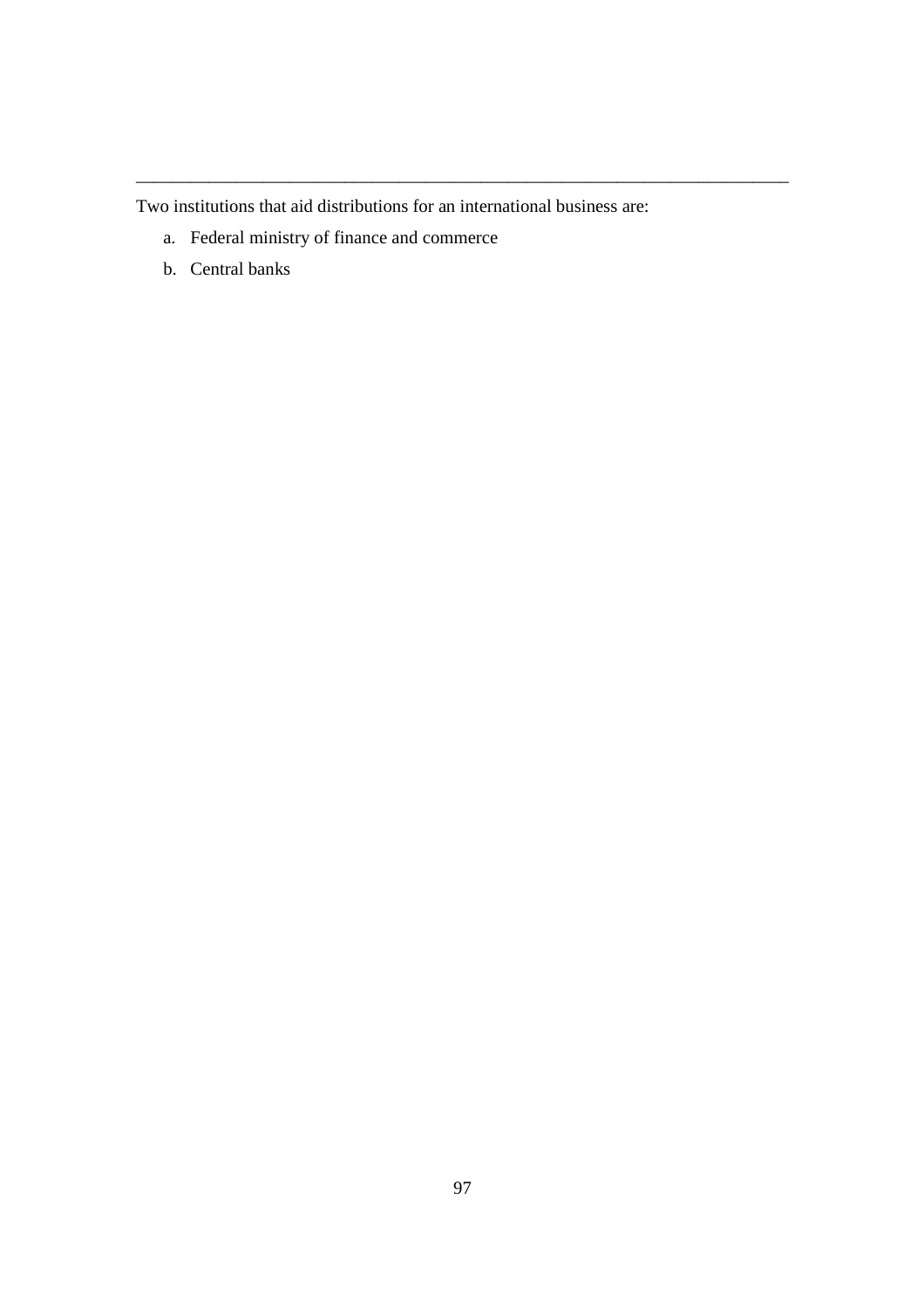# **UNIT 9: Distribution Strategy**

Table of Contents

- 1.0 Introduction
- 2.0 Objectives
- 3.0 Main Text
	- 3.1 Channel of distribution
	- 3.2 Forms of channel of distribution
	- 3.3 Types of intermediaries: Direct channel
	- 3.4 Channel Adaptation
	- 3.5 Determinants of channel Types
	- 3.6 Channel Management Decision
- 4.0 Conclusion
- 5.0 Summary
- 6.0 Tutor Marked Assignment
- 7.0 References/Further Reading

# **1.0 Introduction**

A manufacturer can sell directly to end users abroad, but this type of channel is generally not suitable or desirable for most consumer goods. In foreign markets it is far more common for a product to go through several parties before reaching the final consumer. The purpose of this unit is to discuss the various channels of distribution that are responsible for moving products from manufacturers to consumers. The unit also describes the varieties of intermediaries involved in moving products between countries as well as within countries. It should be noted that certain types of intermediaries do not exist in some countries and that the pattern of use as well as the importance of each type of intermediary varies widely from country to country. A manufacturer is expected to make several decisions that will affect its channel strategy, including the length, width, and number of distribution channels to be used.

#### **2.0 Objectives**

After thorough studying of this unit, you should be able to: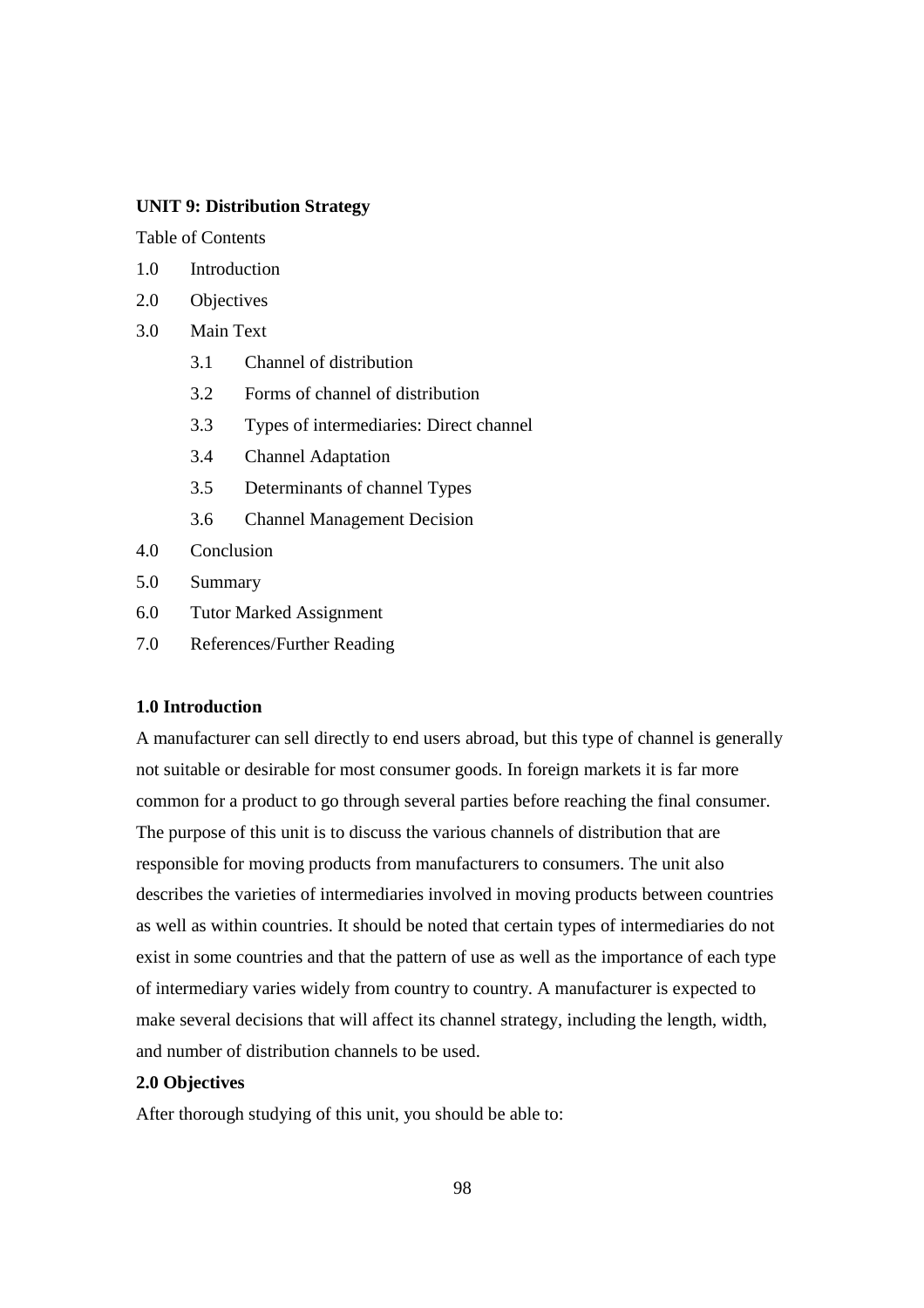- 1. Define a channel of distribution for goods or services
- 2. Explain channel members involved in moving goods from manufacturers to the consumers, and
- 3. Explain the determinants of channel types

# **3.0 Main Text**

# **3.1 Channel of Distribution**

A channel of distribution for a product is the route taken by the title to the product as it moves from the producer to the ultimate consumer or industrial user. It can also be describe as a set of institutions which performs all the activities or functions utilized to move a product and its title from production to consumption. A channel always includes both the producer and the final customer for the product, as well as all middlemen involved in the title transfer. Even though, agent middlemen do not take actual title to the goods, they are included as part of the distribution channel. This because, they play such an active role in the transfer of ownership. A trade channel does not include facilitating agencies in marketing. This is because they only assist in the performance of distribution but neither takes title to goods nor negotiates purchases or sales.

## **3.2 Forms of Channel of Distribution**

Companies use two principal channels of distribution when marketing abroad. These are indirect selling and direct selling.

**Indirect selling**, also known as the local or domestic channel, is employed when a manufacturer in Nigeria, for example, markets its product through another Nigeria's firm that acts as the manufacturer's sales intermediary. By exporting through an independent local middleman, the manufacturer has no need to set up an international department. The middlemen's, acting as the manufacturer's external export organization, usually assumes the responsibility for moving the product overseas. The intermediary may be a domestic agent if it does not take title to the goods, or it may be a domestic merchant if it does take title to the goods.

Some of the advantages to be gained by employing an indirect domestic channel include: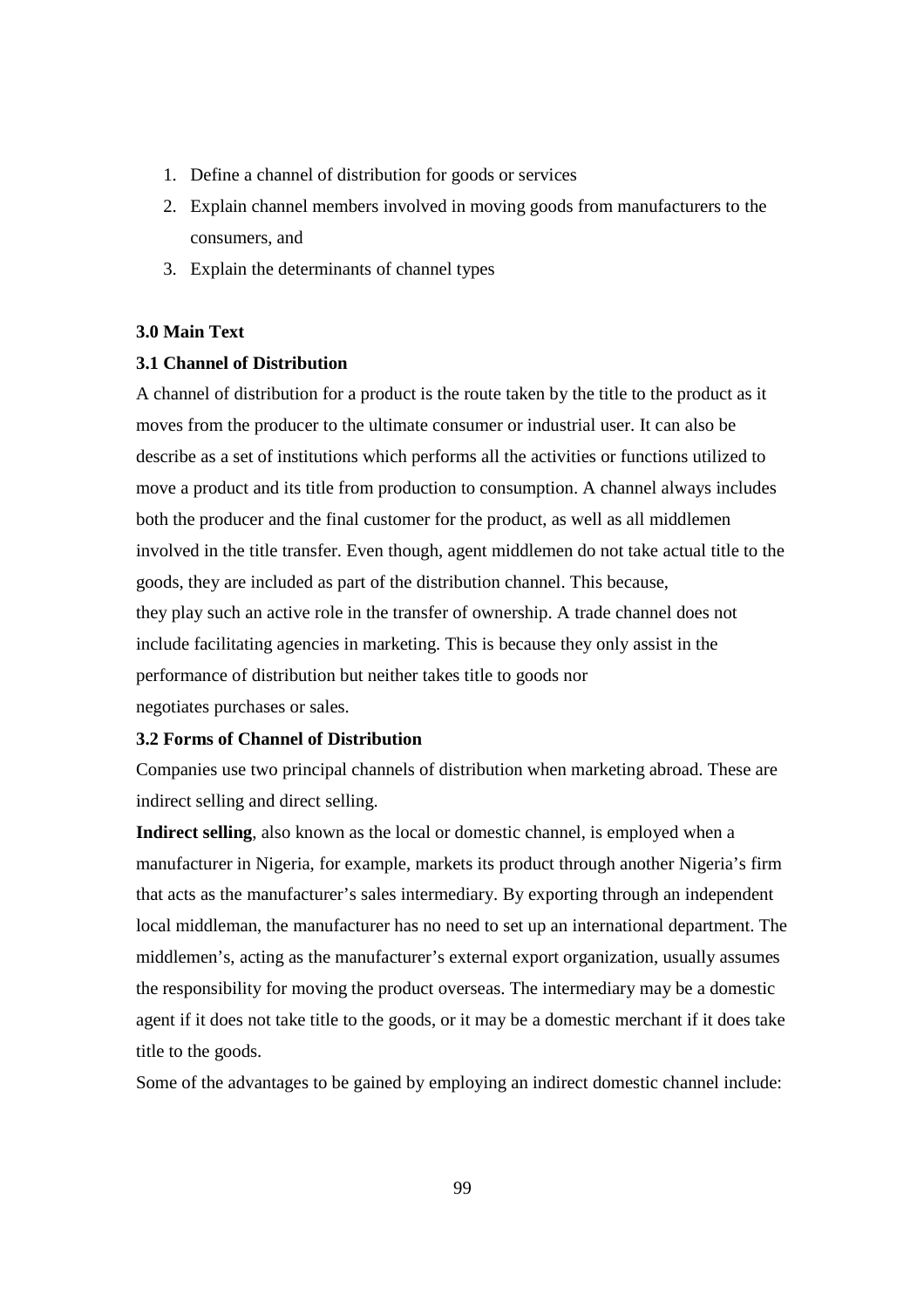- 1. The channel is simple and inexpensive- the manufacturer incurs no start-up cost for the channel and is relieved of the responsibility of physically moving the goods overseas.
- 2. The intermediary very likely represents several clients who can help share distribution costs, the costs for moving the goods are further reduced.

An indirect channel does have some limitations, which include:

- 1. The manufacturer has been relieved of any immediate marketing costs, but in effect, has given up control over the marketing of its products to another firm. This situation may adversely affect the product's success in the future.
- 2. The indirect channel may not necessarily be permanent. Being in the business of handling products for profit, the intermediary can easily discontinue handling a manufacturer's product if there is no profit or if a competitive product offers a better profit potential.

**Direct selling** is employed when a manufacturer develops an overseas channel. This channel requires that the manufacturer deal directly with a foreign party without going through an intermediary in the home country. The manufacturer must set up the overseas channel to take care of the business activities between the countries. Being responsible for shipping the product to foreign markets itself, the manufacturer exports through its own internal export department or organization.

Some of its advantages are:

- 1. There is active market exploitation
- 2. There is a greater control

However, it suffers from difficulty in management of the channel, especially if the manufacturer is unfamiliar with the foreign market. Also, the channel is time consuming and expensive.

3.3 Types of Intermediaries: Direct Channel

There are several types of intermediaries associated with direct channel of distribution. Some of these include:

# **a) Foreign Distributor**

A foreign distributor is a foreign firm that has exclusive rights to carry out distribution for a manufacturer in a foreign country or specific area. Orders must be channeled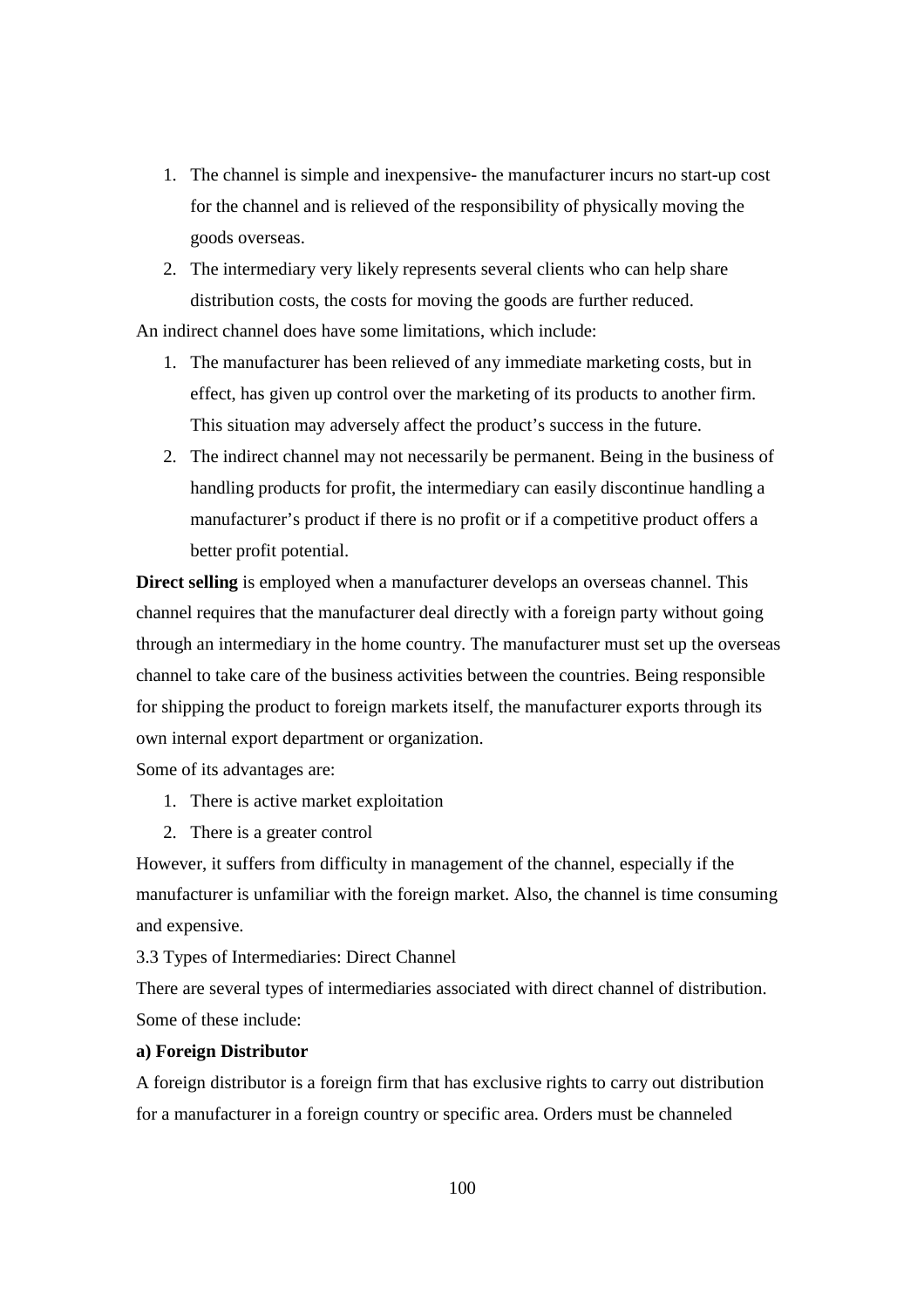through the distributor, even when the distributor chooses to appoint a subagent or sub distributor. The distributor purchases

merchandise from the manufacturer at a discount and then resells or redistributes the merchandise to retailers and sometimes final consumers. Hence, the distributor's function in many countries may be a combination of wholesaler and retailer. But in most cases, the distributor is usually considered as an importer or foreign wholesaler. In some situations, the foreign distributor is merely a subsidiary of the manufacturer.

#### **b) Foreign Retailer**

Foreign retailers are employed for consumers' products rather industrial products.

#### **c) State-Controlled Trading Company**

Some products are sold to state-controlled trading company, before they are further resell to individuals and institutions. These entail heavy equipment and machineries.

# **d) End user**

Sometimes, a manufacturer is able to sell directly to foreign end user with no intermediary involved in the process. The direct channel is a logical and natural choice for costly industrial products. However, it is challenging, for example, a consumer may place an order without understanding his or her country's import regulations. When the merchandize arrives, the consumer may not be able to claim it. As a result, the product may be seized or returned on a freight-collect basis. Continued occurrence of this problem could become expensive for the manufacturer.

## **Indirect Channel**

For a majority of products, a manufacturer may find it impractical to sell directly to the various foreign parities. Other intermediaries more often than not, have to come between these foreign buyers and manufacturer's country. With an indirect channel, a manufacturer does not have to correspond with foreign parties in foreign countries. Agents can be further classified according to the principal whom they represent.

#### **a) Export Broker**

The function of an export broker is to bring a buyer and a seller together for a fee. The broker may be assigned some or all foreign markets in seeking potential buyers. It negotiates the best terms for the seller, but cannot conclude the transaction without the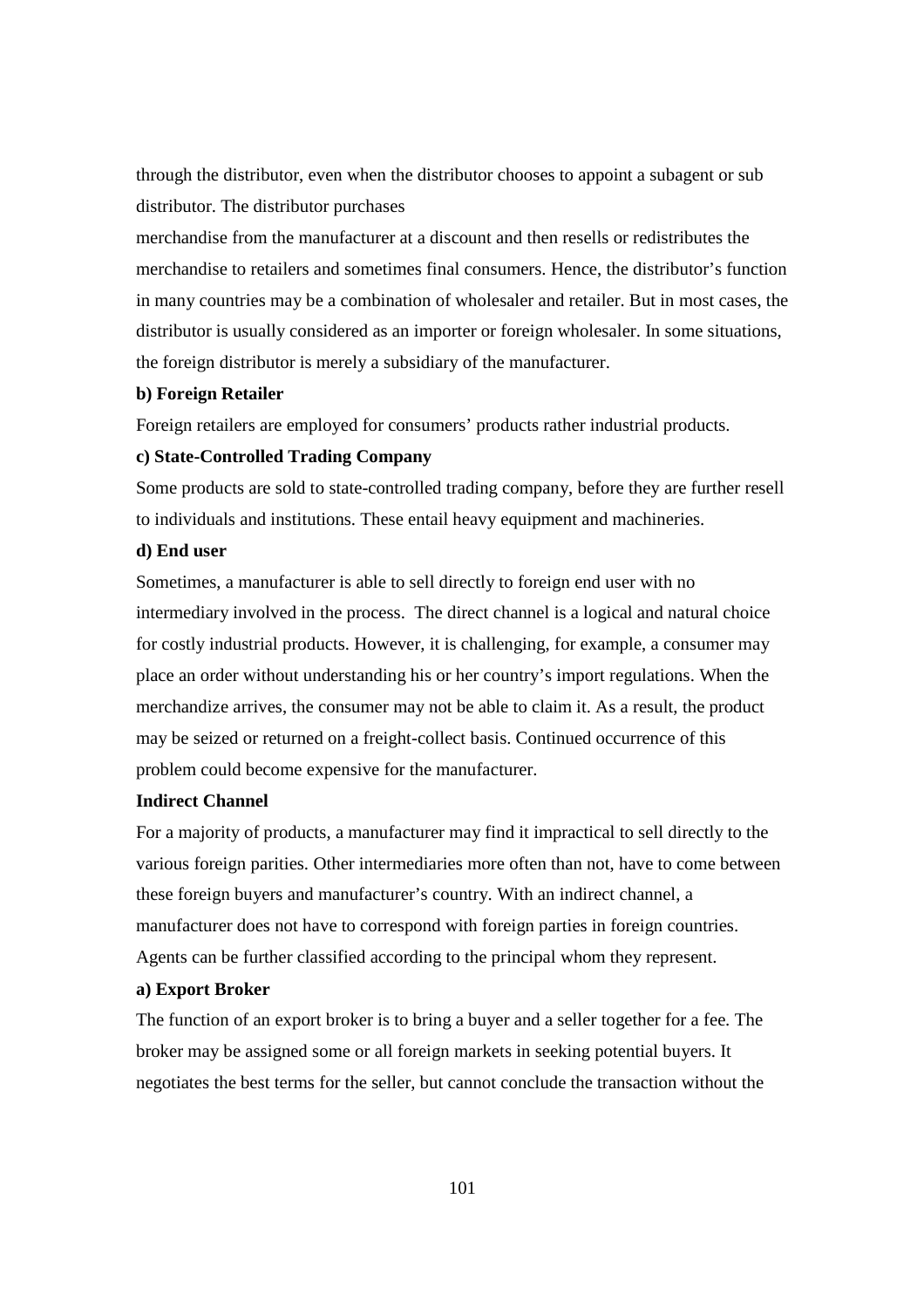principal's approval of the agreement. As a representative of the manufacturer, the export broker may operate under its own name or that of the manufacturer.

# **b) Manufacturer's Export Agent or Sale Representative**

This is an independent business person who usually retains his or her own identity by not using the manufacturer's name. A sales representative can select when, where and how to work within the assigned territory. Working methods include presenting product literature and samples to potential buyers. The manufacturer's export agent works for commission. The manufacturer's export agent may present some problems to the manufacturer because an agent does not offer all services. An export agent may take possession but not title to the goods and thus assumes no risk- the risk of loss remains with the manufacturer.

c) Export Management Company (EMC)

An export management company (EMC) manages, under contract, the entire export program of a manufacturer. An EMC is also known as a combination export manager (CEM) because it may function as an export department for several allied but noncompeting manufacturers. The EMC has greater freedom and consideration authority. The EMC provides extensive services, ranging from promotion to shipping arrangement and documentation. The EMC is responsible for all of the manufacturer's international activities.

#### d) Cooperative Exporter

A cooperative exporter is a manufacturer with its own export organization that is retained by other manufacturers to sell in some or all foreign markets. Except for the fact that this intermediary is also a manufacturer, the cooperative exporter functions like any other export agents. It operates as an export distributor for other suppliers. Tit takes possession of goods but not title.

e) Others forms of agents include:

- 1. Purchasing/Buying Agent
- 2. Country-Controlled Buying agent
- 3. Resident buyer
- 4. Export merchant
- 5. Export drop shipper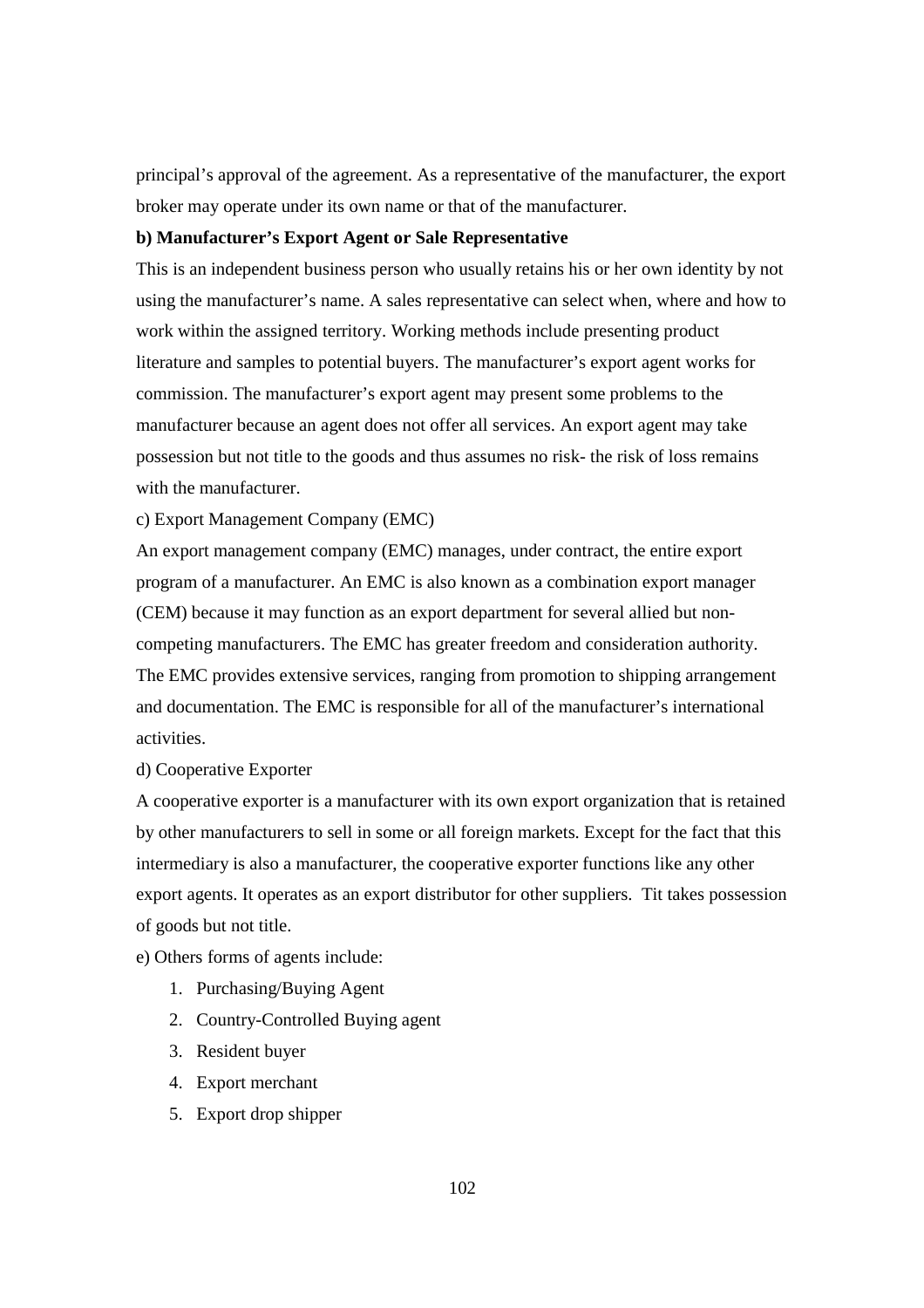- 6. Export distributor
- 7. Trading company; etc.

This can be summarized using the following figure 3.1

# **Figure 3.1 Types of Marketing Channels**

|            |                                  |  | Consumer or                                                                  |
|------------|----------------------------------|--|------------------------------------------------------------------------------|
|            |                                  |  | Industrial user                                                              |
|            |                                  |  |                                                                              |
|            |                                  |  |                                                                              |
|            | Foreign country industrial user. |  |                                                                              |
|            |                                  |  |                                                                              |
|            |                                  |  |                                                                              |
|            |                                  |  | in foreign in foreign industrial user                                        |
|            | Country country                  |  |                                                                              |
|            |                                  |  | 4. Manufacturer_Importing___Do_________Do_____________Do_______              |
| Middlemen  |                                  |  |                                                                              |
| In foreign |                                  |  |                                                                              |
| Country.   |                                  |  |                                                                              |
|            |                                  |  | 5. Manufacturer_exporting__Do_____Do_______Do_________Do___                  |
| Middlemen  |                                  |  |                                                                              |
|            |                                  |  |                                                                              |
|            |                                  |  | 6. Manufacturer __ exporting __ Importing __ wholesaler ___ retailer con. or |
|            |                                  |  | Middlemen middlemen in foreign in foreign indust.                            |
|            |                                  |  | Foreign country country user.                                                |
|            | country                          |  |                                                                              |

#### **3.4 Channel Adaptation**

Because the standardization/globalized approach to international marketing strategy may not apply to distribution strategy in foreign markets, it is imperative that international marketers understand the distribution structures and patterns in those markets/countries. Hence, comparative analysis should be conducted.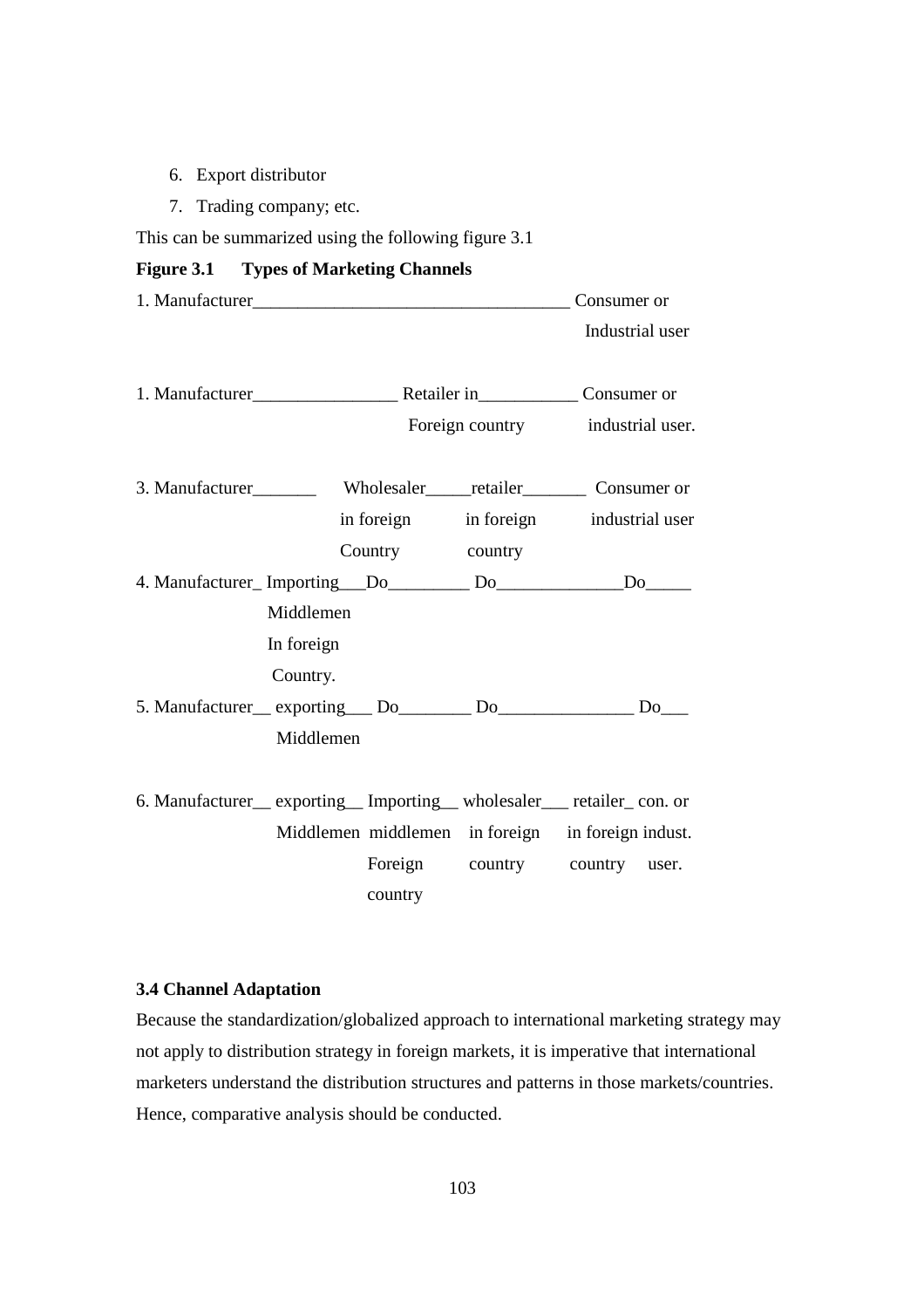Some channel adaptation is frequently a necessity. For example, Avon has had to develop other distribution methods in Japan and Thailand. A traditional distribution channel may seem inefficient, inefficient, but it may maximize the utilization of inexpensive labour, leaving no idle resources.

A manufacturer must keep in mind that, because of adaptation, a particular type of retailer may not operate in exactly the same manner in all countries. A particular distribution concept proven useful in one country may have to be further refined in another.

#### **3.5 Determinants of Channel Types**

There is no single across-the-board solution for all manufacturers' channel decisions. However, there are certain guidelines that can assist a manufacturer in making a good decision. Factors that must be taking into consideration include:

1. Objectives of the firm

The objectives of the firm are the corner-stone that determines the kind of channel to be used in any given market. This is because it is the objective that will determine whether the channel to be selected should be long or short.

2. Legal Considerations

A country may have specific laws that rule out the use of particular channels or middlemen. France, for example, prohibits the use of door-to-door selling. Although private importers in Iraq may choose to deal through commission agents, Iraqi legislation prohibits state enterprises from dealing with third-party intermediaries in obtaining foreign supplies. Also, Saudi Arabia requires every foreign company which work there to have a local sponsor who receives about 5 percent of any contract

The overseas distribution channel often has to be longer than desired. This is because of government regulations, a foreign company may find it necessary to go through a local agent/distributor. Channel width may be affected by the laws as well.

3. Managerial Resources

The management of distribution channels depends on to a great extent on the experiences that vest in the firm's mangers. A firm that is entering an international market for the first time, mighty lacks the expertise that is required to be able to choose and control short channels or the firm's own local subsidiary. Such firms would prefer to give the job to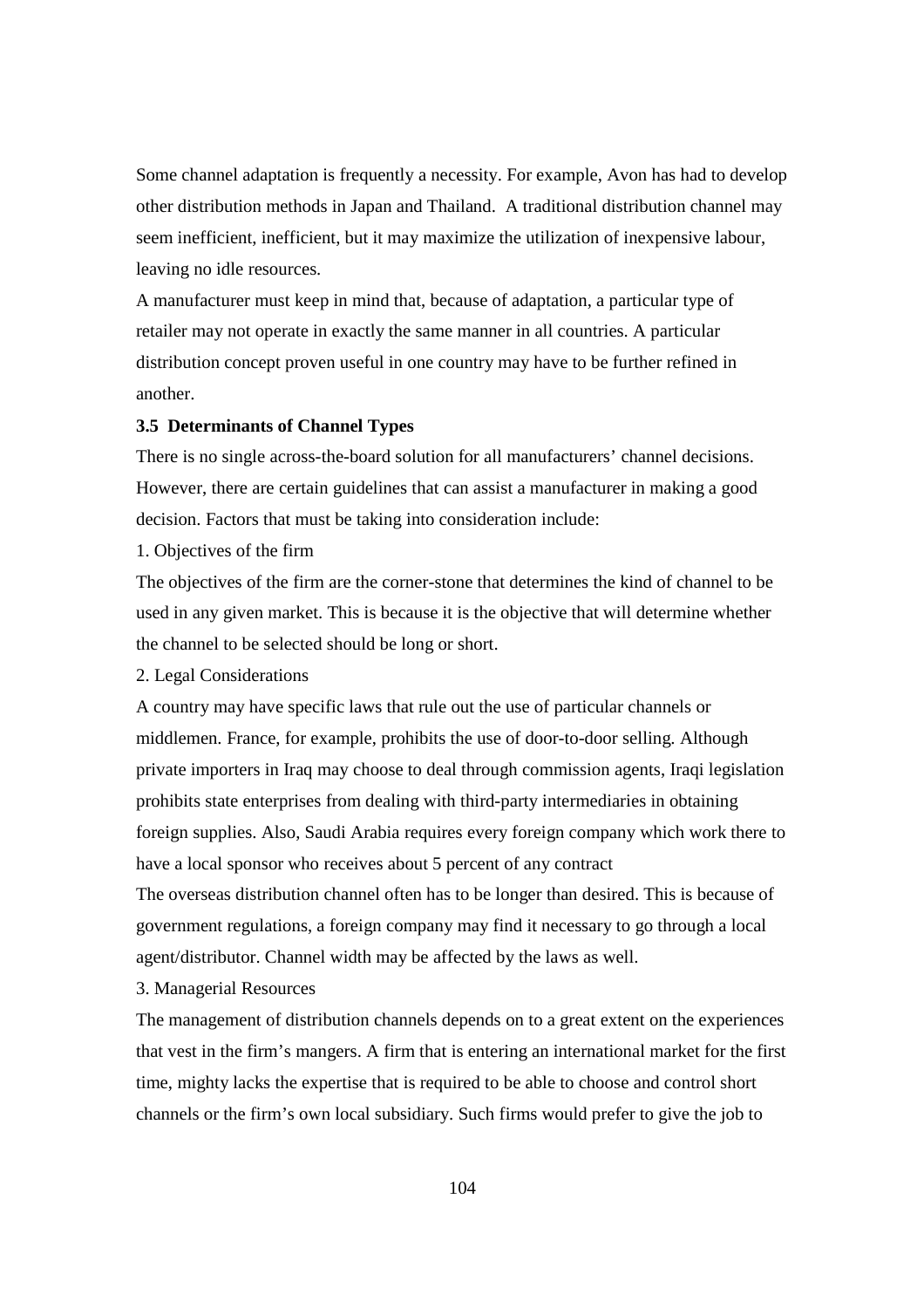middlemen. Sometime, even well-established firms often seek the assistance of middlemen in cases of involving new products or new \segments that calls for the acquisition of a new type of experience.

# 3. Product Image

The product mage desired by a manufacturer can dictate the manner in which the product is distributed. A product with a low-price image requires intensive distribution. On the other hand, it is not necessary or even desirable for a prestigious product to have wide distribution. For example, Waterford Glass has always carefully nurtured its posh image by limiting its distribution to top-flight department and specialty stores. Although intensive distribution may increase sale in the short run, it is potential harmful to the product's image in the long run.

## 4. Channel Availability

This is of course a major consideration as one will not expect to selects a specific type of channel in a given country if:

- a. Such a channel does not exist
- b. It belongs to a competitor
- c. It does not wish to distribute your product.
- 5. Product Characteristics

The type of product determines how that product should be distributed. For low priced, high-turnover convenience products, the requirement are for an intensive distribution network. The intensive distribution of ice cream is an example.

For high-unit-value, low-turnover specialty goods, a manufacturer can shorten and narrow its distribution channel. Consumers are likely to do some comparison shopping and will more or less actively seek information about all brands under consideration. In such cases, limited product exposure is not an impediment to market success One should always remember that products are dynamic, and the specialty goods of today may be nothing moiré than the shopping or even convenience goods of tomorrow. For example,. Computers which were once an expensive specialty product that required a direct and exclusive channel, today they have become shopping goods, necessitating a long and more intensive channel.

6. Middlemen's Loyalty and Conflict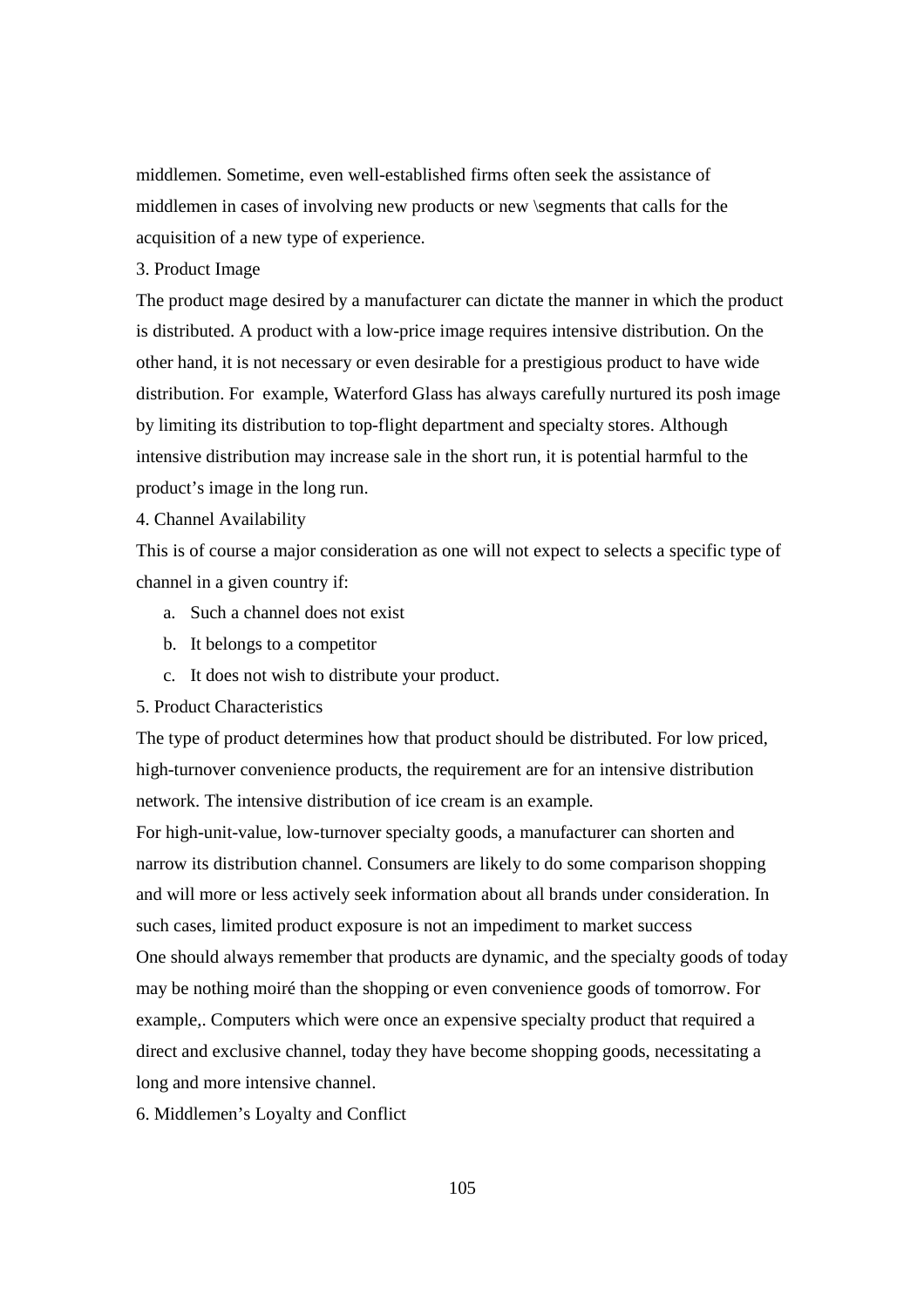One ingredient for an effective channel is satisfied channel members. As the channel widens and as the number of channels increases, more direct competition among channels members is evitable.

# 7. Local Customs

Local business practices, whether outmoded or not, can interfere with efficiency and productivity and may force a manufacturer to employ a channel of distribution that is longer and wider than desired. For example, Because of Japan's mutlitiered distribution system, which relies on numerous layers of middlemen, companies often find it necessary to form a joint venture with Japanese firms.

Domestic customs can explain why a particular channel is in existence. Yet customs may change or may b overcome\me, especially if consumer tastes change. For example Onkvisit and Shaw (1997: 486) reported that there are some 82, 000 British pubs, 50,000 of which are owned by brewing companies; the problem they face was the trend toward beer consumption at home. The pubs have had to adjust by emulating trendy American bars, selling more win and such food as hamburgers.

8. Control

If it has a choice, a manufacturer that wants to have better control over its product distribution may want to both shorten and narrow its distribution channel. However, control to be administered depends on the nature of the products and laws of such countries, the products being marketed to.

In conclusion, there other factors that affect channel decisions. However, most of these factors are inter-related.

Self Assessment Exercise State determinants of channel types

#### **3.6 Channel Management Decision**

Whether then intermediaries are the employees of the firm's subsidiary or whether they are totally independent, there is a mutuality of interest between the supplying company and its channels' personnel and it is important that the best principles of management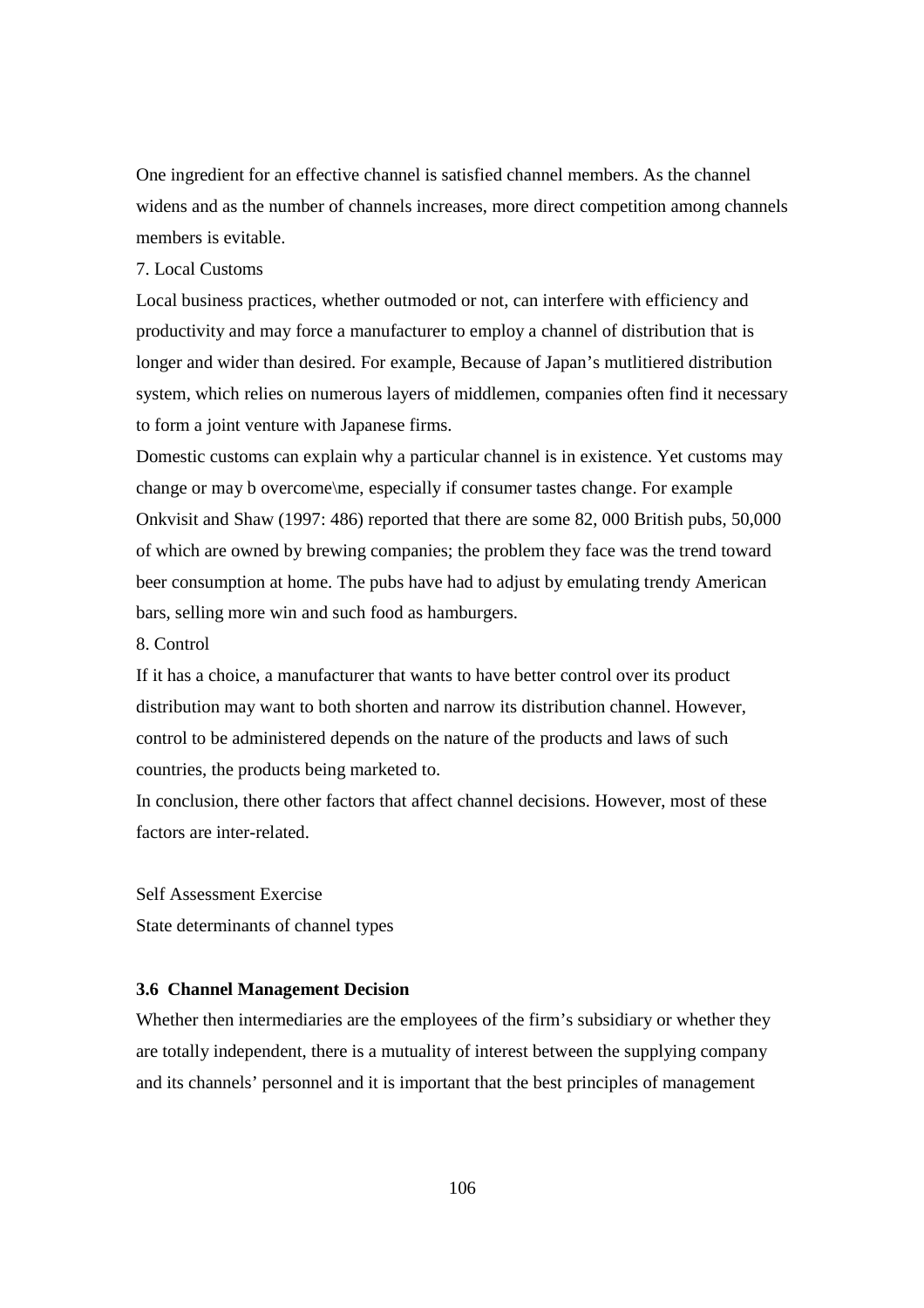employed. After a company has determined its basic channel deign, individual middlemen have to be managed in such a way as to:

- 1. Create distributor loyalty
- 2. Ensure that distributors are adequately remunerated
- 3. Train and develop distributors
- 4. Determine standards of performance, and
- 5. Evaluate performance against standard.

#### **Self Assessment Exercise**

Motivation of channel members is necessary for what reasons?

# **4.0 Conclusion**

A product, no matter how desirable, must be accessible to buyers. A manufacturer my attempt to use a direct distribution channel by selling directly to end users abroad. The feasibility of this channel depends on the type of product involved. Generally, the sales opportunity created by direct selling is quite limited. Intermediaries are usually needed to move the product efficiently from the manufacturer to the foreign users.

## **5.0 Summary**

This unit examined various channel members involved in moving goods/services to the end users. These channels are classified into six. The channel chosen by marketing executives depends of the nature of the products and the expertise of the channel members. It also considered factors to be look into before selecting a channel.

#### **6.0 Tutor Marked Assignment**

What are the factors that affect the length, width and number of marketing channels?

#### **7.0 References/Further Reading**

Bert, R and Trina, l. L: "International Channels of Distribution and the Role of Comparative Marketing Analysis," Journal of Global Marketing 4 (no.4, 1991): 39-42.

Eze, B. I: International Marketing, Bauchi, ATBU, 1999. (Unpublished Lecture note).

Ketler, P: Marketing Management-Analysis, Planning, Implementation and

Control, 9<sup>th</sup> Edition, New Jersey, Prentice-Hall, 1997.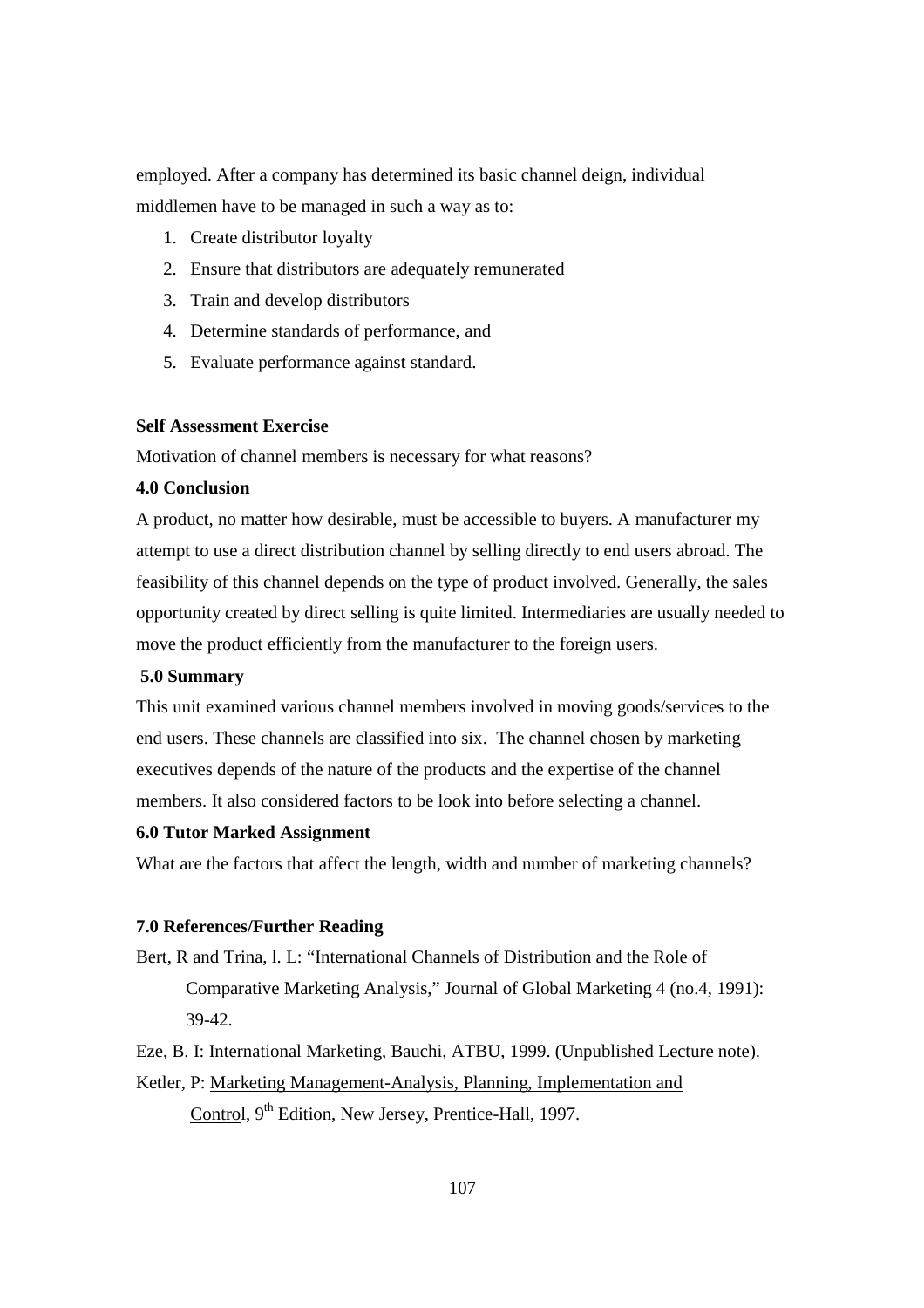Onhvisit, S and Shaw, J.J: International Marketing-Analysis and Strategy,

3<sup>RD</sup> Edition, New Jersey, Prentice-Hall, 1997.

# **Answers Self Assessment Exercises**

- 1) Determinants of channel types include:
- a. Objectives of the firm
- b. Legal Considerations
- c. Managerial Resources.
- d. Product Image
- e. Channel Availability
- f. Product Characteristics
- g. Middlemen's Loyalty and Conflict and
- h. Local Customs

2. Motivation of channel members is necessary for such reasons as to:

\_\_\_\_\_\_\_\_\_\_\_\_\_\_\_\_\_\_\_\_\_\_\_\_\_\_\_\_\_\_\_\_\_\_\_\_\_\_\_\_\_\_\_\_\_\_\_\_\_\_\_\_\_\_\_\_\_\_\_\_\_\_\_\_\_\_\_\_\_\_\_\_

- 1. Create distributor loyalty
- 2. Ensure that distributors are adequately remunerated
- 3. Train and develop distributors
- 4. Determine standards of performance, and
- 5. Evaluate performance against standard.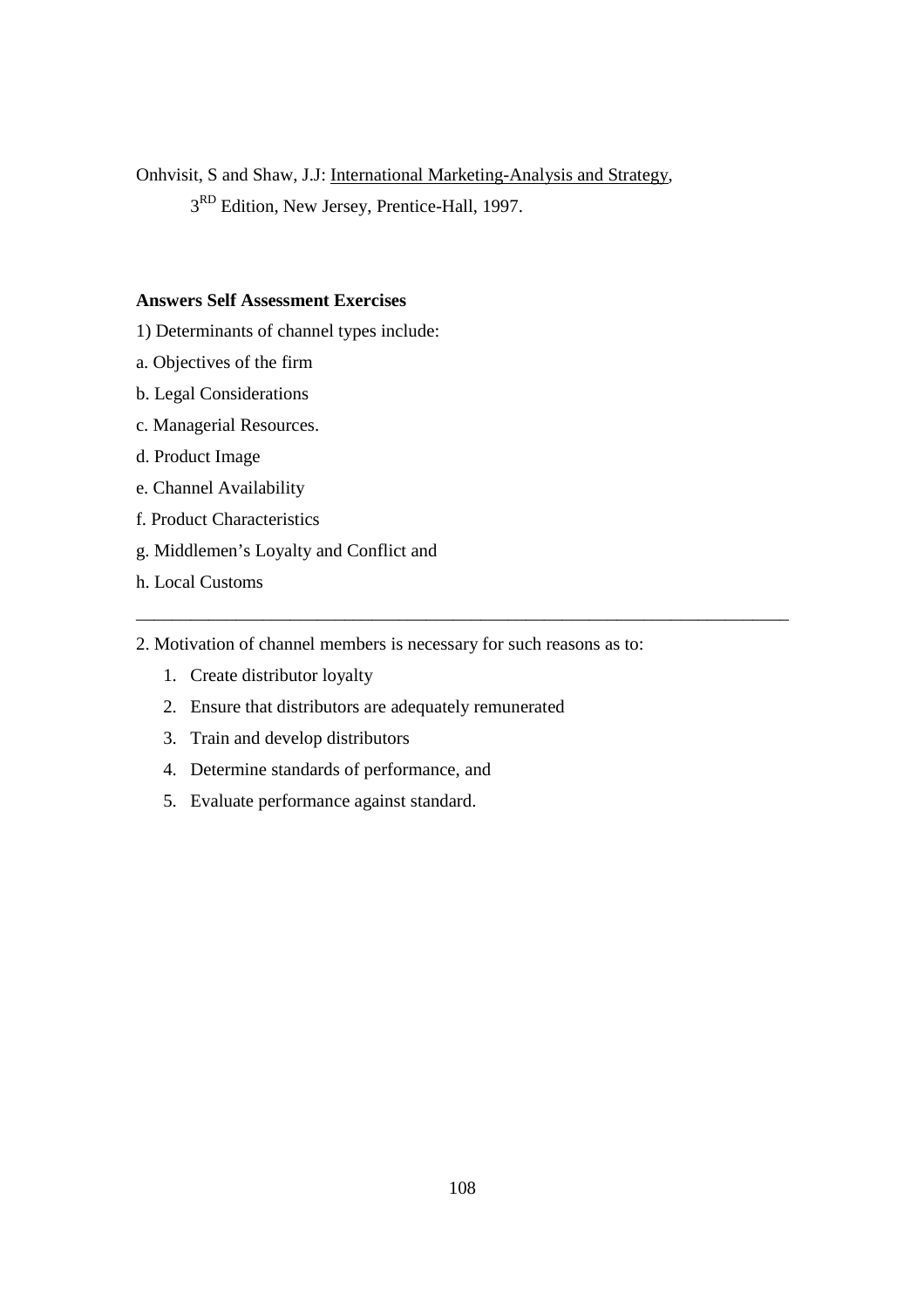### **UNIT TEN 10: Export and Import Practice**

Table of Content

- 3 Introduction
- 4 Objectives
- 5 Main Text
- 3.1 Export and Import
	- 7.2 Why Exports
	- 3.3 Reasons why firms don't export
	- 3.4 Sources of Export Counselling
		- 4.4.1 Export payment terms
- 3.5 Payment and Financial Procedures
- 3.9 Export Procedures
- 3.10 Pitfalls and Mistakes of New Exporters
- 3.11 Importing
- 6 Conclusion
- 7 Summary
- 8 Tutor Marked Assignment
- 9 References/Further Reading

## 1.0 Introduction

Exporting and import is an important aspect of modern business.

Exporting is one of the ways of taking your goods abroad while importing is a way foreign businessmen send their goods to your own country. This unit discusses reasons for exporting and importing. It also examines situation what export and import entails. It also explains process and documents involve in export and import of goods

2.0 Objectives

On successful completion of this unit, you should be able to:

- 1. Define export and import.
- 2. Describe people who are involved in export
- 3. Give reasons for export
- 4. Mention procedure for import and export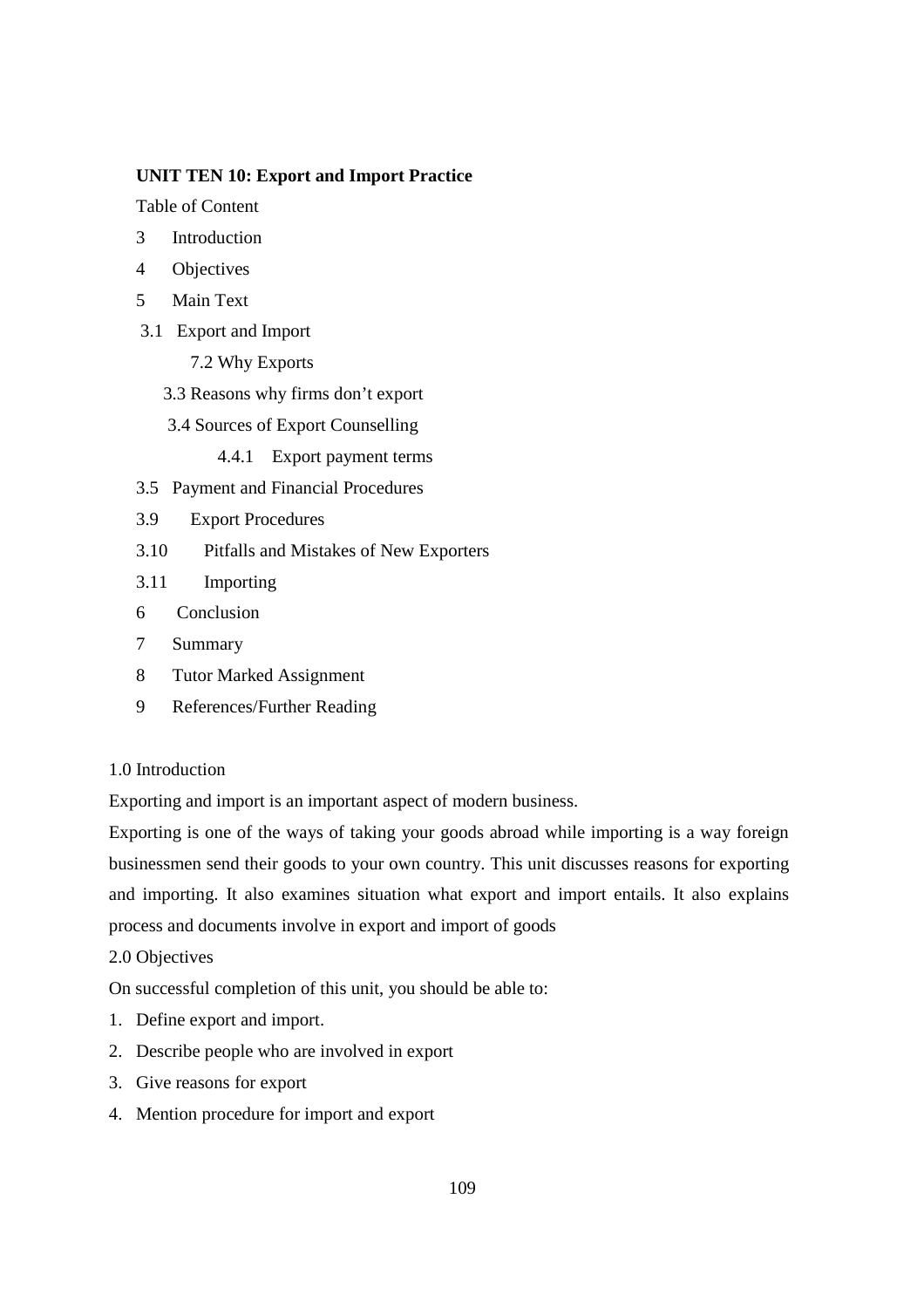## 5. List documents involved in exporting and importing of goods/ and services

## 3.0 Main Text

3.1 Export and Import

Export –is a method of selling your goods abroad

Import-is purchasing of goods from outside countries to your home country for example, buying Gold from Ghana.

## Who exports?

There was that believe that small companies are mostly involve in exporting because they do not have the money to establish companies abroad. In today's research, both small and large companies are involved in exporting. In essence a lot of companies are involved in exporting provided you are legally permitted to do so.

## 3.2 Why Exports

Companies export for the following reasons

- To increase profit and sales
- Protect their business from being eroded

By exporting, companies are likely to achieve these:

- To serve markets where the firm has no production facilities or the local plant does not produce the firm complete product mix
- To satisfy a host of government requirement.
- To test foreign market and foreign competition inexpensively.
- To remain competitive in the home market
- To meet actual or prospective customer request for the firm to export
- To off set cyclical sales of the domestic market.
- To achieve additional sales, which allow the firm to use its excess production capacity to cover unit fixed costs
- To extend a products life cycle by exporting to counties where technology is less advanced
- To distract foreign competitions that is in the firm home market by entering their home markets and
- To improve equipment utilization rates.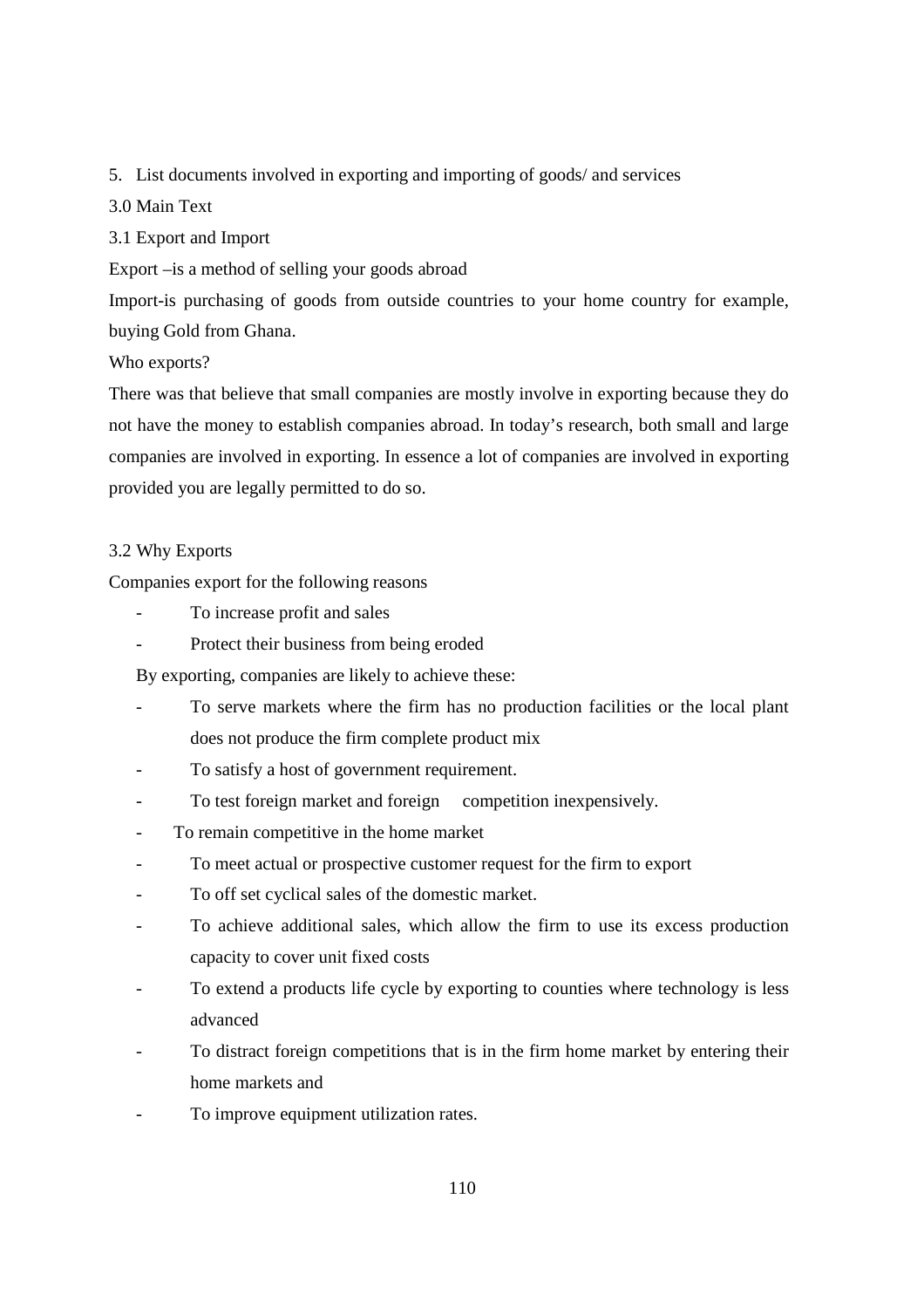3.3 Reasons why firms don't Export

Some companies do not wish to export. Some of the reasons why they do not export include:

- 1. Preoccupation with the home market
- 2. Reluctance to be involve in a new and unknown operation.

Some known exporting firms in US gives the following reasons for not engaging in international business

- a. Payment and financing markets- The payments and finance involves in foreign market is considered to be huge, and not easily recouped
- b. Locating foreign markets- Locating foreign markets involves a lot of research which is capital intensive.
- c. Export procedures- Export procedure vary from country to country and this need to be critically studied before embarking on foreign market business

## 3.4 Sources of Export Counselling

Information about foreign market which an international businessman wishes to go into can be obtained through:

- a. Trade information center
- b. Department of Agriculture
- c. Small business Administration

In Nigeria, they're so many agencies where you can get your export counseling from, some of these include:

- i. Central bank
- ii. Ministry of foreign affairs
- iii. Nigeria investment promotion council
- iv. Nigerian export processing zone Authority
- v. Customs and excise and a host of others.

Self Assessment Exercise

State four sources of export counselling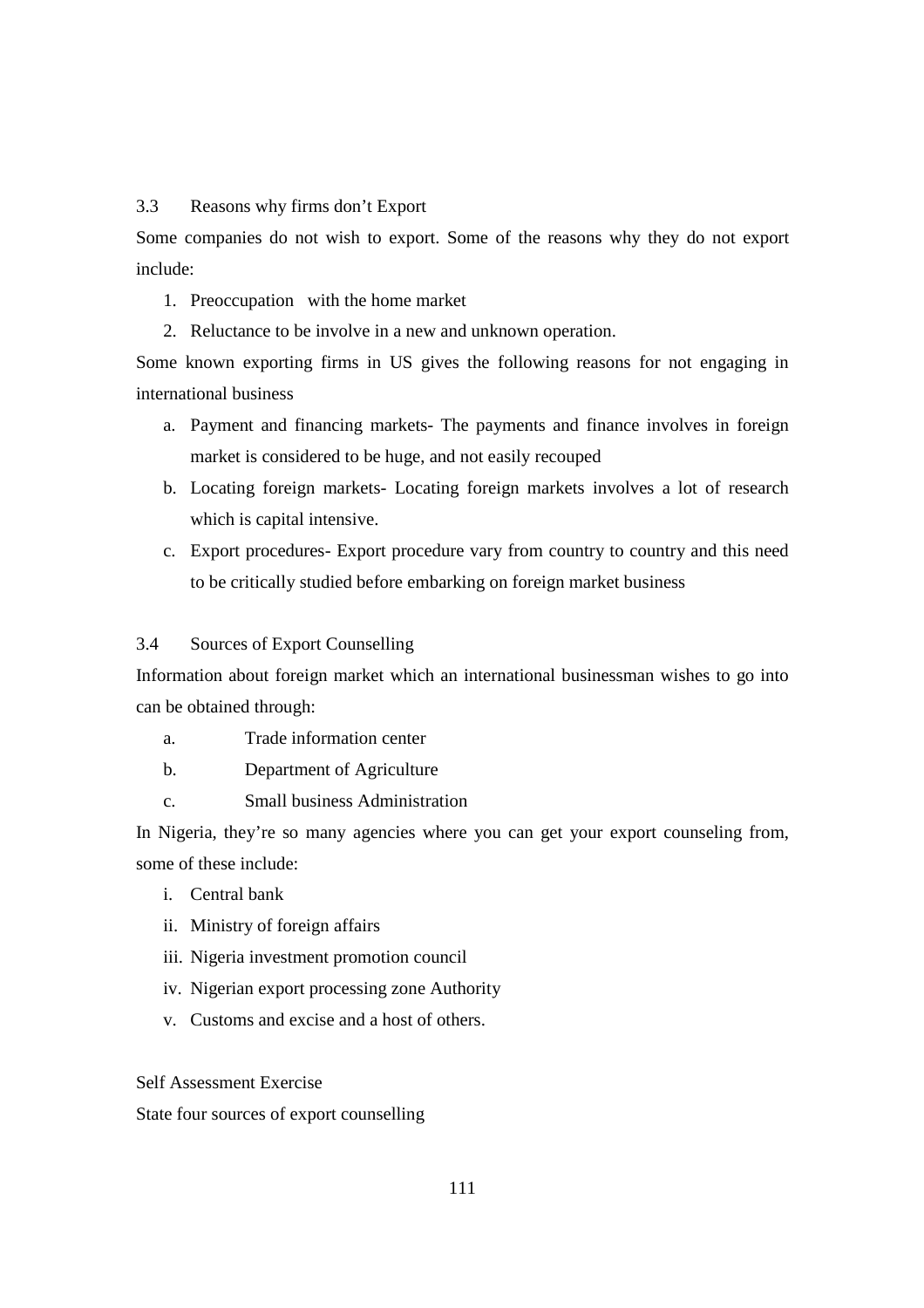#### 3.4.1 Export Payment Terms

In US, there are basically five kinds of payment terms, offered by exporters to foreign buyers, these are:

i.Cash Advance

When a buyer is not well known in terms of his credit standing he is given cash in advance. Its disadvantages are that it will tie down the buyer's capital because he needs to receive the goods and sell first before payment. Sometimes, what is ordered for may not be received. Therefore buyers prefer paying cash to collect their goods immediately.

ii. Open Account

An open account sales is offered to a reliable customer where an economy is stable, the seller takes the whole risk. The exporters' capital is tied down until payment has been received, sometimes you can use letter of credit as an alternative.

iii. Consignment

Goods ship to the buyer, and payment is not made until goods are sold. The seller takes all the risk. Multinationals are involved in this type of sales, for example lever brother Nig. Ltd, UAC etc.

iv. Letters of Credit

Documents issued by the buyer bank in which the bank promises to pay the seller a specified amount under specified conditions. Letters of credit could be confirmed and irrevocable

Confirmed- Is an act of correspondent bank in the seller's country by which it agrees to honour the issuing bank letters of credit

Irrevocable- Is a stipulation that a letter of credit can not be cancelled.

Air way bill- is issued by the carrier which is presented as proof that shipment has been made.

Before you open a letter of credit, you as buyer should frequently request for a pro-forma invoice, which is seen, as exporter's formal quotation containing a description of the merchandise, price, delivery time, method of shipping, term of sale, and points of exit and entry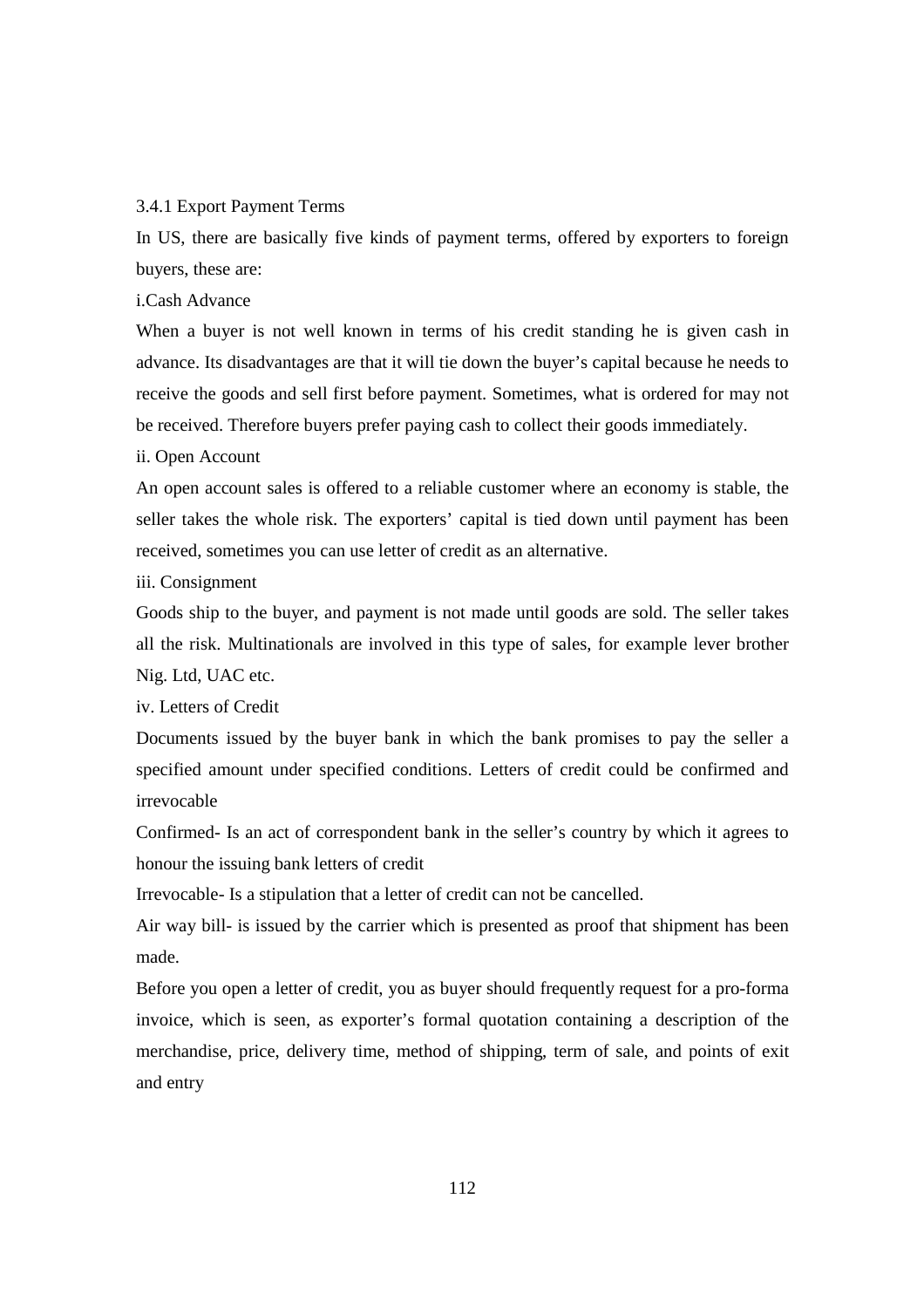Letter of credit transactions- it means the route taken by the merchandise, letter of credit and documents in a letter of credit transaction.

#### v. Documentary Drafts

Ball etal (2002) opined that when the exporter believes that political and commercial risks are not sufficient to require a letter of credit the exporter may agree to use a documentary draft basis, which is less costly to the buyer.

Export Draft- Is an unconditional order that is drawn by the seller on the buyer to pay the drafts amount on presentation (sight draft) or at an agreed future date (sight draft) and that must be paid before the buyer receives shipping document

### 3.5 Payment and Financial Procedures

Different countries have different payment and financing procedure, this involves the documents used in export procedures. This procedure is follows strictly before any businessman is allowed to export to any country.

1. Foreign Freight Forwarders

These are special independent business that handles export shipments for compensation. They are experts in this field they offered advises in terms of markets, import and export regulations, and the best mode of transport, export packing and cargo insurance.

#### 2. Export Financing

Export financing are both private and public. The private sources include:

3. Bankers Acceptance- A time draft with maturity of less than 270 days that has been accepted by the bank in which the draft was drawn, thus becoming the accepting banks obligation. May be document may be bought and sold at a discount in the financial market like other commercial paper.

Factoring- Discounting without recourse to an account receivable

Forfeiting –Purchasing without recourse to account receivable, whose credit terms are longer than the 90 to 180 days usual in factoring; unlike factoring, political and transfer risk are borne by the Forfeiter.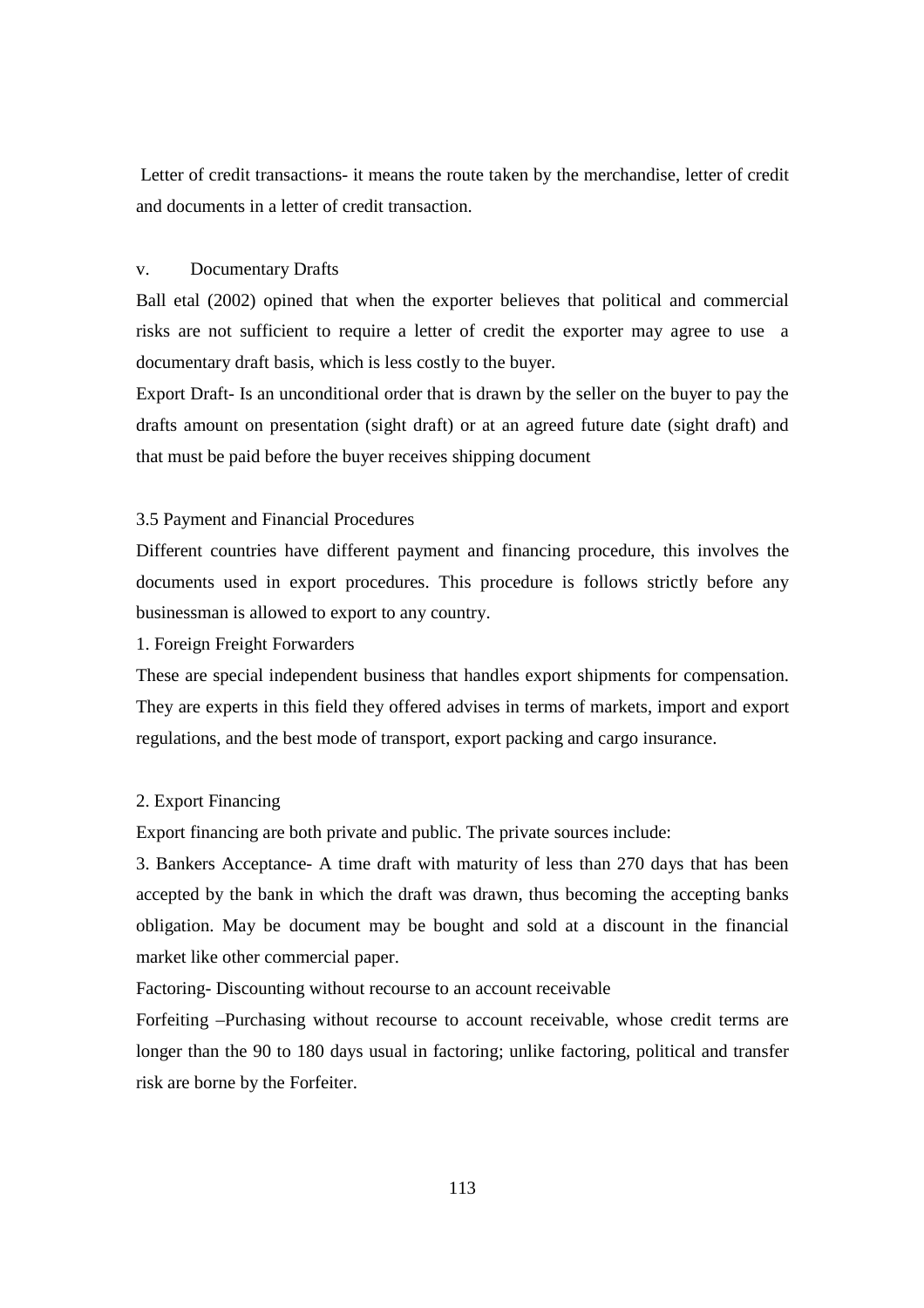Export- Import Bank- It is a bank own by federal government that aids its citizen who are ready for exports by means of loans, guarantees by insurance programmes- They grant:

- . Direct and intermediary loans
- . Working capital guarantees
- . Guarantees
- . Export credit insurance

### Public Source

In America the have:

- i. Overseas private investment corporation
- ii. Foreign sales corporation
- iii. Foreign trade zone

#### Self Assessment Exercise

State why firms do not exports

#### 3.6 Export Procedures

It means the documentation before exporting. Countries to countries have different system. Nigerian government has a complex exporting system; of recent the federal government is trying to correct the system, it targets is 48 hours for clearing goods.

1. Export Documents

Export document are divided into two-

- i. Shipping document
- ii. Collection document

Shipping Document- they include

Shippers Export Declaration (SED) - This document is required by the Department of commerce to control export and supply export statistics, it contains the following.

. Name and address of the shipper and consignee.

- . US port of exit and foreign point of unloading.
- . Description and Value of the goods
- . Export license number and bill of lading number.
- . Carrier transporting the merchandise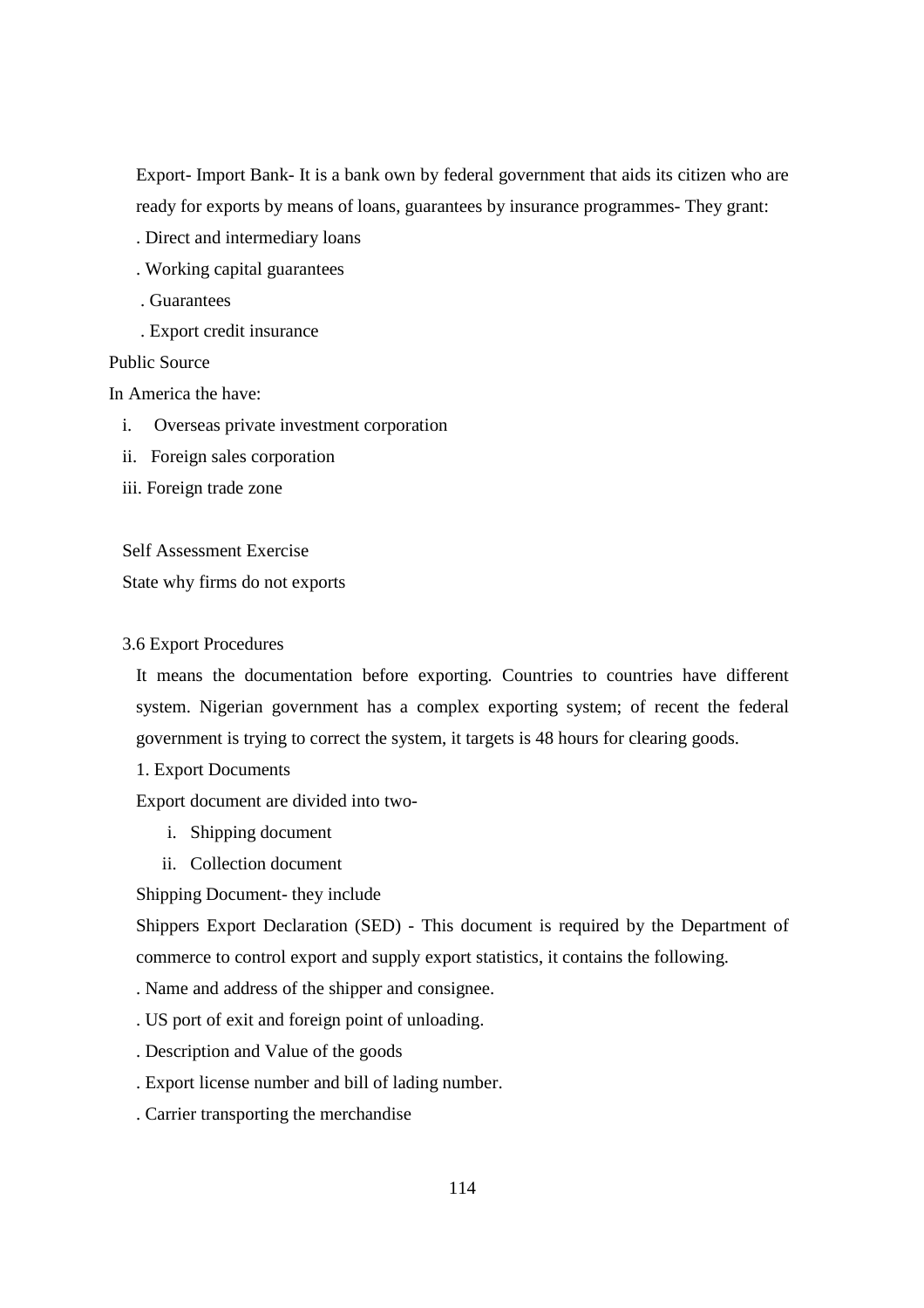ii. Export License- As any export license covering export commodities for which a validated license is not required, no formal application is required. Strategic materials and all shipments to unfriendly country validated export license are required.

iii. Export Bill of Lading- It serves as a contract for carriage between the shippers and the carrier, a receipt from the carrier for the goods shipped and a certificate of owner ship.

iv. Insurance Certificate- It is evidence that the shipment is insured against loss or damage while on transit.

 v. Automatic Export System (AES) - Is a one-stop export filling system- a single information collection and processing center for the electronic filling of the export shipments documentation required by the US government.

Collection Documents- They include

- i. Commercial Invoices- They are just like domestic invoice with additional information such as origin of goods, export packing marks and a string attached that goods will not be diverted to another country.
- ii. Consular Invoice- These are export forms purchase from the consult written in the language of the country.
- iii. Certificate of Origin- Some countries like Nigeria requires this to know from which country the goods are coming from.
- iv. Inspection Certificate- when goods are exported in containers, lighter abroad ship (Lash) RoRo (Roll on – Roll off) and freight are use to move goods from one country to the US.

#### 3.7 Pitfalls and Mistakes of New Exporter

These include among others:

- 1. Failures to obtain qualified export counseling and develop a master international marketing plan before starting an exporting business
- 2. Insufficient commitment by top management to overcome the initial difficulties and financial requirement of exporting.
- 3. Insufficient care in selecting overseas distributors.
- 4. Chasing orders from around the world instead of establishing a basis for profitable operations and orderly growth.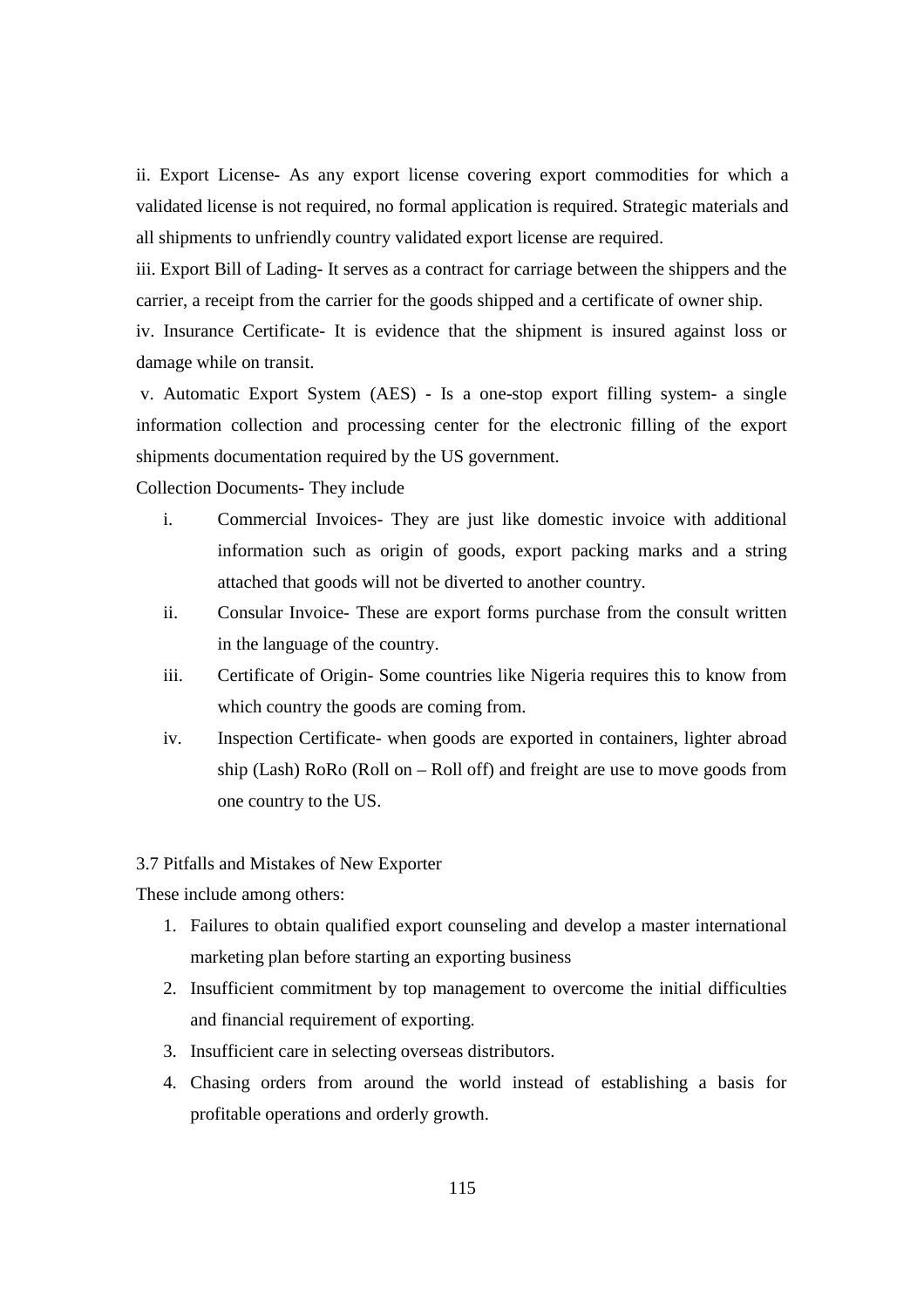- 5. Neglecting export business when income market booms.
- 6. Failure to treat international distributors on an equal basis with domestic counter parts.
- 7. Assuming that a given market technique and product will automatically be successful in all countries.
- 8. Unwillingness to modify products to meet the regulations or cultural references of other countries.
- 9. Failure to print service sale and warranty messages in locally understood languages.
- 10. Failure to consider the use of an export management company.
- 11. Failure to consider licensing or joint venture agreements
- 12. Failure to provide readily available servicing for the product

### 3.8 Importing

Importers are opposite of exporters, they buy abroad and sell in the domestic market. Importer can identify source of importers through:

. Retailers who import similar products

. You can contact all agencies that can assist in importing

. In US you can use the electronic bulleting boards of the world trade center. In Nigeria you can visit websites.

While importing you take note of customhouse brokers, who are independent businesses that handle import shipment for compensation. They act as agent for the importer once they import goods, they put them in bonded warehouses or they can abandon them or send them to another country.

Every importer should take note how this countries customs calculate Import duties and Importance of the product classification.

For any importer he needs to take note of the following

. Disclose to the customs all foreign and financial arrangements before passing the goods. Penalties are always high.

. Ask the advice of a customhouse broker before making the transaction

. Calculate carefully the landed price in advance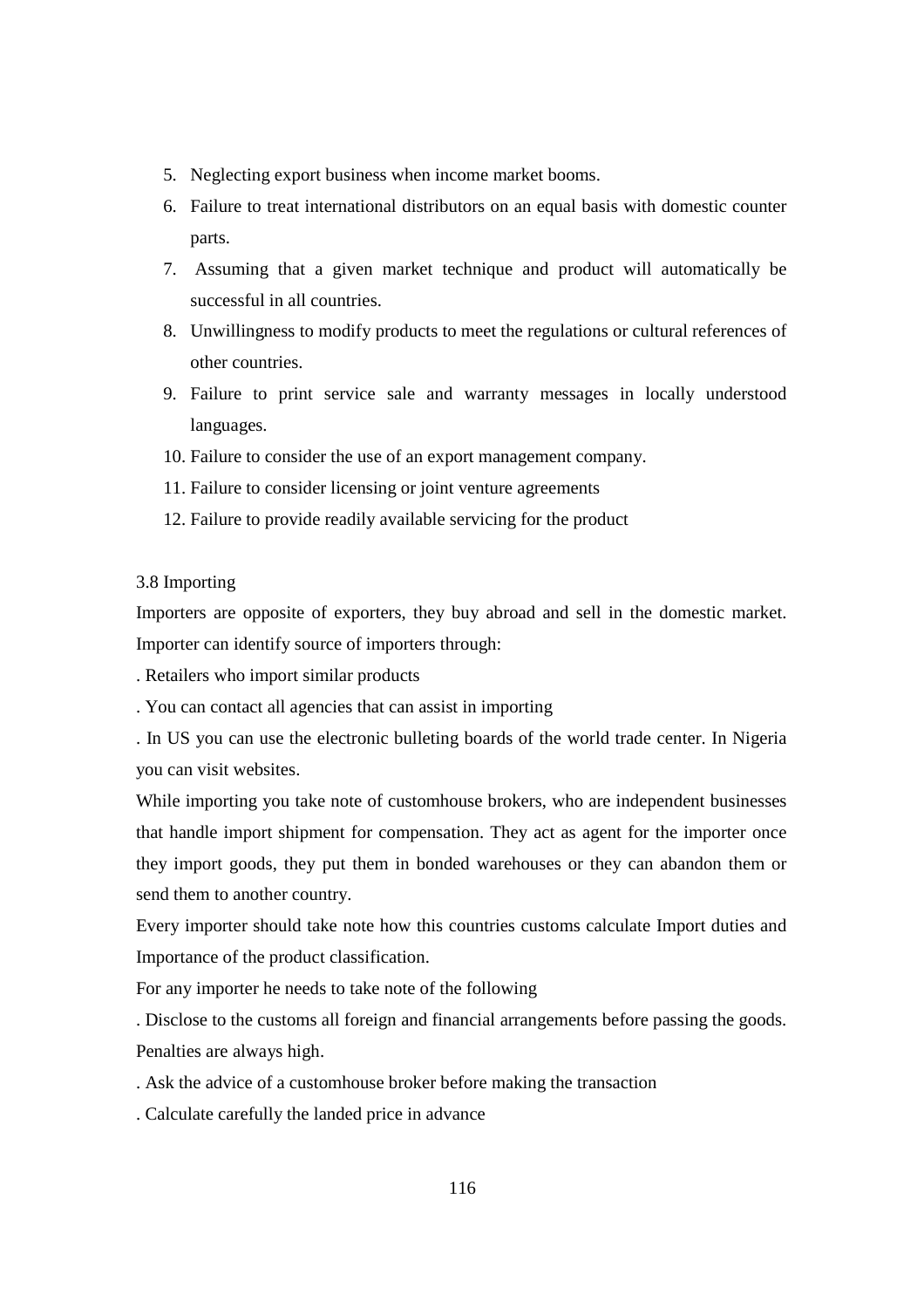### 4.0 Conclusion

Export is necessary for a country so that balance of trade will be favorable for your country by so doing the economy of your country will improve. You must locate the new market and you need counseling before exporting. You should always study export procedures and export documents in order to achieve maximum results in your business.

### 5.0 Summary

This unit examined export and import practices as it applies to international business. Emphases were on America practice as a case study.

6.0 Tutor Marked Assignment State five pitfalls of a new exporter

7.0 References/Further Reading Ball. A D, et al (2002) International Business: The Challenge of Global Competition, 8<sup>th</sup> Edition, Irwin, McGraw-Hill

## **Answers to Self Assessment Exercises**

- 1. Sources of export counseling include:
- a. Central bank
- b. Ministry of foreign affairs
- c. Nigeria investment promotion council
- d. Nigerian export processing zone Authority
- e. Customs and excise and a host of others
- 2. Firms fail to exports due to:
- a. Preoccupation with the home market
- b. Reluctance to be involve in a new and unknown operation.

\_\_\_\_\_\_\_\_\_\_\_\_\_\_\_\_\_\_\_\_\_\_\_\_\_\_\_\_\_\_\_\_\_\_\_\_\_\_\_\_\_\_\_\_\_\_\_\_\_\_\_\_\_\_\_\_\_\_\_\_\_\_\_\_\_\_\_\_\_\_\_\_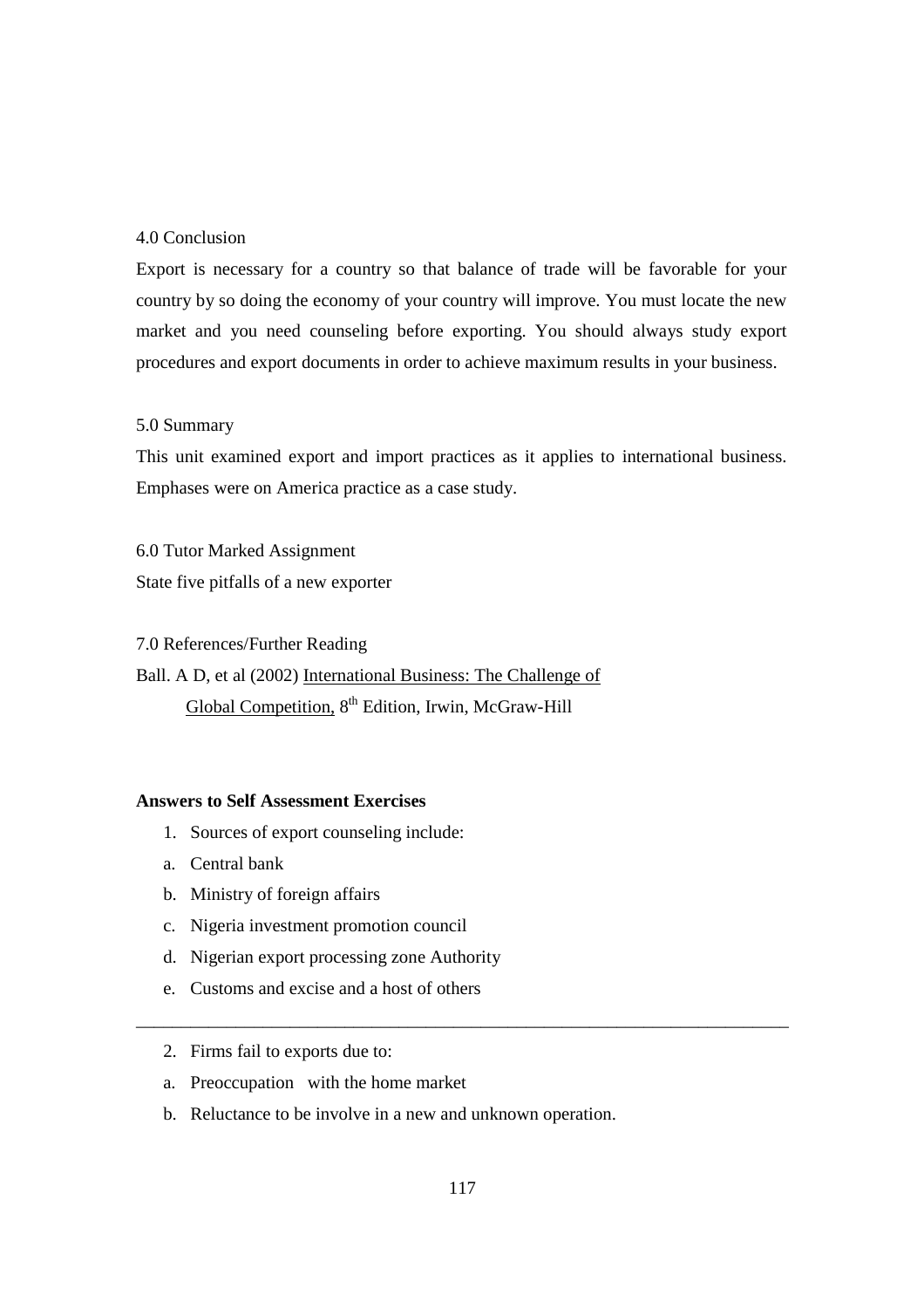### **Unit 11: Multinational Corporations (MNCs)**

Table of Content

- 1.0 Introduction
- 2.0 Objectives
- 3.0 Main Text
	- 3.1 Multinational Corporation
	- 3.2 Argument against Multinational Corporations
	- 3.3 Forms of Multinational Operations
	- 3.4 The Process of Internationalization
- 4.0 Conclusion
- 5.0 Summary
- 6.0 Tutor Marked Assignment
- 7.0 References/Further Readings

### 1.0 Introduction

Firms going global are inevitable in modern business. This is because there are both challenges and threats which they have to content with. Some products are produced not for the consumption of local markets but for international markets. International market calls for critical studying of consumer's preference, purchasing power and socio-cultural factors. Multinational corporations (MNCs) are major actors in the world business. Modern communication and transportation systems have made international business much easier than before. For instance, globalization and internet facilities have aided the process of multinational corporations. This unit looked into various definitions of multinational corporations, argument against MNCs and forms of multinational corporations.

#### 2.0 Objectives

On successful studying of this unit, you should be able to:

- 1. Define a multinational corporation
- 2. List the criticism for and against multinational corporation and
- 3. Classify forms of multinational corporations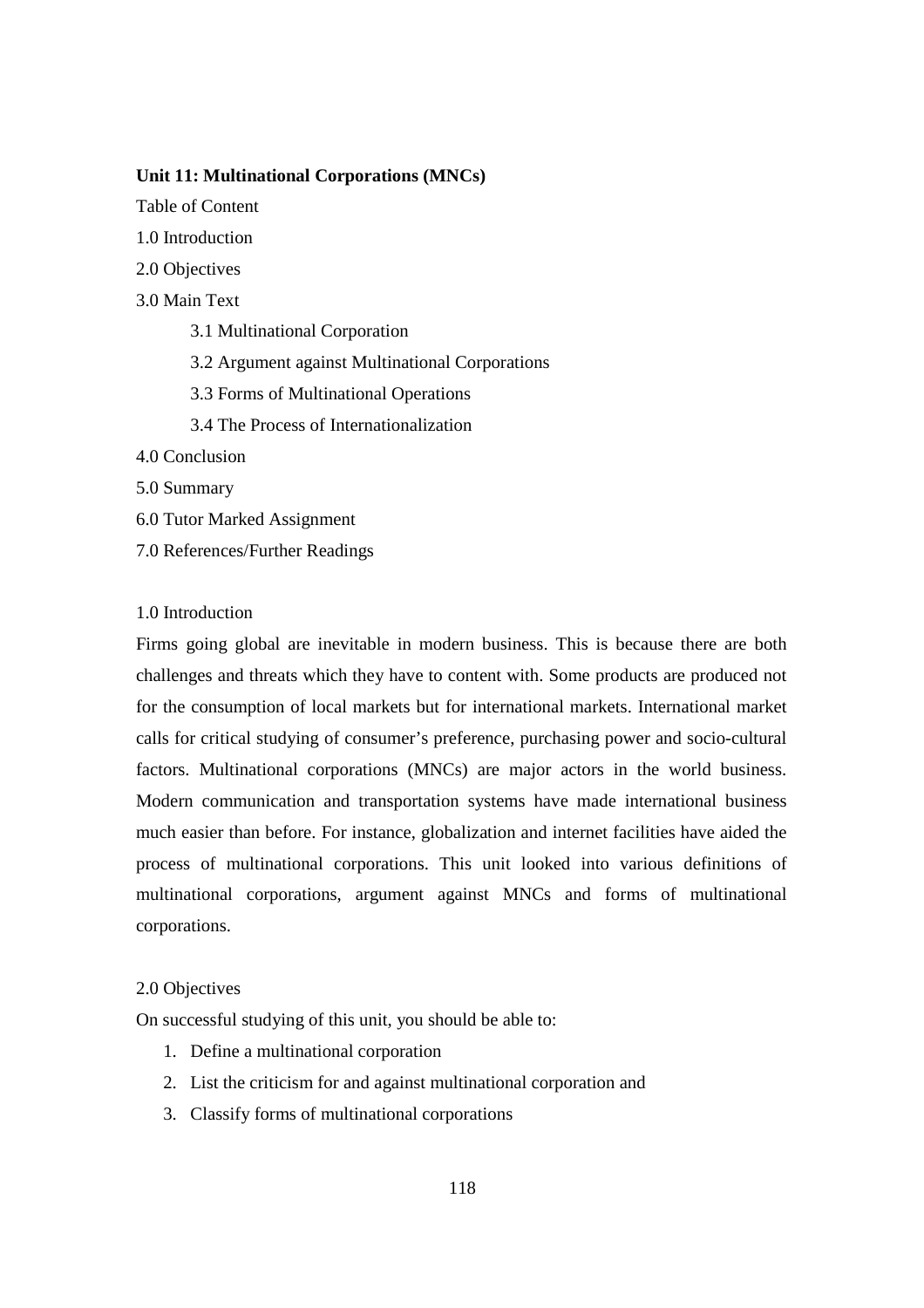#### 3.0 Main Text

## 3.1 Multinational Corporation

a. Definition by size

The term MNC implies bigness. But bigness also has a number of dimensions. Such factors like market value, sales, profits and return on equity, when used to identify the largest multinationals will yield varying results. For instance, Onkvisit and Shaw (1997) report that General Motors is number thirty-six in terms of market value; it is number one in terms of sales and number two based on profits declared. This goes to shown the variance in the definition of MNCs by size.

It is not unusual for corporate size in terms of sales to be used as a primary requirement for judging whether or not a company is multinational. According to the United Nations Department of Economic and Social Affairs, companies with less than \$100 million sales can safely be ignored. Based on this definition, about 300,000 small and midsize German companies do not qualify even though these firms contribute mightily to Germany's export success.

Many multinational corporations are indeed large. According to the World Investment Report of the United Nations Conference on Trade and Development (UNCTAD), there are some 40,000 transnational corporations (TNCs) with more than 250, 000 foreign affiliates, altogether generating more than \$5 trillion in annual sales.

Is corporate size a good indicator of international orientation? According to conventional thought, firm size should positively influence export intensity. Onkvisit and Shaw (1997) observed that recent study of the Italian manufacturing industry has falsified the proposition concerning the positive relationship between firm size and export intensity. Another study of 4,072 Canadian manufacturers found a positive but only modest relationship between firm size and export propensity. It should be noted that International Business Machine (IBM) did not become multinational because it was large, but rather that it became large s a result of going international. Therefore, corporate size should not be used as the sole criterion for multinational.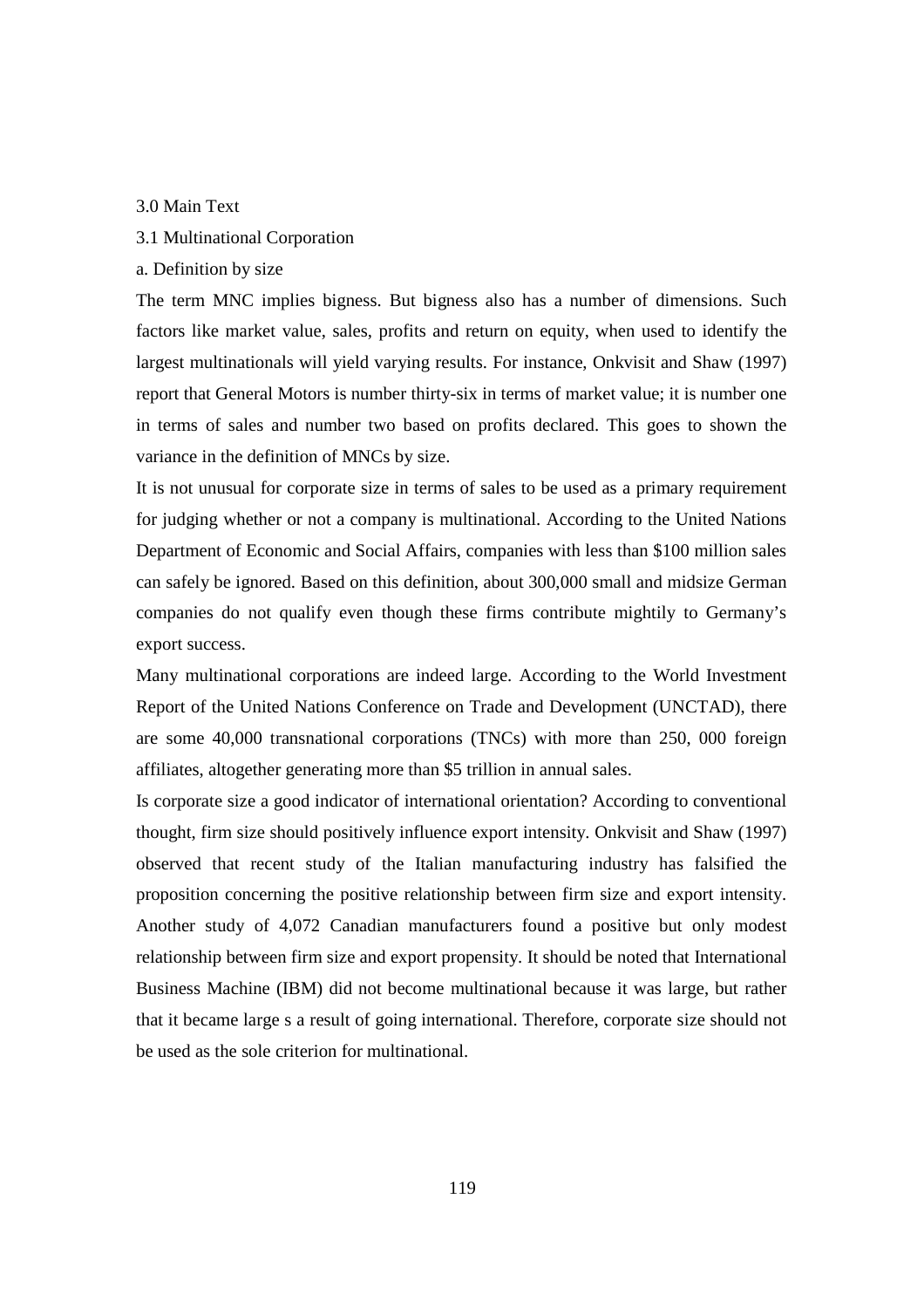#### b. Definition by Structure

According to Aharoni, an MNC has at least three significant dimensions: Structure, performance and behavior. Structural requirements for definition as an MNC include the number of countries in which the firm does business and the citizenship of corporate owners and top managers. For instance, Singer Corporation sells its Sewing Machines in 1<sup>st</sup> Centuries, thus satisfying the requirement with regard to the number of countries. In addition, Citicorp satisfies the requirement for multinationals through the citizenship of members of its top management. The company has done as much as other major American MNCs to diversify its management.

#### Self Assessment Exercise

.

Describe Multinational Corporation by size

#### c. Definition by Performance

Definition by performance depends on such characteristics as earnings, sales, and assets. These performance characteristics indicate the extent of the commitment of corporation resources to foreign operations and the amount of rewards from that commitment. The greater the commitment, then the grater would be the reward, and the grater the degree of internationalization. Parker Pens with 80 per cent of its sales coming from overseas, is more multinational than A.T. Cross, whose overseas sales account for only about 20 per cent of overall sales (United Nations Conference on Trade and Development, 1995).

Human resources or overseas employees are constantly considered as part of performance requirements through the desirability of separating lower lever employees from top management, is questionable. A preferable analysis would be to treat the total extent of the employment of personnel in other countries as another indicator of the structure of the company. In any case, the willingness of a company to use overseas personnel satisfied a significant criterion for multinationals. Avon, for example employ's 370, 000 Japanese women to sell its products house to house across Japan. Siemens, well known worldwide for its consumer and industrial products has some 300,000 employees in 124 countries. This therefore poses some difficulties in defining multinationals by performance.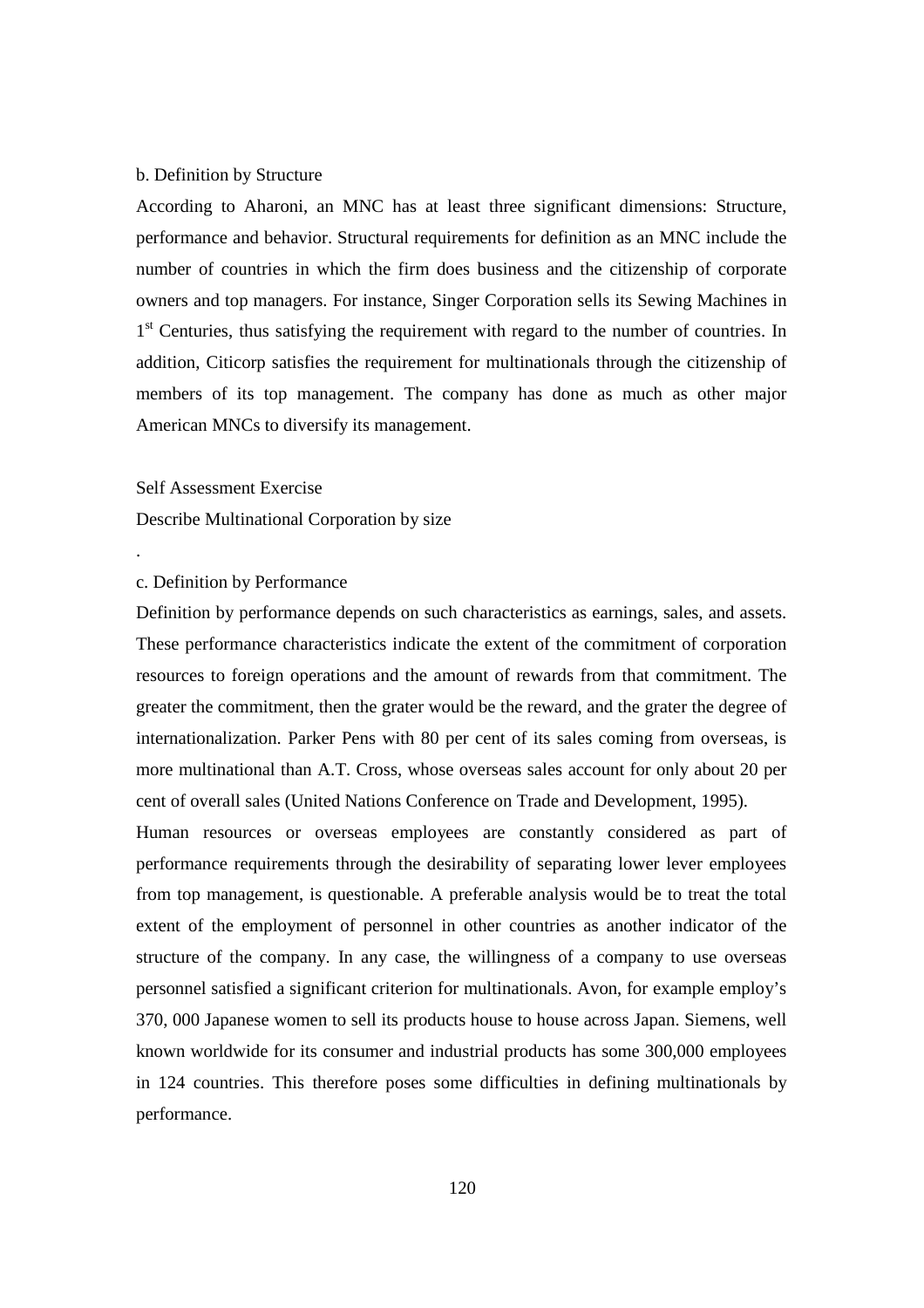#### d. Definition by Behaviour

This requirement concerns the behavior characteristics of top management. Hence, a company becomes more multinational as its management thinks more internationally. Such thinking is known as "ethnocentricity" which should be distinguished from polycentricity and egocentricity. Ethnocentricity is a strong orientation toward the home country. Markets and consumers abroad are viewed as unfamiliar and even inferior in taste, sophistication and opportunity. The usual practice is to use the home base for the production of standardized products for exports I order to gain some marginal business. Centralization of decision making is thus a necessity.

Poly-centricity is a strong orientation to the host country. The attitude places emphasis on differences between markets that are caused by variations within, such as income, culture, laws and politics. The assumption is that each market is unique and thus difficult for outsiders to understand. Therefore, managers from the host country should be employed and allowed to have a greater deal of discretion in market decisions. A significant degree of decentralization is so common across the overseas divisions.

Geo-centricity-It has been argued that this attitude is the most important of the three. Geo-centricity is an orientation that considers the whole world rather than any particular country as the target market. A geo-centricity company might be thought of as decentralized or supranational. As such 'international' or 'foreign' departments or markets do not exist because the company does not designate anything international or foreign about a market. Corporate resources are allocated without regard to national frontiers and there is no hesitation in making direct investment when necessary.

There is a high likelihood that a geo-centric company does not identify itself with a particular country. Hence, it is often difficult to determine the firm's home country, except through the location of its headquarters and its corporate registration. Geo-centric firms are of the views that even though countries may differ, differences can be understood and managed. In coordinating and controlling the global marketing effort, the company adapts its marketing program to meet local needs within the broader framework of its total strategy. The approach combines aspects of centralization and decentralization in a synthesis that allow degree of flexibility.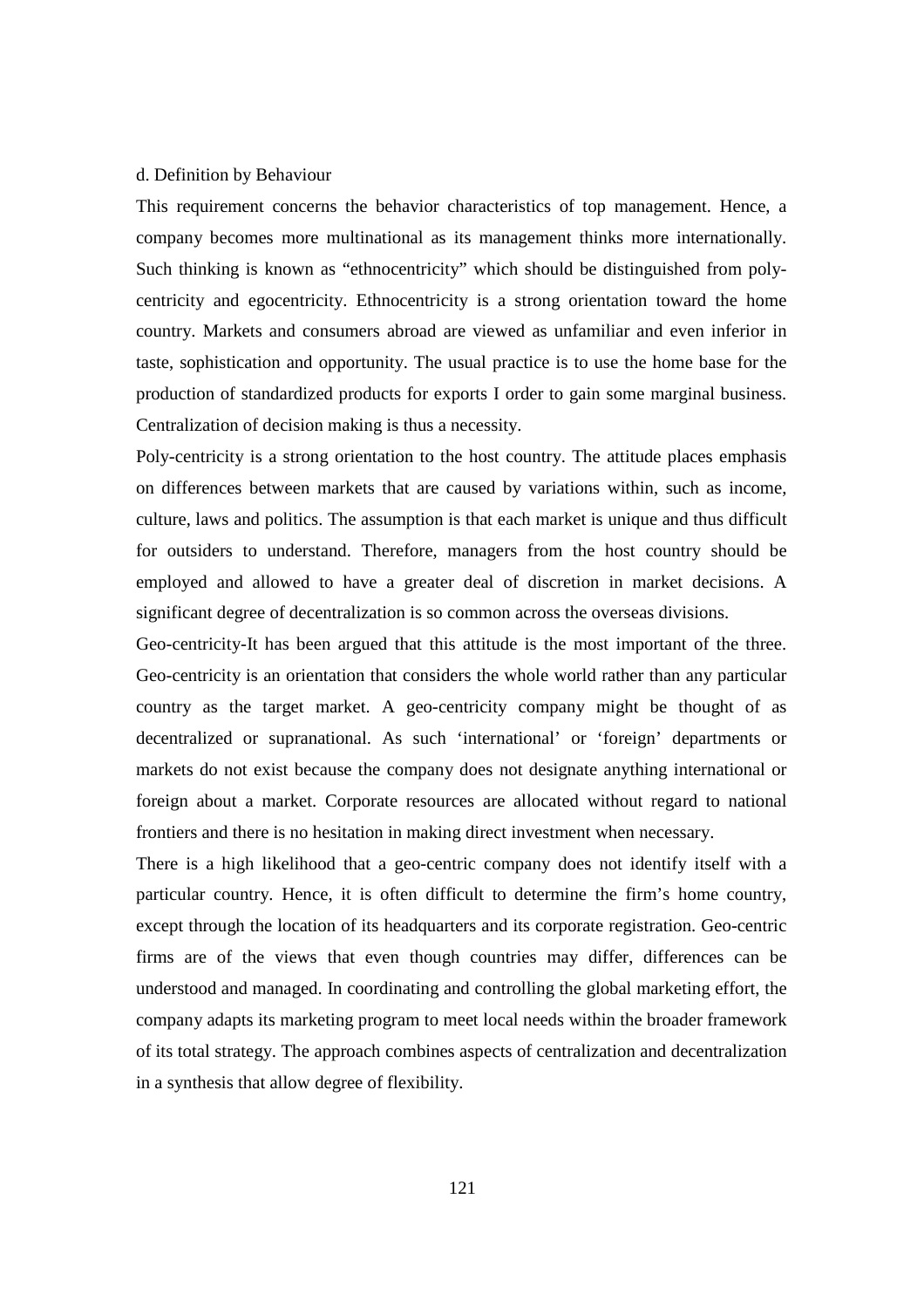To drive this point's home, the case of European Silicon Structures illustrates the practice of geocentric marketing. In order to attract customers from around the continent, the company has decided to become a company without a country. Although incorporated in Luxembourg, the firm's headquarters is in Munich. The company has research facilities in England and a factory in Southern France. With regard to its board of directors, the eight members come from seven countries

In conclusion, being international or multinational is a matter of degree. It should not be based on a single variable, but rather a combination of variables in order to accommodate differences in personnel, sale volume, and other resources.

#### 3.2 Arguments for Multinational Corporations (MNCs)

The existence of multinational corporations creates a further development on the globe. More and more of them have been trying to be responsible members of the society. For example, Onkvisit and Shaw (1991) reported that Toyota Company has been supporting American community projects. Also, multinational corporations have power and prestige; hence they create social benefits by facilitating economic balance.

#### 3.3 Argument against MNCs

The mentioning of MNCs usually elicits mixed reactions. MNCs are considered as firms associated with exploitation and ruthlessness. They are often criticized for moving resources in and out of a country as they strive for profit without much regard for the country's social welfare. For example, Varity Corp, a Canadian Multinational firm was criticized for its action in 1991 to relocate its headquarters from Toronto to the United States (Buffalo) in order to take advantage of the US Canadian Free Trade Agreement. In addition, Indians referred to MNCs as "agent of neocolonialism". They considered MNCs such as Pepsi Cola, Coca Cola, and host of others as "foreign devils".

Self Assessment Exercise

Discuss argument against multinationals (MNCs)

3.3 Patterns of Multinational Corporations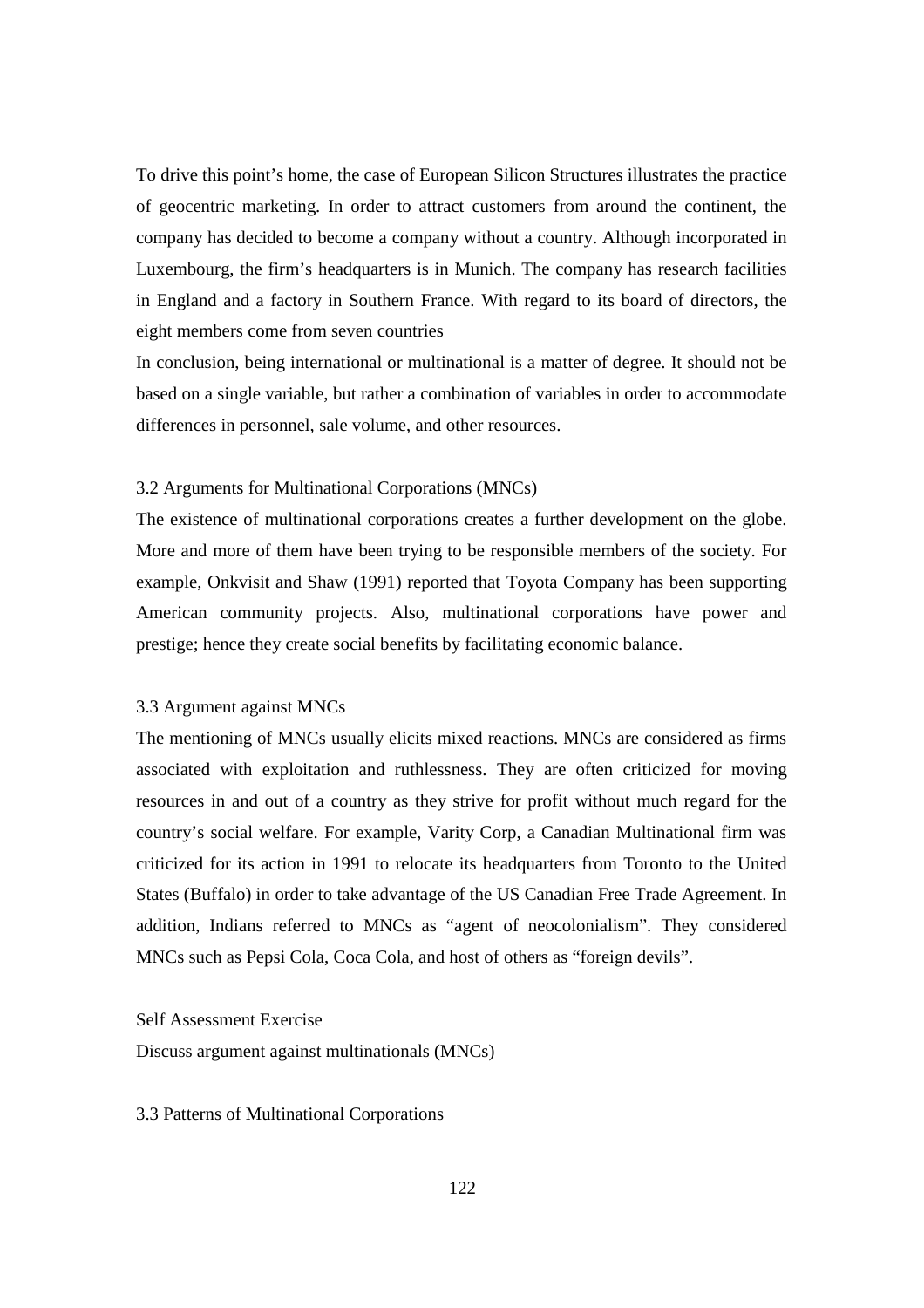Multinational market group take several forms, varying significantly in the degree of cooperation, dependence and inter-relationship among participating nations. There are five fundamental groupings which are briefly explained below:

#### 1. Regional Corporation Groups

The most basic economic integration and cooperation is the regional cooperation for development. In the regional cooperation for development arrangement, governments agree to participate jointly to develop basic industries beneficial to each economy. Each country makes an advance commitment to participate in the financing of a new joint venture and to purchase a specified share of the output of the venture. Most capital intensive projects in Nigeria are carried out through this form of cooperation between the federal republic of Nigeria and necessary country concerned.

2. Free Trade Areas

A free trade area (FRA) requires more cooperation and integrations than the regional cooperation groups. It is an arrangement among two or more countries to reduce or eliminate custom duties and non-tariff trade barriers among partner countries, while members maintain individual tariff schedule for external countries. That is, an FTA provides its members with a mass market without barriers that impede the flow of goods and services. For example, the United States has free trade agreements with Canada and Mexico and separately with Israel.

3. Customs Union

 A customs union represents the next stage in economic cooperation. It enjoys the freetrade area's reduced or eliminated internal tariffs and adds a common external tariff on products imported from countries outside the union. The customs union is logical stage of cooperation in the transition from an FTA to a common market. Examples are European Union and Economic Community of West African States (ECOWAS), and host of others.

#### 4. Common Market

A common market agreement eliminates all tariffs and other restrictions on internal trade, adopts a set of common external tariffs and removes all restriction on the free flow of capital and labour among member nations. It is a unified economy and lacks only political unity to become a political union.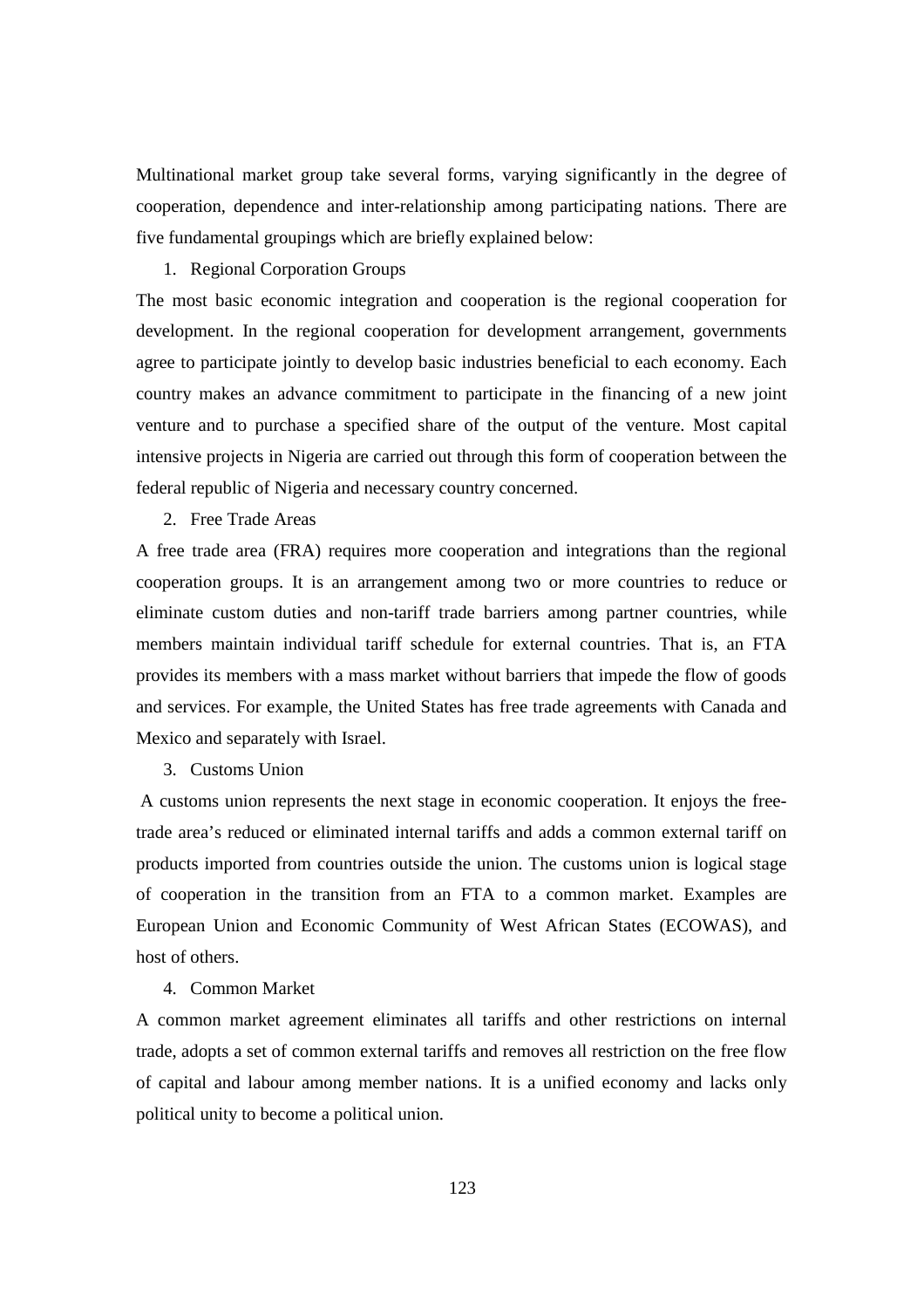#### 5. Political Union

Political union is the most fully integrated form of regional cooperation. It involves complete political and economic integration, either voluntary or enforced. The most notable (enforced) political unions was the Council for Mutual Economic Assistance, Commonwealths of Learning, Economic Community of West Africa States (ECOWAS)

### 4.0 Conclusion

Engaging in international business these days is no longer a choice, but compulsion. This is because domestic markets may be inadequate, to curb competitors products and look for new market and opportunities for the firm. To be specific to sell the excess of domestic products and services, international market is one of the best alternatives. However, the more commitment company makes to overseas markets in terms of personnel, sales and resources, the more likely it will become a multinational corporation (MNC). This is especially true when the management is geo-centric rather than ethnocentric or polycentric.

#### 5.0 Summary

This unit examined Multinational Corporation (MNCs) as an arm of international business activities. Various definitions of multinational corporations were discussed; argument for and against were explained, and forms of multinational corporation were looked into.

#### 6.0 Tutor Marked Assignment

### Briefly explain arguments multinational corporations

### Answer

MNCs are considered as firms associated with exploitation and ruthlessness. They are often criticized for moving resources in and out of a country as they strive for profit without much regard for the country's social welfare. For example, Varity Corp, a Canadian Multinational firm was criticized for its action in 1991 to relocate its headquarters from Toronto to the United States (Buffalo) in order to take advantage of the US Canadian Free Trade Agreement. In addition, Indians referred to MNCs as "agent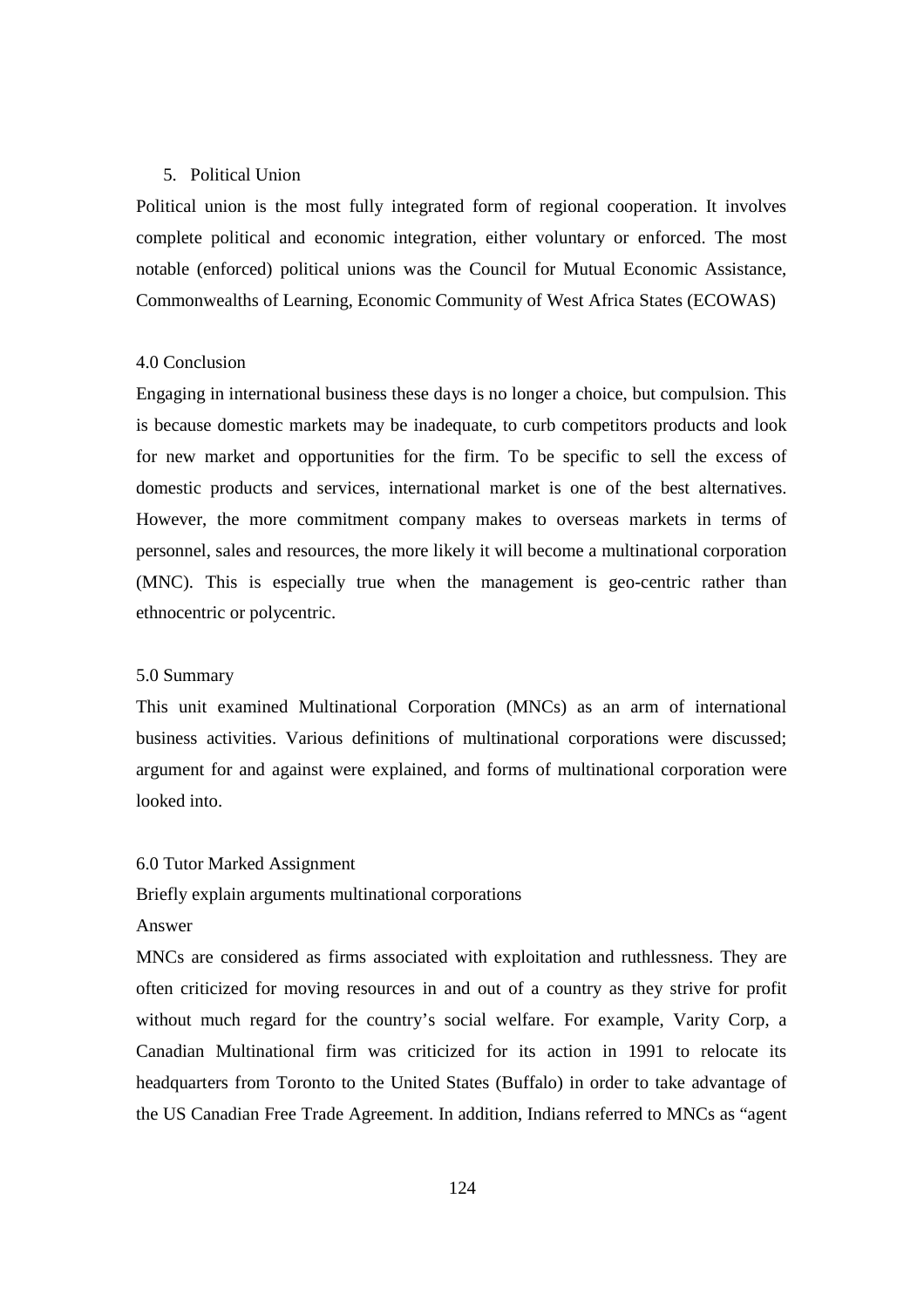of neocolonialism". They considered MNCs such as Pepsi Cola, Coca Cola, and host of others as "foreign devils".

7.0 References/Further Reading

Rao, T.R and Naidu, G. M (1992)" Are the stages of Internationalization Empirically Supportable?" Journal of Global Marketing, 6, No 2, PP.148-150 Onkvisit, S and Shaw, J.J (1997) International Marketing- Analysis and Strategy, 3rd Edition, New Jersey,

Prentice-Hall, Inc.

### **Answers to Self Assessment Exercises**

**1.** According to the United Nations Department of Economic and Social Affairs, companies with less than \$100 million sales are considered not multinational corporations. Therefore multinational corporations are those companies with above \$100 million sales

**-----------------------------------------------------------------------------------------------------------** 

2. MNCs are considered as firms associated with exploitation and ruthlessness. They are often criticized for moving resources in and out of a country as they strive for profit without much regard for the country's social welfare. For example, Varity Corp, a Canadian Multinational firm was criticized for its action in 1991 to relocate its headquarters from Toronto to the United States (Buffalo) in order to take advantage of the US Canadian Free Trade Agreement. In addition, Indians referred to MNCs as "agent of neocolonialism". They considered MNCs such as Pepsi Cola, Coca Cola, and host of others as "foreign devils".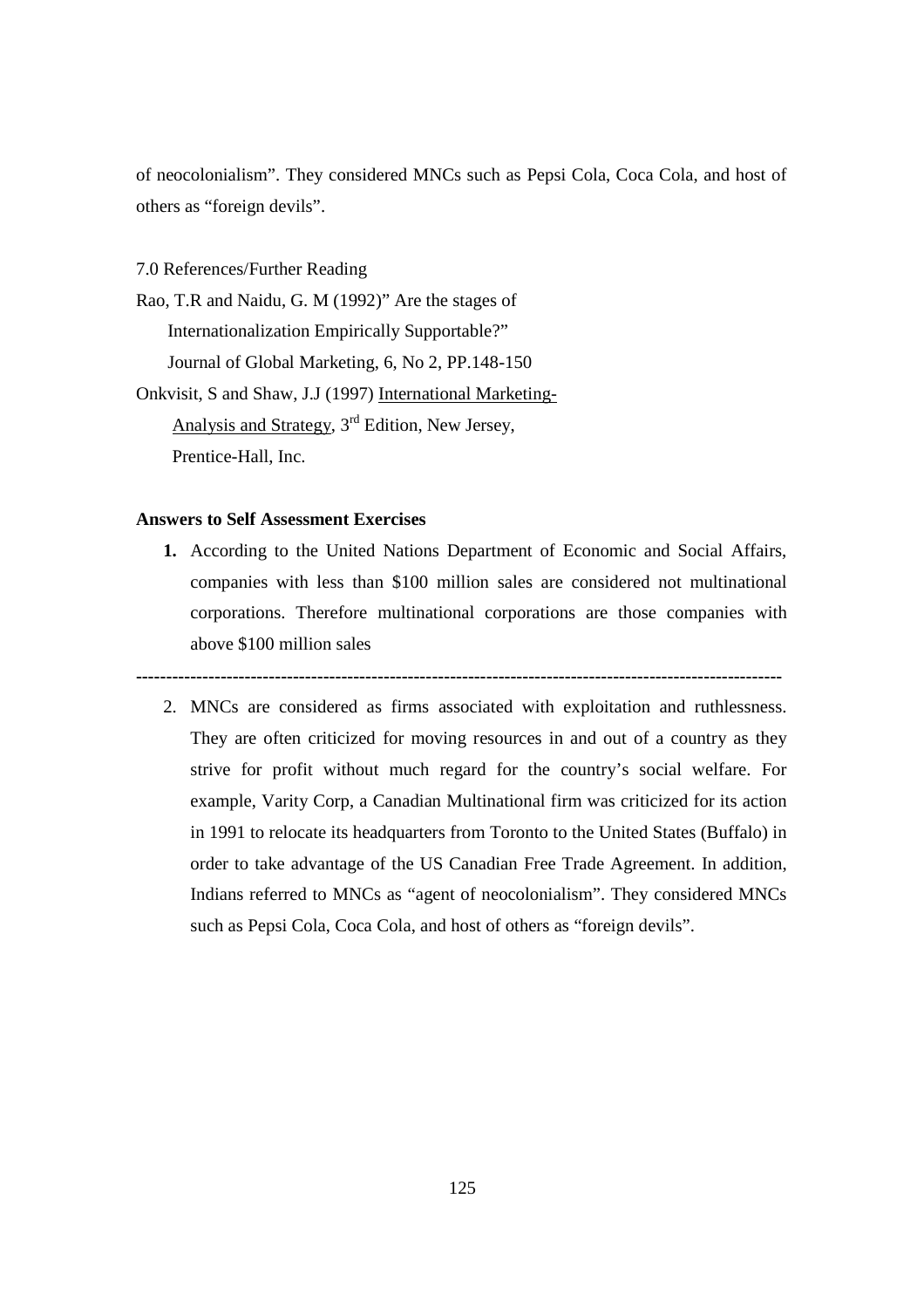### **UNIT 12: Ethical Issues in International Business**

- Table of Contents
- 1.0 Introduction
- 2.0 Objectives
- 3.0 Main Text
- 3.1 Ethical Issues in International Business
- 3.2 Theories of Business Ethics
	- 3,2.1 Stakeholder Theories
	- 6.2.2 Social Contact Theory
	- 6.2.3 Legitimate Theory
- 4.0 Conclusion
- 5.0 Summary
- 6.0 Tutor Marked Assignment
- 7.0 References/Further Readings

#### 1.0 Introduction

Domestic business is not the same with an international business. Thus, the ethics that governed domestic business are quite different from that of an international business. Ethical issues arise because of the differences in economic development, politics, legal systems and culture. The term ethics refers to accepted principles of right or wrong that governed the conduct of a person, the members of a profession, or the actions of an organization. Business ethics are the accepted principles of right or wrong governing the conduct of business people. This unit examines ethical issues as it affects international business.

### 2.0 Objectives

On successful completion of this unit, you should be able to:

- a. State ethical issues in international business and
- b. Explain ethical issues in international business

## 3.0 Main Text

3.1 Ethical issues in International Business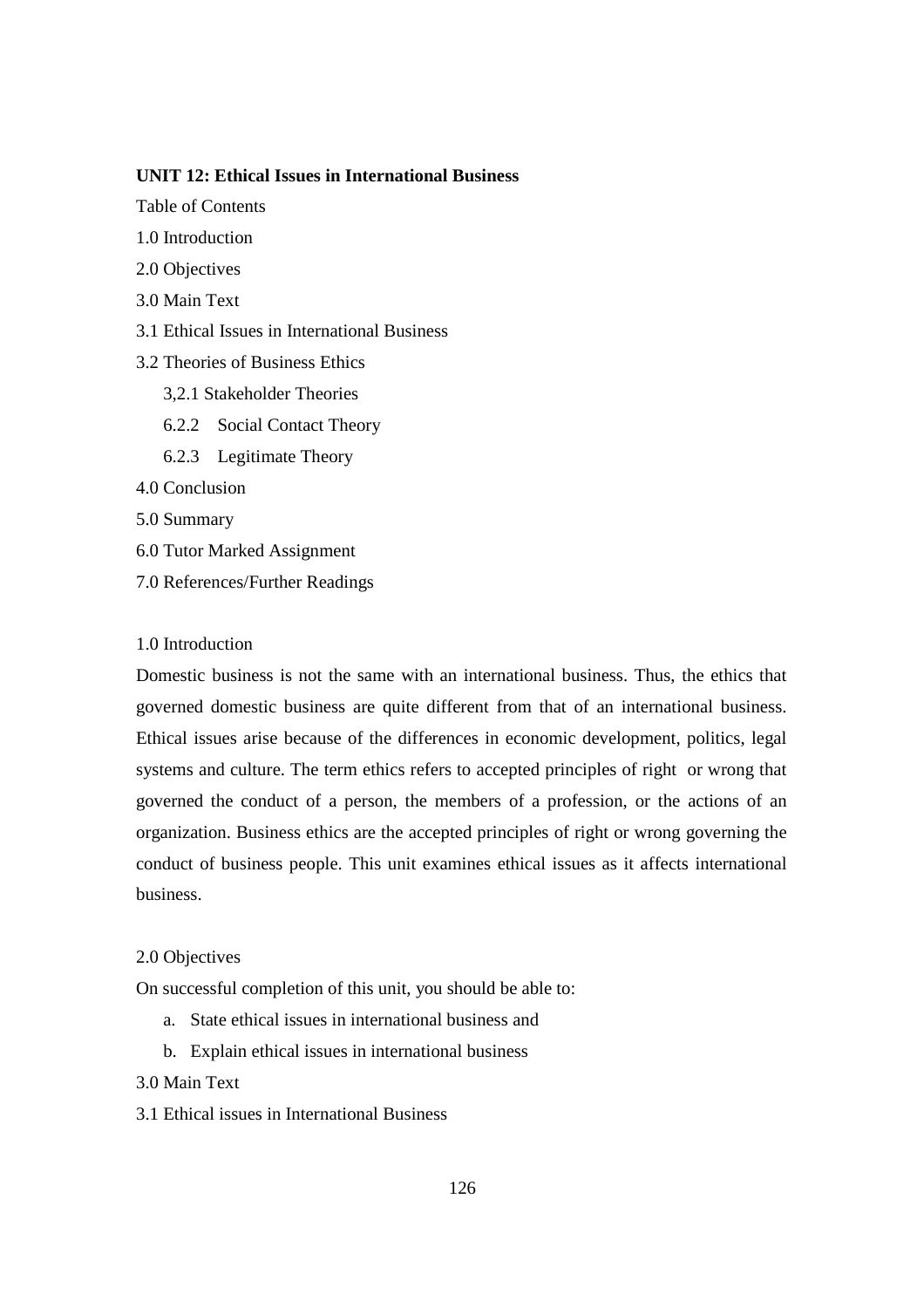Most of the ethical issues in international businesses are rooted in the fact that political systems, laws, economic development and culture vary significantly from nation to nation. What is considered normal practice in one nation may be considered unethical in another. Because they work for an institution that transcends national borders and culture, managers, especially for international firms need to be particularly sensitive to these differences. Some of these ethical issues are thus briefly discussed below

i. Employment Practice

Working conditions vary from one nation to another, from one firm to another. This therefore raise some questions such as when work conditions in a host nation are clearly inferior to those in multinationals home nation, what standards should be applied? Those of the home nation or those of the host nation can they apply something in between? While some people may support that pay and work conditions should be the same across nation, how much divergence is acceptable? For example, Nigeria operates eight hours day work, while some nations such like Britain operates twelve hours day work. Also per day or hourly pay vary among nations of the world. For instance is considered as one of the least pay country. Hence, it is extremely difficult to suggest standards that should be applied. However, international business managers should endeavour to study employment practices as they applies to those host countries of their businesses.

### ii. Human Rights

Questions of human rights can arise in international business. Some basic human rights are not respected in some nations, especially by the developing countries. For instance, rights that we take for granted in developing nations, such as freedom of association, freedom of speech, freedom of assembly, freedom of movement, freedom from political repression and so on, are by no means universally accepted. For example, during days of apartheid system in South-Africa, blacks were not permitted to participate in socioeconomic activities which were dominated by the whites. But after the independence, this practice was abolished. In addition, during military regime in Nigeria, many citizens including journalists and human right activists were wrongfully detained. However, opposite exist nowadays in Nigeria.

The issue of foreign multinational firms doing business abroad violates human rights is critical in international business. For example, Nigeria is a country where serious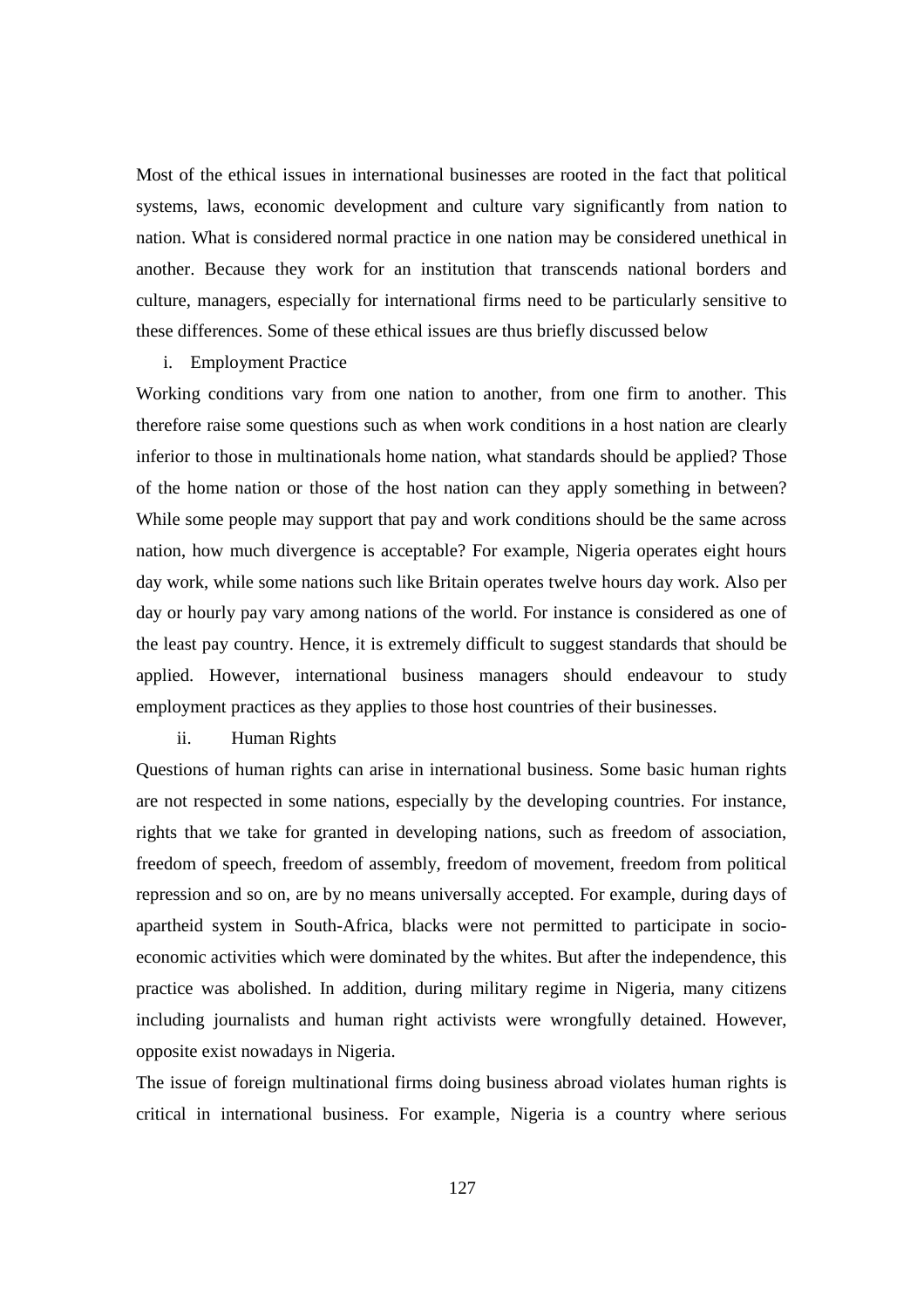questions have arisen over the extent to which foreign multinationals doing business in the country have contributed to human rights violation? For instance, the largest foreign oil producer in the country –Royal Dutch Shell has been criticized in Niger Delta over environmental pollution. Recently, Jonathan's administration ordered Shell Company should bear some environmental costs of their operations in Niger delta. Notwithstanding, as international business managers, issues of human rights should be critical studied and apply accordingly.

#### iii. Environmental Pollution

Ethical issues arise when environmental regulations in host nations are inferior to those in the home nation. For instance, many developed nations have substantial regulations governing the emission of pollutions, the dumping of toxic chemicals and so on. Some of these regulations are often lacking in developing nations, such like Nigeria. For example, according to a 1992 report prepared by environmental activists in Nigeria in Niger Delta region, it state that:

 Apart from air pollution from the oil industry's emissions flares day and night. Producing poisonous gases that are silently and systematically wiping out vulnerable air borne biota and endangering the life of plants, game and man himself, we have widespread water pollution and soil/land pollution that results in the death of most aquatic eggs and Juvenile stages of the life of fin fish and shell fish on the other hand, whilst, on the other hand, agricultural land contaminated with oil spills, becomes dangers for farming, even when…

The implication in this description is that pollution controls applied by foreign companies in Nigeria were much laxer than those in developed nations, such like UK. Therefore, should a multinational feel free to pollute in a developing nation? Is there a danger that a moral management might move production to a developing nation because costly pollution controls are not required, and the company is therefore free to despoil the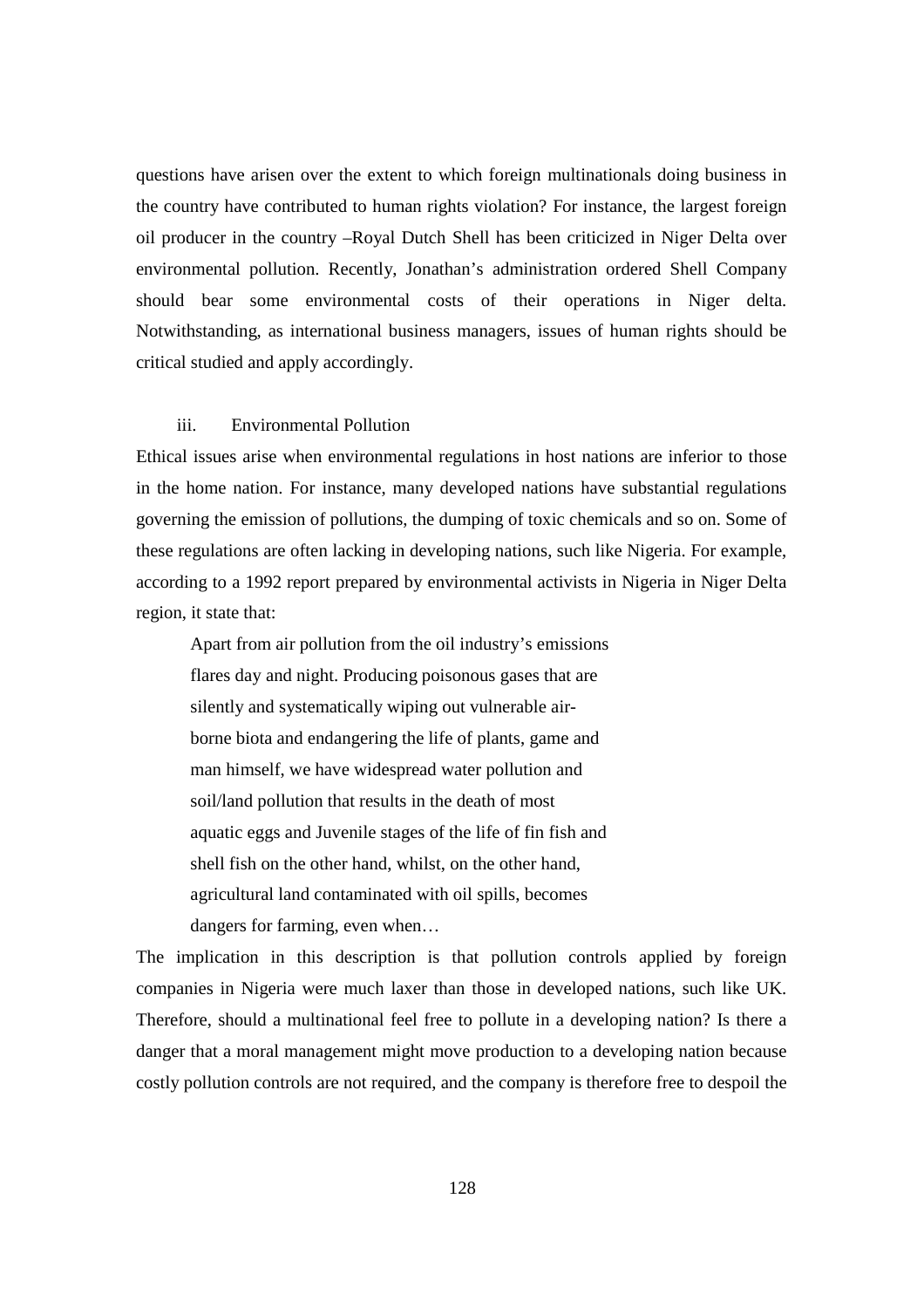environment and perhaps endanger local people in its quest to lower production costs and gain a competitive advantage?

These questions take on added importance because some parts of the environment are a public good that no one owns but anyone can despoil. No one owns the atmosphere or the oceans, but polluting both, no matter where the pollution originates, harm all. The atmosphere and oceans can be viewed as a global commons from which everyone benefits but for which on one is specifically responsible. In such cases, a phenomenon known as the tragedy of the commons becomes applicable. The tragedy of the commons occurs when individuals overuse a resources held in common by all, but owned by no one, resulting in its degradation. The phenomenon was first named by Garrett Hardin when describing a particular problem in six-tenth century in England.

#### Self Assessment Exercise

Describe tragedy of the commons

### iv. Corruption

Corruption has been a problem in almost every society in history and it continues to be one today. There always have been and always will be corrupt government officials. International businesses can and have gained economic advantages by making payments to these officials. For example, Carl Kotchian, the president of Lockheed, made a \$12.5 million payment to Japanese agents and government officials to secure a large order for Lockheed's TriStar Jet from Nippon Air. When the payments were discovered, US officials charged Lockheed with falsification of its records and tax violations. Although such payments were supposed to be an accepted business practice in Japan, the recreations created a scandal there too. The government ministers in question were criminally charged, one committed suicide, the government fell in disgrace and the Japanese people were outraged. Apparently, such a payment was not an accepted way of doing business in Japan. The payment was officials, to secure a large order that might otherwise have gone to another manufacturer, such as 'Boeing'. This case took place in 1970s.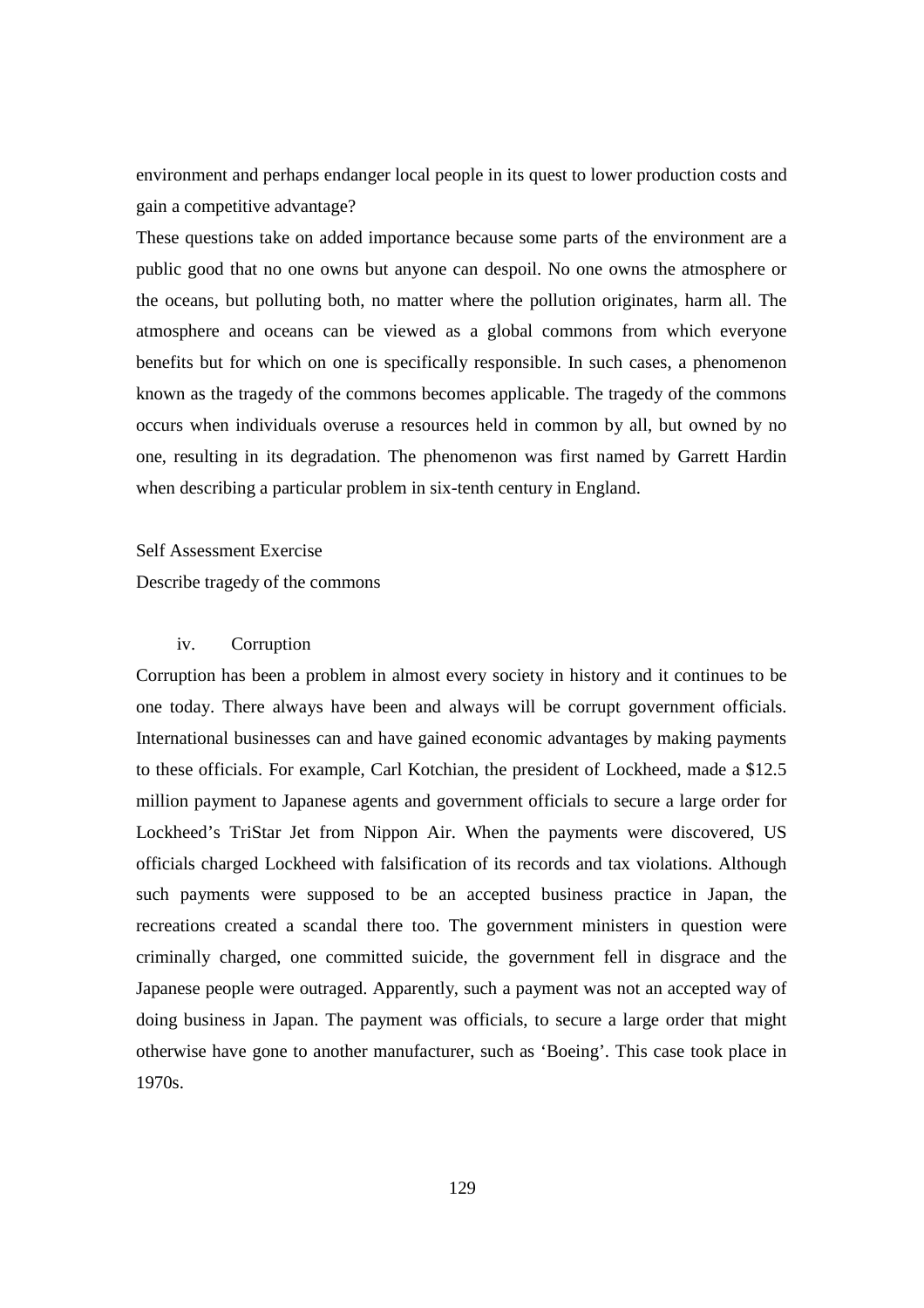Recently, Senate Committee on Sale of Government Properties in Nigeria ordered Bureau for Public Properties (BPP) for public hearing over the sale of government properties during Obasanjo's administration. During the public hearing, the civil servants, and the communities where these properties were situated alleged that they were not carry along, and the money collected from such sales were not remitted to government accounts. It was revealed also during the public hearing that the foreigners who claimed to have bought these properties especially hotels, corporations, estates, etc, did not pay the actual money bided for these properties, and they have overused such properties without remittance to the government of Nigeria. The senate frown that this is an illegal act in Nigeria and thus the concerned victims are being prosecuted appropriately.

Research revealed that corruption reduces the returns on business investment and leads to low economic growth. In a country, where corruption is common, unproductive bureaucrats who demand side payments for granting the enterprise permission to operate may siphon off the profits fro a business activity. This reduces businesses incentives to invest and may retard a country's economic growth rate.

There are countless examples that could be sited, nevertheless, the message here that international investors should know each country business practice, especially where he/she wish to do business.

#### v. Moral Obligation

Multinationals has power to control their resources and to move production from country t country. Nevertheless, this power is constrained not only by laws and regulations, but also by the discipline of the market and the competitive process. Some moral philosophers argued that multinationals should give back something to the society where they derived profits. This is refers to social responsibility

The concept of social responsibility refers to the idea that business people should consider the social consequences of economic actions when making business decisions and that there should be a presumption in favour of decisions that have both good economic and social consequences. Advocates of this approach argued that business, particularly big successful businesses, such as Shell, Mobil, Total, etc need to recognizes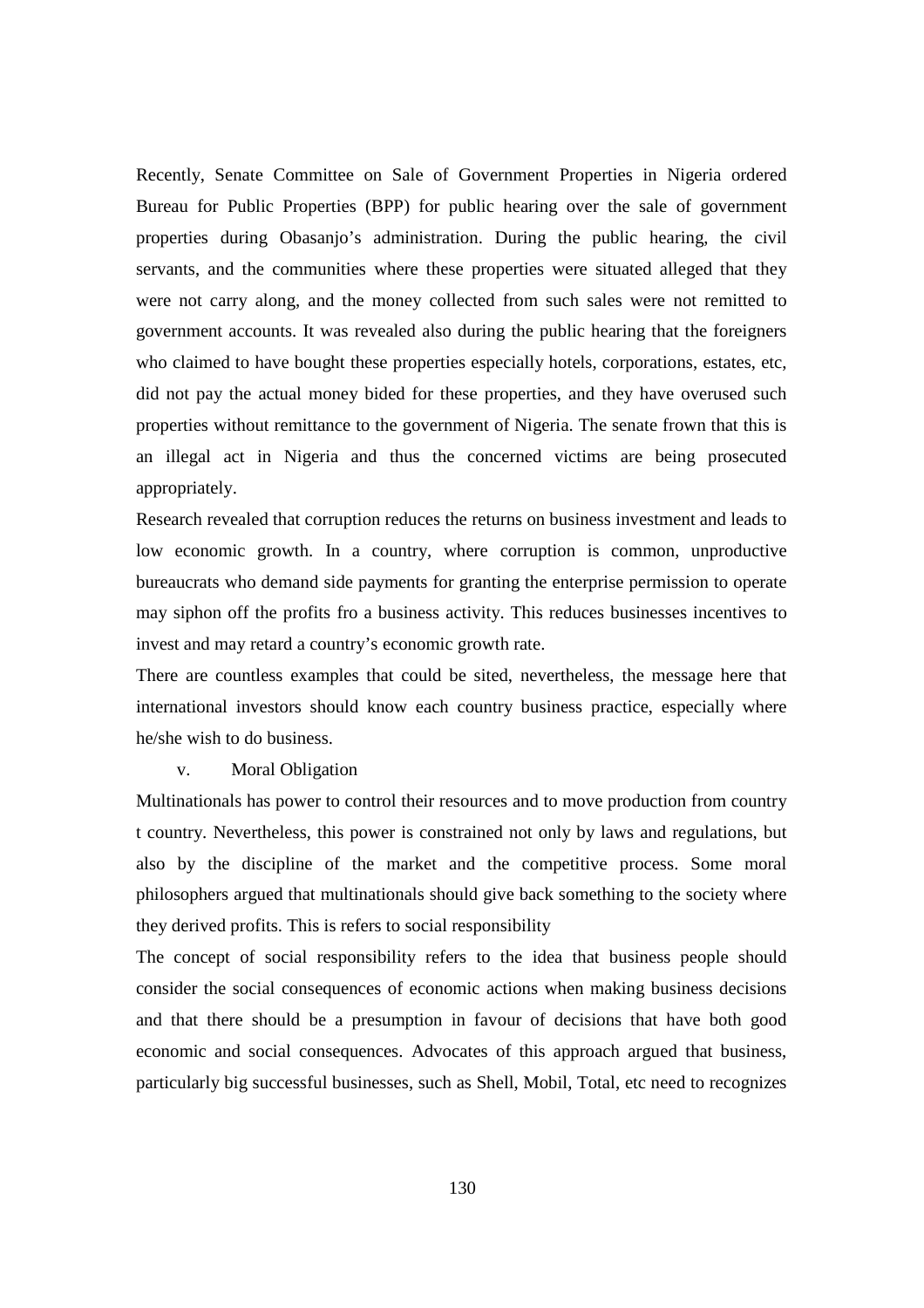their noblesse oblige and give something back to the societies that have mad their success possible.

On the contrary, there are examples of multinationals in Niger Delta of Nigeria, such Shell, Mobil, etc that have abused their power by neglecting social responsibilities. Most often, the areas of operations by these companies have been polluted. But, companies such as MTN, GLO, Airtel, etc in Nigeria have acknowledged a moral obligation to use their powers to enhance social welfare in the communities where do business, by building schools, building hospitals, offering scholarships, etc.

In conclusion, as international business managers, it is pertinent to critically study the ethics of the countries you wish to do business.

3.2 Theories of Business Ethics

This section examines some three theories of business.

1. Stakeholder Theory

The stakeholder theory of the firm is used as a basis to analyse those groups to whom the firm should be responsible. In this sense, the firm can be described as a series of connections of stakeholders that the managers of the firm attempt to manage. A stakeholder is any group or individual who can affect or is affected by the achievement of the organization's objectives. Stakeholders are typically analyzed into primary and secondary stakeholders. Primary stakeholder group is one without whose continuing participation in the corporation will survived as going concern. A primary group includes investors, employees, customers and suppliers, together with the public. The secondary groups are defined as those who influence or affect the operations of the corporation but not engaged in any transaction with the corporation and thus not essential for its survival.

#### 2. Social Contract Theory

The social contract theory has a long tradition in ethical and political theory. In general, this theory considers the society as a series of social contracts between members of society and society itself. The social contract theory in business ethics argues that corporate rights and responsibilities can be inferred from the terms and conditions of an imaginary contract between business and society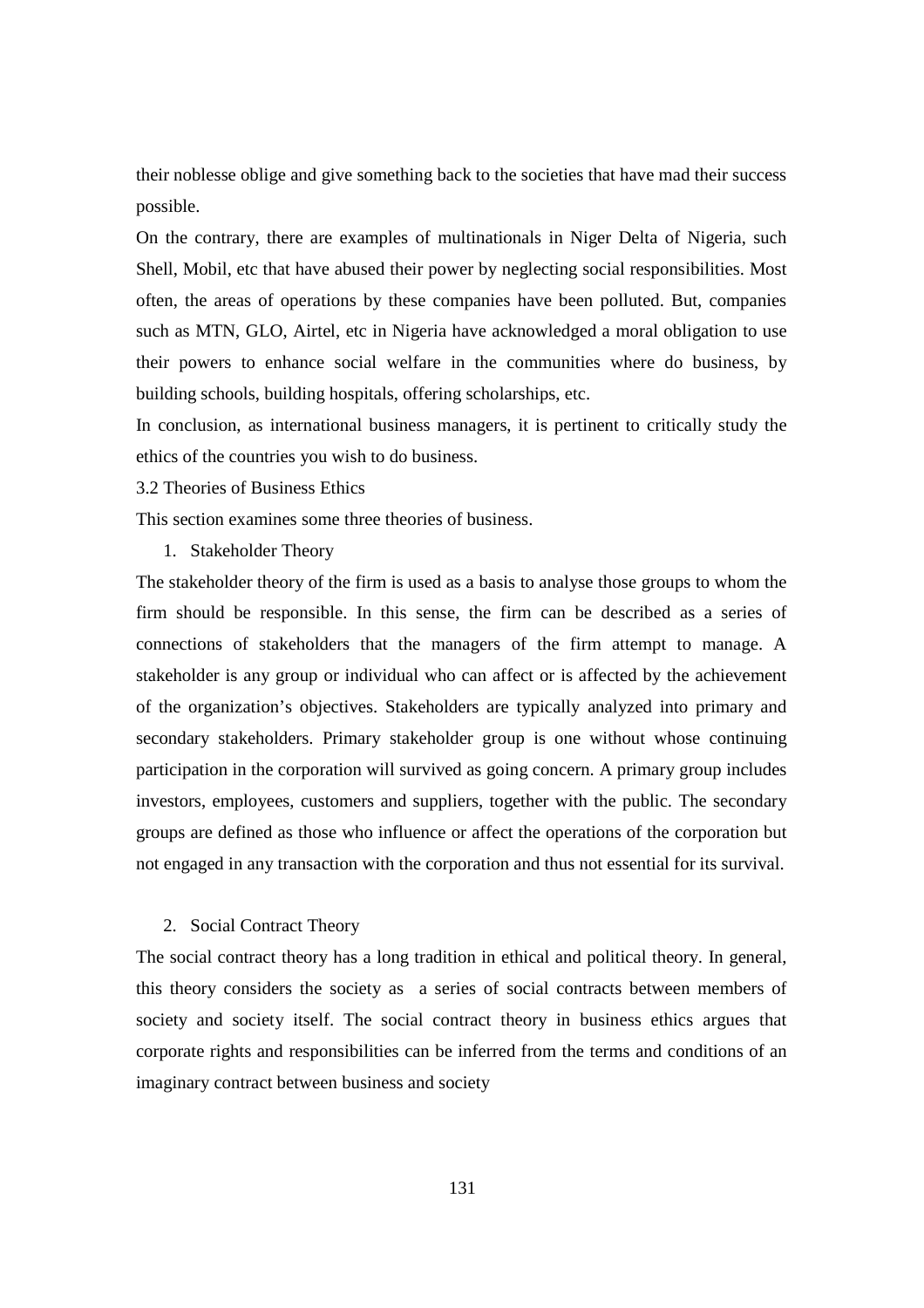An integrated social contracts theory, as a way for managers to take decisions in an ethical context, has been developed. Here, distinction is made between macro social contracts and micro social contracts. Thus, a macro social contract in the context of communities, for example would be an expectation that business provides some support to its local community and the specific form of involvement would be the micro social contract. Hence companies who adopt a view of social contracts would describe their involvement as part of social expectation.

#### 3. Legitimacy Theory

Legitimacy is defined as a generalized perception or assumption that the actions of an entity are desirable, proper, or appropriate within some socially constructed system of norms, values, beliefs and definitions. There are three types of organizational legitimacy: Pragmatic, Moral and Cognitive.

It should be pointed out that legitimacy management rests heavily on communication. Therefore, any attempt to involve legitimacy theory, there is a need to examine some forms of corporate communications.

#### Self Assessment Exercise

Briefly differentiate between primary and secondary stakeholders

### 4.0 Conclusion

There is no society that exists without some governing rules and regulations. Likewise business do not operates in isolation. Business do operates under certain prescribed laws, Acts, norms, culture, etc. This is refers as business ethics. Business ethics are the accepted principles of right or wrong governing the conduct of business people. Understanding of these ethical laws as they affects international business is inevitable in modern business.

#### 5.0 Summary

In this unit, you learnt about business ethics, ethical issues in international business and theories of business ethics.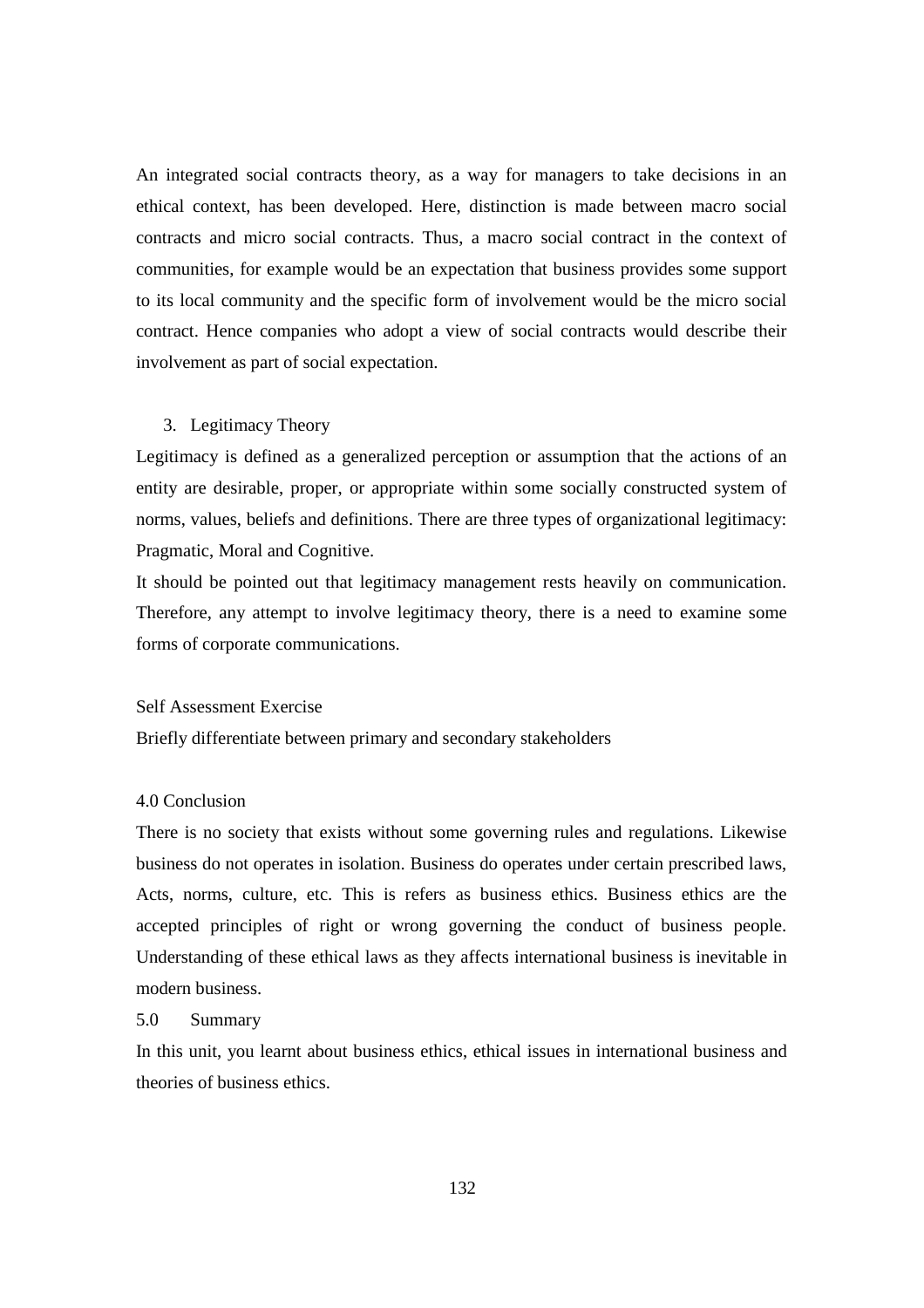#### 6.0 Tutor Marked Assognment

Explain legitimacy theory

#### Answer

Legitimacy theory is described as a generalized perception or assumption that the actions of an entity are desirable, proper, or appropriate within some socially constructed system of norms, values, beliefs and definitions. There are three types of organizational legitimacy: Pragmatic, Moral and Cognitive.

It should be pointed out that legitimacy management rests heavily on communication. Therefore, any attempt to involve legitimacy theory, there is a need to examine some forms of corporate communications.

7.0References/Further Readings

- Charles, H. W.L (2008) Global Business Today,  $5<sup>th</sup>$  Edition, New York, McGraw-Hill Companies
- Peter, S (2002) "One World", The Ethics of Globalization New Haven: Yale University Press

Onkvisit, S and Shaw, J.J (1997) International Marketing – Analysis and Strategy, 3rd Edition, New Jersey, Prentice-Hall, Inc.

### **Answers to Self Assessment Exercises**

- 1. The tragedy of the commons describes when individuals overuse a resources held in common by all, but owned by no one, resulting in its degradation. The phenomenon was first named by Garrett Hardin when describing a particular problem in six-tenth century in England.
- 2 Primary stakeholder group is one without whose continuing participation in the corporation will survived as going concern. A primary group includes investors, employees, customers and suppliers, together with the public. The secondary groups are defined as those who influence or affect the operations of the

\_\_\_\_\_\_\_\_\_\_\_\_\_\_\_\_\_\_\_\_\_\_\_\_\_\_\_\_\_\_\_\_\_\_\_\_\_\_\_\_\_\_\_\_\_\_\_\_\_\_\_\_\_\_\_\_\_\_\_\_\_\_\_\_\_\_\_\_\_\_\_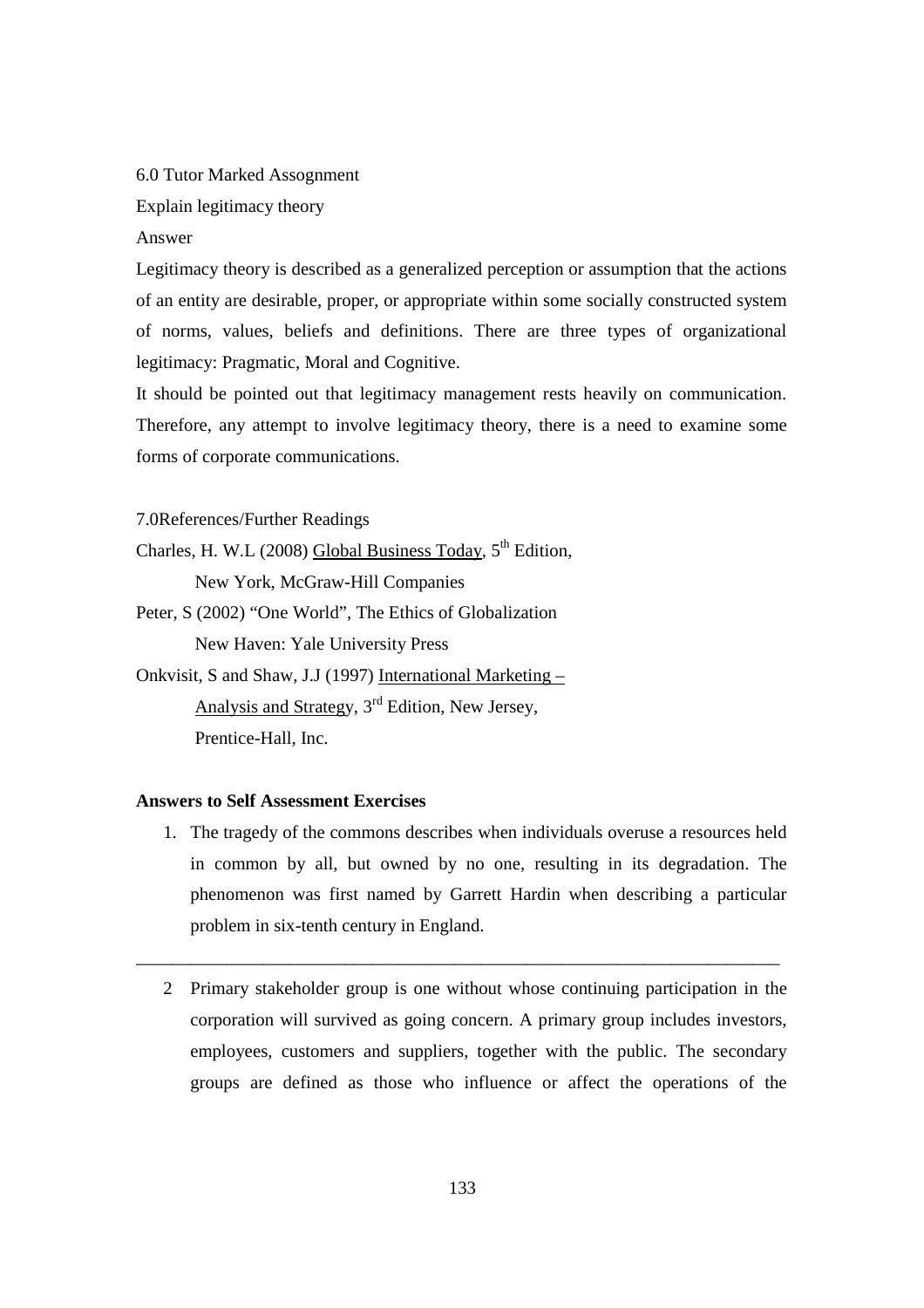corporation but not engaged in any transaction with the corporation and thus not essential for its survival.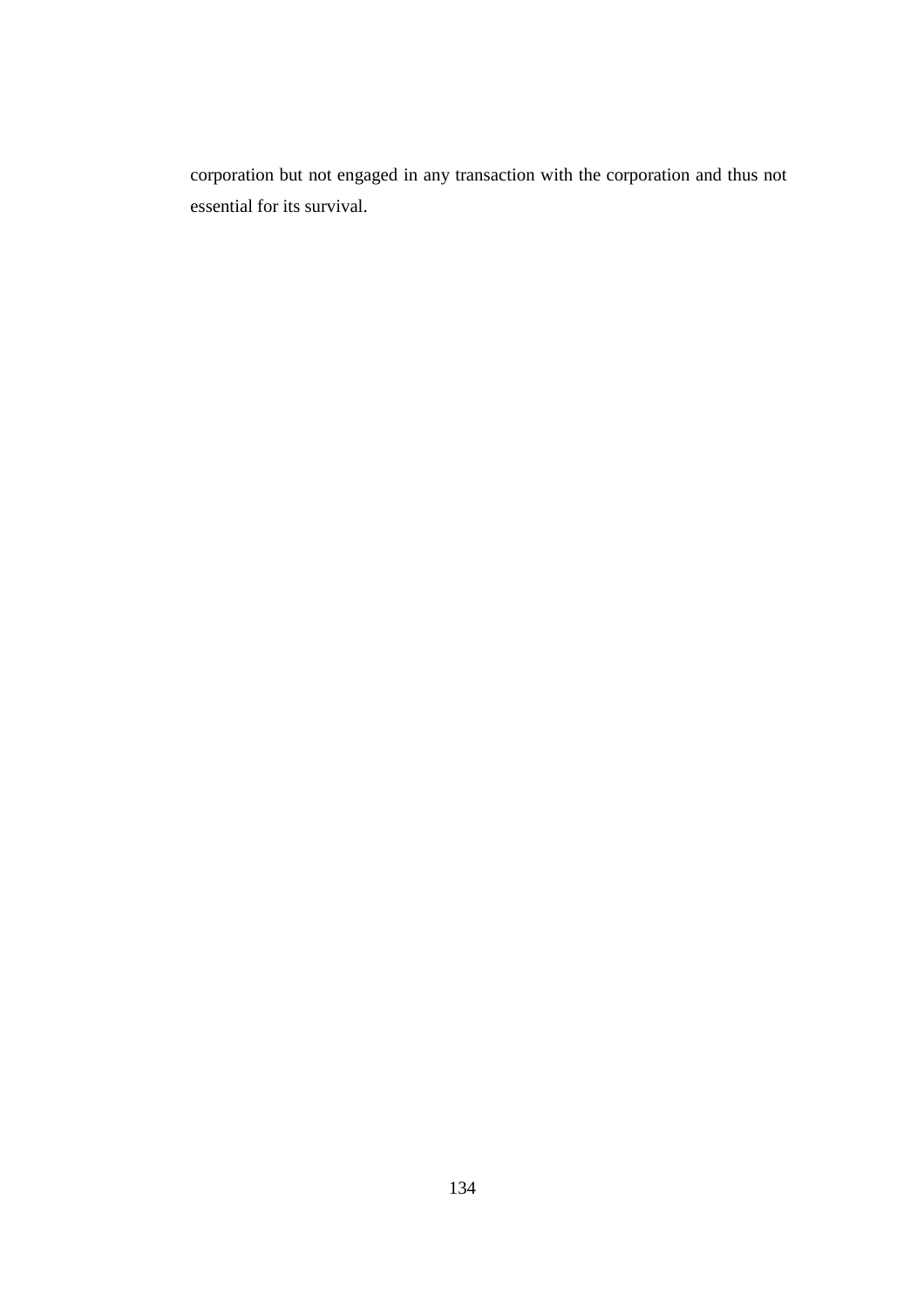### **UNIT 13: Financial Influence on International Business**

Table o Contents

- 1.1 Introduction
- 2. O Objectives
- 3.0 Main Text
	- 3.1 Financial Force on International Business
	- 3.2 Fluctuating Currency Values
	- 3.3 Currency Exchange Quotation
	- 3.4 Currency Exchange Control
	- 3.5 Balance of Payment
	- 3.6 Tariffs and Duties
	- 3.7 Taxation
	- 3.8 Inflation
- 4.0 Conclusion
- 5.0 Summary
- 6.0 Tutor Marked Assignment
- 7.0 References/Further Reading

#### 1.0 Introduction

Financial influence on an international business is an uncontrollable factor and they include foreign currency exchange Risks, National balance of payment, taxation, tariffs, national monetary and fiscal policies inflation and national business accounting rules. Though all these are controllable variables looking like disadvantages to a business concern, if well studied and apply accordingly they could turn out to be an advantage to a business concern. This unit examines financial influence on international business activities.

#### 2.0 Objectives

After successful studying this unit, you should be able to:

- a. Explain factors that affect international business finance.
- b. Explain the implication of foreign currency on international business.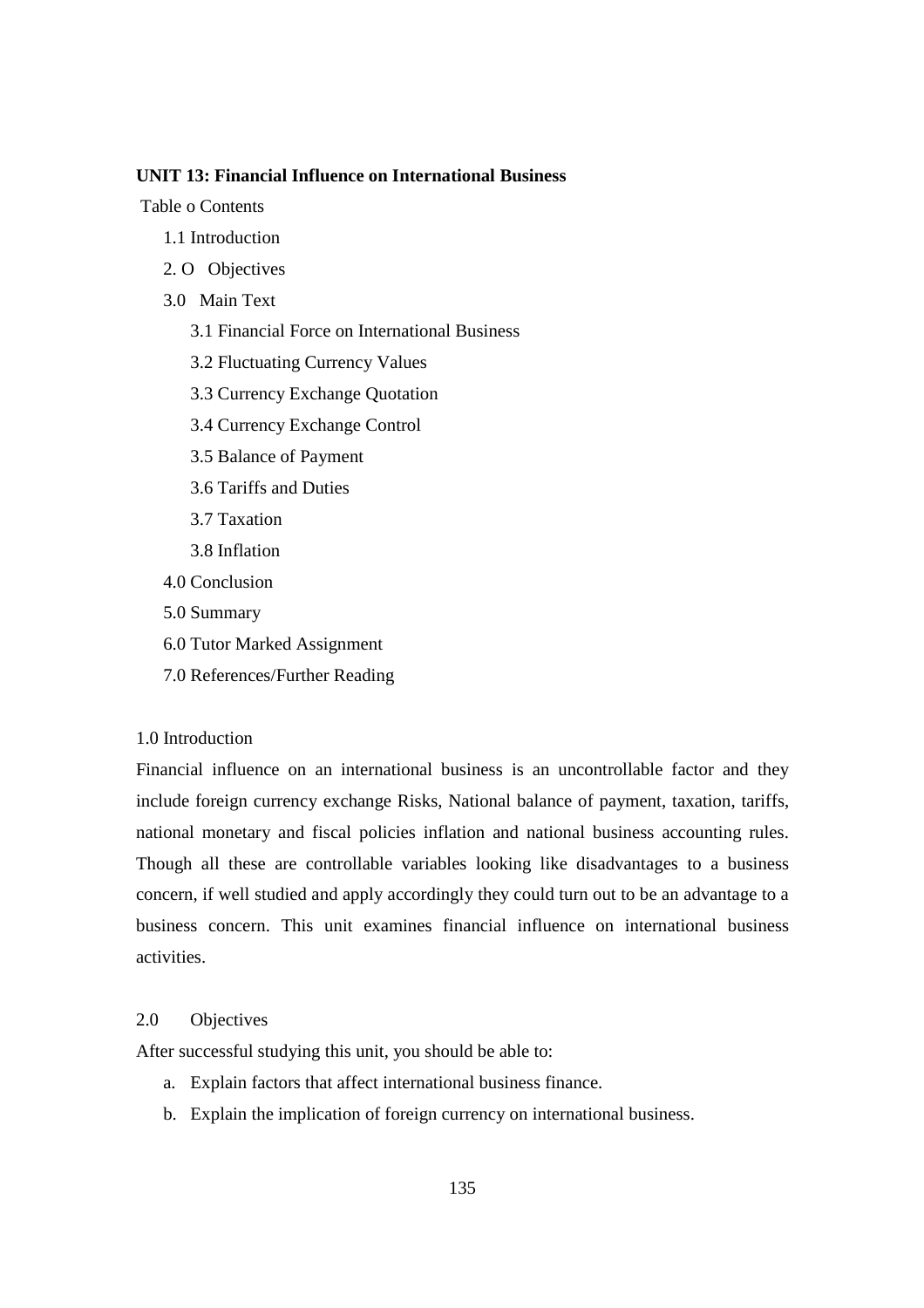- c. Explain balance of payment and
- d. Explain tariff, taxation and Government regulatory policy on international business activities.

#### 3.0 Main Text

### 3.1 Financial Forces

These are some financial factors that a business man who goes international struggles with in order to be successful in an international business. These factors are uncontrollable, because as a businessman you do not have control over them however; if you critically study them and take advantage of the opportunity being created by them, the sky may be your limit.

### 3.2 Fluctuating Currency Value

History has it that one of the major currencies Nigeria depends on in term of exchange is dollar. In early 90s and late 90, to be precise during Abacha's Regime, Nigeria Naira was about  $\frac{1470}{15}$  to 75 per Dollar. But these days, that in 2011, Nigerian currency has been fluctuating between  $\mathbb{N}160$  and  $\mathbb{N}180$  per dollar.

The Essence of this account is to examine the effect of this on an international businessman who operates in Nigeria at this period. The cost of goods that are brought in from outside Nigeria will continue to rise and fall thereby affecting business activities either positively or negatively depending on situation at hand and the policies of the Government.

In situation, where the currency fluctuation is higher central bank intervenes in selling and buying the dollar. You must continue to look at exchange rate if you must go into an international business. With a press of button in your set you can get the currency value of naira against major currencies in the world. You must bear it in mind that the rates are not always stable

### Self Assessment Exercise

List the values of dollars, pounds, and euro against Nigerian currency.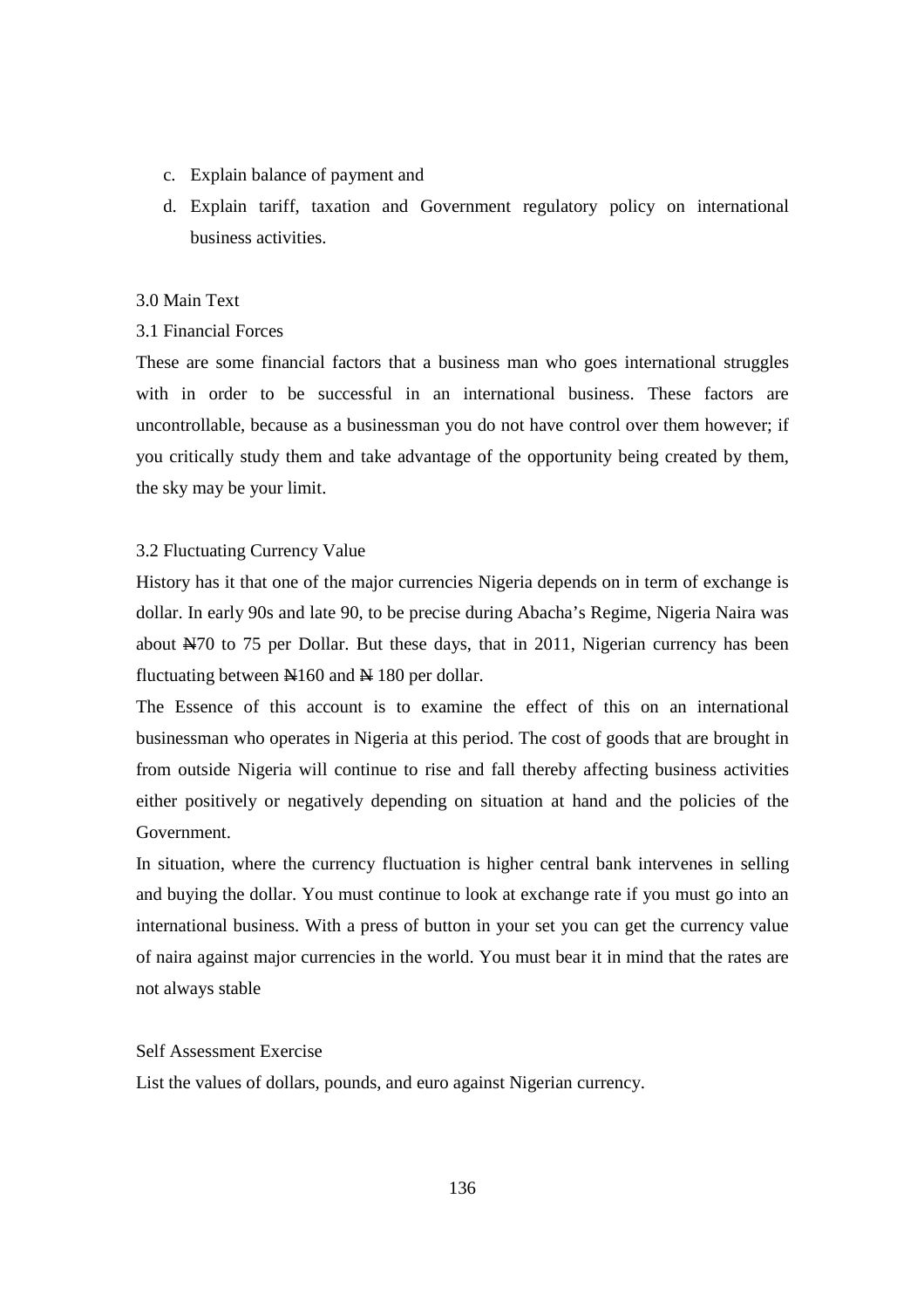#### 3.3 Foreign Exchange Quotations

Foreign Exchange Quotations- Is the price of one currency expressed in terms of another. Ball et al (2002), in the worlds currency exchange markets, the US dollar (US \$) define it as the common unit being exchange for other currencies. Even if a holders of Japanese Yen  $(\frac{\psi}{\psi})$  wants British pounds  $(\frac{\psi}{\psi})$  the trade particularly if it involves a large amount, usually will be to buy US  $\$ s with the  $\angle$  and then to buy pounds with the US  $\$ s.

### 3.4 Currency Exchange Controls

Ball et. al (2002) describes it as currency exchange control limit or prohibit the legal use of a currency in international transaction. Typically, the value of the currency is arbitrarily fixed at a rate higher than its value in the free market and it is decided that all purchase or sales of other currencies be made through a government agency, black markets inevitably springs up, but it is of little use to a finance manager who usually wants to avoid or break the laws of a country in which the company is operating. In addition, the black market is rarely able to accommodate transaction of the size involved in a multinational business.

In Nigeria the currency exchange was highly controlled with two different exchange rates- Inter banks rate and FEM rate. FEM rate determined at fortnightly auctions. Borrowing from abroad is subject to finance ministry approval. To incoming direct investment, approval is needed from finance ministry and ministry of internal affairs limits on foreign equity varies, 100% ownership is not allowed. Incoming Portfolio Market requires finance ministry approval. Remittance of dividends and profits, finance ministry approval is required. Delays are frequent, no ceilings is paid out of current-year after- tax profits. Remittance of interest and principal, finance ministry approval is required. Remittance of Royalties and fees, the finance ministry approval is required. Reparation of capital, finance ministry approval is required, followed by authorized foreign dealer approvals. Documentation for remittance is onerous and complex, transfer via authorize dealers only is allowed.

#### 3.5 Balance of Payments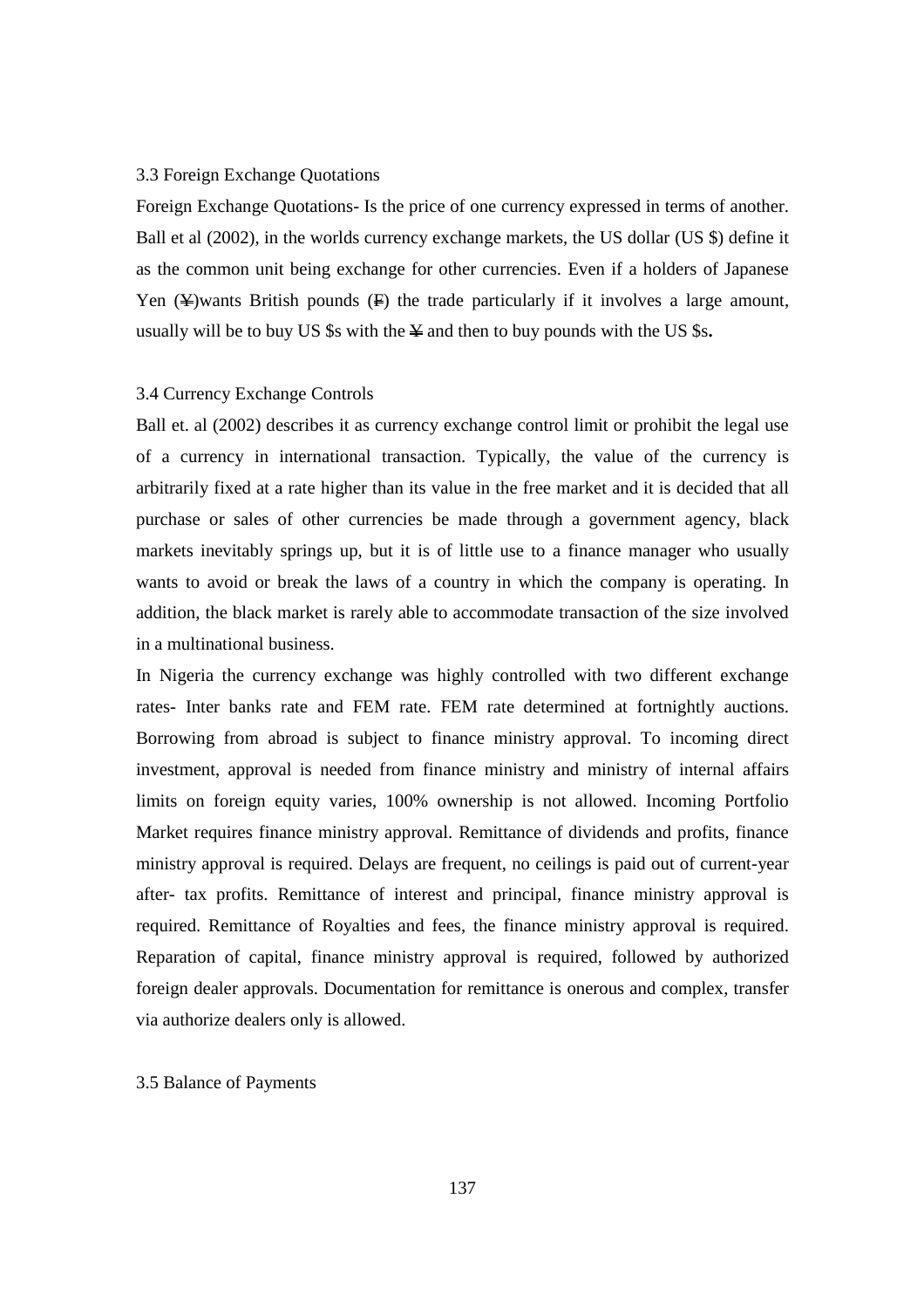Balance of payments is described as a situation where countries export and import is equal. If the balance of payment is slipping into deficit, government is probably considering one or more market or non market measures to correct or suppress that deficit. This can be achieved through:

- 1. Currency devaluation
- 2. Restrictive monetary or fiscal policies
- 3. Currency or trade controls.

In terms of export, government will encourage export incentives, tax holidays, lower cost financing, or other advantages governments' give to international businesses to encourage them to export, buy goods and service. All these and affect an international business either positively or negatively.

Self Assessment Exercise

List two export incentives Nigeria has granted foreign investors.

### 3.6 Tariffs and Duties

The word Tariffs or Duties are used interchangeable, they are taxes usually imposed on imported goods. Tariffs and Duties are imposed on some goods for

- i. Natural Defense
- ii. Protect infant industry
- iii. Protect Domestic jobs from cheap foreign labour
- iv. Scientific Tariff or fair competition
- v. Retaliation
- vi. Other arguments in favour of tariffs and duties are:
	- Permit diversification of the domestic economy
		- -improve of the balance of trade.

## 3.7 Taxation

Taxes are collected from corporations by government so as to provide social services to its citizen. So many people believe that customer pay taxes through high price of goods and the corporation transfers it to government. It means a company with lower taxes, charges its customers less for its product. This may sound truthful, but in practice is not the case in Nigeria.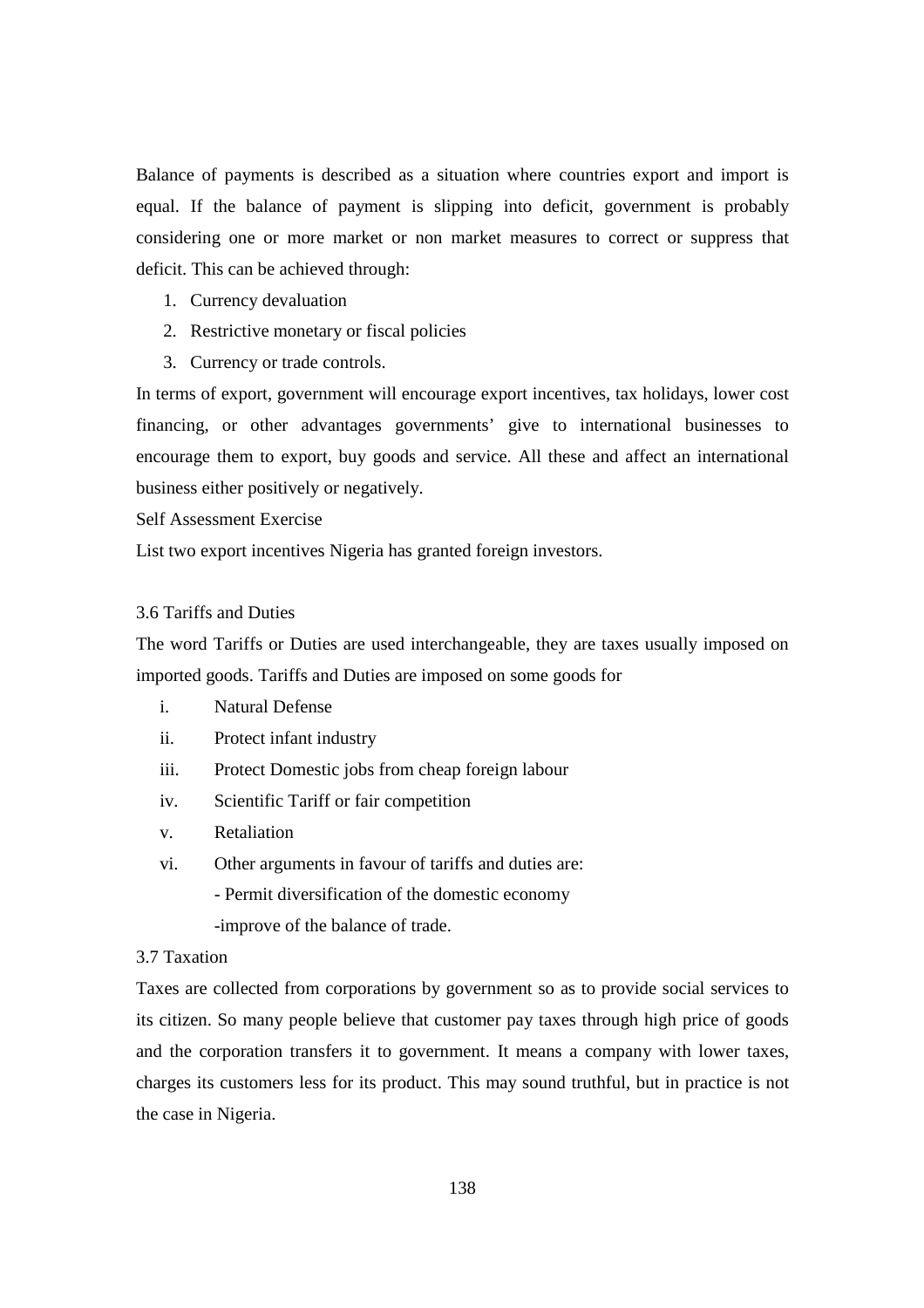International companies' pay more taxes because they operate in more countries; which entail a lot of documentation and paying necessary fees.

There are different taxes in different countries. If you study countries, you will discover that the income tax is the biggest revenue earner for governments especially in America. There are other taxes like value-added taxes, capital gain taxes, property taxes and social security.

### 3.8 Inflation

Increase in prices of goods and services over a period of time is known as inflation. History has it that inflation ended an economic boom in 1973 which was enjoyed immediately after World War II. Reasons for inflation may be because of

- 4. Rising demand
- **5.** Increased money supplies

Inflation has a lot of effects on interest rates because companies borrow; the cost borrowing is dependent on the rate of inflation. Once inflation sets in, the borrower looses because the value of money is reduced and the person that borrows, gain, because the value of money has gone down.

Inflation equally has an effect on a country's monetary and fiscal policies. (Monetary policy is the amount of money in circulation, while fiscal policies are the collecting and spending of money by governments). Inflation has both positive and negative effect to a business especially the international business. To businessmen, High inflation encourages borrowing because on repayment it will be cheaper. High inflation rate bring about high interest rate and may discourage lending to businesses.

## 4.0 Conclusion

Financial influence on international business activities is considered critical for the success of international business. These include: Taxation, inflation, balance of payment, currency exchange control, tariffs and duties, foreign exchange and host of others. It could have both negative and positive effect on a business, depending on how a business man handles it.

5.0 Summary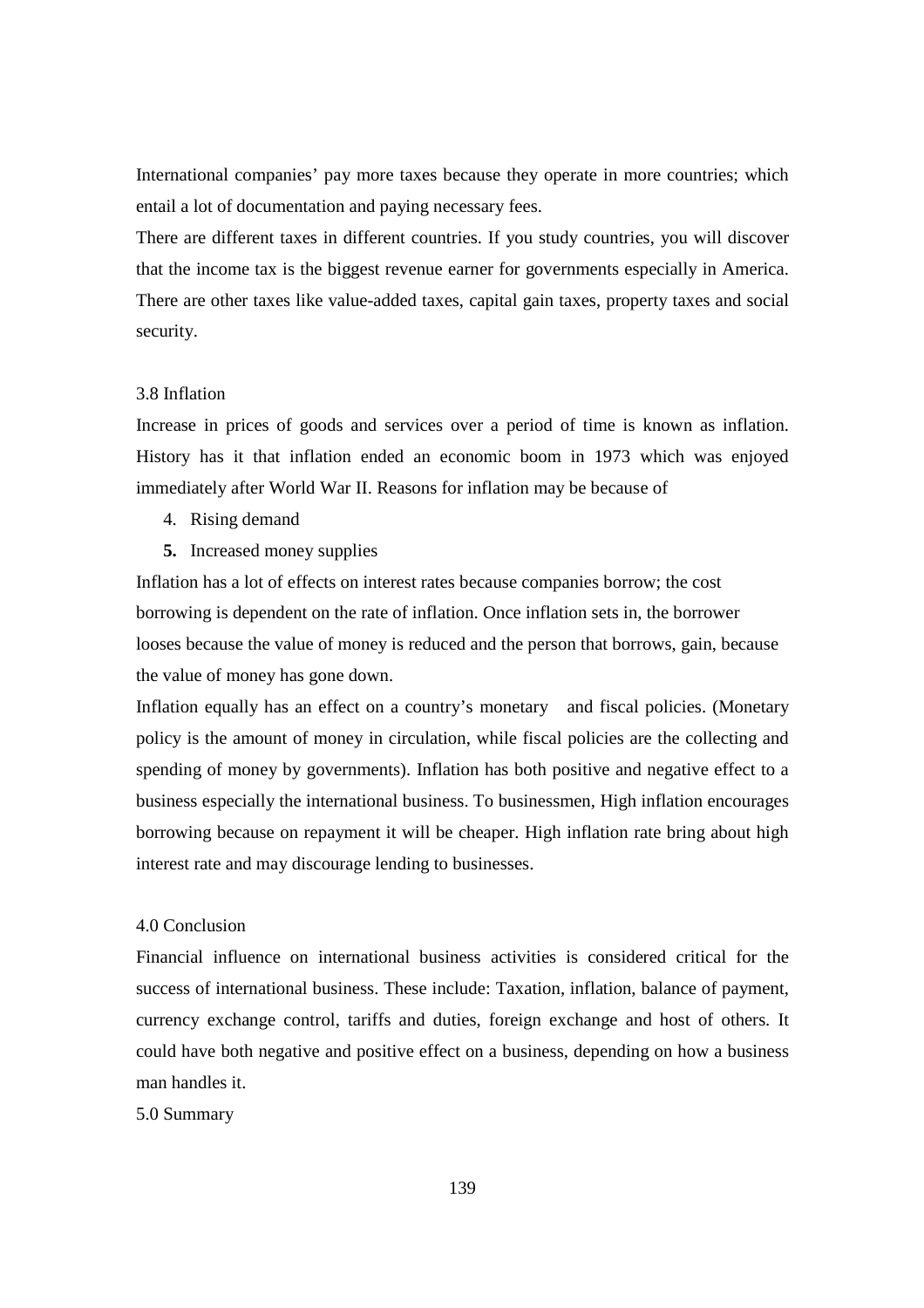In this unit you learnt about factors that affects international business finance, importance of foreign exchange currency on international business activities, such as Tariff, taxation and other government regulatory policies.

#### 6.0 Tutor Marked Assignment

State two effect of inflation on business activities.

#### Answer

- 1. Inflation has a lot of effects on interest rates because companies borrow; the cost borrowing is dependent on the rate of inflation. Once inflation sets in, the borrower looses because the value of money is reduced and the person that borrows, gain, because the value of money has gone down.
- 2. Inflation equally has an effect on a country's monetary and fiscal policies. (Monetary policy is the amount of money in circulation, while fiscal policies are the collecting and spending of money by governments). Inflation has both positive and negative effect to a business especially the international business. To businessmen, High inflation encourages borrowing because on repayment it will be cheaper. High inflation rate bring about high interest rate and may discourage lending to businesses.

#### 7.0 References/Further Reading

Ball A D, et al (2002) International Business- The Challenge of Global Competition, 8<sup>th</sup> Edition, Irwin ,McGrow-Hill

### **Answers to Self Assessment Exercises**

1 The value of Dollar and Euros to Naira varied according to market demand in Nigeria \_\_\_\_\_\_\_\_\_\_\_\_\_\_\_\_\_\_\_\_\_\_\_\_\_\_\_\_\_\_\_\_\_\_\_\_\_\_\_\_\_\_\_\_\_\_\_\_\_\_\_\_\_\_\_\_\_\_\_\_\_\_\_\_\_\_\_\_\_\_

2 Two export incentives given to exporters are: tax holidays and lower cost financing given to international businesses to encourage them to export, buy goods and services.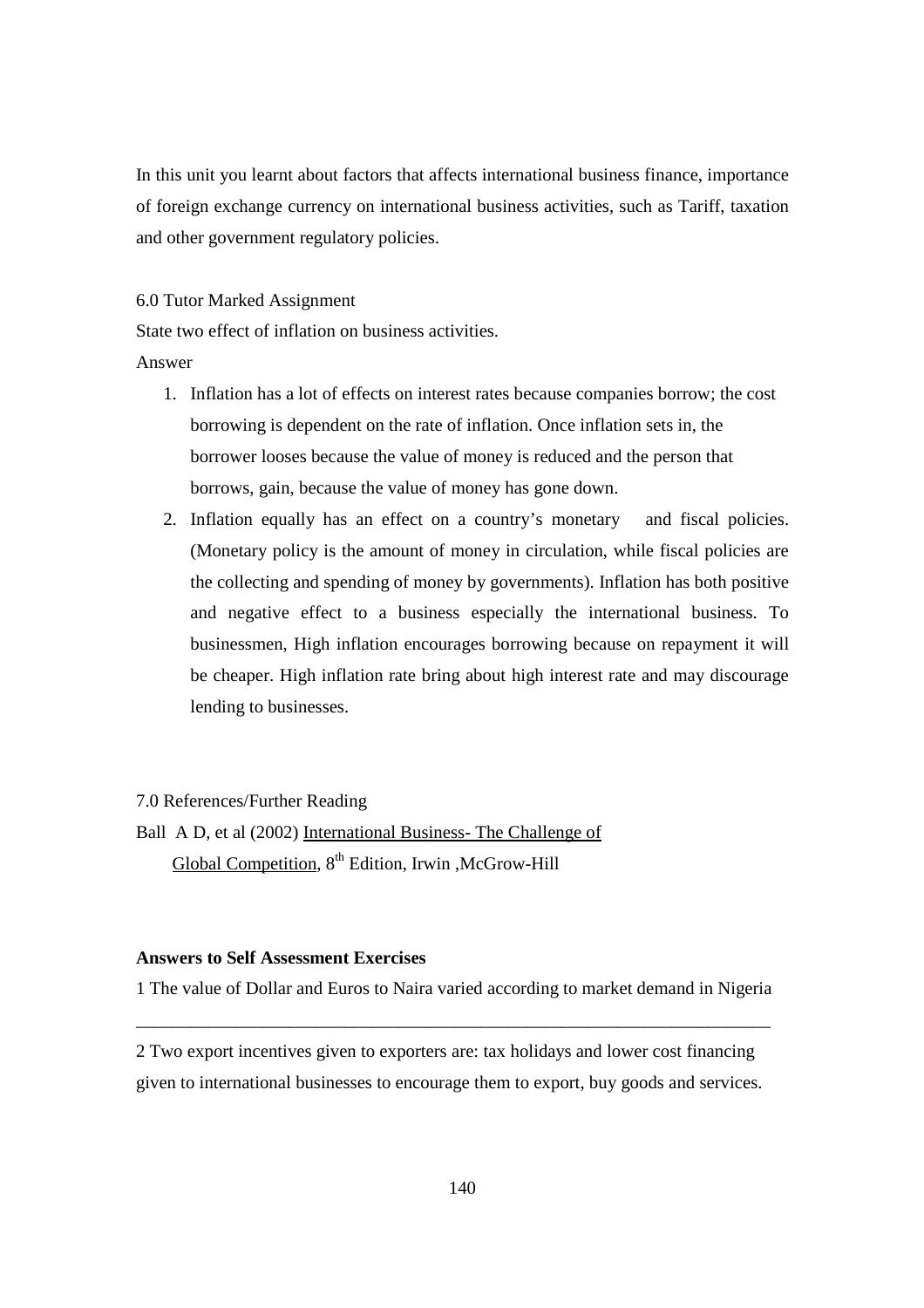### **UNIT 14: International Monetary System**

Table of content

- 1.0 Introduction
- 2.0 Objectives
- 3.0 Main Content
	- 3.1 International Monetary System Defined
	- 3.2 Bretton Woods System
	- 3.3 Collapse of Bretton Woods System
	- 3.4 European Monetary System
	- 3.5 Features of European Monetary System
	- 3.6 Suggestions for Monetary System Reform
- 4.0 Conclusion
- 8.0 Summary
- 9.0 Tutor Marked Assignments
- 10.0 References/Further Readings

### 1.0 Introduction

International monetary system is recognized as catalyst for the development of international trade and promotion of currency movements across national frontiers. This unit provide a comprehensive analysis of the various monetary systems that are available in ensuring and facilitating international business across the globe. The systems discussed in this unit include; Bretton Woods system and European monetary systems.

### 2.0 Objectives

At the end of this unit, you should be able to: Trace the origin of international monetary systems Discuss the Bretton wood and European monetary systems and Identify the features of European monetary system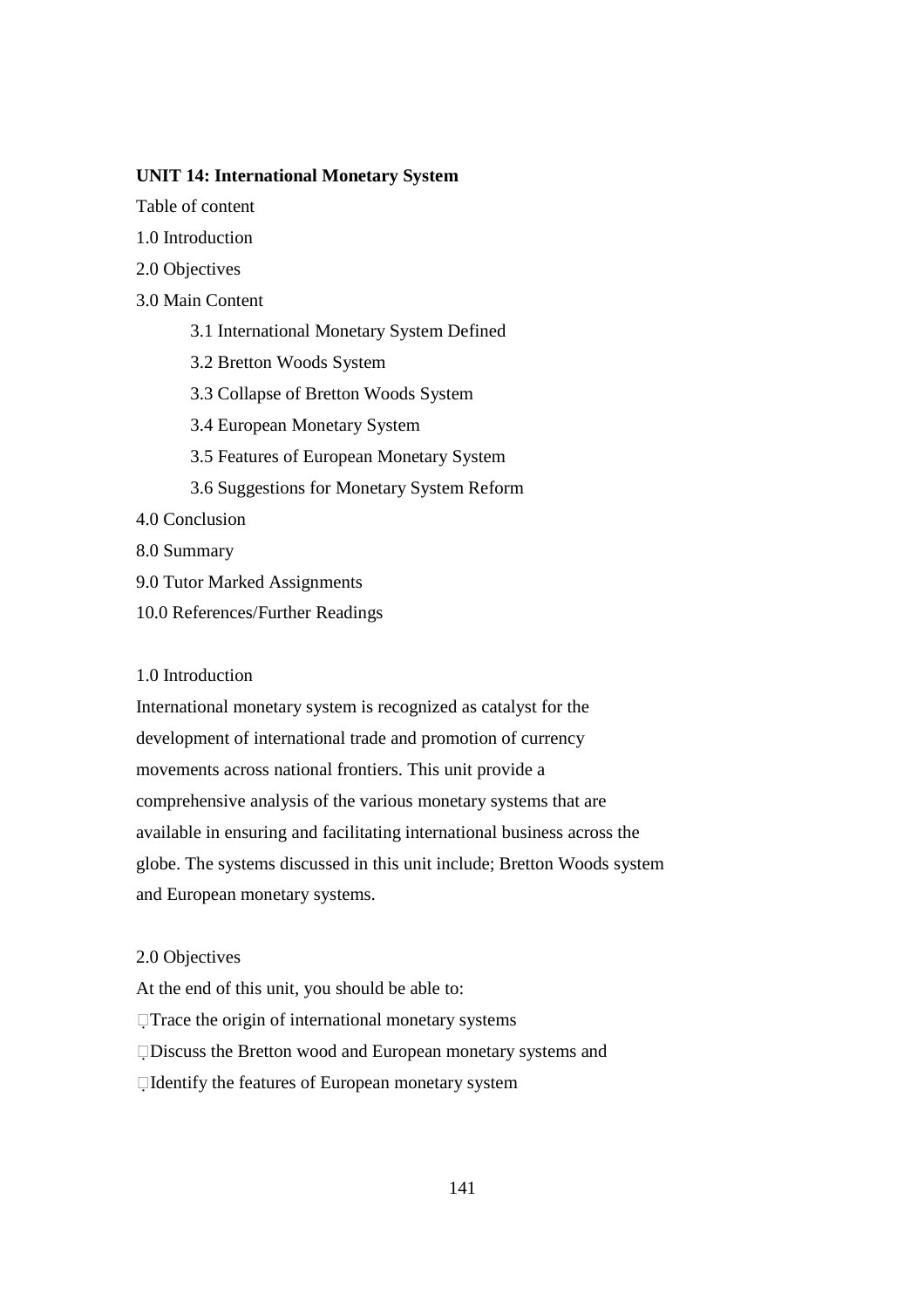### 3.0 Main Text

#### 3.1 International Monetary System Defined

International monetary system refers to the system prevailing in world foreign exchange markets through which international trade and capital movements are financed and exchange rates are determined.

#### 3.2 Bretton Woods System

During the period preceding World War I almost all the major national currencies were on a system of fixed exchange rates under the international gold standard. This system had to be abandoned during World War I. There were fluctuating exchange rates from the end of the War to 1925. Efforts were made to return to the gold standard from 1925. But it collapsed with the coming of the Great Depression. Many countries resorted to protectionism and competitive devaluations-with the result that world trade was reduced to almost half. But depression completely disappeared during World War II.

In July 1944, the allied countries met at Bretton Woods in the USA to avoid the rigidity of the gold standard and the chaos of the 1930s in international trade and finance and to encourage free trade. The new system was the present International Monetary Fund (IMF) which worked out an adjustable peg system.

Under the Breton Woods system exchange rates between countries were set or pegged in terms of gold or the US dollar at \$35 per puce of gold. This related to a fixed exchange rate regime with changes in the exchange within a band or rage from 1 per cent above to 1 per cent below the par value. But these adjustments were not available to US which has to maintain the gold value of dollar. If the exchange rate hit either of the bands, the monetary authorities were obliged to buy or sell dollars against their currencies. Large adjustments could be made where there were "fundamental disequilibrium" (i.e. persistent and large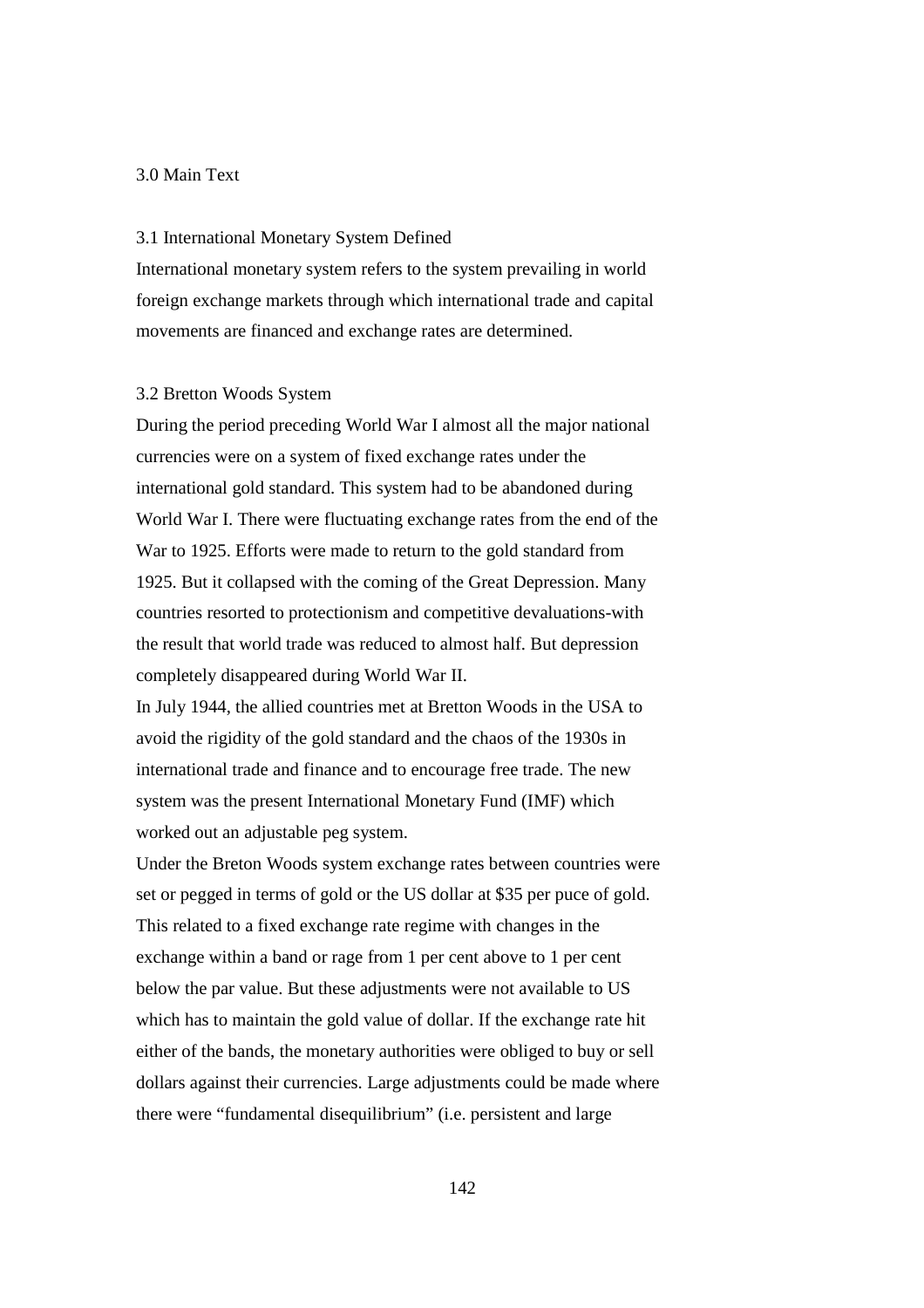deficits or surpluses) in BOP with the approval of the IMF and other countries. Member countries were forbidden to impose restrictions on payments and trade, except for a transitional period. They were allowed to hold foreign reserves partly in gold and partly in dollars. These reserves were meant to incur temporary deficits or surpluses by member countries, while keeping their exchange rates stable. In case of a BOP deficit, there was a reserve outflow by selling dollar and reserve inflow in case of a BOP surplus.

Reserve outflows were a matter of concern under the Bretton Woods system. So the IMF insisted on expenditure reducing policies and evaluation to correct BOP deficit. Temporary BOP deficits were also met by borrowing from the Fund for a period of 3 to 5 years. A country could borrow from the Fund on the basis of the size of its quota with it. The loans by the IMF were in convertible currencies.

The first 25 per cent of its quota was in gold tranche which was automatic and the remaining under the credit tranches which carried high interest rates. To provide a long-term loan the World Bank (or IBRD) was set up in 1946 and subsequently it two affiliates, the International Finance Corporation (IFC) in 1956 and International Development Association (IDA), in 1960, for the removal of trade restrictions, the General Agreement on Tariffs and Trades (GATT) came into force from January 1948. To supplement its resources, the Fund started borrowing from the ten industrialised countries in order to meet the requirements of the international monetary system under General Agreement to Borrow (GAB) from October 1962. Further, it created special Drawing Rights (SDRs) is January 1970 to supplement international reserves to meet the liquidity requirement of its members. The Bretton Woods system worked smoothly from 1950s to mid 1960s. During this period world output increase and with the reduction of tariffs under the GAFT, world trade also rose.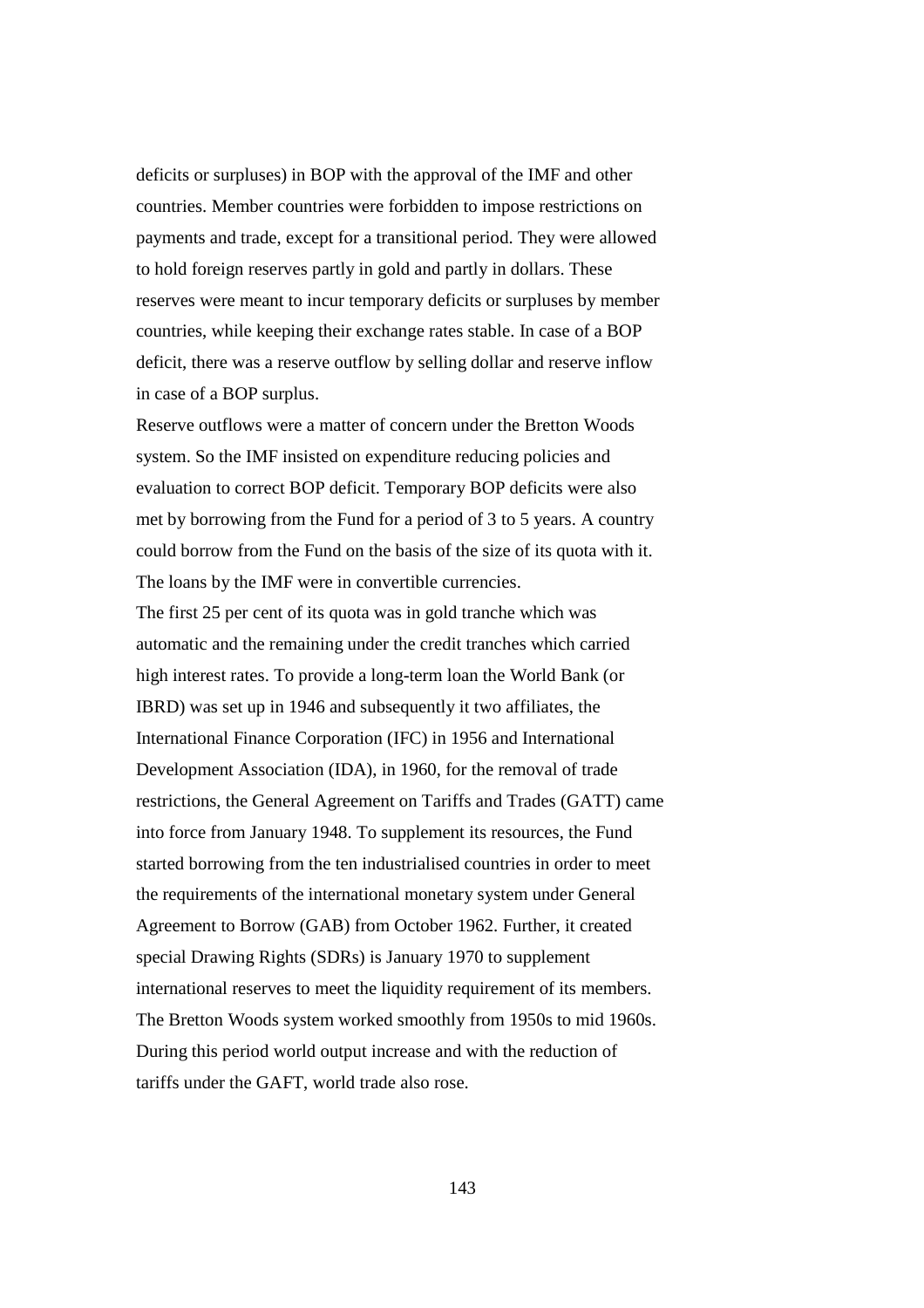# Self Assessment Exercise Define International monetary system

#### 3.3 Collapse of Bretton Woods System

The following are the principal causes sequences of the breakdown of the Bretton Woods system:

#### 1. Built-in Instability

The Bretton Woods System had a built-in instability that ultimately led to its breakdown. It was an adjustable peg system within plus or minus 1 per cent of the par value of \$ 35. In case of fundamental disequilibrium, a country could devalue its currency with the approval of the IMF. But countries were reluctant to devalue their currencies because they had to export more goods in order to pay for their imports from other countries. This led countries to rely on deflation in order to cure BOP deficits through expenditure-reducing monetary fiscal policies.

## 2. The Tariff in Dilemma

Since the dollar acted as a medium of exchange, a unit of account and a store of value of the IMF system, every country wanted to increase its reserves of dollar which led to dollar holdings to a greater extent than needed. Consequently, the US gold stock continued to decline and the US balance of payment continued to deteriorate. This is the Tariff in Dilemma which actually led to the collapse of the Bretton Woods System in 1971.

#### 3. Lack of International Liquidity

There was a growing lack of international liquidity due to increasing demand for the dollar in world monetary markets. With the expansion of world trade, BOP deficits (and surpluses) of countries increased. This necessitated the supply of gold and of the dollar. But the production of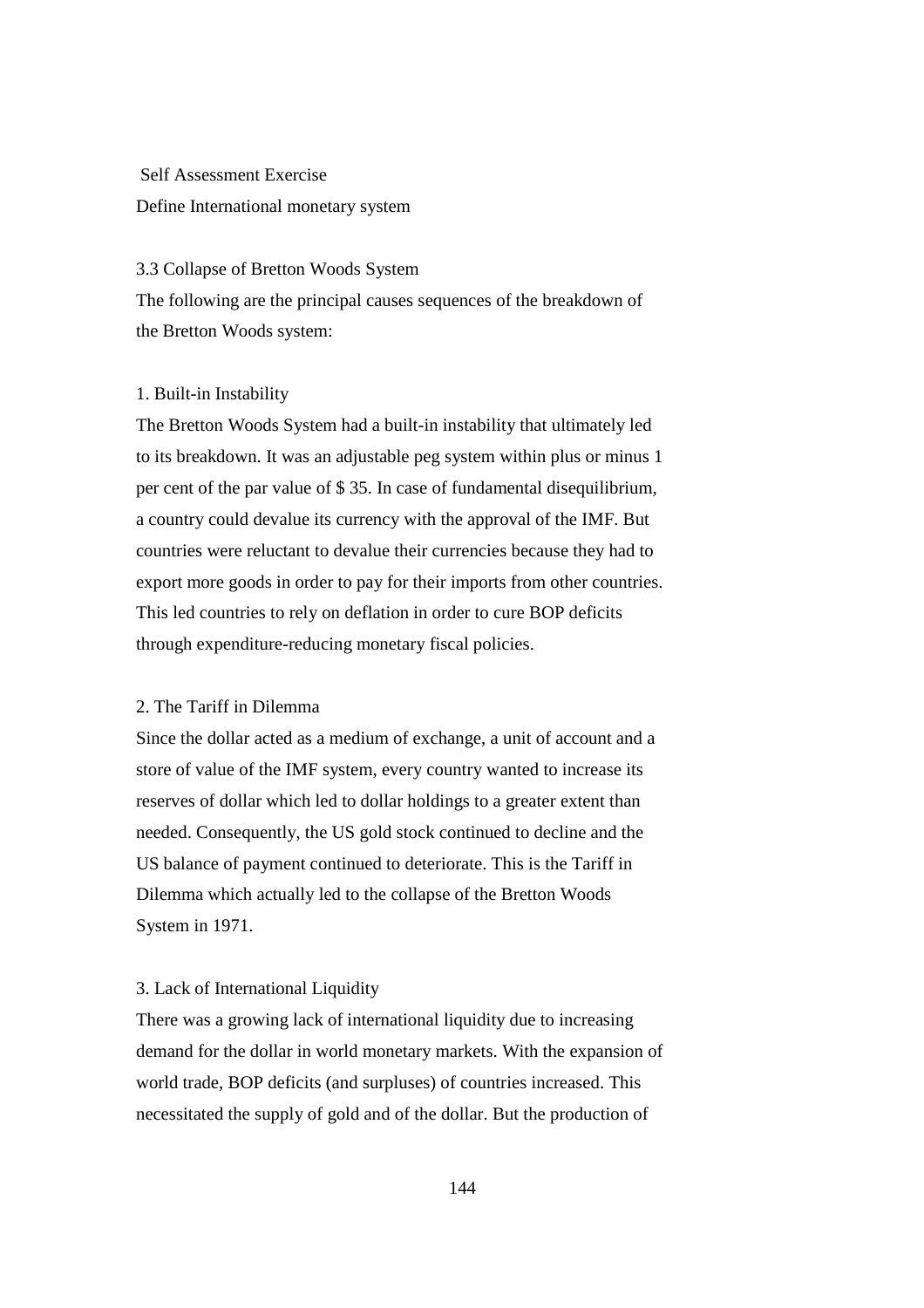gold in African was increasing every little. This led to larger demand and holdings of the dollar. Countries also wanted to have more dollar holdings because they earned interest. As the supply of dollars was inadequate in relation to the liquidity needs of countries, the US printed more dollars to pay for its deficits which other countries accepted as reserves.

# **4**. Mistakes in US Policies

The BOP deficits of the US became steadily worse in the 1960s. To overcome them, the policies adopted by the US government ultimately led to the world crises. Rising US government expenditure in the Vietnam War, the financing of US space programme and the establishment of the "Great Society" (social welfare) programme in the 1960s led to large outflow of dollar from the US. But the US monetary authority did not devalue the dollar. Rather, it adopted monetary and fiscal measures to cut its BOP deficit.

# 5. De-stabilising Speculation

Since countries with "fundamental disequilibrium" in BOP were reluctant to devalue their currencies and also took time to get the approval of the IMF, it provided speculators an opportunity to resort to speculation in dollars. When devaluations were actually made, there were large doses of devaluation than originally anticipated. This was due to de-stabilising speculation which made controls over capital flows even through monetary-fiscal measures ineffective.

#### 6. Crisis of Confidence and Collapse

The immediate cause of the collapse of the Bretton Woods System was the eruption of a crisis of confidence in the US dollar. The pound had been devalued in 1967. There was no control over the world gold market with the appearance of a separate price in the open market. The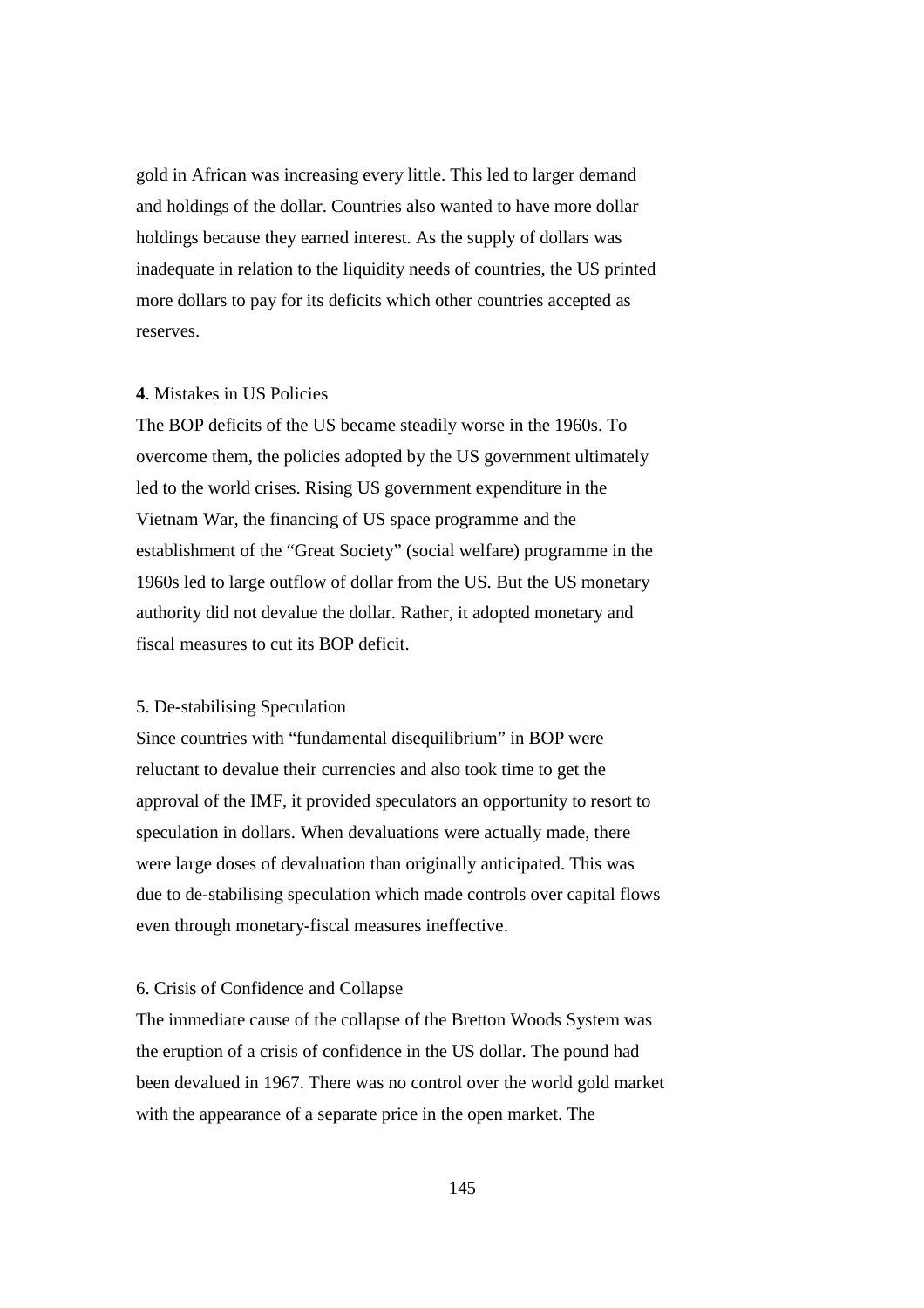immediate cause for the collapse of the Bretton Woods System was the rumour in 1971 that the US would devalue the dollar. This led to a huge outflow of capital from the US. The US in the order hand, suspended the conversion of dollars into gold when some small European central banks wanted to convert their dollar reserves into gold at the US. It refused to intervene in the foreign exchange markets to maintain exchange rate stability and imposed a 10% import surcharge.

## 3.4 European Monetary System

The European Monetary System (EMS) was officially launched in 1979 under the sponsorship of German Chancellor Helmut Schmidt and French President Valery Giscard d'Estaing. The nine European Community members who fully participate in the EMS include: Britain, Belgium, Denmark, France, West Germany, Ireland, Luxembourg, Netherlands and of course Italy also later agrees to participate in the system under modified conditions due to difficulties it experienced with its currency. The European Monetary System, commonly referred to as the EMS, is an arrangement among the member nations to limited fluctuations in their currencies and achieves monetary stability. It was taught that international trade between the participating nations would be improved if exchange rates were stable and predictable.

## 3.5 Features of European Monetary System

The European Monetary System (EMS) consists of a number of special features, such as a common currency unit, detailed regulation of permissible currency fluctuations among member nations, mutual credit facilities for participating countries, and the creation of a central reserve fund consisting of Gold, Dollars, and the currencies of the participating countries.

# 3.6 Suggestions for Monetary System Reform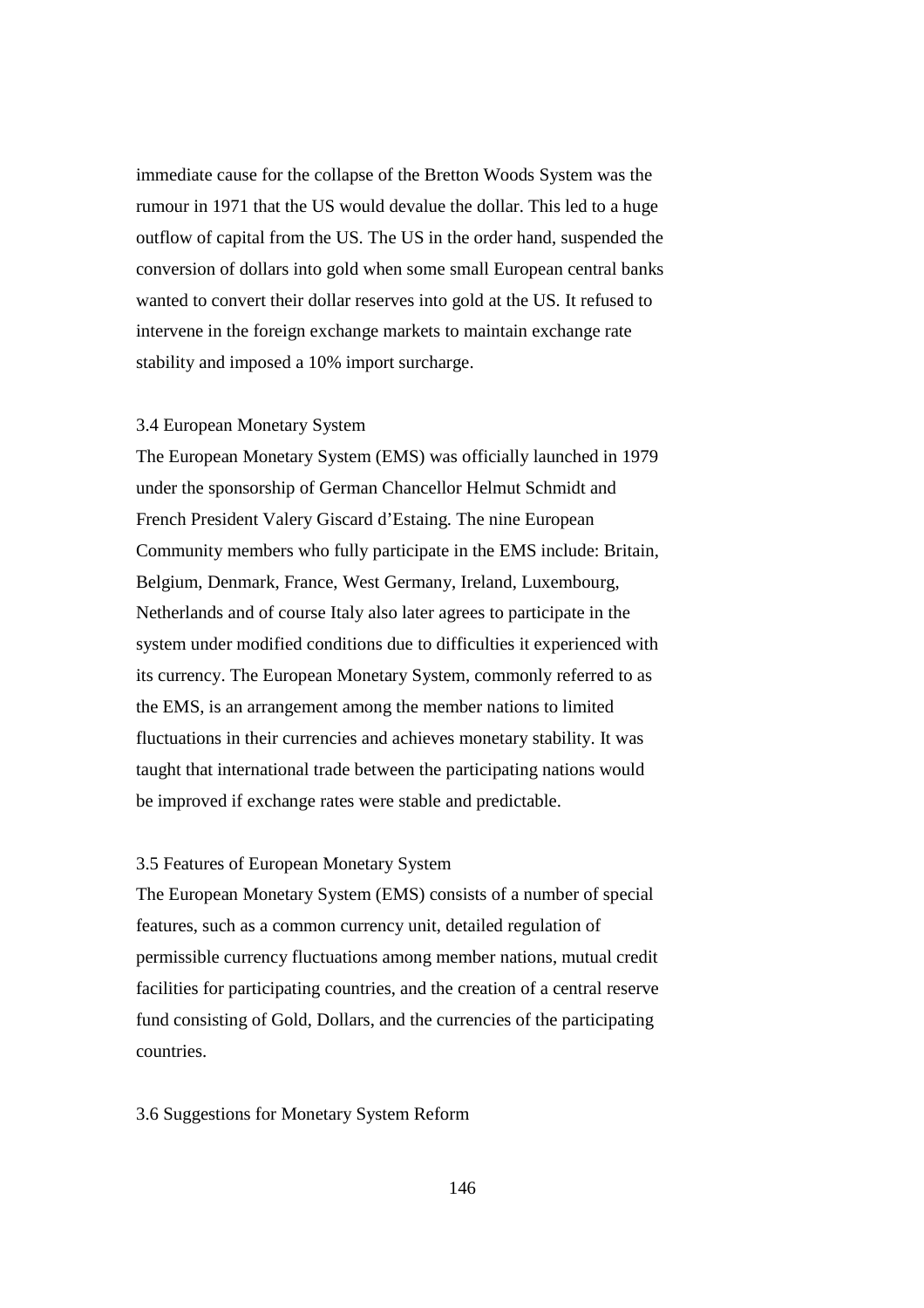Economists have suggested a number of measures in order to avoid the excessive fluctuations and large disequilibria in exchange rates for reforming the present world monetary system.

# 1. Coordination and Cooperation of Policies

Experts suggested that there should be international co-operation and co-ordination of policies among the leading developed countries for exchange rate stability. The most industrialized countries of the world such as the US, Germany and Japan should have the optimal degree of exchange rate stability by fixing the exchange rates among their currencies at the equilibrium level based on the purchasing power parity.

# 2. Establishing Target Zones

A call had also been made for the establishment of target zones within which fluctuations in exchange rates of major currencies may be permitted. According to experts, the forces of demand and supply should determine the equilibrium exchange rate. There should be an upper target zone of 10% above the equilibrium rate and a lower target zone of 10% below the equilibrium exchange rate. The exchange rate should not be allowed to move outside the two target zones by official intervention.

# 3. Improving Global Liquidity

The reform package of the present world monetary system should improve global liquidity. As a first step, both BOP deficit and surplus countries should take step to reduce a persistent imbalance through exchange rate changes via internal policy measures. Second, they should also cooperate in curbing large flows of "hot money" that de-stabilise their currencies. Third, they should be willing to settle their BOP imbalances through SDRs rather than through gold or dollar as reserve assets. Fourth, there should be increasing flow of resources to the developing countries.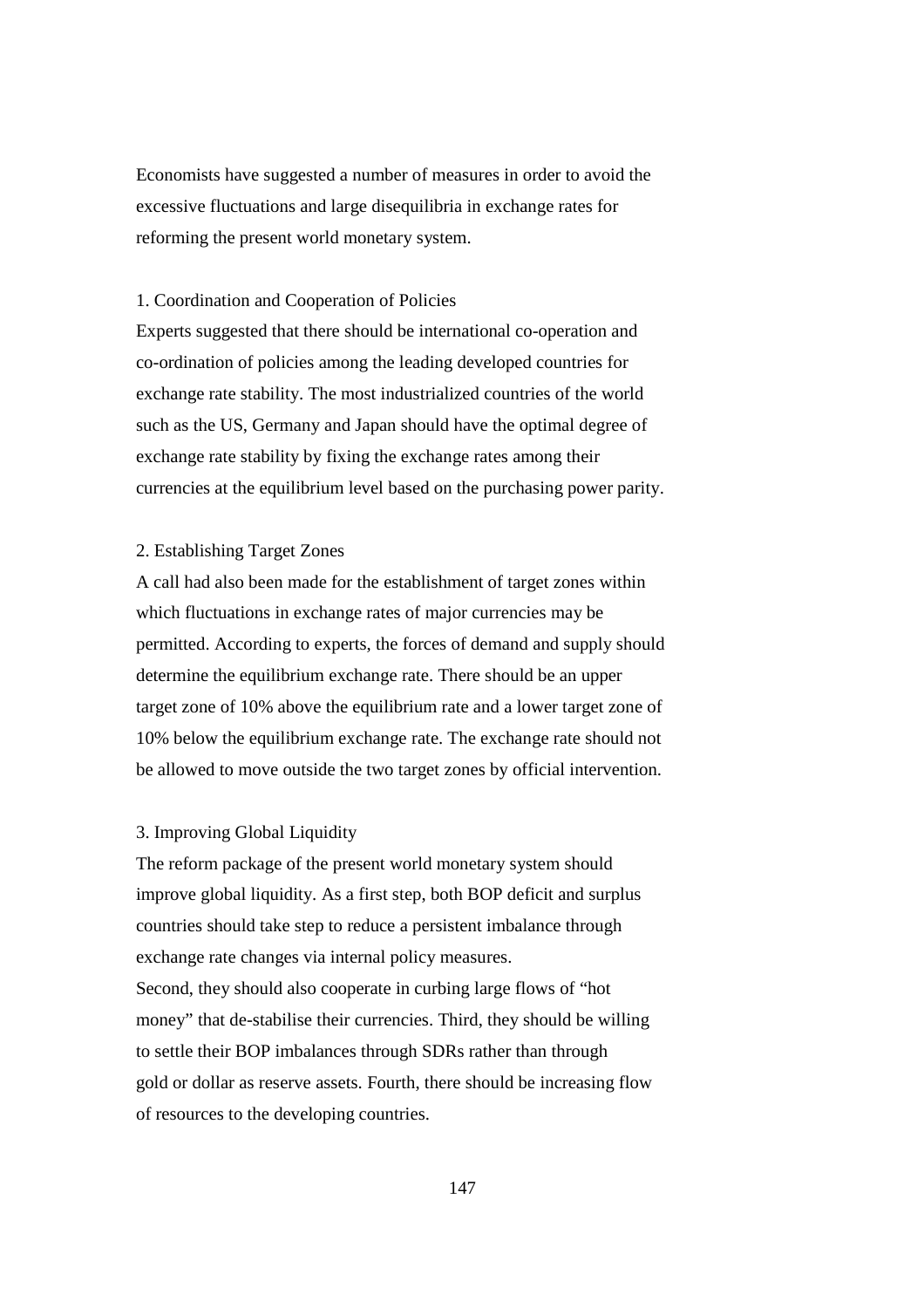#### 4. Leaning against the Wind

To reduce the fluctuations in exchange rates, the IMF Guidelines for the Management of Floating Exchange Rate, 1974 suggested the idea of leaning against the wind. It means that the central banks should intervene to reduce short-term fluctuations in exchange rates but leave the long-term fluctuations to be adjusted by the market forces.

# 5. Establishment of Global Central Bank

There should be a global central bank with a global currency which should be a global lender of last resort.

# 6. Creation of International Bankruptcy Court

It was also proposed by experts that International Bankruptcy Court should be created which should deal with countries.

# 7. Objective Indicators

To iron out exchange rate fluctuations, the IMF Interim Committee suggested the adoption of such objective indicators as inflation unemployment, growth of money supply, growth of GNP, fiscal balance, balance of trade and international reserves. The variations in these indicators require the adoption of restrictive monetary-fiscal measures to bring stability in exchange rates.

# Self Assessment Exercise

 Identify the factors responsible for the collapse of Bretton Woods System.

# 4.0 Conclusion

In this unit you learned about the development of Bretton Woods and European Monetary systems. The reasons for the spectacular collapse of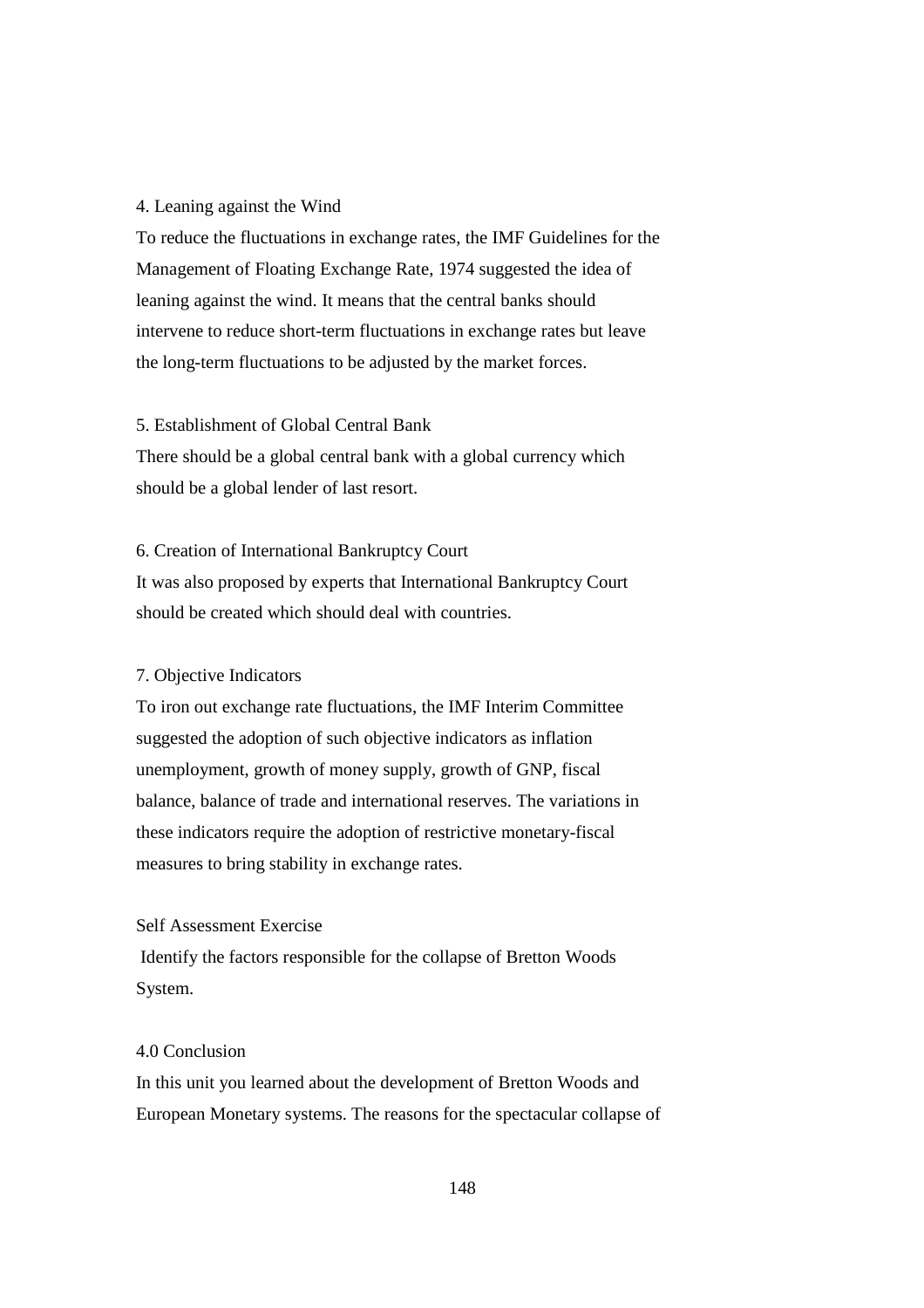Bretton Woods's monetary system were also expatiated as well as the common features of European Monetary System.

# 5.0 Summary

International monetary system is a system prevailing in foreign exchange market through which international trade and capital movements, in particular international business are financed Bretton Woods system exchange rates between countries were pegged in terms of gold or the Unites States dollar. However, the system collapse for lack of international liquidity and the fact that the overall system was built on instability.

6.0 Tutor Marked Assignment

Enumerate the features of European Monetary System.

7.0 References/Further Readings

Daniels, J.D; Radebaugh L.H; and Sullivan, D.P. (2004): International Business, New Delhi: Pearson Education Ltd. Jhingan, M.L. (1998): Principles of Economics, New Delhi: Vrinda Publications Ltd.

# **Answers to Self Assessment Exercises**

1 International monetary system refers to the system prevailing in world foreign exchange markets through which international trade and capital movements are financed and exchange rates are determined.

2 Some of the arguments advanced for the spectacular collapsed of Bretton Woods Monetary System include; Built-in Instability, Tariffin Dilemma, Lack of International Liquidity, Mistakes in US Policies, Destabilizing Speculation, Crisis of Confidence and Collapse.

\_\_\_\_\_\_\_\_\_\_\_\_\_\_\_\_\_\_\_\_\_\_\_\_\_\_\_\_\_\_\_\_\_\_\_\_\_\_\_\_\_\_\_\_\_\_\_\_\_\_\_\_\_\_\_\_\_\_\_\_\_\_\_\_\_\_\_\_\_\_\_\_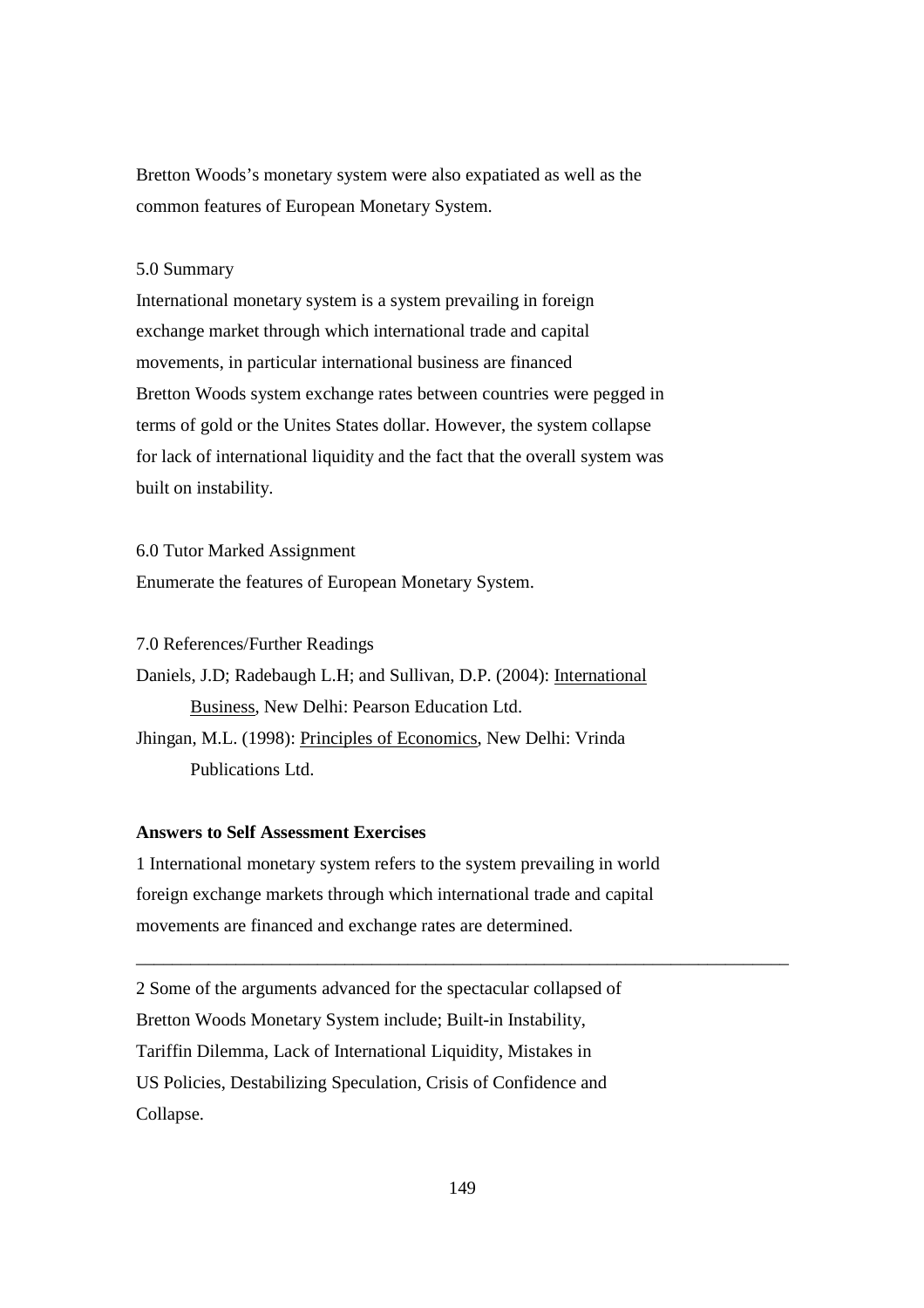# **UNIT 15: International Liquidity**

Table of Contents

- 1.0 Introduction
- 2.0 Objectives
- 3.0 Main Content
	- 3.1 International Liquidity Defined
	- 3.2 Problems of International Liquidity
	- 3.3 International Liquidity Problem in Developing Countries
	- 3.4 IMF and International Liquidity

3.4.1 Concept of Special Drawing Rights (SDR s)

- 3.4.2 Features of SDRs
- 3.4.3 Workings of SDRs
- 4.0 Conclusion
- 5.0 Summary
- 6.0 Tutor- Marked assignment
- 7.0 References/ Further Readings

# 1.0 Introduction

International liquidity is crucial to the development of country's economy as it is a yard-stick for participating in the world monetary system. This unit provides detailed analysis of the importance of International liquidity as it affects international business activities.

# 2.0 Objectives

On successful completion of this unit, you should be able to:

Define the meaning of international liquidity

Identify the problems associated with international liquidity and

Discuss the concept of Special Drawing Rights

# 3.0 Main Text

3.1 International Liquidity Defined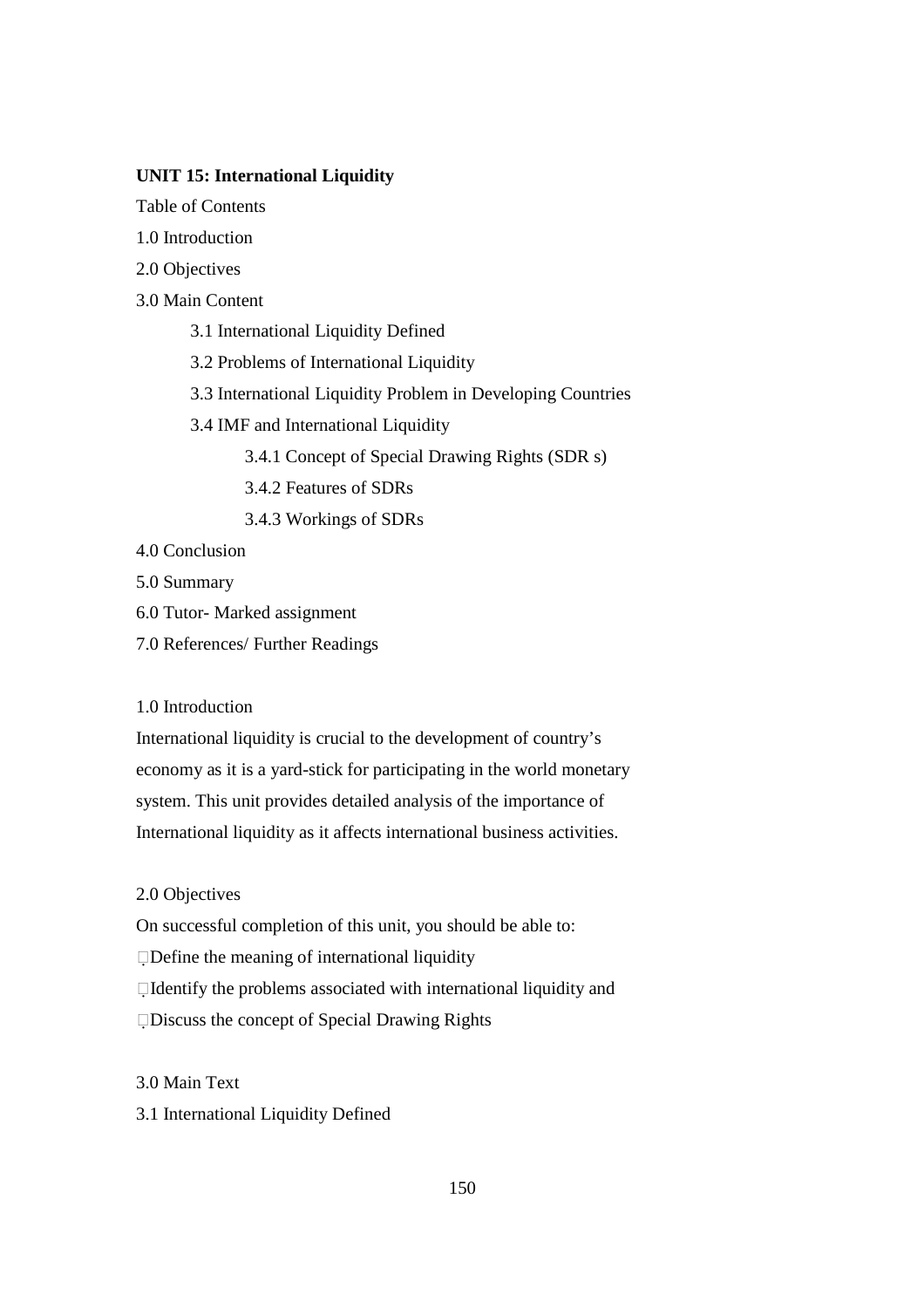International liquidity refers to the availability of internationally acceptable means of payment. It comprises all types of generally acceptable assets available to the countries for financing the deficits in their international balance of payments. In common language, international liquidity means international reserves. International reserves have been defined to include official holdings of gold, foreign exchange, special drawing rights (SDRs), reserve position in the IMF. Private holdings of foreign assets are not included in international liquidity.

Therefore, international liquidity is the sum total of the international reserves of all nations participating in the world monetary system. The world's need for international liquidity depends upon; the volume of international business transactions, and the imbalances that characterize these transactions. Given the volume of world trade and payments, the greater the collective payments imbalances of the participating countries, the more pronounced will be the overall need for international liquidity.

# 3.2 Problems of International Liquidity

The problem of international liquidity is concerned with the imbalances in the demand for and supply of international liquidity. International liquidity shortage (i.e., the demand exceeding the supply) leads to recession in the world economy. On the contrary, international liquidity surplus (i.e., supply exceeding demand) tends to have inflationary impact on the international business activities. Answer to the problem of international liquidity relates to the attempt to ensure that there exists neither a liquidity shortage nor a liquidity surplus. The supply of and demand for international liquidity must be balanced so that the contraction or expansionary pressures do not disturb the world trade. The international liquidity should play a neutral role of lubricating international business and the mechanism without generating destructive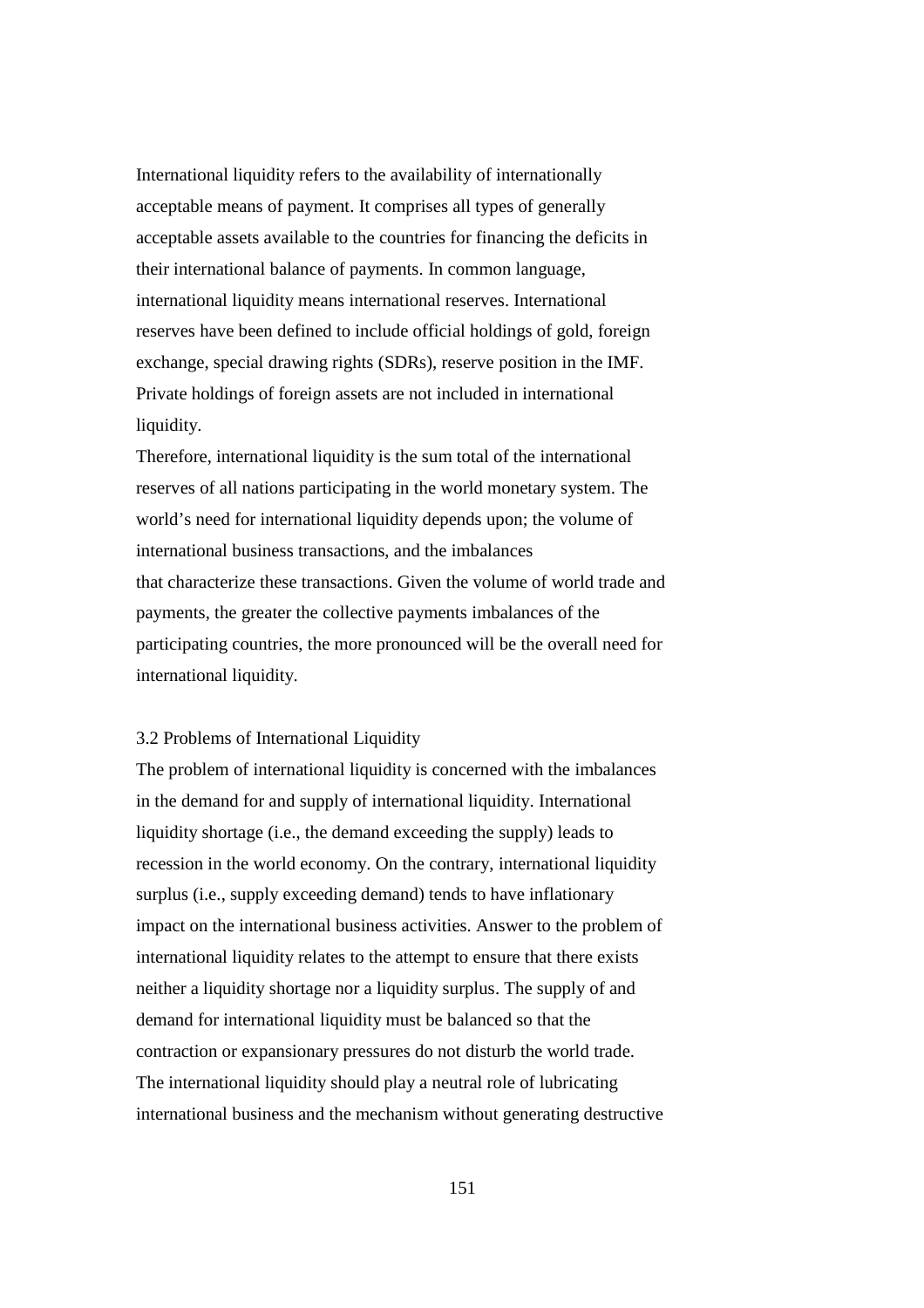forces of its own.

3.3 International Liquidity Problem in Developing Countries The liquidity problem is all the more serious and is of different nature in the developing and less developed countries. These countries experience chronic deficiency of capital and technology and have to depend largely on the developed countries for their scarce resources. They required resources for; covering their short-term balance of payments resources, and for meeting long-term capital requirement of economic growth. The liquidity problem of the developing countries has the following features which are quite different from those of the developed countries.

1. Undeveloped Financial Markets

Domestic financial markets in the developing countries are undeveloped and are subject to heavy government control. These characteristics have the following effects:

 $\Box$  Lending often takes place at artificially low interest rates fixed by the government to favour certain industries or sectors of the economy. This means an implicit subsidy to the recipients of the loans and an implicit tax on the banking system,

Few and not very attractive assets are available to the savers. Government controls prevent domestic savers from holding foreign assets all these effects indicate discouragement to domestic saving which is already at the low level because of low income levels.

2. Heavy Government Expenditures

Government spending in the developing countries forms a very high percentage of national income. In order to finance its budget deficits, the government resorts to the printing of new money (i.e. deficit financing) which usually result in high rates of inflation.

3. Exchange Control

In the developing countries, exchange rates are set by the central bank rather than determined in the foreign exchange market. Private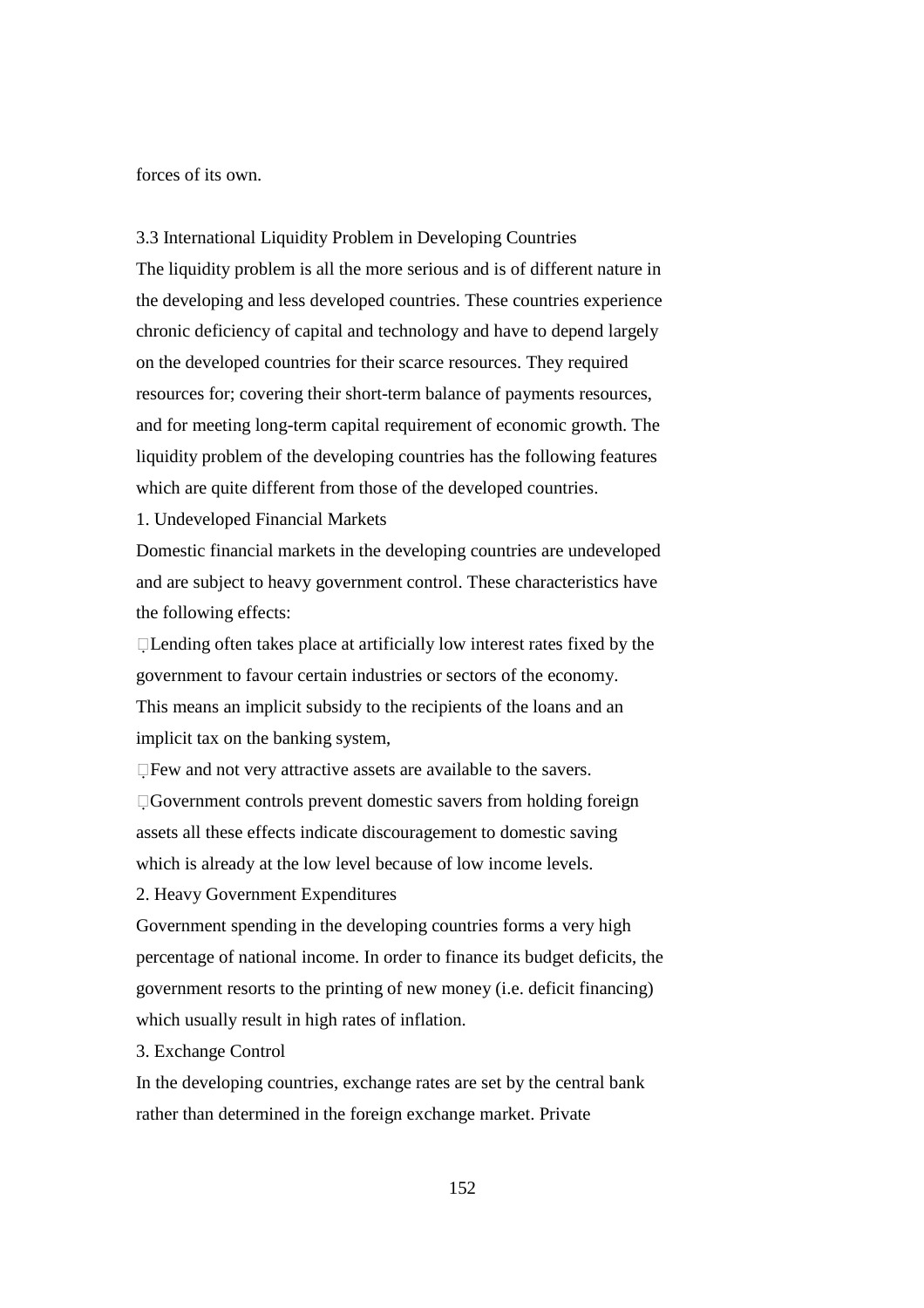international borrowing and lending are strictly restricted. The residents are allowed to purchase foreign exchange only for certain selected purposes.

# 4. Primary Exports

Most of the developing countries mostly rely for their export earnings on a small number of natural resources or agricultural products. Dependence on such primary products makes these countries vulnerable to shocks in the international markets because the prices of these goods are highly variable relative to those of manufactured goods.

5. Dependence of Foreign Borrowing

Since most of the developing countries have low saving rates and very high investment opportunities, they largely rely on capital inflow from abroad to finance their domestic investment. Recently, these countries have borrowed on a large scale from rich countries and have built up a large debt to the rest of the world.

## Self Assessment Exercise

State factors responsible for liquidity problems in developing nations.

### 3.4 IMF and International Liquidity

The International Monetary Fund (IMF) has been established with an objective of extending short-term financial assistance to its members to overcome the balance of payments difficulties as well as emergency situations. It contributes to the international liquidity in two ways: by providing conditional liquidity; and by providing unconditional liquidity.

#### 1. Conditional Liquidit**y**

The IMF provides conditional liquidity under its various lending schemes. The credit provide to the members is generally subject to certain conditions. Most of the IMF loans require an adjustment programme to be undertaken by the member country for improving its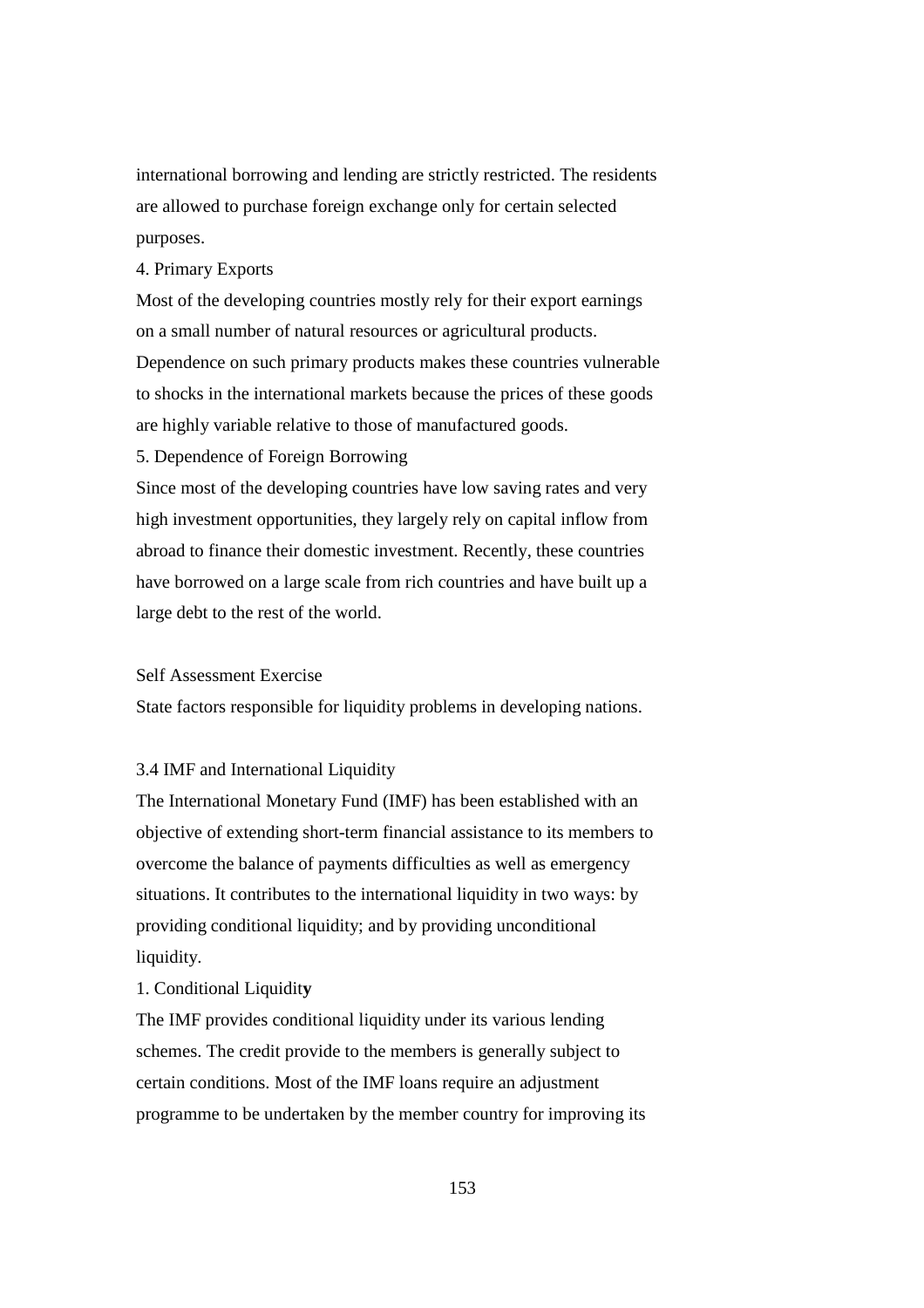balance of payments position. Moreover, obtaining funds from the IMF under agreed conditions increases the member's access to international capital market.

Important credit facilities provided by the IMF are: basic credit facility, extended fund facility, compensatory financing facility, buffer stock facility, supplementary financing facility, trust fund, and structural adjustment facility amongst others. In order to make the resources easily and more adequately available, the IMF has been introducing various procedure changes from time to time.

#### 2. Unconditional Liquidity

The supply of unconditional liquidity takes the form of reserve assets that can be used for balance of payments financing. The IMF provides unconditional liquidity through the allocation of Special Drawing Right (SDRs), and also in the form of reserve positions in the Fund to member countries without having to enter into policy commitments with the fund.

# 3.5 Concept of Special Drawing Righ**ts**

The establishment of the scheme of Special Drawing Right (SDRs) is a significant attempt of the International Monetary Fund (IMF) to reform the international monetary system and to solve the problem of intentional liquidity. After the World War II, the gold standard was replaced by the currency standard. But the continued use of the pound sterling and the U.S. dollar as the key reserve currencies proved unsatisfactory because of the deficits in the balances of payments of the U.S. and the U.K. There was a serious problem of the international liquidity, i.e. the inadequate growth of monetary reserves. In such conditions, the need arose for a new reserve asset thus leading to the introduction of SDR as a new international reserve asset by the IMF. The scheme for creating Special drawing Rights (SDRs) was outlined at Annual Meeting of the IMF in October 1967 at Rio de Janeiro (Brazil). The detailed proposals of the scheme were approved by the Board of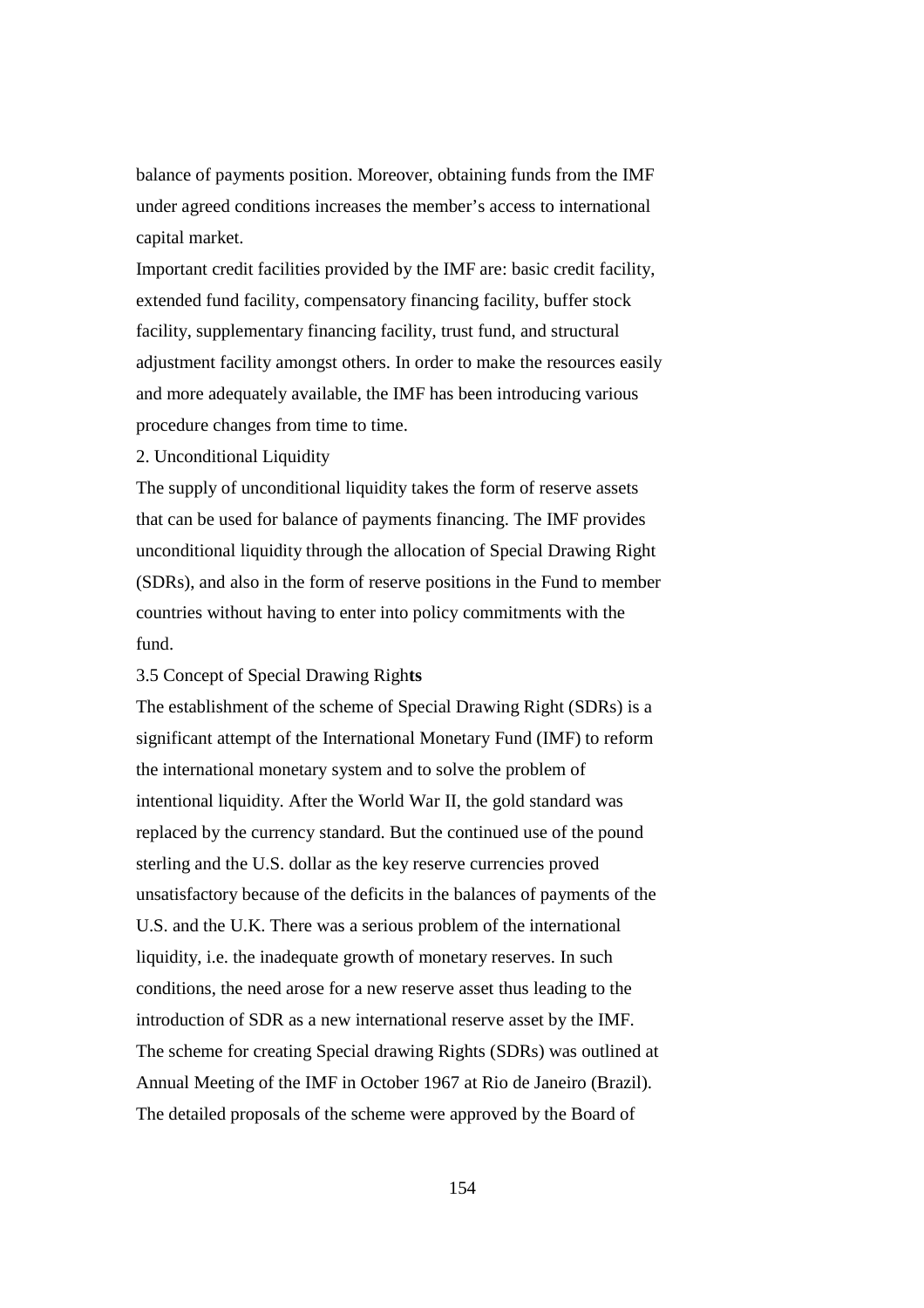Governors in April 1968 and the Special Drawing Account came into being on August 6, 1969. The basic idea behind the SDR scheme was to establish a new reserve asset whose quantity could be consciously adjusted in response to the world's need for international reserves. The objective of creation of the SDR was to assure an adequate, but not excessive, growth of monetary reserves.

Under this scheme, the IMF has the power to grant SDRs to member nations on a specified basis. Allocation of SDRs is made annually by the collective decision of the participating countries on the basis of their quotas. Possession of SDRs entitles a country to obtain a defined equivalent of currency from other participating countries. The IMF can create new SDRs from time to time in response to the need for additional international reserves. The newly created SDRs are allocated among member nations in proportion to their IMF quotas. When a member's SDR balance falls below its total allocation, it must pay interest to the IMF on the difference. Similarly, the members are paid interest by the IMF on SDR holdings in excess of allocations. Thus, by creating SDRs, the IMF aims at increasing the availability of resources to the member countries without putting additional train on its own resources.

# 3.6 Features of SDRs

The following are the salient features of SDR s:

1. Additional Reserve Asset

The SDRs scheme provides a new international asset, in addition to the traditional assets, i.e., gold, key currencies. Now, the member countries of the IMF can hold and use SDRs along with gold and key currencies as international reserves.

2. Cheque Book Currency

In the physical sense, SDRs are a cheaque-book currency and are created with the strokes of pen. They are simply book keeping entries at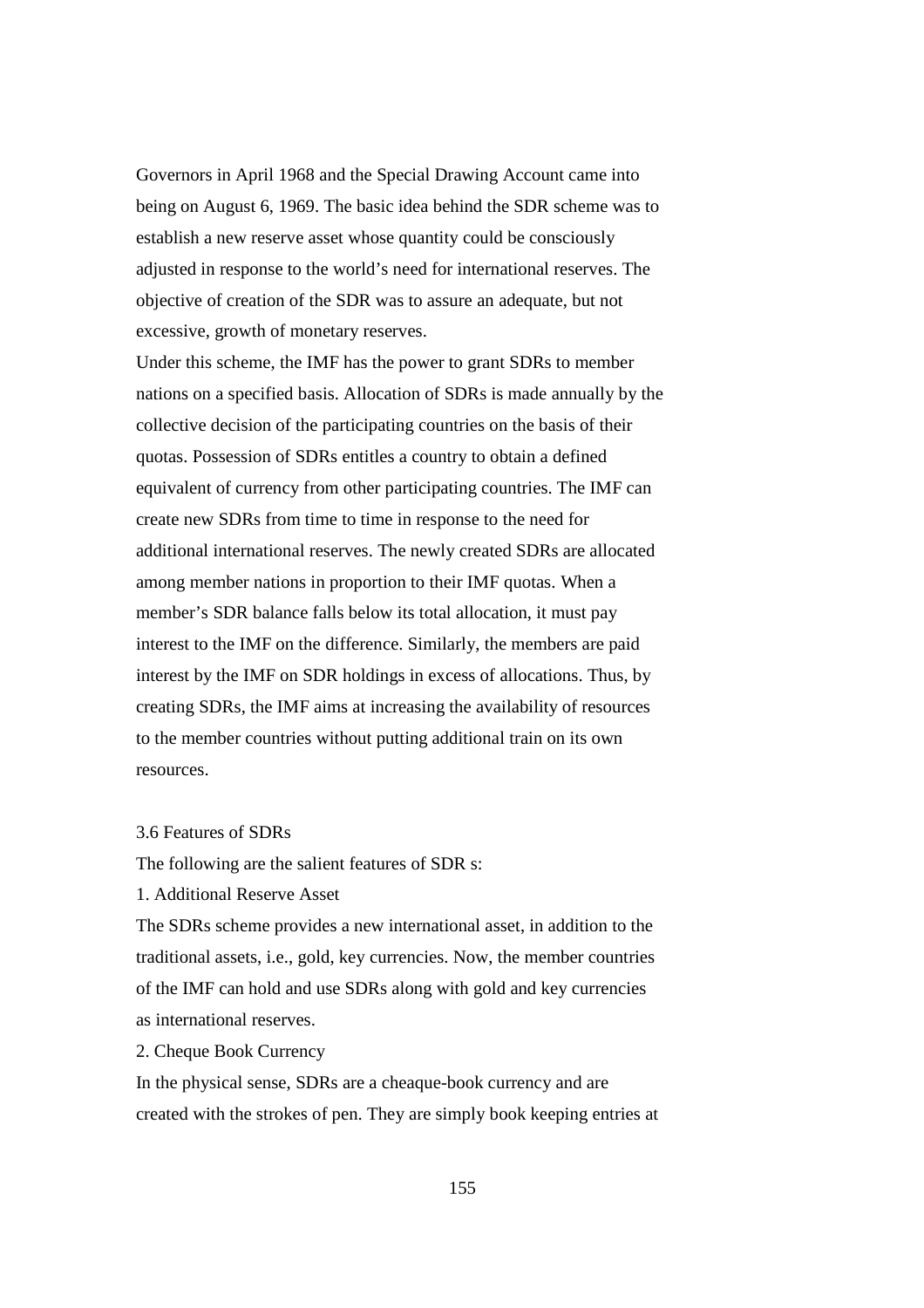the IMF in accounts for the member countries and the Fund itself. They are just like coupons which can be exchanged for currencies needed by the holder of SDRs for making international payments.

3. Transferable Assets

SDRs are transferable assets. The member countries are required to provide their currencies in exchange for SDRs. A country can acquire convertible currency in exchange for SDRs. A country can acquire convertible currency from the designated country in exchange for SDRs. Designated country is that which has strong balance of payments or large reserves.

### 4. Backing of SDRs

SDRs are a liability of the IMF and asset of the holders. There is no backing for SDRs in the form of an asset like key currency. The real backing is the undertaking given by the member countries to abide by the SDR regulations. The country which agrees to the creation of SDRs is obliged to permit drawal and other countries are obliged to accept them as unit of adjustment.

# 5. Basis of SDRS

The creation of SDRs is based on the fundamental principle of credit creation in the banking system. The SDR scheme is an extension of this principle to the international level. The IMF can create new SDRs without any increase in deposits of gold or currency by the participating countries. Thus, issue of SDRs means an increase in world's monetary reserves.

# 6. Allocation of SDRs

The SDRs are allocated to the member countries in proportion to their quotas in the IMF. The lion's share goes to the developed countries and the developing countries get only about a quarter.

7. Special Drawing Account

Under the changed rules, the IMF maintains two separate accounts: General Account which deals with the general transactions of the IMF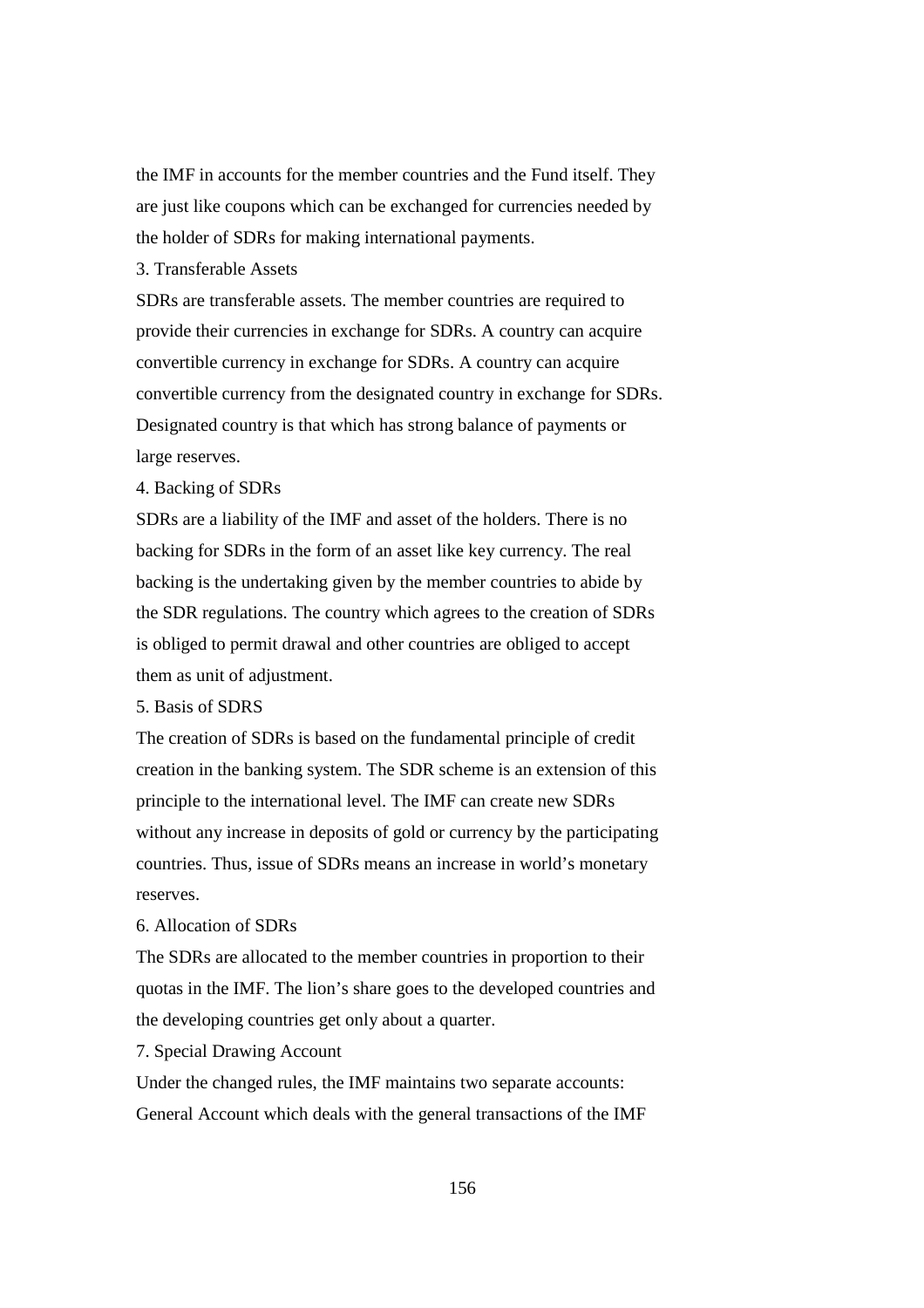relating to quotas, subscriptions, ordinary drawings, etc. and Special Drawing Account which deals with SDRs are created as a percentage of existing resources (quotas).

8. Paper Gold

Initially the scheme envisaged that the SDRs would be a sort of paper gold. Their value was fixed in terms of gold. But, since 1974, the SDR has been valued on the basis of a currency basket.

9. Fiduciary Reserve System

The SDR scheme proposes a purely fiduciary reserve system. SDRs are regularly created by the IMF, accepted by the number countries as paper gold reserves and used for the settlement of international payments. 10. Interest-Bearing Asset SDRs are interest-bearing assets. The IMF pays interest to the countries

holding SDRs and charge interest from the countries using SDRs.

It should however be noted that there are features of SDR

## Self Assessment Exercise

What are the reasons for inadequacy in International reserves?

# 4.0 Conclusion

In this unit you have learned about international liquidity and it basic compositions as well as the feature associated with the liquidity problem in developing countries like Nigeria. Special Drawing Rights (SDR) and its features were also discussed

#### 5.0 Summary

.

International liquidity consists of all total reserves of all nations participating in the world monetary system. The inadequacy of international liquidity is caused by inadequate growth of reserves, uneven expansion of reserves, slow growth of gold, and the lack of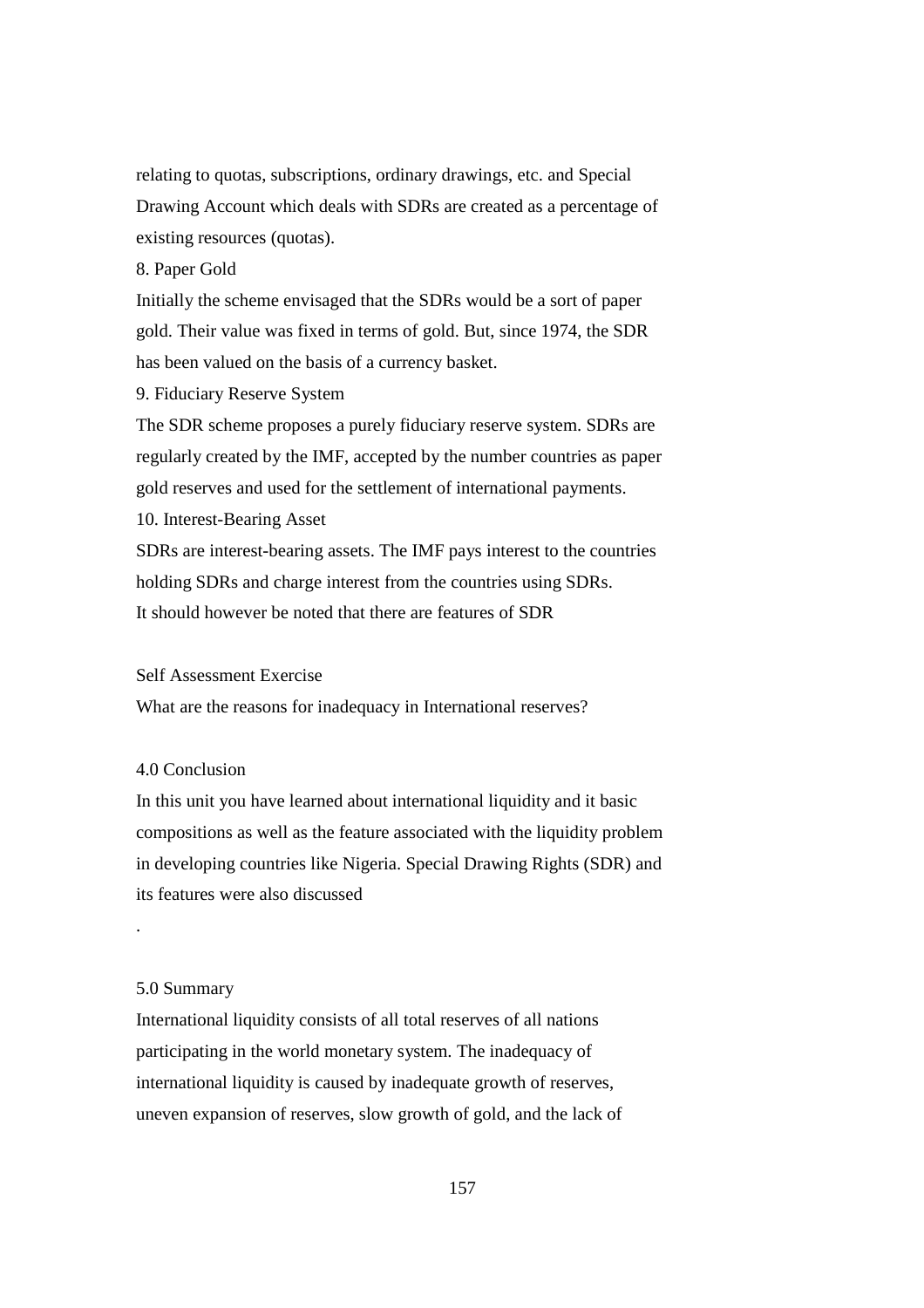solution by rising IMF Quota. However, the problem of liquidity in developing countries is caused by factors such as undeveloped financial markets, heavy government expenditures, exchange control, primary exports, dependency of foreign borrowing, forms of foreign borrowing and corruption

# 6.0 Tutor Marked Assignment

Identify the features of liquidity problems in Nigeria as a developing country.

# 7.0 References/Further Readings

*Bello, L (2008)* International Banking*, Lagos, National Open University of*  Nigeria

Jhingan, M.L. (1998); Principles of Economics, New Delhi: Vrinda Publications Ltd.

*Paul, R.R. (1996); Money, Banking and International Trade, New Delhi: Kalyani Publishers.* 

# **Answers to Self Assessment Exercises**

1 Factors responsible for liquidity problems in developing nations are:

- a. Undeveloped Financial Markets
- b. Heavy Government Expenditures
- c. Exchange Control
- d. Primary Exports and
- e. Dependence of Foreign Borrowing

2 Some of the reasons advanced for inadequacy of international reserves includes: inadequate growth of reserves, uneven expansion of reserves, slow growth of gold, and the lack of solution by rising IMF Quotas.

**\_\_\_\_\_\_\_\_\_\_\_\_\_\_\_\_\_\_\_\_\_\_\_\_\_\_\_\_\_\_\_\_\_\_\_\_\_\_\_\_\_\_\_\_\_\_\_\_\_\_\_\_\_\_\_\_\_\_\_\_\_\_\_\_\_\_\_\_\_\_\_\_**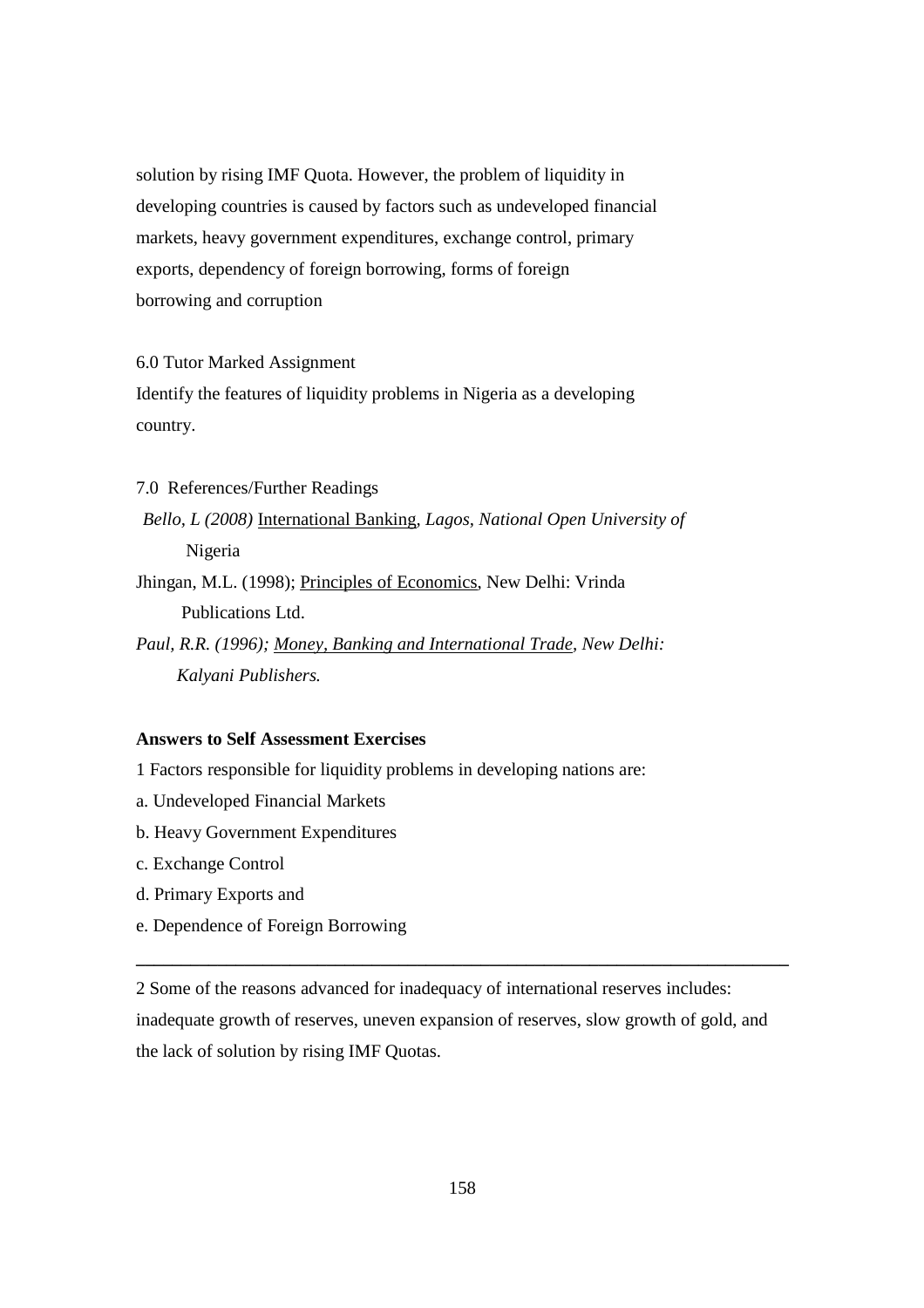# **UNIT1 6: International Finance and Lending Institutions**

Table of Content

- 1.0 Introduction
- 2.0 Objectives
- 3.0 Main Content
	- 3.1 International Monetary Fund
	- 3.2 International Development Association
	- 3.3 International Financial Corporation
	- 3.4 African Development Bank
- 4.0 Conclusion
- 5.0 Summary
- 6.0 Tutor Marked Questions
- 7.0 References/Further Readings

# 1.0 Introduction

The need for financial assistance for developing nations is great and generates a higher degree of risk than normally encountered in traditional commercial lending situations. International Lending agencies have been established to fill the needs of developing and other countries. Although these agencies are numerous, this unit traces the origin, objectives as well as the working structure of major ones among them.

# 2.0 Objectives

On successful study of this unit, you should be able to:

Identify the various International Financing and Lending agencies.

Explain the working organization or structures of these agencies and State the objectives behind each of agencies

# 3.0 Main Text

# 3.1 International Monetary Fund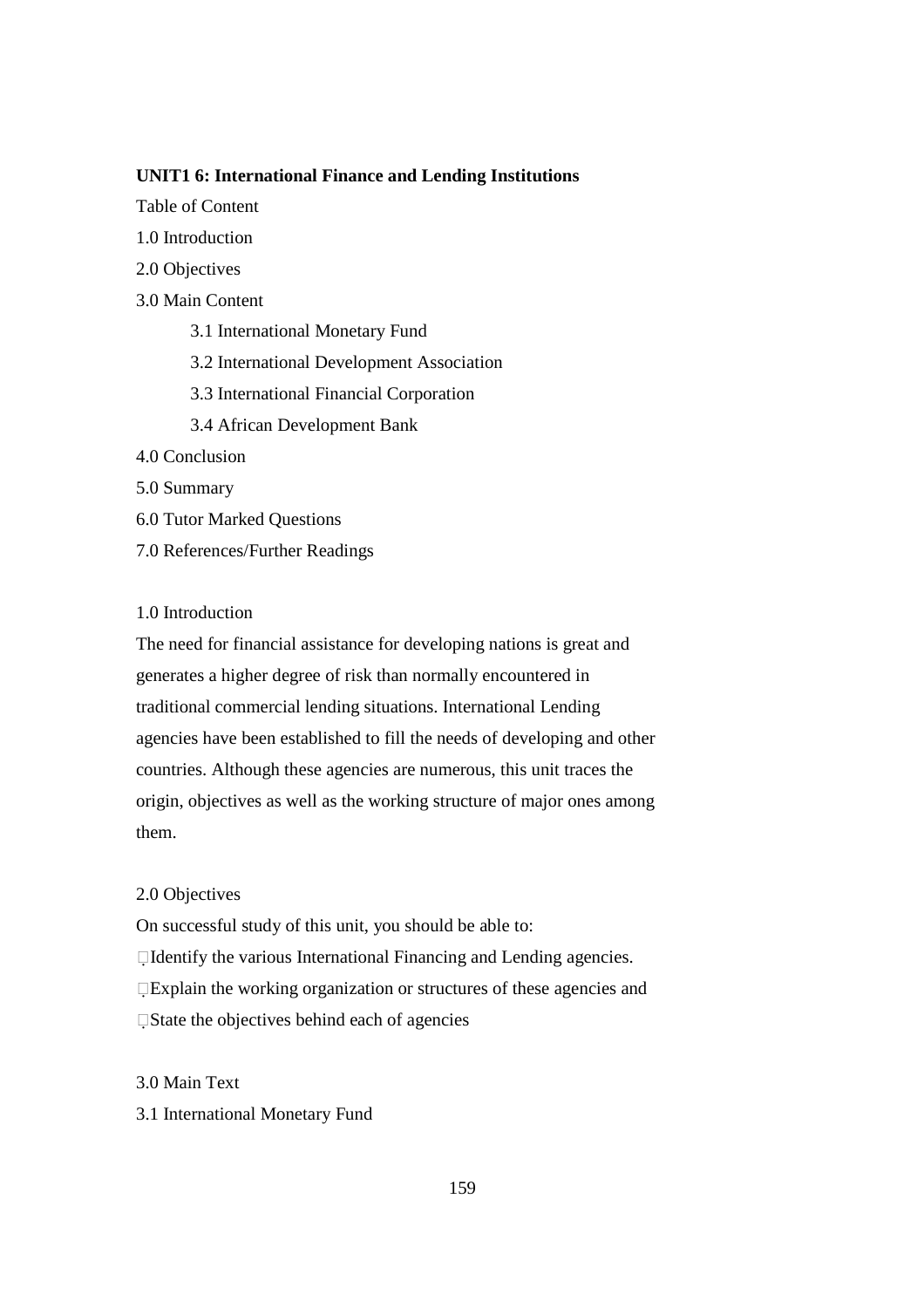International Monetary Fund (IMF) is an international monetary institution established by different countries after the World War II with an objective of providing exchange stability throughout the world and increasing liquidity so that balanced multilateral trade is promoted through the cooperation of the member nations. Various historical conditions and events that led to the establishment of IMF are summarized below:

(i) Gold standard functioned with reasonable success and provided a medium of international payments before World War I. (ii) The onset of World War I forced most of the countries to abandon gold standard and put restrictions on the movement of gold as well as goods.

(iii) After the World War I, some countries came back on the gold standard but the gold standard could not work well between the periods 1919 –1931.

(iv) The world faced the Great Depression of the thirties between 1929 and 1936. Prices, profits, share prices, production, employment and income of the leading countries fell very low. Competitive devaluation, tariffs and exchange controls were adopted by the nations.

(v) World War II (1939-45) further disrupted the pattern of international trade and dislocated the economies of the world. After the world-wide depression and the World War II, it was recognised that; the gold standard could not be restored in future; and lack of any mechanism like the gold standard would generate instability of exchange rates and discourage international trade and investment. Therefore, the monetary authorities of the world felt the need for international cooperation to establish a stable international monetary order. With this objective, a conference of 44 major countries was held at Bretton Woods, New Hampshire, in 1944. The result of this conference was the establishment of the International Monetary Fund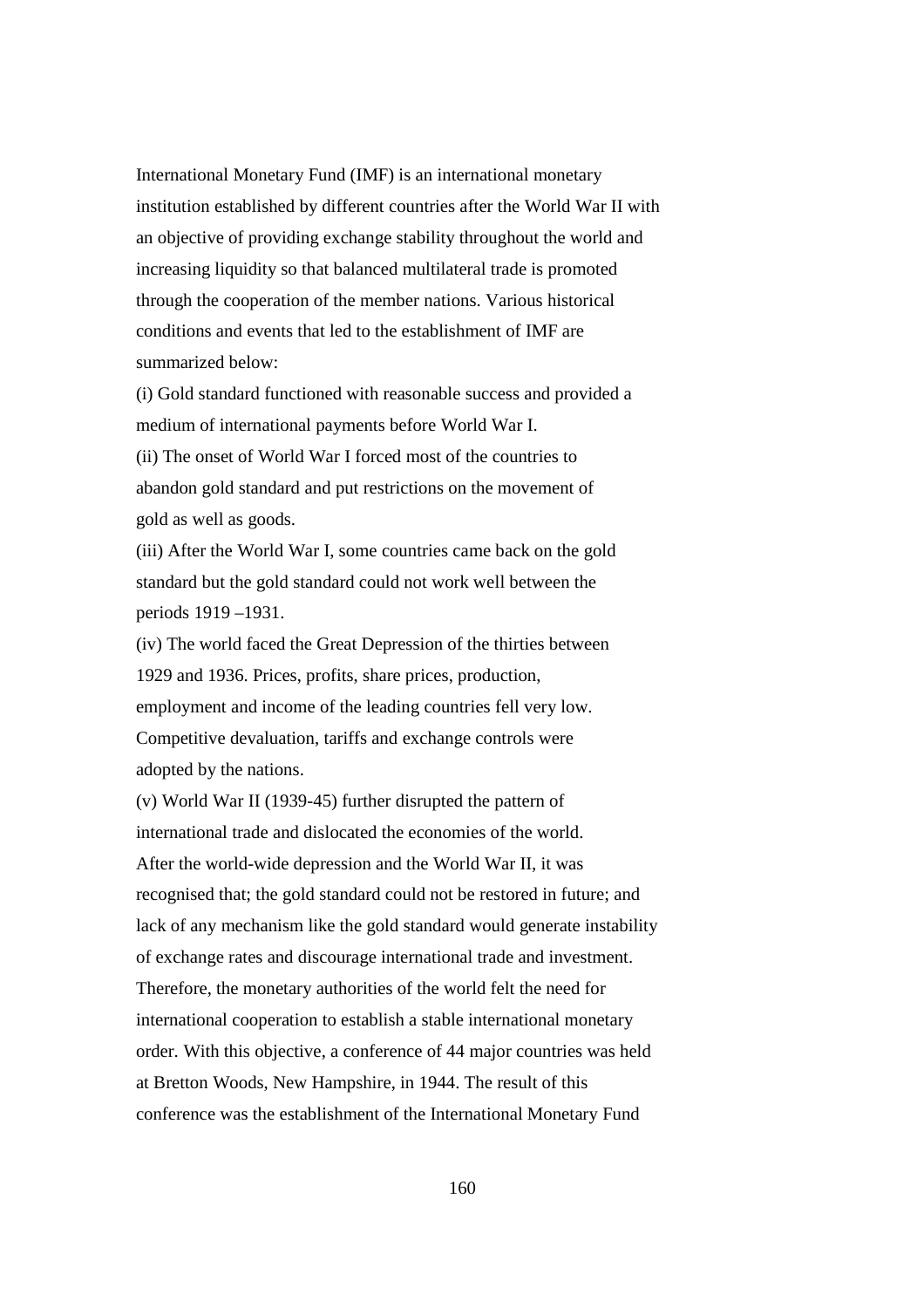(IMF) and the International Bank for reconstruction and Development (IBRD). These two institutions are known as Bretton Woods's twins.

## Objectives of IMF

Basically, the purpose of the IMF was to; achieve the international advantages of the gold standard without subjecting nations to its internal disadvantages; and achieve internal advantages of paper standard while avoiding its international disadvantages. The main objectives of the Fund, as summarised in the Article of Agreement, are as follows: (i) To promote international monetary cooperation through a permanent institution that provides the machinery for consultation and collaboration on international monetary problems.

(ii) To facilitate the expansion and balanced growth of international trade, and to contribute thereby to the promotion and maintenance of high levels of employment and real income and to the development of the productive resources of all members as primary objectives of economy policy.

(iii) To promote exchange stability, to maintain orderly exchange arrangements among members, and to avoid competitive exchange depreciations.

(iv) To assist in the establishment of a multilateral system of payments in respect of current transactions between members and in the elimination of foreign exchange restrictions which hamper the growth of world trade.

(v) To give confidence to members by the Fund's resources available to them under adequate safeguards, thus providing them with opportunity to correct maladjustments in their balance of payments without resorting to measures destructive of national or international prosperity.

(vi) In according with the above, to shorten the duration and lesson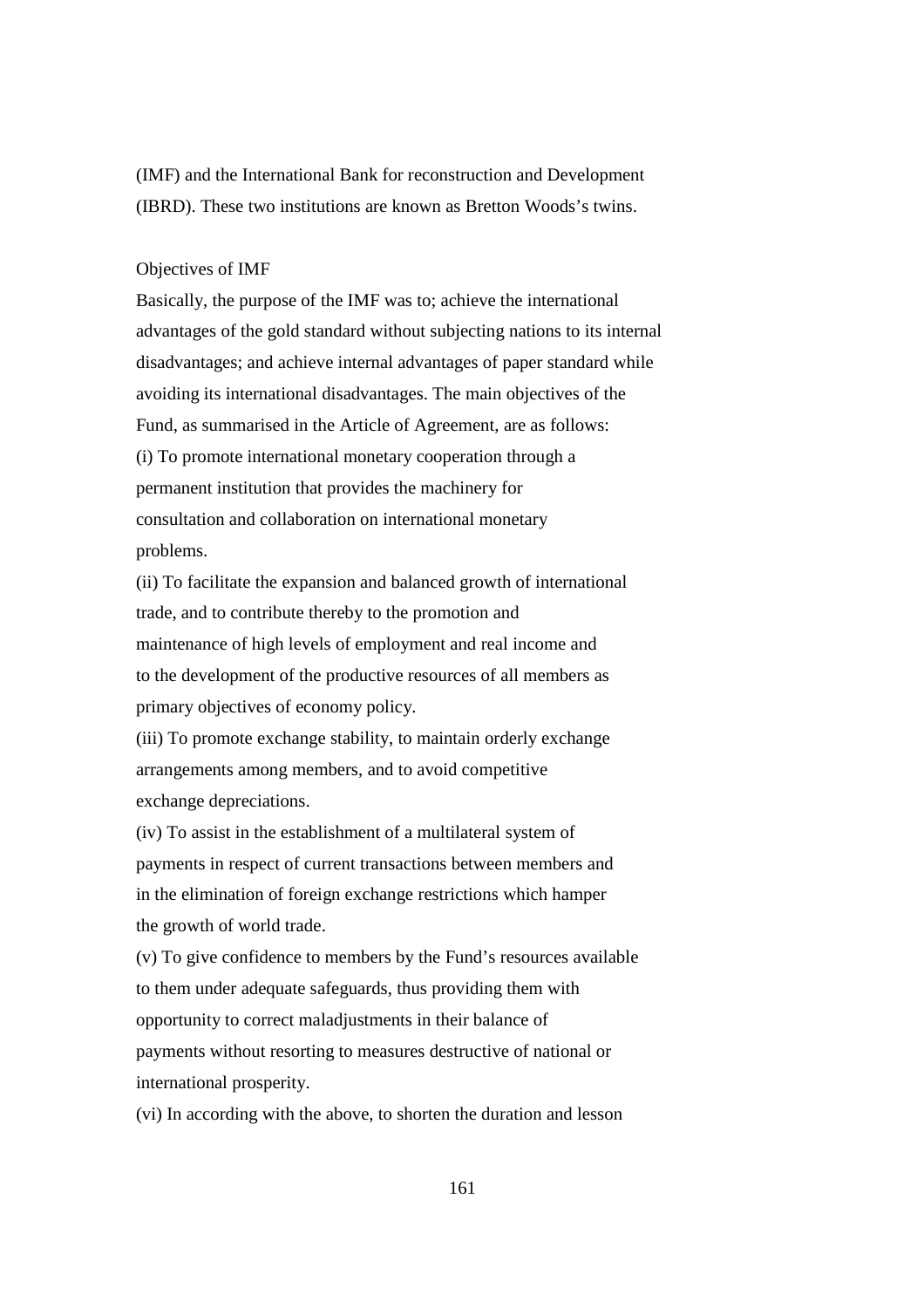the degree of disequilibria in the international balance of payments of members.

#### Organization of IMF

The IMF came into existence in December 1945 and started functioning in March 1947. It is an autonomous organization and is affiliated to the U.N.O. It has its main office in Washington. Initially, the IMF had 30 countries as its members. Nowadays, the members is increasing as more prospective members are desiring to be part of the organization The management of the Fund is under the control of two bodies: Board of Governors and Board of Executive Directors. The Board of Governors is the general body of management consisting of one Governor and an Alternate Governor for each member country. The Board of Governors has the responsibility of formulating the general policies of the Fund. The Board of Executive Directors controls the day today activities of the Fund. Currently, it consists of 22 directors; six of these directors are appointed by the members having the largest quotas, namely, the United States, the United Kingdom, West Germany, France, Japan and Saudi Arabia, and the remaining sixteen directors are elected by other nations. The Managing Directors is the chairman of the Board of Executive Directors as well as the head of the staff of the Fund.

### Resources of IMF

The resources of the IMF are subscribed by the members. The subscription quota of each member is based on its national income and its position in the international trade/business. Every member nation must contribute 25% of its quota in international reserve assets and the remaining 75% in its own currency. The payment of 25% part of the quota was originally in gold, but now it is in Special Drawing Rights (SDRs). SDRs are an international reserve asset created by the IMF in 1969. The Fund may also enlarge its resources by borrowing, by selling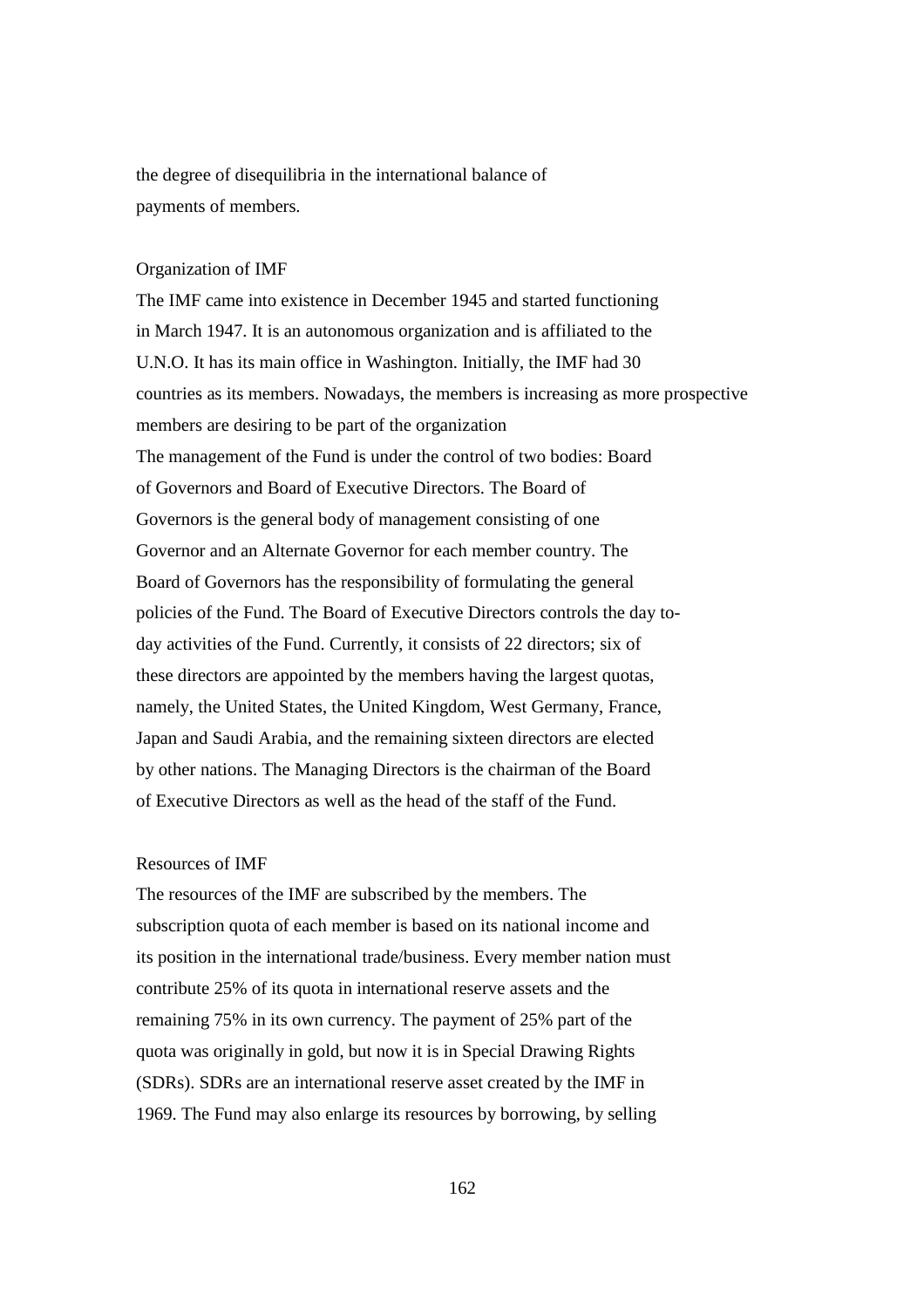gold to the public and by receiving fee from the borrowing members.

## 3.2 International Development Association

The International Development Association (IDA) was established in 1960 as an affiliate to the World Bank. As matter of policy, the World Bank's finance is conditional and inadequately meets the credit requirements of the underdeveloped countries. Its loans are for specific development purposes; bear relatively high rate of interest and are for relatively short period. There are many projects (such as irrigation, railway construction, education, public health, housing etc.) in the underdeveloped countries which are vital to general economic development, which have longer gestation period and which do not yield sufficient returns to meet the amortisation charges. As per rules of the World Bank, loan cannot be given for such general development projects. The IDA was started to supplement the World Bank's development assistance and to make available loans to the developing countries on softer terms and for longer periods. The main objectives of the IDA are as follows:

(i) To provide development finance to the less developed countries on easy and flexible terms.

(ii) To promote economic development, increase productivity, and thus, raise the standard of living in the less developed countries. (iii) To supplement the objectives and activities of the World Bank.

# Organizational Structure of IDA

The membership of the IDA is open to all the members of the World Bank. The members of the IDA are divided into two parts. Part 1 countries are developed countries which are required to pay their subscription in gold or freely convertible currencies. Part II countries are less developed countries which are required to pay on 10% of their subscription in gold or freely convertible currencies and the remaining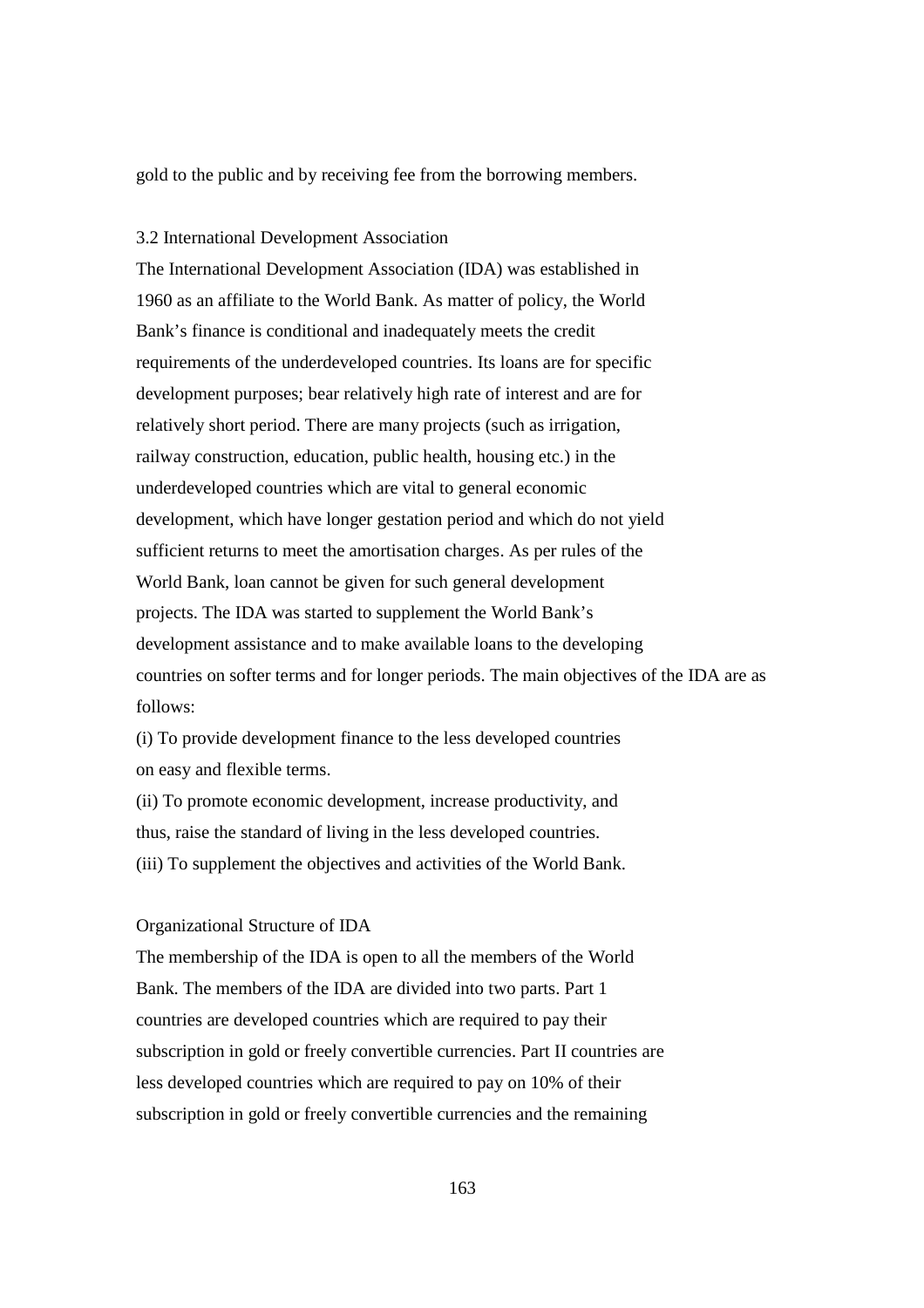90% is payable in their domestic currencies. Nigeria falls in Part II. Legally and financially, IDA is a distinct entity from the World Bank, but is administratively managed by the same staff.

## Financing Policy of IDA

The IDA loans are different from the conventional loans, the following are the distinctive features of the financing policy of the IDA: (i) The IDA grants loans for protects whether they are directly productive or not.

(ii) The IDA loans are interest free; only a nominal annual rate of 3.4% on the amounts withdrawn and outstanding is charged to meet the administrative expenses.

(iii) The IDA loans are for long periods, i.e., for 50 years.

(iv) There is a 10 years of grace and no amount is repayable during this period of grace. After this only 1% of the principal is to be repaid annually for 10 years and 3% annually for the remaining 30 years.

(v) IDA loans are generally repayable in foreign exchange. (vi) IDA loans are granted to the government of the country concerned.

# 3.3 International Financial Corporation

International finance Corporation (IFC) was established in July 1956 as an affiliate of the World Bank to provide finance to the private sector. The World Bank grants loans to the governments of the member countries or provides loan capital to the private enterprises out of the guarantee of the member governments. Moreover the World Bank does not provide risk capital. The IFC was established with the specific purpose of providing risk capital to the private enterprises in the less developed countries without government guarantee.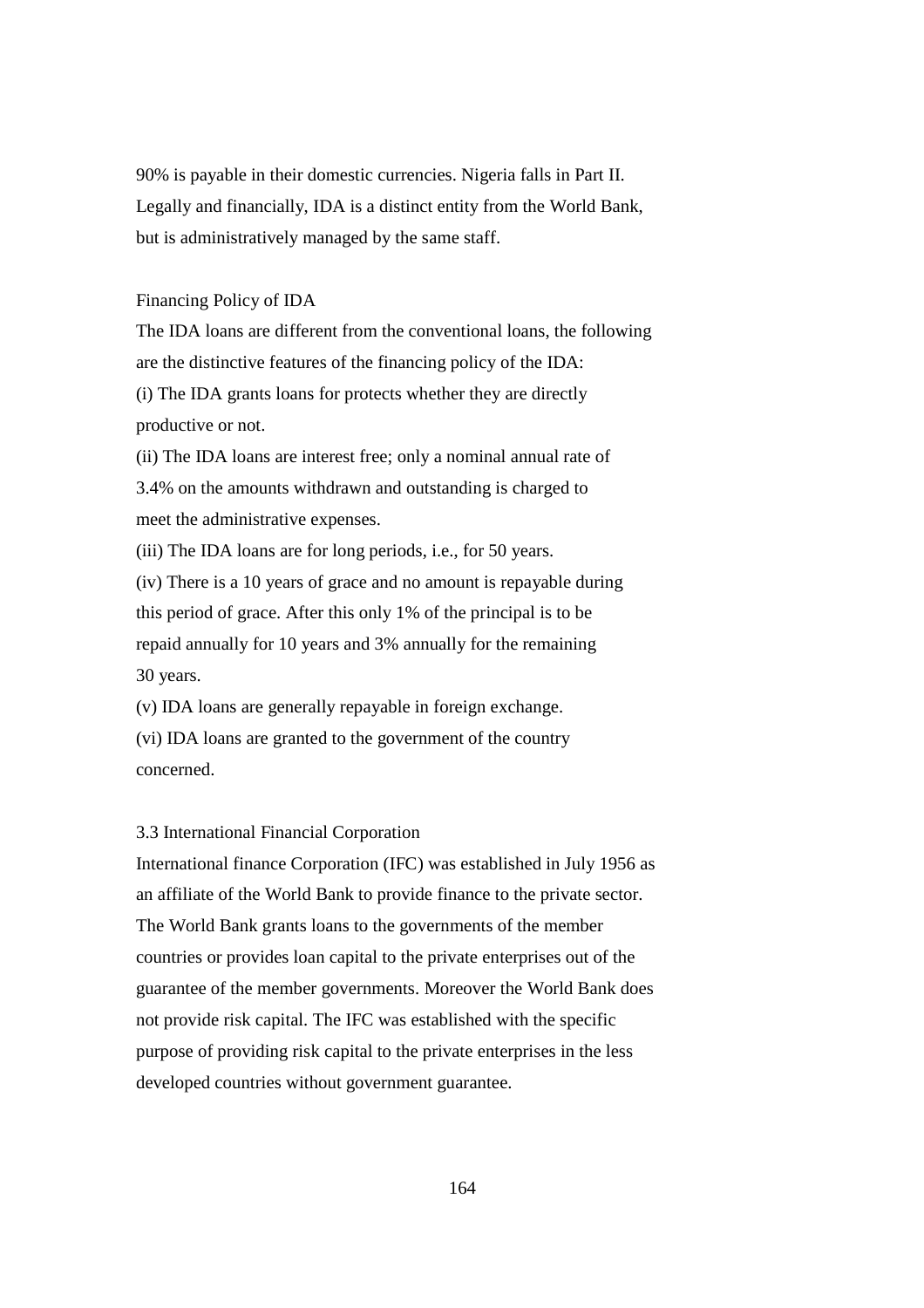#### IFC Organization Structure

Though the IFC is affiliated to the World Bank, but it is a separate legal entity with separate fund and functions. The membership of the Corporation is open only to the members of the World Bank. The organization of the Corporation is the same as that of the World Bank. The Board of Governors and the Executive Directors of the World Bank also function as the Board of Governors and the Executive Directors of the IFC. The Corporation started with the initial authorised capital of \$100 million which has been increased from time to time. The subscription quota of each member is proportionate to its share of subscription to the capital of the World Bank.

# IFC Investment Policy

The following are the main features of the investment policy of the IFC: (i) The IFC considers only those enterprises which are predominantly industrial and contribute to economic development of the country.

(ii) The project to be financed by the IFC must be in the private sector and must be productive in nature

(iii) Before making any investment, the Corporation satisfies itself that the enterprise has experienced and competent management.

(iv) The IFC's loan will not be more than half of the capital needed for an enterprise.

(v) The minimum investment to be made by the IFC to a single enterprise is fixed at \$ 100,000: no upper limit is fixed.

(vi) The rate of interest for the IFC loan is determined by mutual negotiation, depending upon the degree of risk involved and other terms of investment.

(vii) The IFC's loans are disbursed in lump-sum or in instalments and are repayable in a period of 5 to 15 years.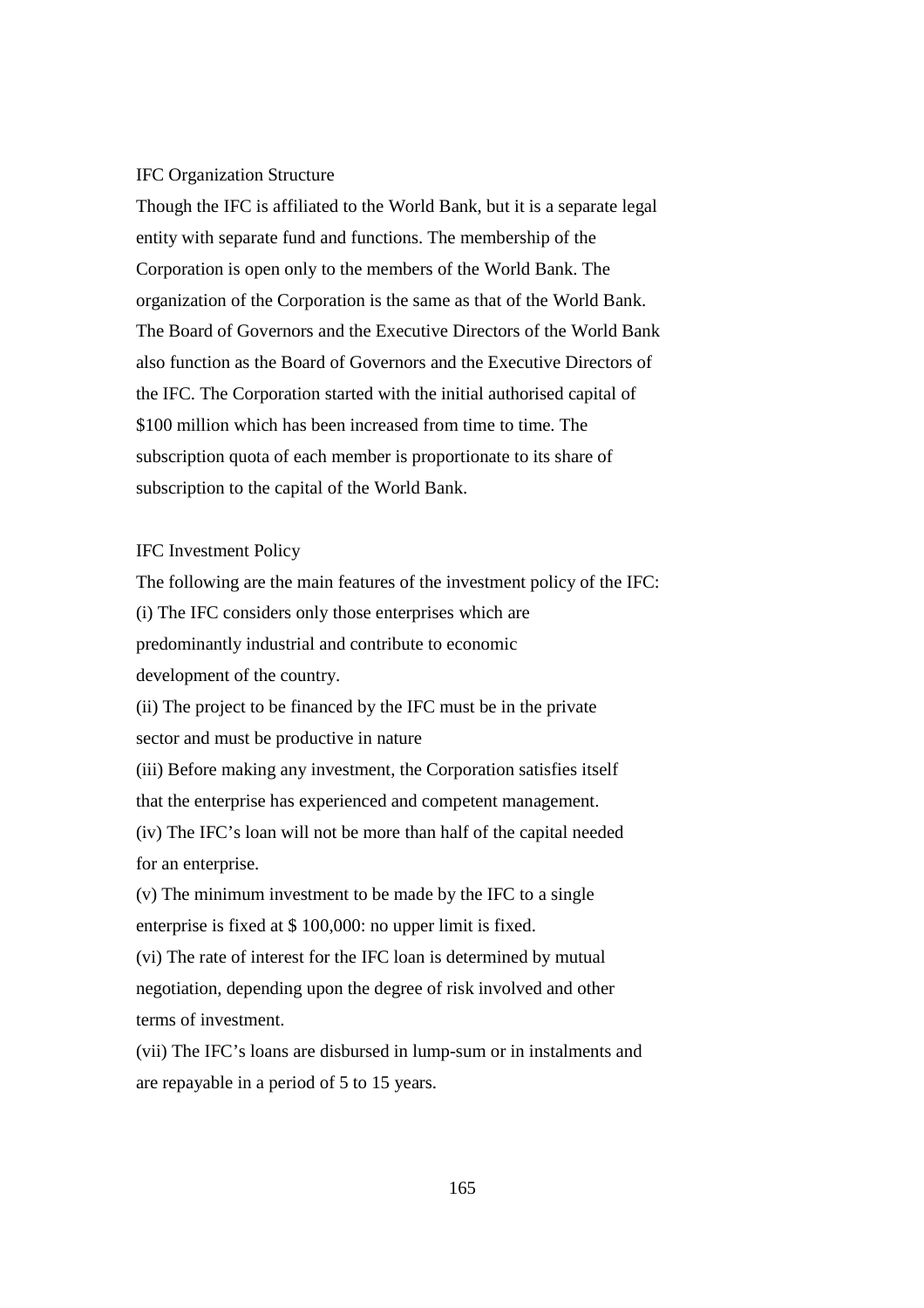#### 3.4 African Development Bank

The African Development was formed under the auspices of the Economic Commission for Africa. Although the agreement establishing the bank was signed in Khartoum, Sudan on 4th August, 1963 and came into force about a year later, the actual operation commenced only in July, 1966. Its head office is located at Abidjan, Cote D'Ivoire. **Functions** 

The bank's main functions as set forth in the statute establishing it are:  $\Box$  To use the resources at its disposal for financing of investment projects relating to the economic and social development of its members.

 $\square$  To undertake and participate in the selection, study and preparation of projects enterprises and activities contributing to such development

 $\Box$  To mobilize both within Africa and outside Africa, resources for the financing of such investment programmes.

To promote investment in Africa of public and private capital in projects or programmes

To provide such technical assistance as may be needed in Africa for the study, preparation, financing and execution of development projects or programmes and

To undertake such other activities and provide such other activities as may advance its purpose

Sources of Finances: More specifically, the bank's ordinary capital

resources come from the following sources:

Subscribed capital by members

Fund raised through borrowing by the bank

Fund received in repayment of past loans

 $\Box$  Income derived from the bank's loans and guarantees

Any other funds received that do not constitute special sources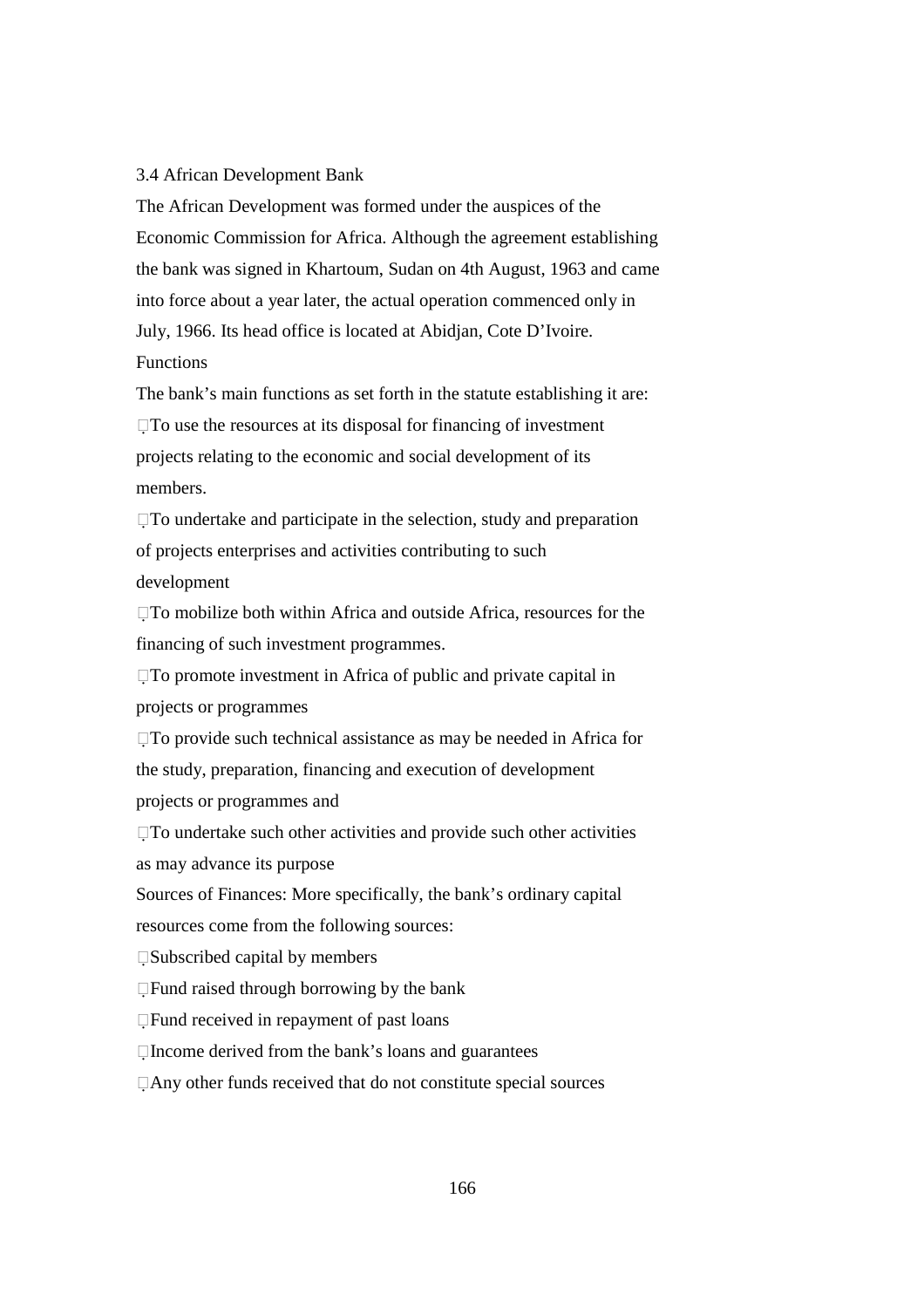# Self Assessment Exercise

State functions of African Development Bank

## Organizational Structure of ADB

The consist of a Board of Governors , Board of Directors, a President, at least one Vice-President and other officers and staff. All powers of the bank are vested in the board of governors appointed by each member of the bank who exercises the voting power to which that member state is entitled. Each governor is entitled to a five year term, but can be reappointed for another term.

### Self Assessment Exercise

State the various Source of finance of African Development Bank.

# 4.0 Conclusion

The students have learned in this unit various International financing agencies and their respective functions. We have also identified the various objectives the agencies are established to achieve. One of such objectives includes the provision of access for investment capital needed for infrastructure development in the member countries.

#### 5.0 Summary

In this unit we have discuss and provides comprehensive explanation of the various International Financing agencies such as the International Monetary Fund (IMF), International Finance Corporation (IFC), International Development Association (IDA), and the African Development Bank (ADB). This analysis includes the objective, working structure as well as the sources of funding available.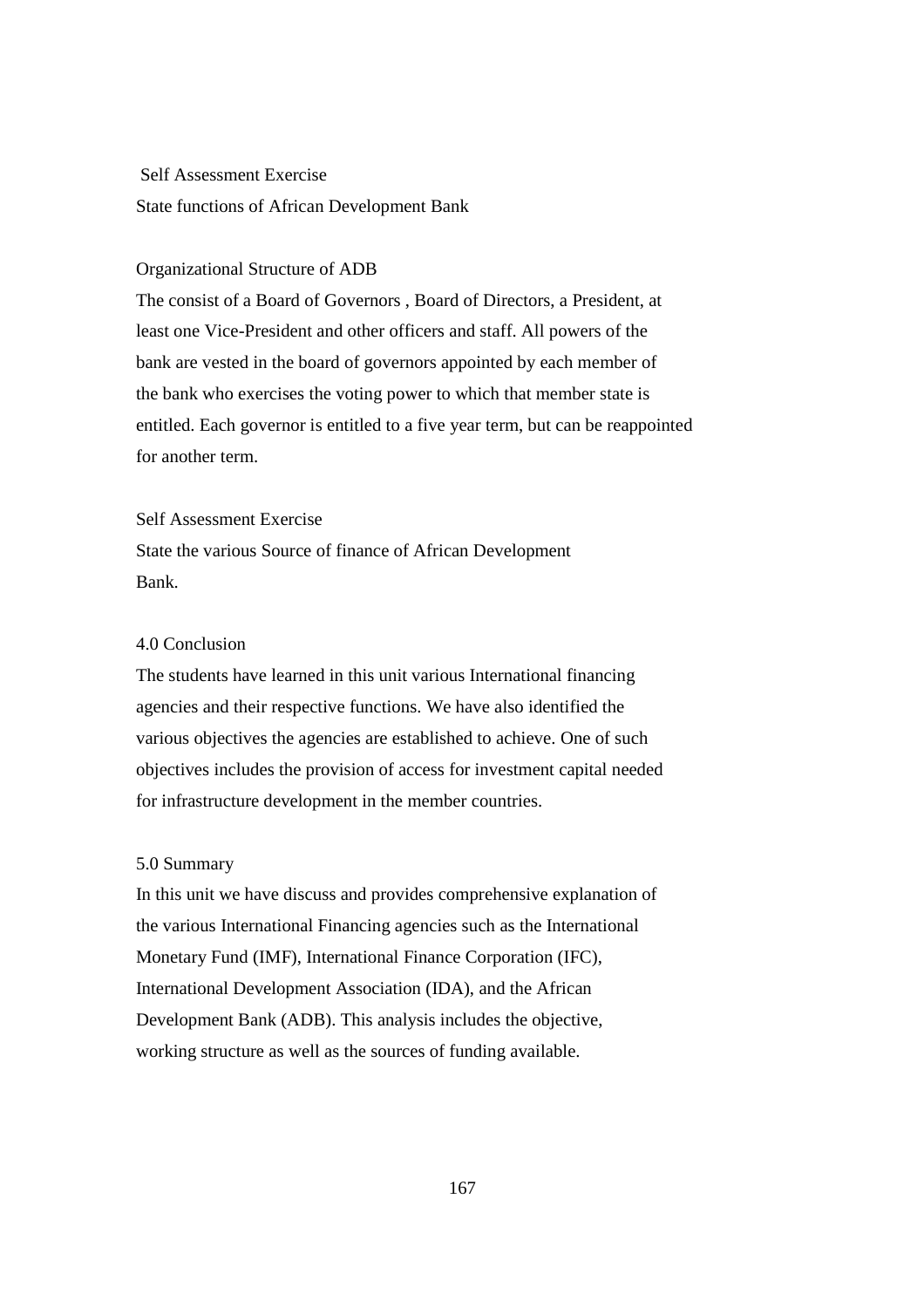6.0 Tutor Marked Assignment State main functions of African Development Bank

7.0 References/Further Readings Bello, L(2008): International Banking, Lagos, National Open University of Nigeria Luckett, D.G. (1980); Money and Banking, New York: McGraw-Hill.

Paul, R.R. (1996); Money, Banking and International Trade, New Delhi: Kalyani Publishers.

# **Answers to Self Assessment Exercise**

The bank's main functions ADB are:

1. To use the resources at its disposal for financing of investment projects relating to the economic and social development of its members.

2. To undertake and participate in the selection, study and preparation of projects enterprises and activities contributing to such development

3. To mobilize both within Africa and outside Africa, resources for the financing of such investment programmes.

4. To promote investment in Africa of public and private capital in projects or programmes

5. To provide such technical assistance as may be needed in Africa for the study, preparation, financing and execution of development projects or programmes and

6. To undertake such other activities and provide such other activities as may advance its purpose

**\_\_\_\_\_\_\_\_\_\_\_\_\_\_\_\_\_\_\_\_\_\_\_\_\_\_\_\_\_\_\_\_\_\_\_\_\_\_\_\_\_\_\_\_\_\_\_\_\_\_\_\_\_\_\_\_\_\_\_\_\_\_\_\_\_\_\_\_\_\_\_\_**